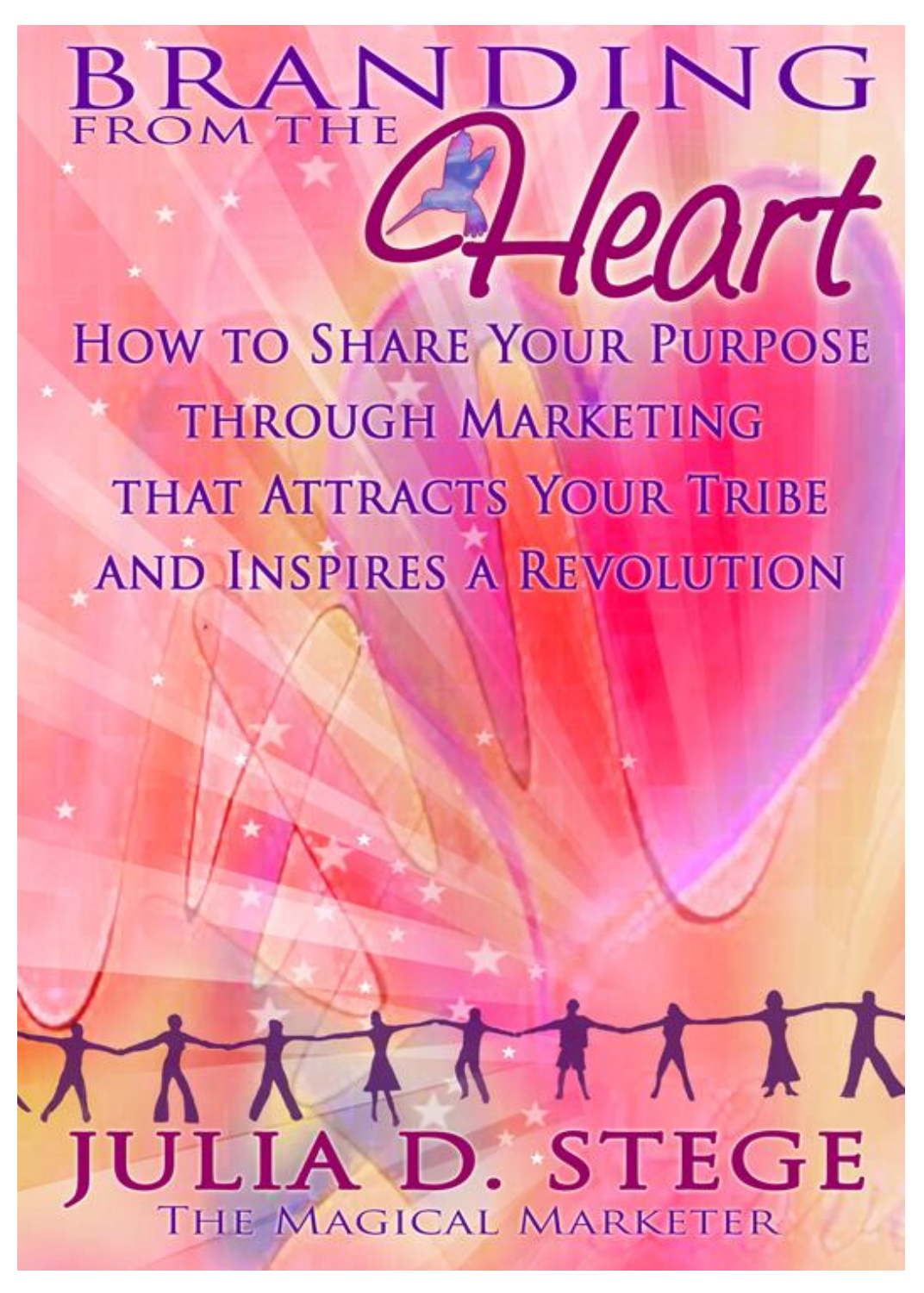**Branding from the Heart:**

**How to Share Your Purpose through Marketing that Attracts Your Tribe and Inspires a Revolution**

**By Julia D. Stege**

*All Rights Reserved ©2014 by Julia D. Stege*

*Branding from the Heart<sup>TM</sup>* by Julia D. Stege | 1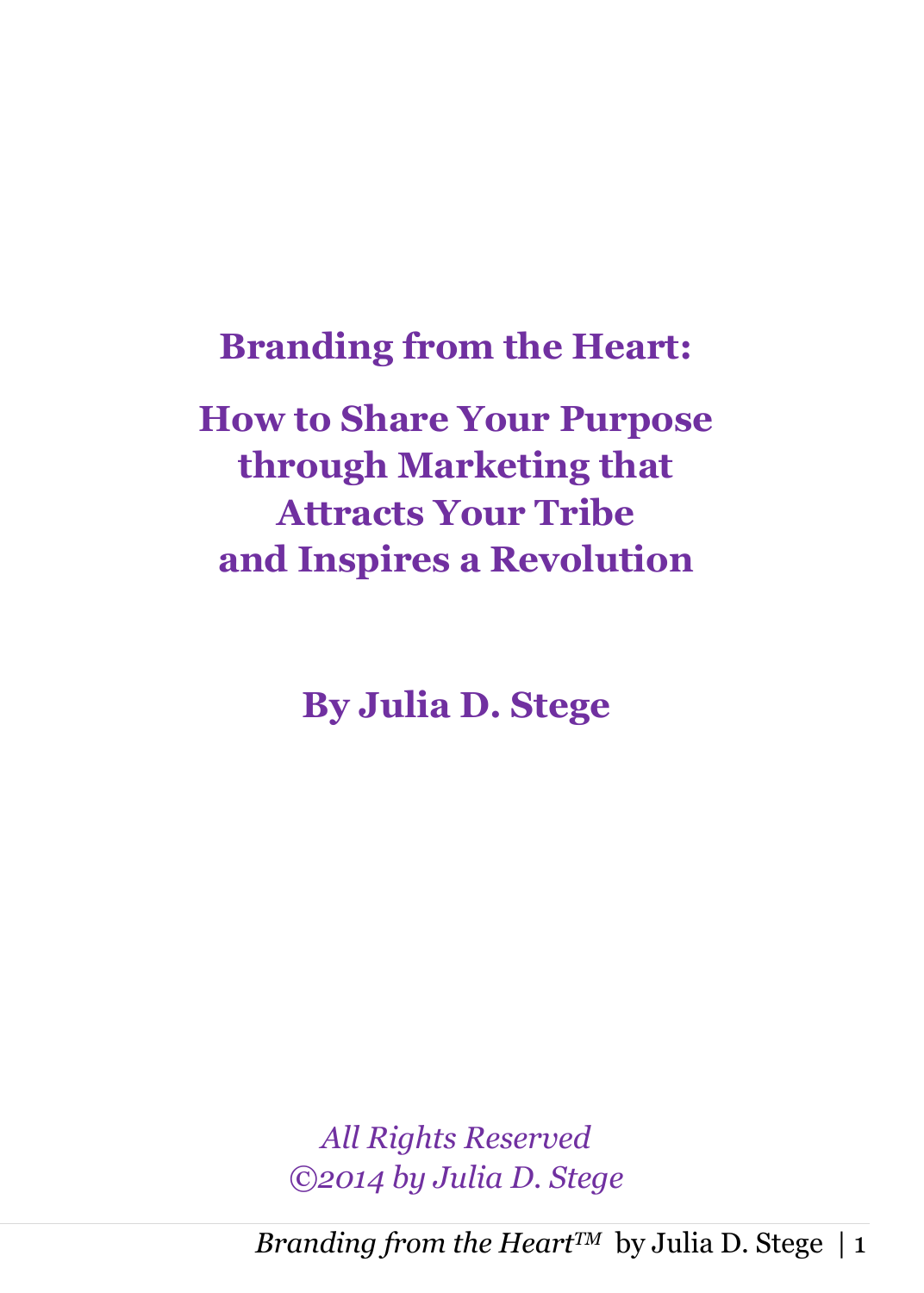## *Raving Fans of Branding from the Heart*

*"Heart-centered biz owners will do well to take Julia Stege's advice to be authentic in your marketing. BRANDING FROM THE HEART guides you through the steps you need to take to create branding and marketing that expresses your purpose and attracts your perfect customers over and over again."* 

*Suzanne Falter Best Selling Self-Help Author & Speaker www.suzannefalter.com*

*"In BRANDING FROM THE HEART, Julia Stege reveals a process that takes you deep within your Soul to discover your authentic, unique message. She shows you, step by step, how to share your vision and attract kindred spirits, members of your Soul Tribe. This is a revolutionary approach to marketing. The processes you experience here will enrich all your relationships, thereby transforming your business, your personal life, and the world around you."*

*Luisah Teish Author, Director, Artist*

*~*

*~*

*Branding from the Heart<sup>TM</sup>* by Julia D. Stege | 2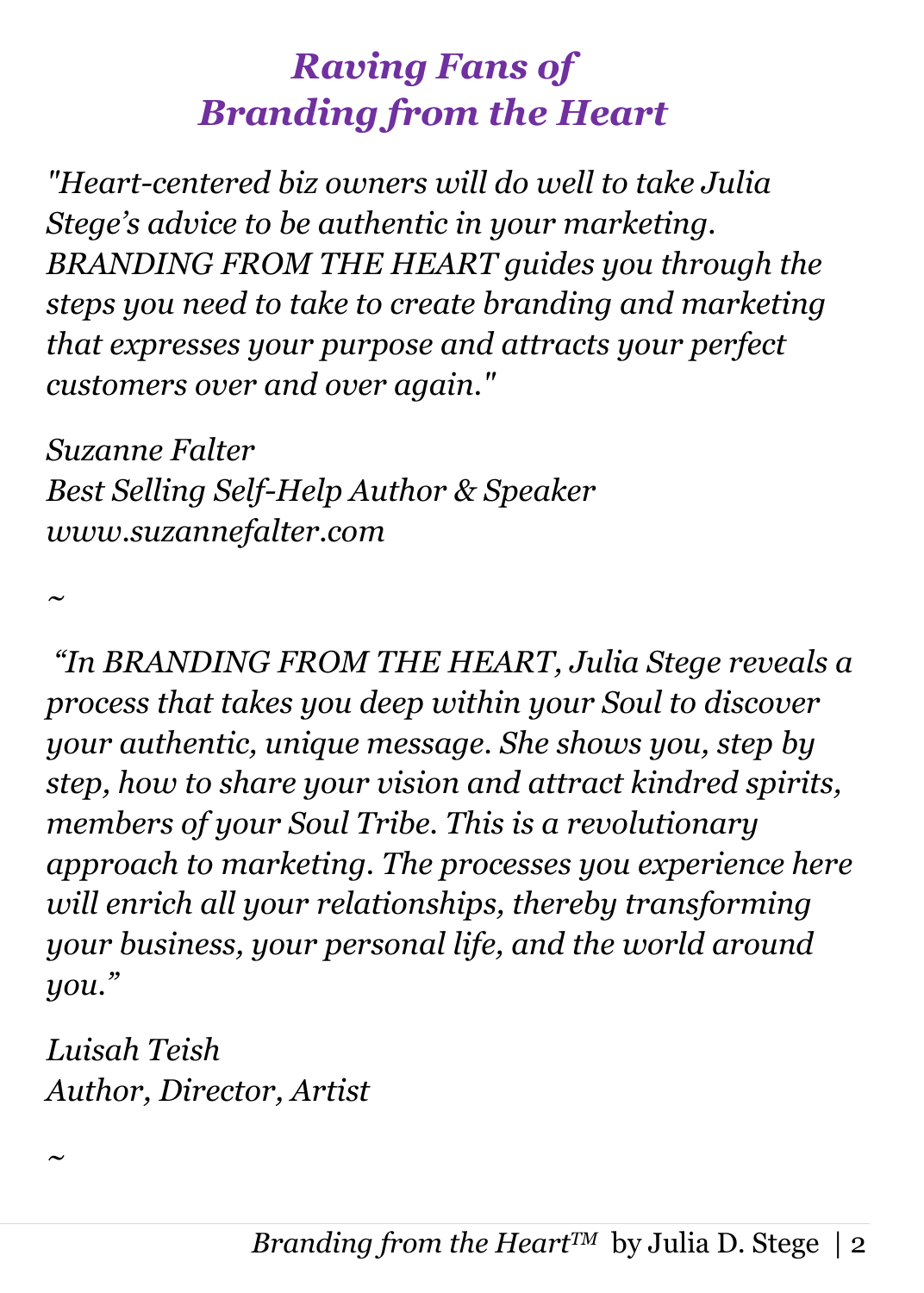*"So many marketing experts advise entrepreneurs to follow cookie-cutter processes, scripts and other tricks to attract clients, but their advice doesn't work for heartcentered biz owners. Julia Stege presents a new paradigm for marketing in BRANDING FROM THE HEART that any purpose-driven entrepreneur would benefit from."*

*Keith Leon Multiple Bestselling Author Book Publisher and Book Mentor www.BabypiePublishing.com\©*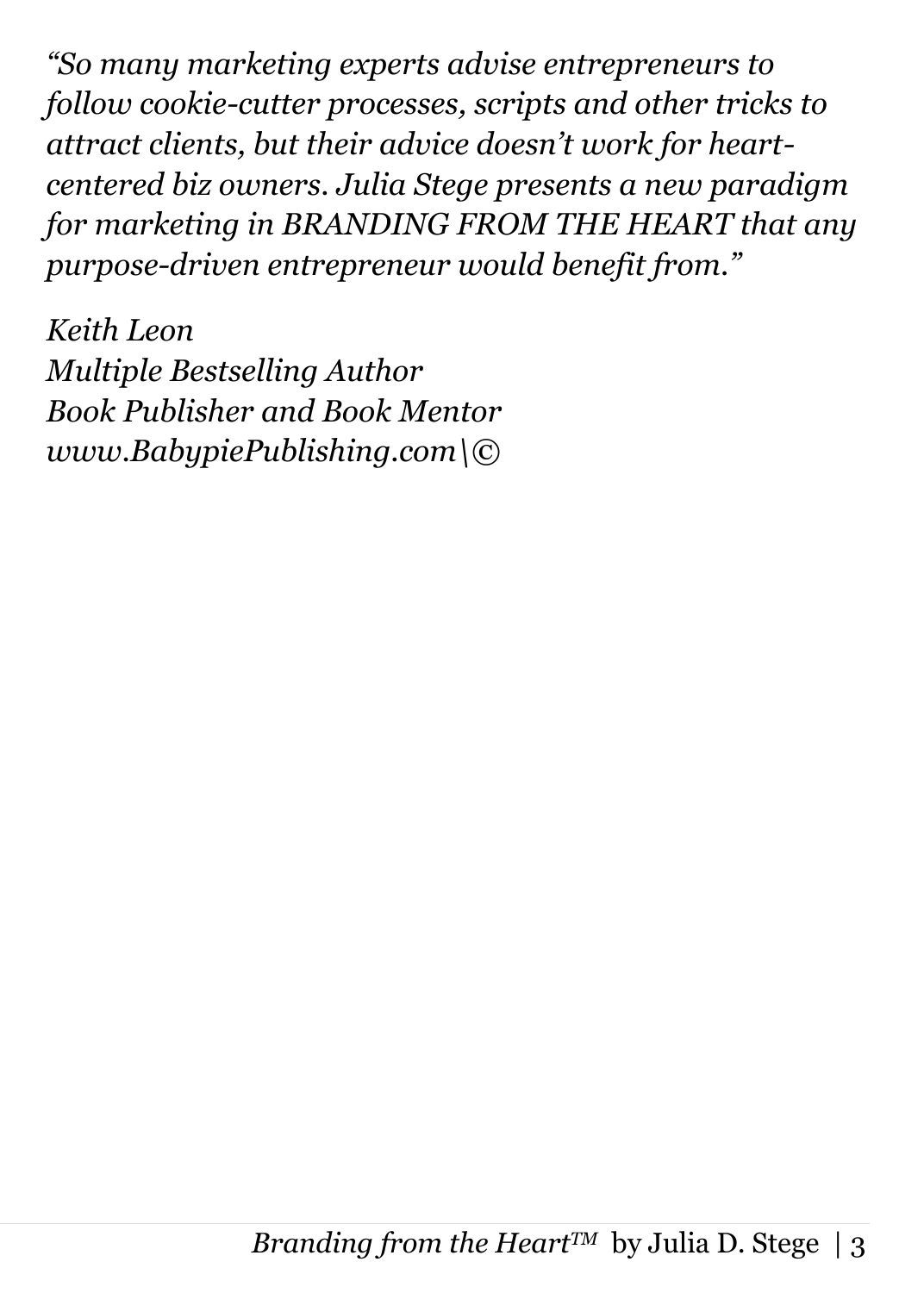*Dedicated to those change-makers around the world who will not rest until everyone is free.*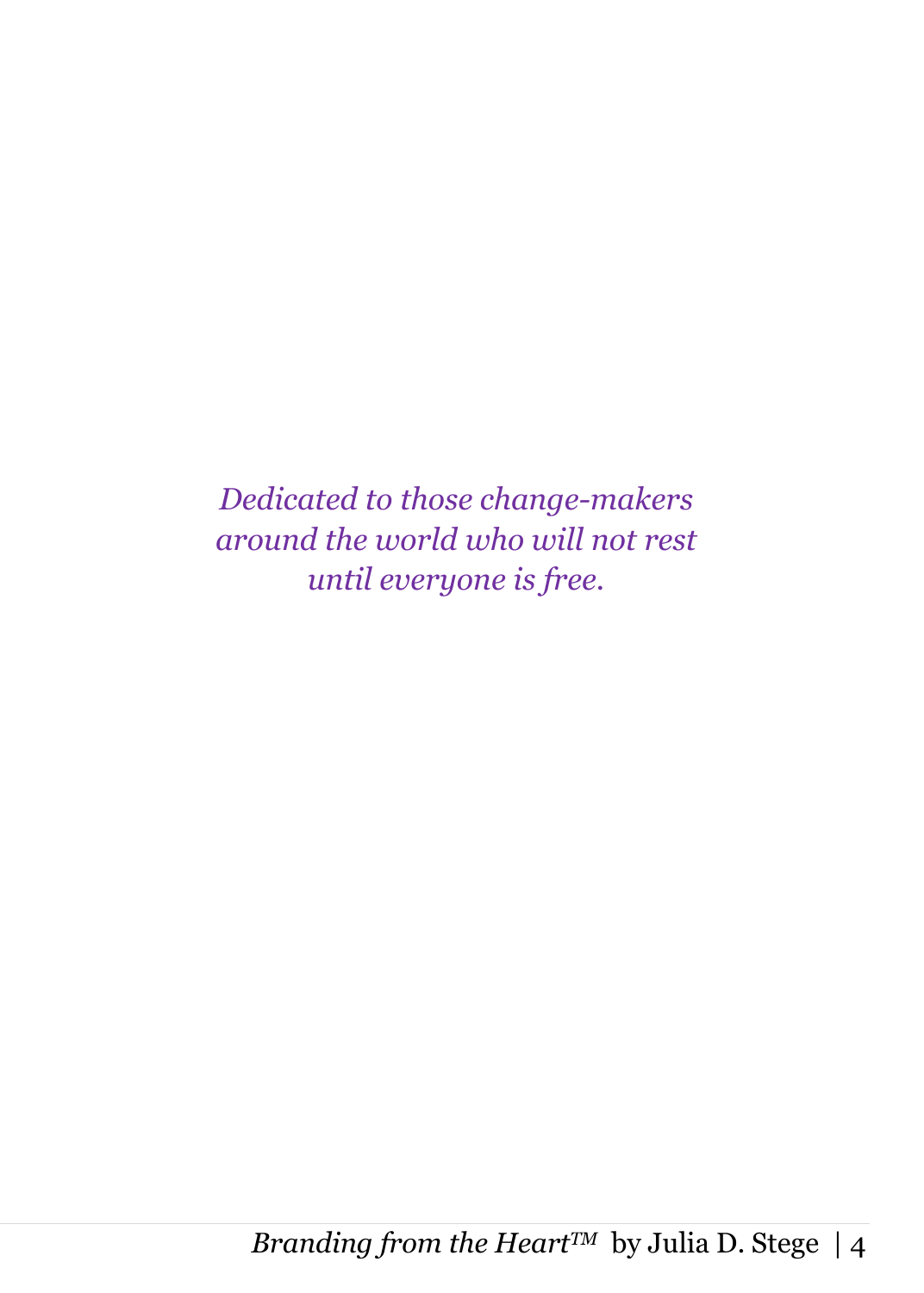#### **Table of Contents**

Foreword … 6 Introduction … 8 Chapter 1: Your Attraction Plan … 20 Chapter 2: The Qualities, Characteristics and Attributes of Your Perfect Customers … 27 Chapter 3: What Makes You and Your Perfect Customers Tick … 33 Chapter 4: What You Want Your Perfect Customers to Expect From You … 39 Chapter 5: Who You Have to Be to Attract What You Want … 43 Chapter 6: Taking Note of Your Signs of Land … 47 Chapter 7: Revising Your Attraction Plan Daily … 49 Chapter 8: The Basis for Authentic Branding … 52 Chapter 9: The Branding from the Heart<sup>TM</sup> Process ... 57 Chapter 10: Developing Your Authentic Brand Statement … 62 Chapter 11: Determining the Look and Feel of Your Brand … 66 Chapter 12: Your Attraction Marketing Funnel … 72 Chapter 13: Branding Your Products and Services … 86 Chapter 14: Creating Your Umbrella Brand … 91 Chapter 15: Attracting Your Perfect Customers Online … 93 Conclusion … 100 All Chapters In Review … 102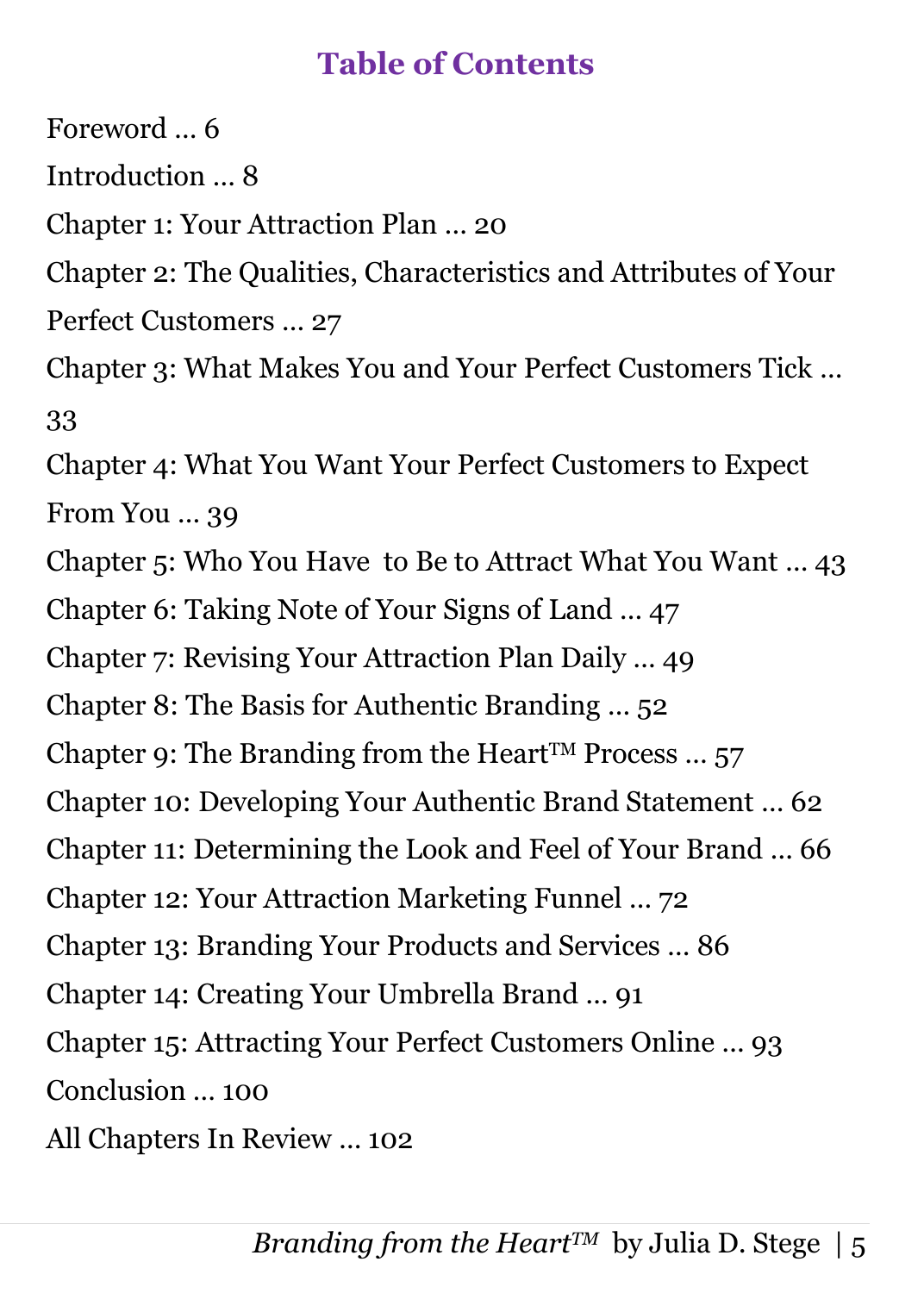#### **FOREWORD**

14 years ago I had a vision for a perfect business that could inspire others to learn a better, more heart-based way to do a business. As part of that vision, I created a tool that could be a catalyst for this change, and that tool is called the Strategic Atttraction PlanTM. This deceptively simple plan has since transformed the lives of thousands of business owners around the world, including BRANDING FROM THE HEART author Julia Stege, and this book is a testimony to the Power of Strategic Synchronicity.

My approach to sales and marketing has always been that it can be defined simply as building a relationship with others who resonate with similar values and beliefs. Strategic Attraction assists you to become clear about *who you are* on a deep level, and clarify who your Perfect Customer is, the one who you can serve while being true to your authentic self.

We created the SACAT: Strategic Attraction Certification and Training program so that our Perfect Customers could use their own creativity and imagination to apply the Strategic Attraction Planning process to their businesses. It's no wonder that Julia Stege was attracted to us and participated in our beta program.

Julia Stege has always been a branding expert who disdained traditional marketing techniques. Her experiences in New York City woke her up to how impersonal and potentially harmful the industry can be. She has spent years developing an intuitive, authentic approach to branding and websites. So when she discovered Strategic Attraction, there was an immediate resonance.

*Brilliantly, Julia has taken the vision of Strategic Attraction and created an original approach to branding and marketing that can literally change the world.*

*Branding from the Heart<sup>TM</sup>* by Julia D. Stege | 6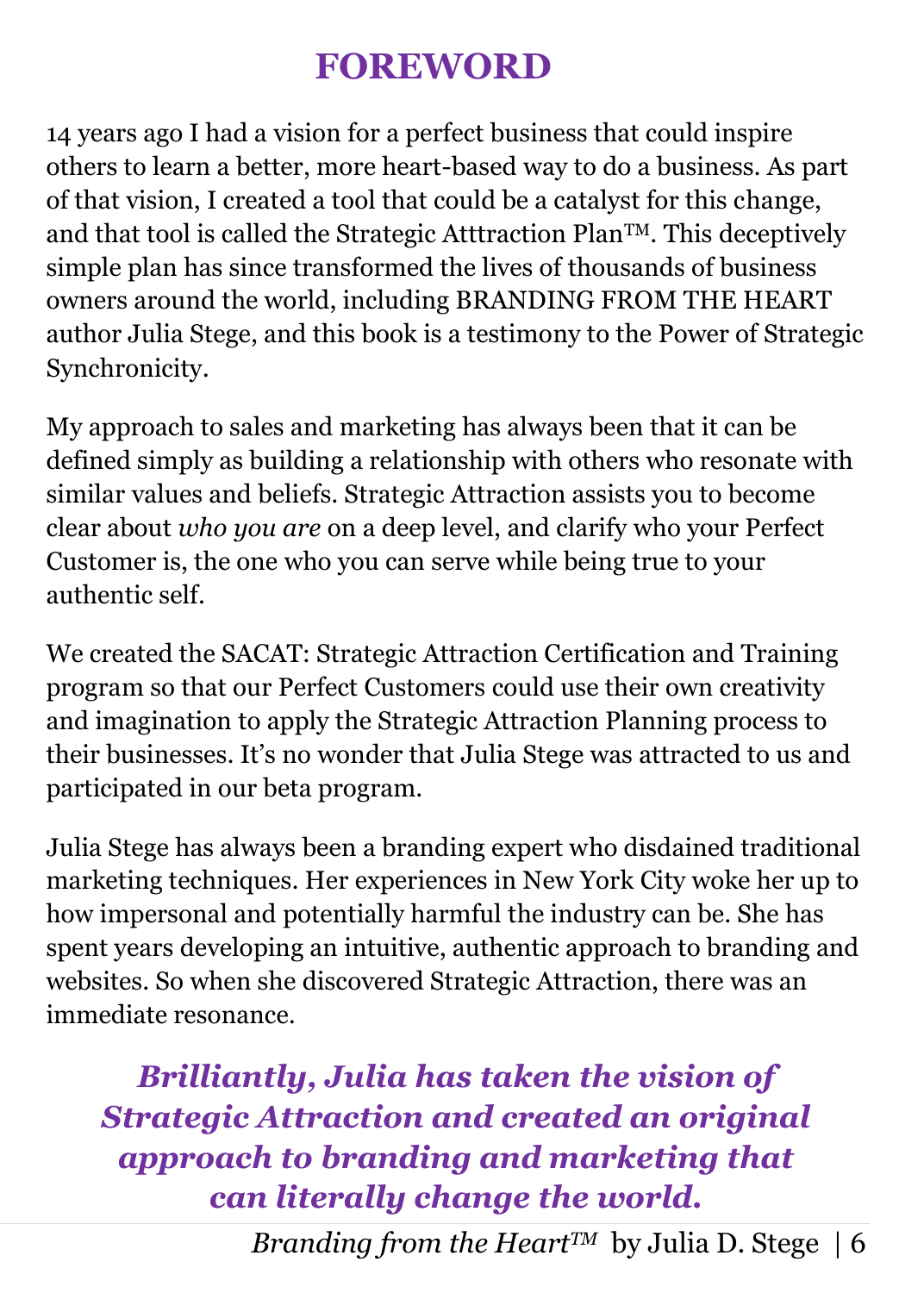She has woven the very essence of how Law of Attraction works into easy steps you can take to create an authentic brand that attracts your tribe from around the globe and inspires them to connect with you.

The Strategic Attraction Plan and the SACAT program were always designed to inspire collaboration and creativity in business rather than competition. The greater possibility is that together we can cause a bigger ripple effect to positively impact countless numbers of people, businesses, and relationships. Where my vision lives on through people like Julia, I am deeply grateful.

What started as the attraction of a perfect customer, Julia Stege and I have also become valued friends. She has been a bright light in my life since we first met. She has embodied the Strategic Attraction vision by applying her own unique creativity and imagination along with the powers of attraction to benefit her perfect customers. The collaboration between Strategic Attraction and Intuitive, Authentic Branding is what Julia here calls BRANDING FROM THE HEART.

It is touching to be a part of the birthing of a new paradigm for marketing, and to be introducing this cutting-edge book to the world. I applaud Julia for taking a stand to ensure that heart-centered entrepreneurs have a way to share their authentic self through their marketing. I know you will enjoy this journey as much as I have.

#### *Jan H. Stringer*

Founder PerfectCustomers, Inc. and SACAT: Strategic Attraction™ Certification and Training; Author, *Attracting Perfect Customers: The Power of Strategic Synchronicity* and *BEE-ing Attraction: What Love Has To Do With Business and Marketing*. Jan lives in Santa Fe, NM along with her PERFECT husband and business partner, Alan Hickman. Visit our website at www.PerfectCustomers.com

*\**For more information on the SACAT program http://bit.ly/sacat\_jds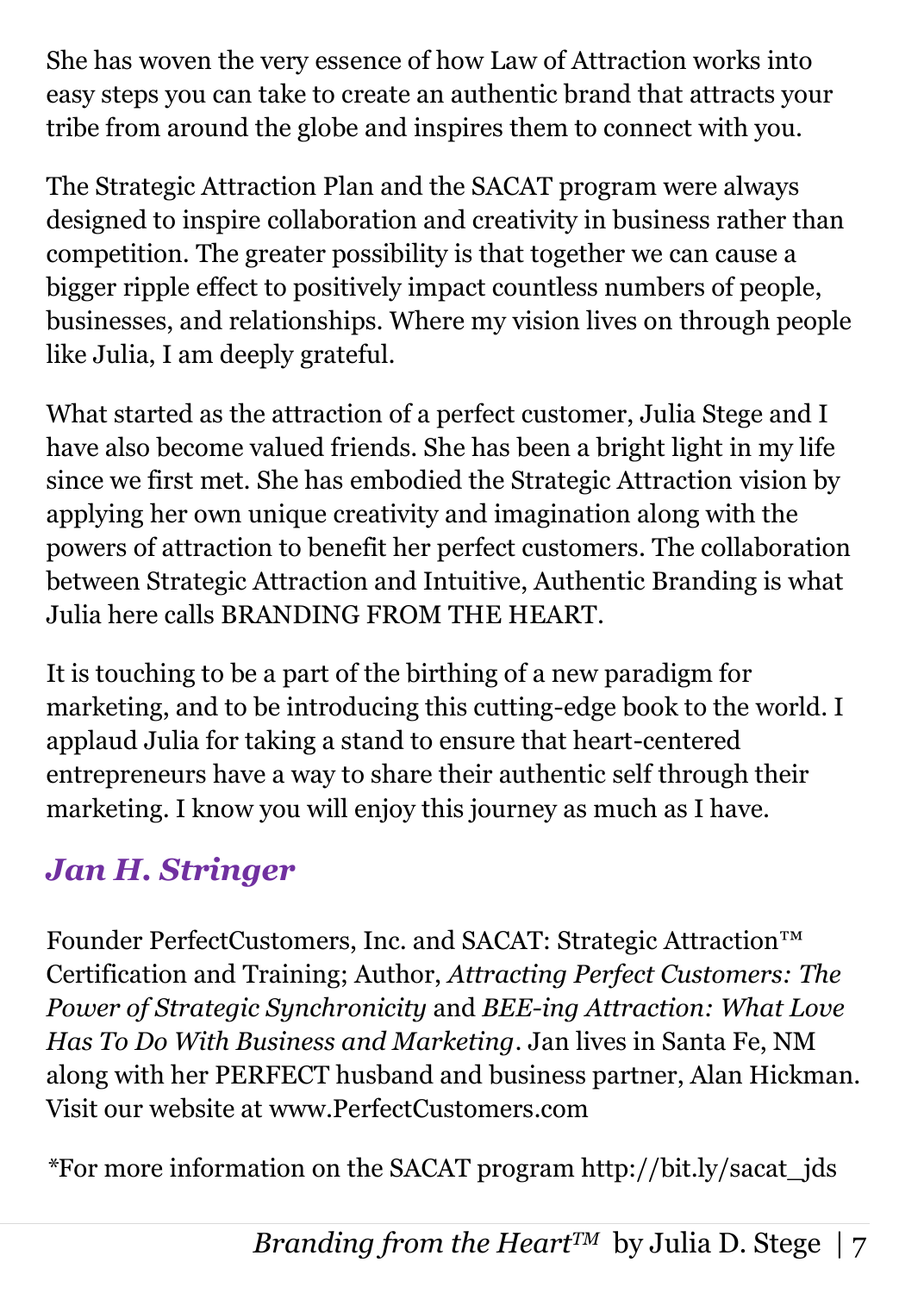## **INTRODUCTION**

re you are tired, sick or just plain bored of the standard approach to marketing? You know the style, marketing that targets, cajoles, scares and brainwashes potential customers. If you are looking for some other way, then you are ready for Branding from the Heart, a new paradigm of marketing that uses powerful laws of practical magic and marketing to inspire and attract rather than target your most perfect customers. A



As a spiritual business woman or conscious entrepreneur, it's quite likely that the old paradigm for marketing just isn't working for you. Mostly this is because that old paradigm doesn't take the desires and needs of humanity or the planet into account, and you are all about uplifting and empowering people and the world.

## *Let's be clear from the start:*

I'm asking you to join us in the creation of a revolutionary approach to marketing that is not all about the money (though you will likely earn more money than you ever have before.) We're looking at marketing as a means to uplift and empower people to take action toward the realization of their soul's desire.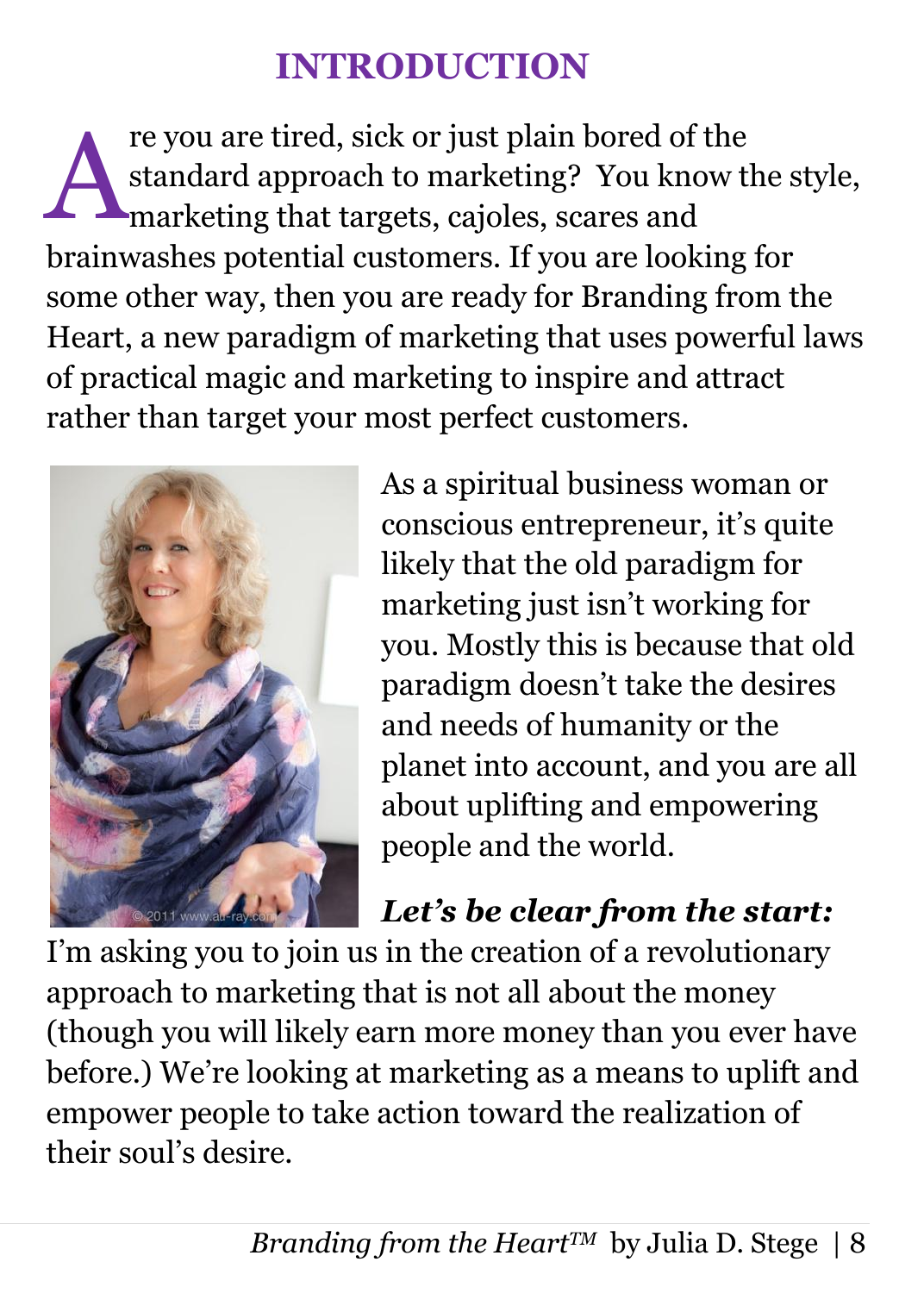#### *In the process of creating your heart-felt brand message, your own life will also be transformed. Who knew marketing could be this inspiring?*

I want to make sure that what you take from this book emboldens you to bring your message out more clearly and effectively so that you may impact the world in a big way. My reasons are based on Law of Attraction which is simply "Like Attracts Like." Because of this law, I know that your purpose and mine are aligned; that by helping you to transform the world, my own vision is realized.

## *My whole life has been leading up to this book*

Ever since I was a little girl I've had two equal passions, one to be an artist and writer and create beauty all day long, the other a strong desire to understand magic in a way that could end suffering in my life and in the world.

You would think that growing up in a Christian family, living in a beautiful house with a view of Long Island Sound, I would have no clue about suffering. I'm sure you can easily imagine this innocent little blonde girl laying on the plushly carpeted floor of her family's waterfront home, coloring away in her fairy coloring book knowing nothing but bliss.

But the reality of my experience was much harsher. My father was a rage-aholic who kept the whole family on edge with his yelling, and my two older brothers responded to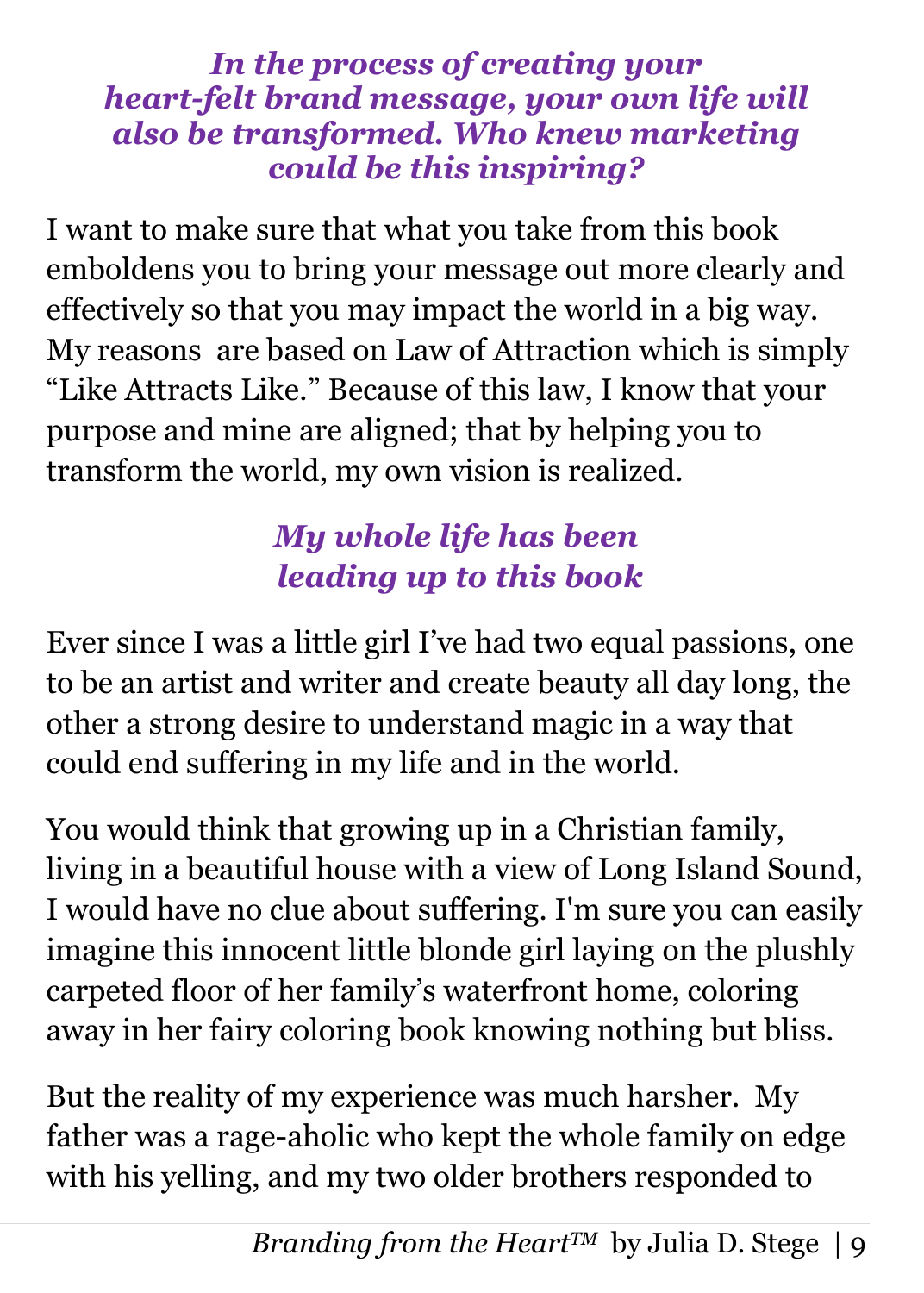this by frequently bullying me, punching me, and controlling me to the best of their ability. I could be innocently drawing, minding my own business and they would interrupt me with brute force and name calling. They'd call me "Fatty," "Blubs" and "Lards" and every other name related to fat because I was a few pounds overweight.

I remember one time when they actually held me down on the ground to let a hated neighborhood bully slap my stomach. It was called a "pink belly." I was humiliated and emotionally crushed when the brothers who were supposed to be my defenders instead were my tormentors.

## *A feminist in the making…*

To this day I feel it deeply whenever a woman shares her struggles, or when I hear of a child who is being bullied, or when I see evidence of racial or cultural discrimination. I can relate to the struggles of others. If you're like me, you feel the same way.

### *Don't get me wrong, I was a fighter and I always fought back.*

My favorite saying as a child was "You're not the big boss of me!" and I developed a loud piercing scream that almost made my brothers deaf. That's why by the time I was a teenager, I had already become a feminist. I was organizing empowerment groups for girls in the 7th grade. It wasn't enough for me to be self expressed and free, I felt I had to fight for all girls and women throughout the world. When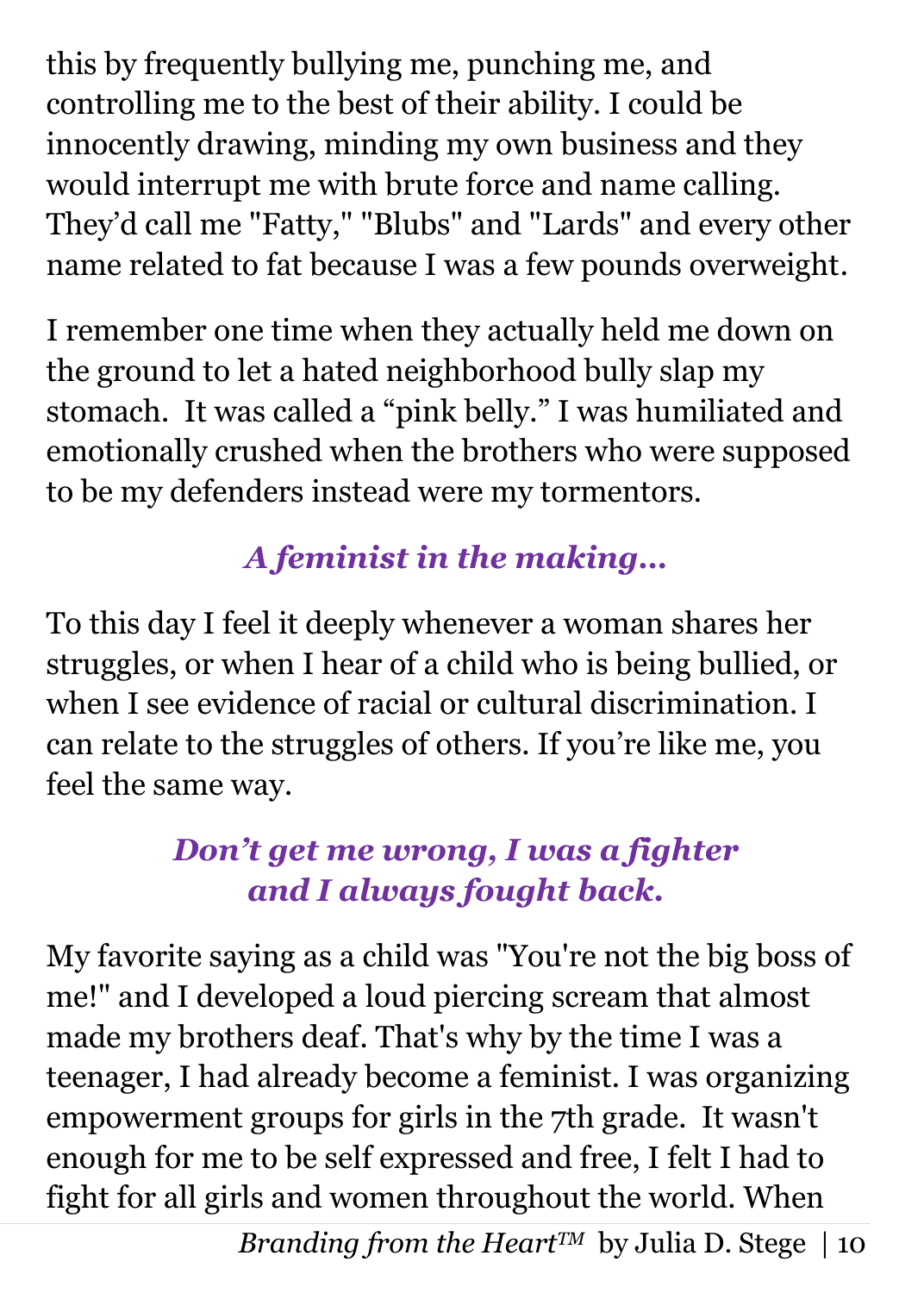any woman of any race was abused or oppressed, I took it personally.

## *I just had no clue how to impact the world at that time. In fact, I felt helpless to affect the change I really wanted in my own life, much less in the world.*

I had always wanted to be an artist ever since I could hold a crayon, but when I wanted to prove myself in highschool, I succeeded at attracting a lot of rejection. I took every art class available and did well in all of them, yet I was rejected from the Art Honors Society of my school three years in a row, and then to top it all off I was rejected from the School of Visual & Performing Arts at Syracuse University, the only college I wanted to attend.

#### *Whatever you resist, persists…*

It was not obvious to me at the time that I would have been a lot more likely to get what I wanted had I focused in a positive way rather than resisting what I didn't want.

Now I understand that the Universe brings more of whatever we are focused upon. Therefore, if we are focused on our problems and what we don't want, that is what we'll get.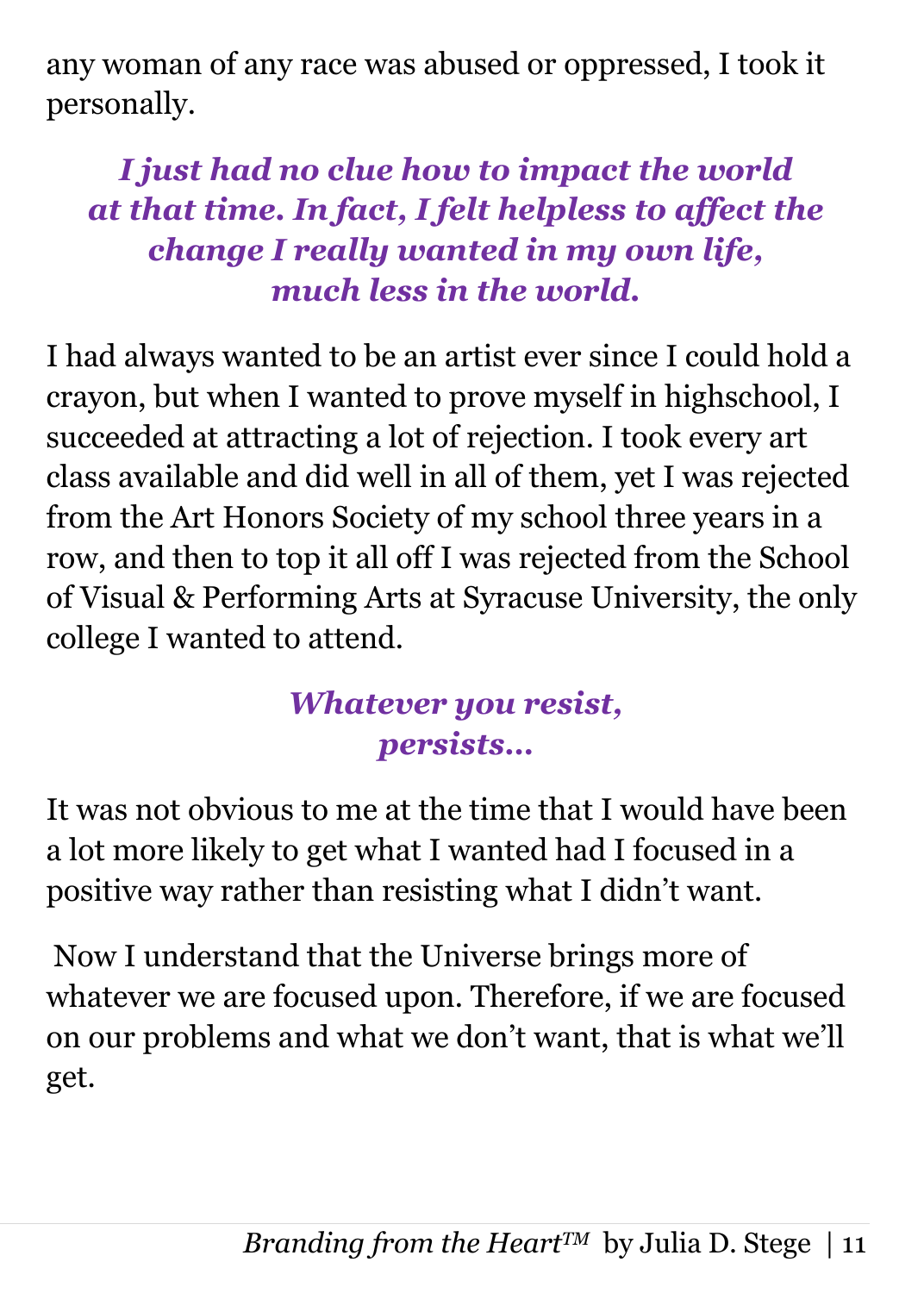Looking back, I can see how my struggles as a child had trained me to resist, fight against and doubt the motives of others, and that in this way I attracted all that rejection.

Conversely, when we're clear and consciously focusing on what we do want: we begin to receive it. I understood this on an unconscious level, and changed my focus so that I could succeed in the world as an artist.

Despite my rejection from the art school, I went to Syracuse as a general studies major. I remember the day I shifted my focus from fear of rejection to attracting what I desired. I stood in front of the majestic building that housed the School of Visual and Performing Arts, and as I looked up at the impressive stone spires of that old Victorian building, I felt a rush of possibility coursing through me so powerfully that I became dizzy. In that moment I knew I would succeed.

I took several art classes, worked my hardest to create a stunning portfolio, reapplied to the art school from within, got in to the school, got in to my major, and then soared to the top of my class.

Upon graduating with my BFA (Bachelor of Fine Arts) in Graphic Design from the Syracuse University School of Visual Communications, I was hired as a design assistant by my mentor who had a small successful design firm in Manhattan. I was excited about starting my career and learning all the tricks of the marketing trade in Manhattan.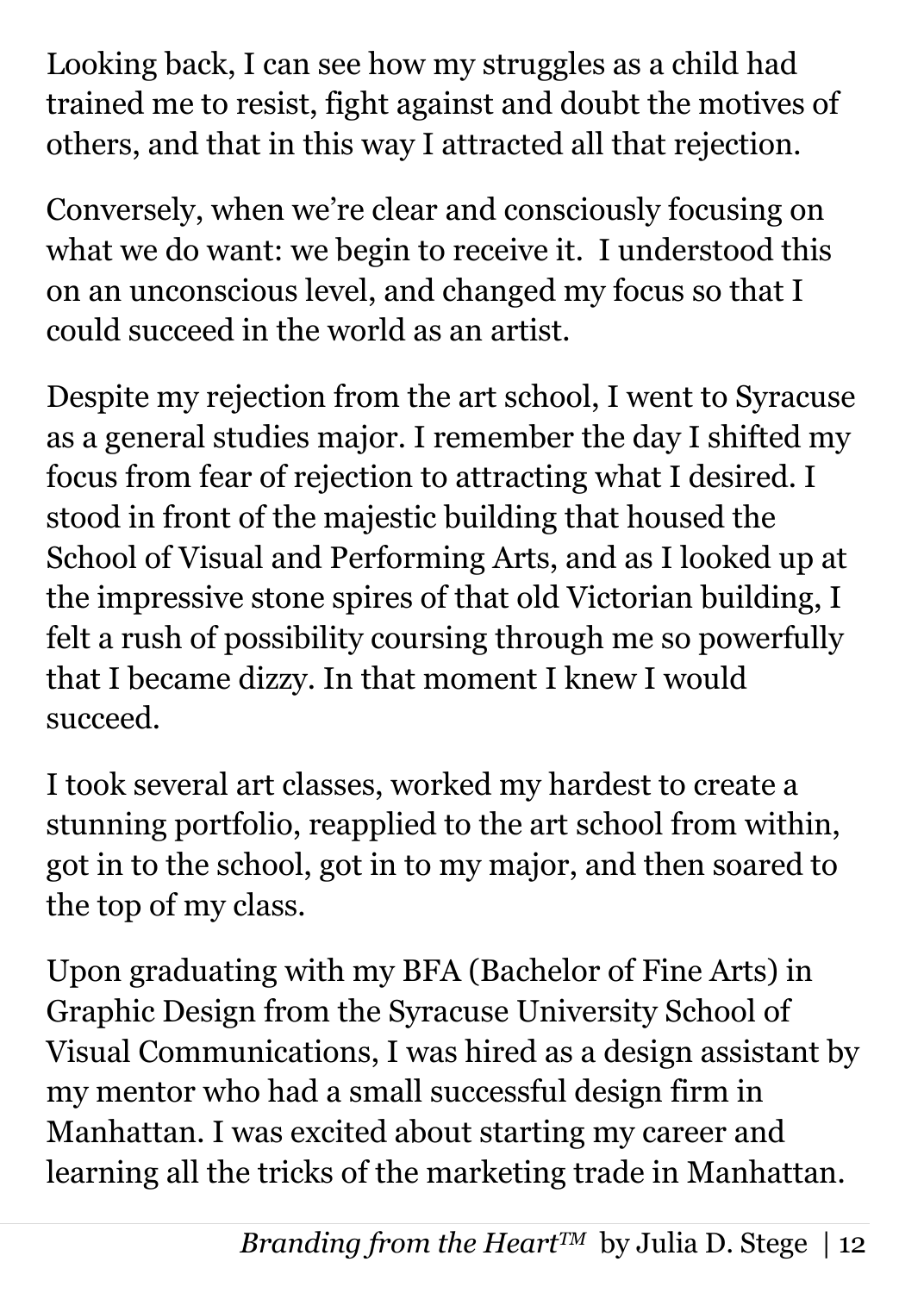### *Brainwashing, Hype and Lies … oh My!*

What I discovered after working on projects for such clients as Burger King, a couple of banks and insurance companies, and even Museum of Modern Art and Carnegie Hall, was that traditional marketing was all about lying, hype and selling your soul for money.

It turned out my boss was doing cocaine all night and sleeping in till 11 am each day. When his behavior lost the company's biggest client, he sacrificed my job without a tear. After that I attracted a slew of great jobs where the clients were ectastic about my work, but I was fired by my bosses who feared I would steal their clients and go out on my own.

The Madison Avenue world was simply too harsh for my sensitive artistic, freedom-loving self. As the months and years passed I noticed even my closest hippie friends started to simply do anything for money and status. They didn't care a whip about what they were promoting, only about how much money they would make doing it and what lifestyle that could provide them.

I also noticed that the men I knew, even the less talented ones, were moving much faster into high five-figure salaries while my women friends were struggling with much less pay.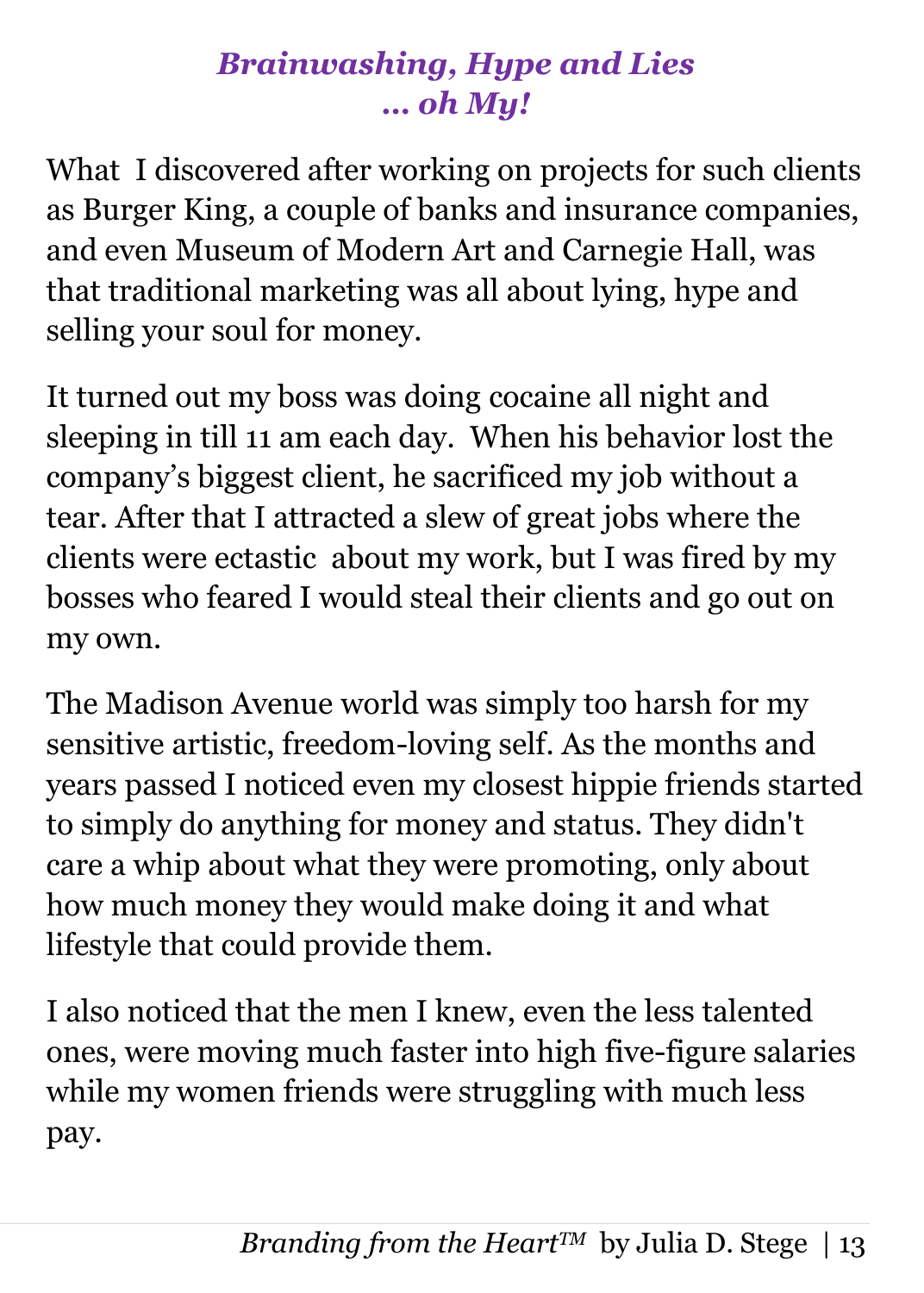#### *Escape from New York!*

In 1985 with a year and a half of unemployment compensation coming to me, I escaped from New York and headed West toward a whole new life in Illinois where a friend of mine was attending law school. It was there where for the first time I met people who were committed to changing their community and the world and who were actually doing something about it.

In Illinois while I pursued a Masters of Fine Arts in Media Studies, I learned how to integrate my beliefs into my artistry and started creating designs for causes that I supported.

#### *The revolution will be televised…*

In DeKalb hanging out with a group of highly creative, rebellious students, I became a notorious feminist activist and led dozens of protest marches against sexual assault and for women's liberation. I became engrossed in studying philosophy, specifically the idea of freedom and how it has been expressed throughout history.

I became extremely picky about what I was willing to promote and even developed my first company called Freedom Now to sell political and philosophical buttons (as well as Grateful Dead T-Shirts!) adorned with my designs.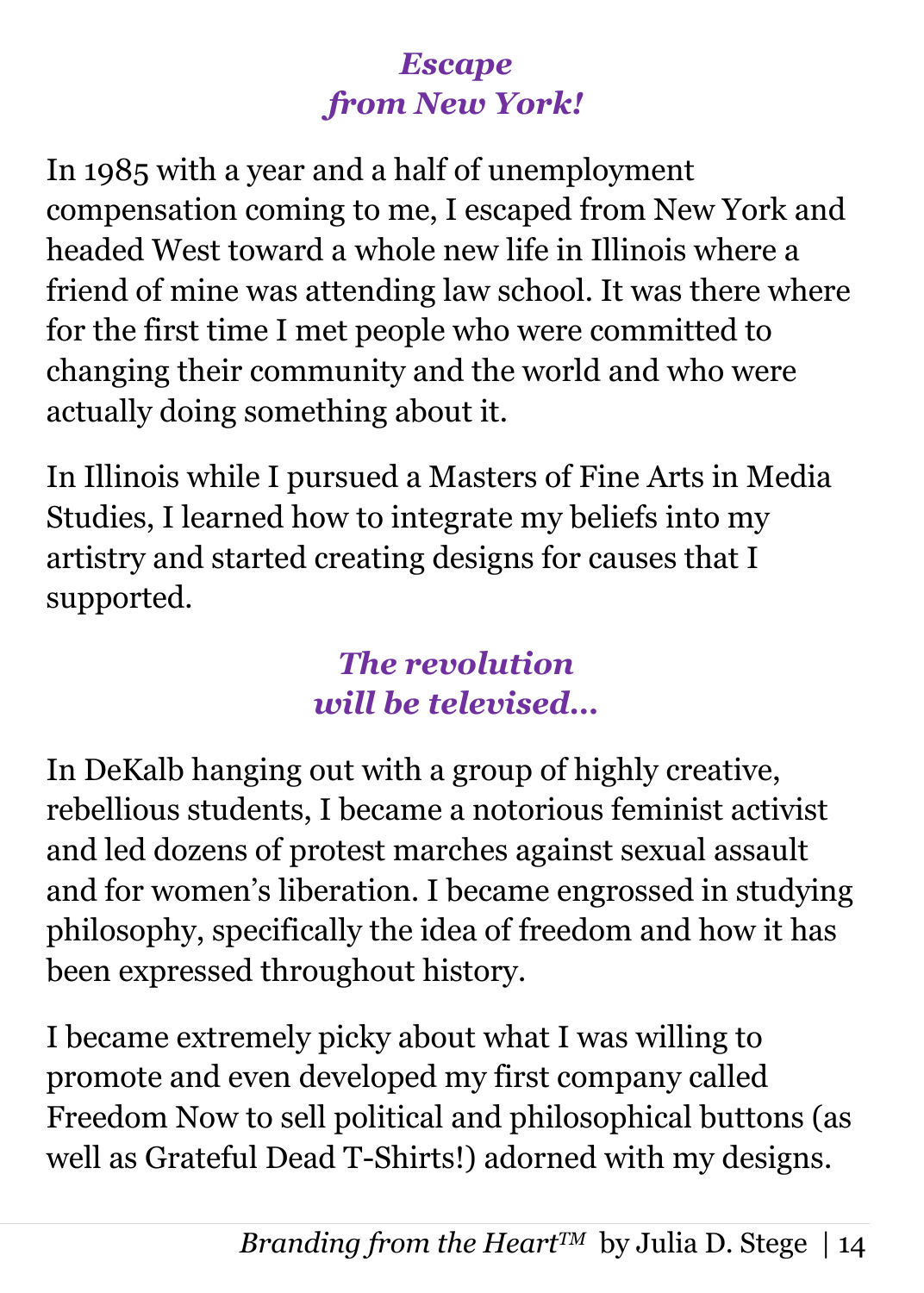## *California here I come…*

While Illinois awakened me to the possibility of global transformation and the creation of a truly humanistic society, once I graduated with my MFA in 1990, I was called to have a greater impact on the world and moved to the San Francisco Bay Area.

By this time I had dropped completely out of mainstream society, quitting my job to follow the Grateful Dead selling T-Shirts and spending all my free time studying creativity, freedom and how change is made.

Quite often I was called upon to create communication designs that inspired folks to step out of their normal viewpoint and consider joining in a global movement for change.

I became an expert at taking unusual ideas and creating designs and promotions that inspire people to take action.

## *Manifesting Reality*

What I noticed about the progressive movements I joined was that they focused almost exclusively on what they opposed and didn't work out a clear vision for what they were for. They also engaged in a lot of in-fighting and supported a world view that held no place for spirituality or the Metaphysical Arts.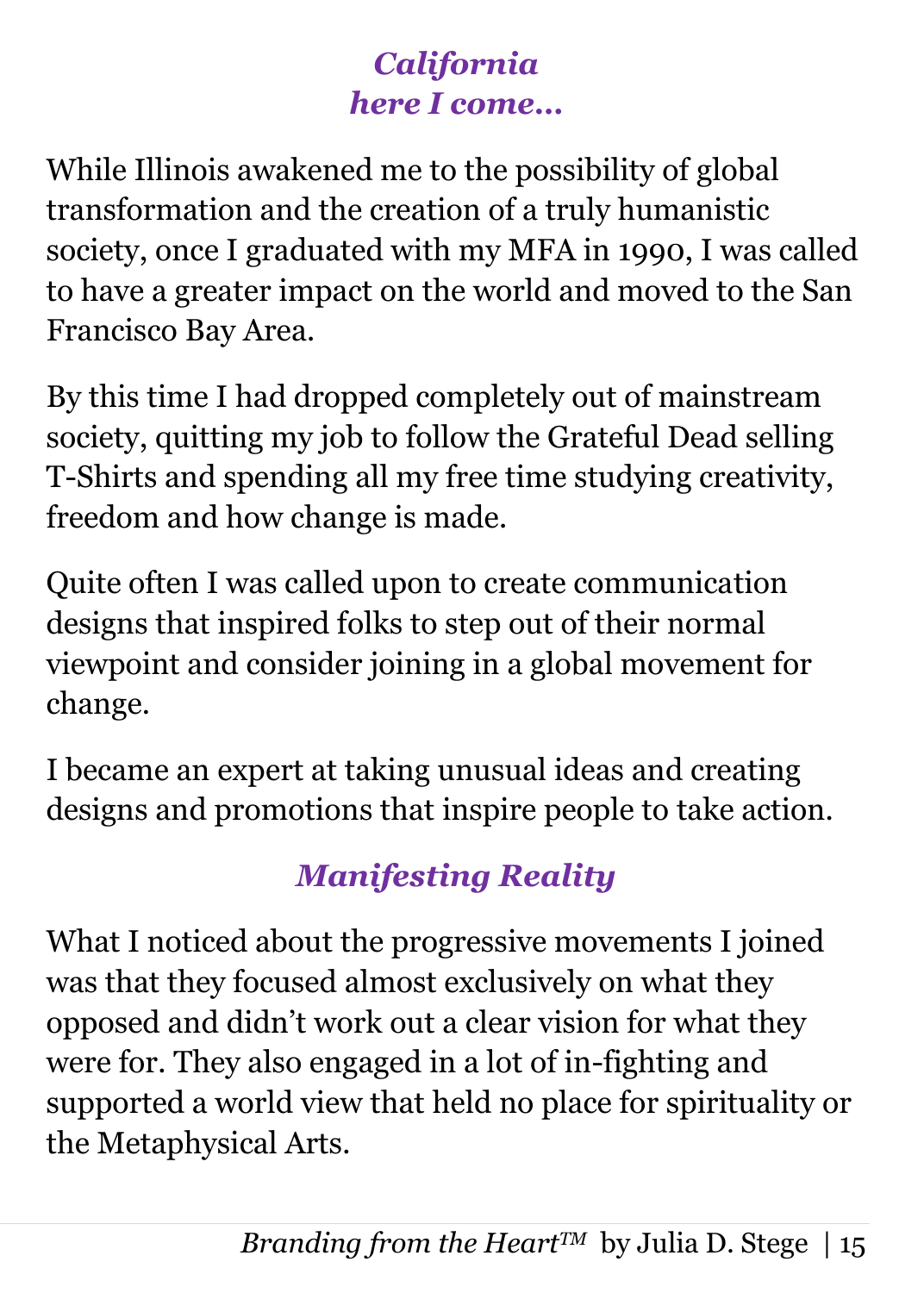So I quit my revolutionary organizations and freed myself up to discover magical, out-of-the-box ways to attract, inspire and engage my tribe.

In 1998 I took a class in Manifesting and learned about the power of the Law of Attraction. It never occurred to me to use that power with my clients to attract their perfect customers until I discovered PerfectCustomers.com and subsequently mastered The Attraction Plan, becoming one of a few holding the honor of being a Certified Strategic Attraction Coach.

After becoming a certified Attraction Coach I began integrating the powers of manifestation with writing and design, finally developing a new paradigm for authentic marketing I subsequently named, "Branding from the Heart."

## *The premise of Branding from the Heart.*

These are the basic pre-suppositions underlining the Branding from the Heart Process.

1) **The Law of Attraction simply states "Like Attracts Like."** This law is working in our lives whether we are conscious of it or not. We're attracting to us those people and experiences for which we are a match whether through wanting it or rejecting it… essentially we attract what we are focused upon.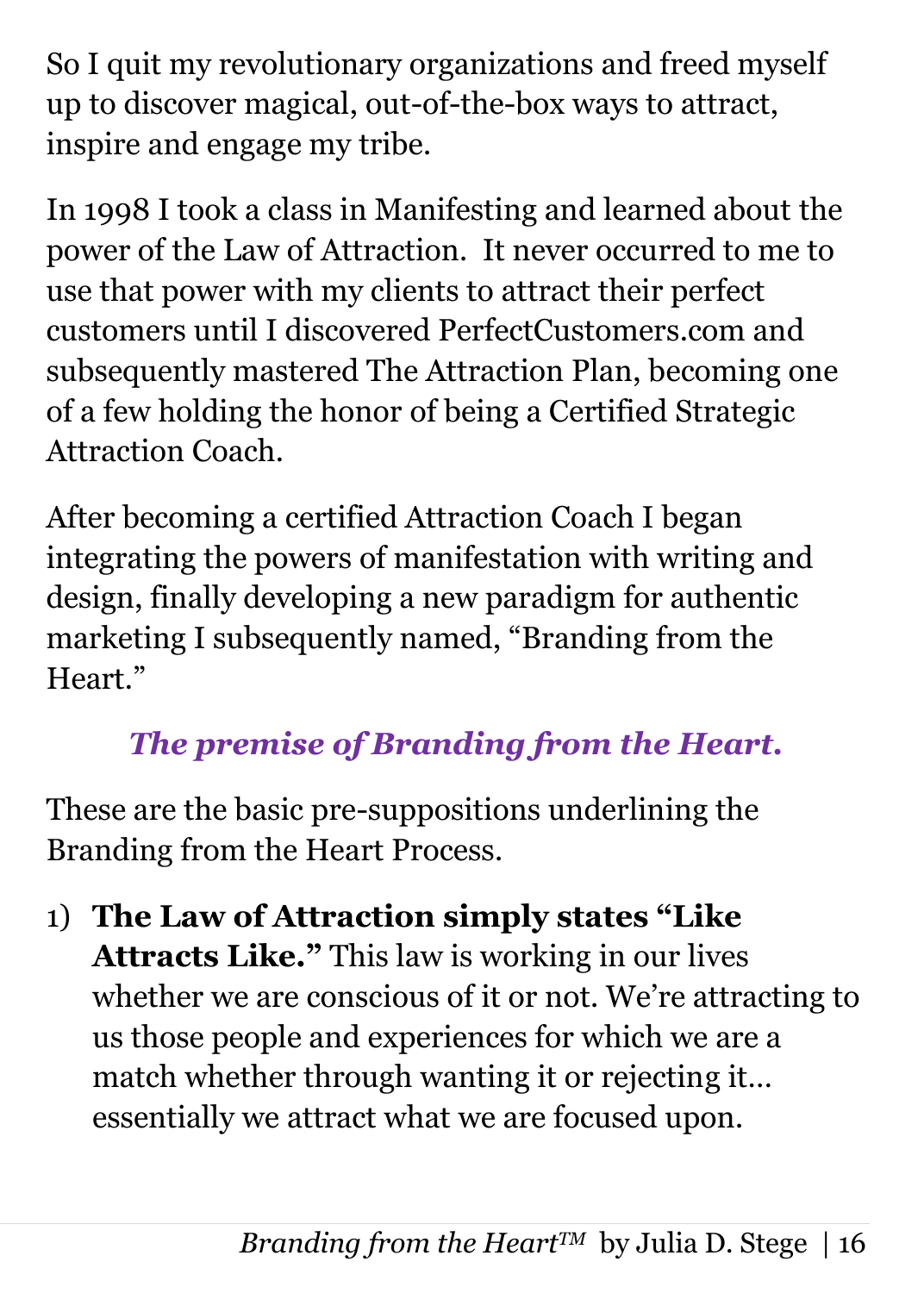- 2) **Our perfect customers are like us in that they are on the same life path as we are and have similar values at our core.** Therefore we are uniquely qualified to serve them and they are the mostly likely candidates to become your loyal fans.
- 3) **We attract what we want in life by attracting the right people to us.** Whatever we want; whether it's for our business to grow and flourish so we can offer our gifts to people who are seeking them, or if we want a certain quality of life, to change our bottom line, or to really affect change in the world, we will attract it through the people we're attracting.
- 4) **Those whom we are seeking are also seeking us,** therefore our marketing is not about convincing anyone of anything. Instead marketing becomes a conversation we have with our perfect people, those who are aligned with us and who need what we have to offer.
- 5) **Our perfect customers will only recognize us when we are authentic and come from the heart.** If we are trying to do some marketing or sales method that is cookie-cutter or scripted, this will not resonate with our perfect customers. They will pass us by. Conversely, when we share authentically, they recognize us as the one they are seeking.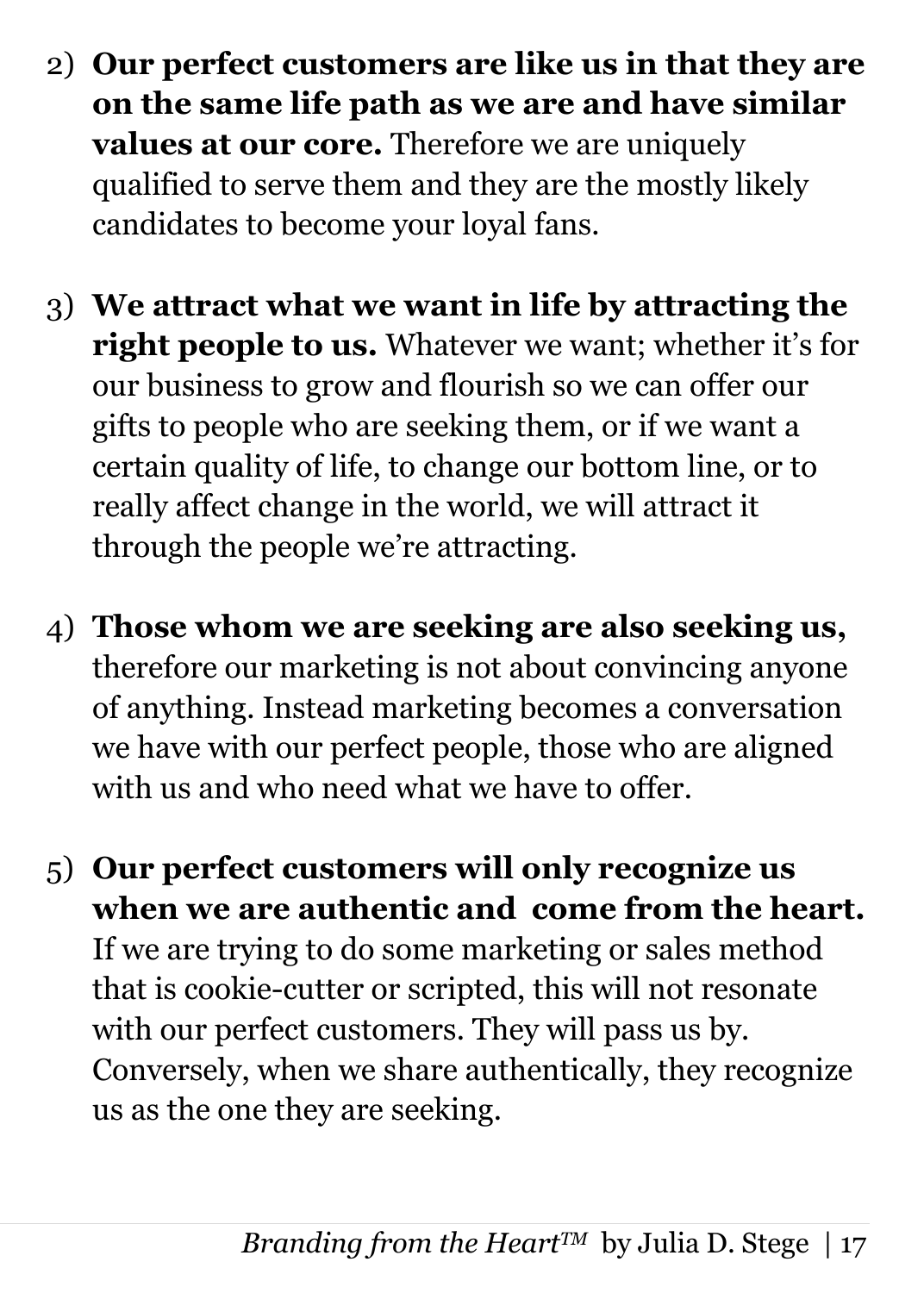When we consciously set out to attract customers who are on the same life path as we are, we forward our purpose in the world with greater velocity and power, and we attract people whom we are uniquely qualified to serve.

## *Like attracts like…*

Because you were attracted to this book, I know we are alike. You have a big mission to share through your business, along with a set of magical gifts that help others to live their lives more powerfully. When promoting a business like this, you cannot use fear or brainwashing or any marketing approach that disempowers your potential clients.

### *Your marketing must be consistent with your work in the world or your perfect customers will not recognize you or trust you.*

When your brand message comes from the heart and consciously inspires others, those who are a perfect match to you and your business will be irresistibly drawn to you. They will say things to you like, "I can't believe you exist. You are exactly the right person to help me."

One day a few years ago I received an email from Diane, a potential client with the simple subject line, "Yeay." Here is an exerpt from that email.

"…I have been focusing on a slow unveiling and unfolding of myself and my core life's work and wondering how cheaply I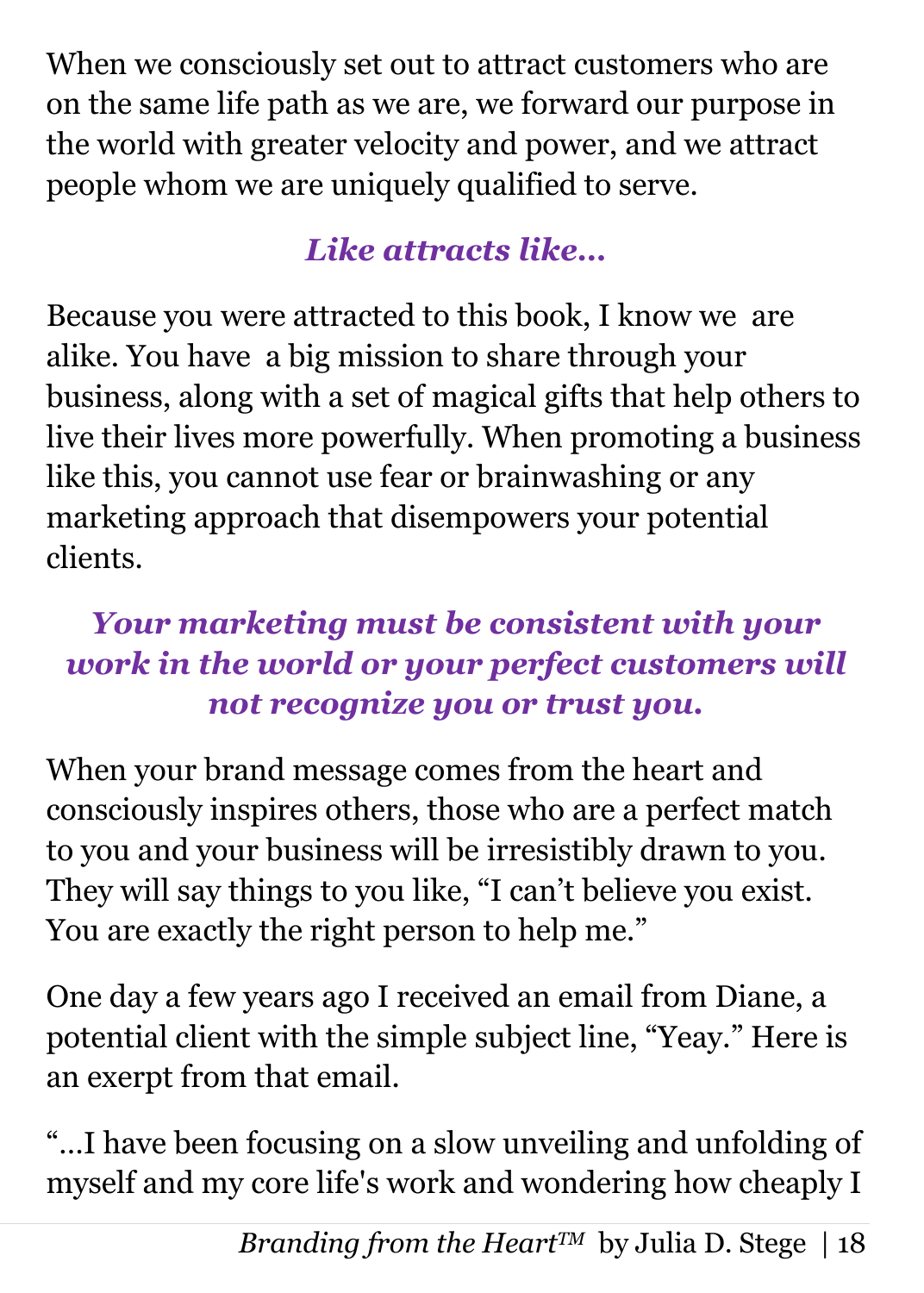can get a logo, website, etc... and then I found you miraculously on-line with an almost sarcastically daring Google search of 'top websites for energy healers.'

"I immediately fell in love with your work! I am crying right now in release, relief - you feel like an answer to my prayers! … Thanks so much for seeing magic in places others do not! Thanks for helping me see the magic in marketing - the spark I needed to carry myself forward out into the world."

Can you see how Diane recognized our simpatico because of my authentic branding? Needless to say I did work with Diane on her logo and website and she loves them!

And Diane is just one example. Quite frequently folks call me teary eyed with inspiration after visiting my website and hearing my message. Those who are seeking you will have the same response when they hear the message you are sharing from the heart.

This book is meant to be a guidebook for you to create your authentic brand message, that is the message you will consistently share throughout your marketing to attract your perfect customers.

What is most important for you to remember as you engage with the processes in this book is to tap into what is most important to you. This will ensure that your brand message is as powerful, engaging and attractive as your soul's chosen journey.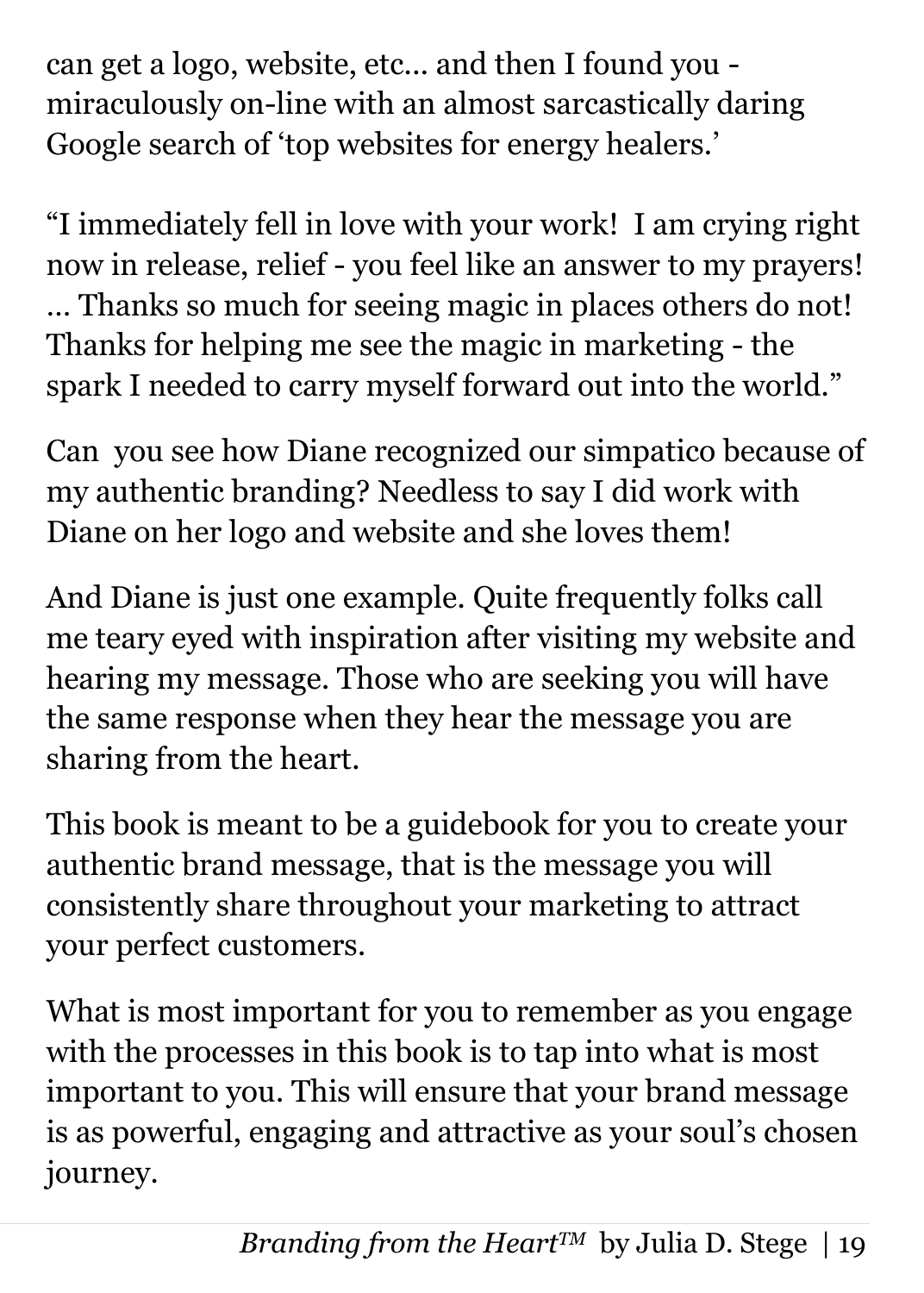## **CHAPTER 1** *Your Attraction Plan*

The first step to creating a wildly attractive and authentic brand message is to clarify exactly what and who you are attracting. We can do this with a powerful yet simple fourpart Attraction Plan. This is the very same Attraction Plan I use with all of my branding and website clients and the feedback I receive is that it's a deep, empowering, lifechanging experience to do this work.

## **You can download a worksheet to get started on your Attraction Plan at**

[http://www.MagicalMarketingToolkit.com](http://www.magicalmarketingtoolkit.com/)

I was certified to use the *Attraction Plan* by Jan Stringer and Alan Hickman of Perfect Customers, Inc [\(www.PerfectCustomers.com\)](http://www.perfectcustomers.com/) in 2006. Jan had written a book called "Attracting Perfect Customers: The Power of Strategic Synchronicity" back in 2001 and I had been using her powerful Attraction Plan with entrepreneurial friends of mine for years.

After becoming a "SACAT" Certified Strategic Attraction CoachTM by Perfect Customers Inc., I started using the Attraction Plan with my customers and my business has become more fun and magical as a result. With this additional insight, I'm able to improve the lives of my clients as well as providing them with beautiful designs.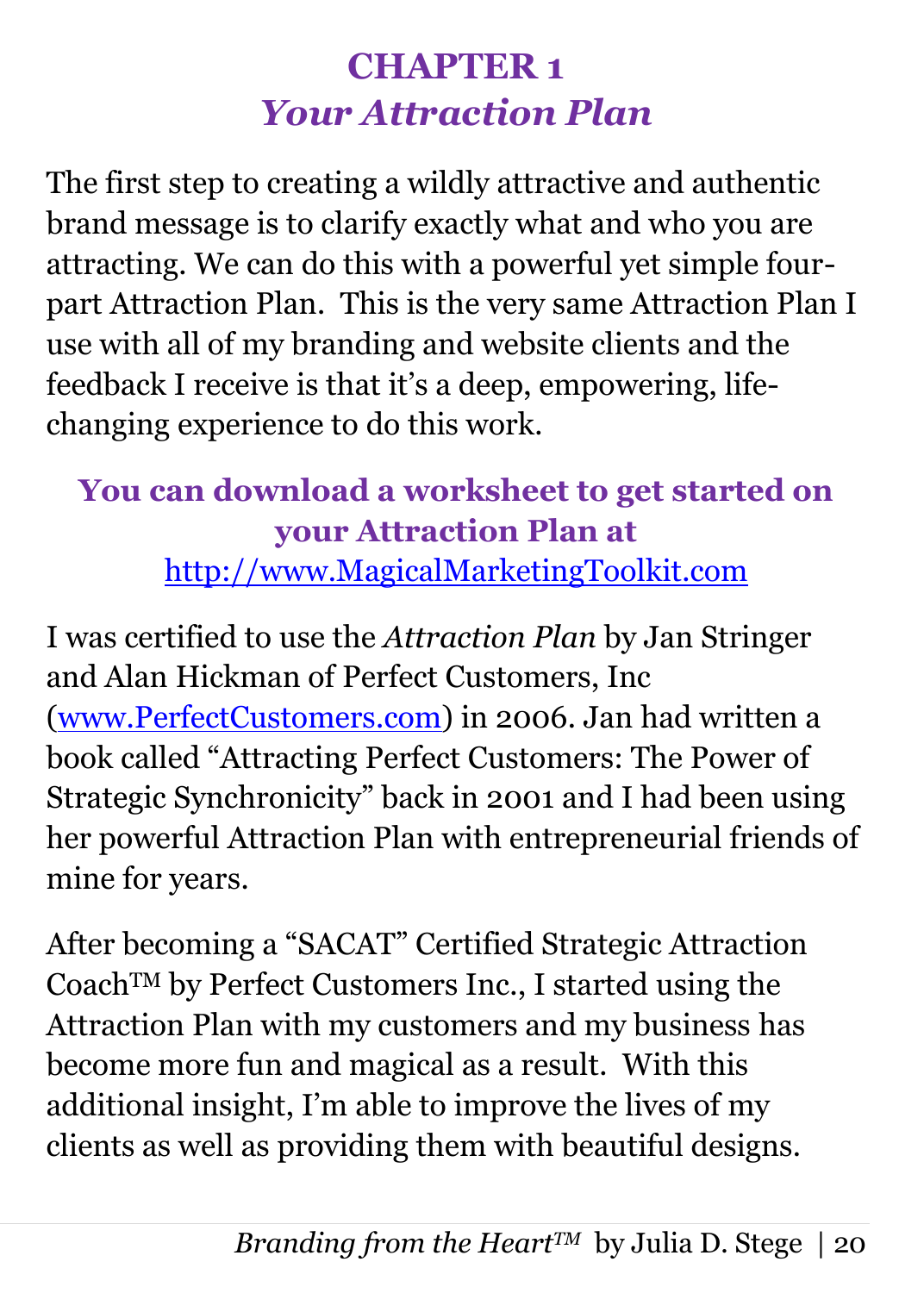#### *Attracting clients and a whole new life…*

My client Lauren actually had to move into a newer, larger space because her business expanded so quickly after creating her Attraction Plan. I guided her through the deep inquiry into what is most perfect for her, and she became clear she wanted to be a health coach rather than running the network marketing business she had going. Immediately she started attracting new contacts, ideas, products, and teachers into her life that supported her decision.

Within a few months, she moved into the new space to accommodate her new perfect customers. Additionally she added new products and services to better serve her customers, and in turn they are more excited about and open to what she offers. She is making more money and having more fun, and to top it off, her dream of having her daughter move home with her came true. The Attraction Plan helped her to really define what she wanted, align herself with that, and then attract it.

The Attraction Plan is designed to help you to develop an attraction based mode of thinking. When you take time each day to focus on what you want by refining your plan, you will become a fine tuned magnet for whatever it is you want in your life. Remember everything you want is available through the people you attract, so it's important to be conscious of who you want to attract and what their qualities are and how you want to interact with them.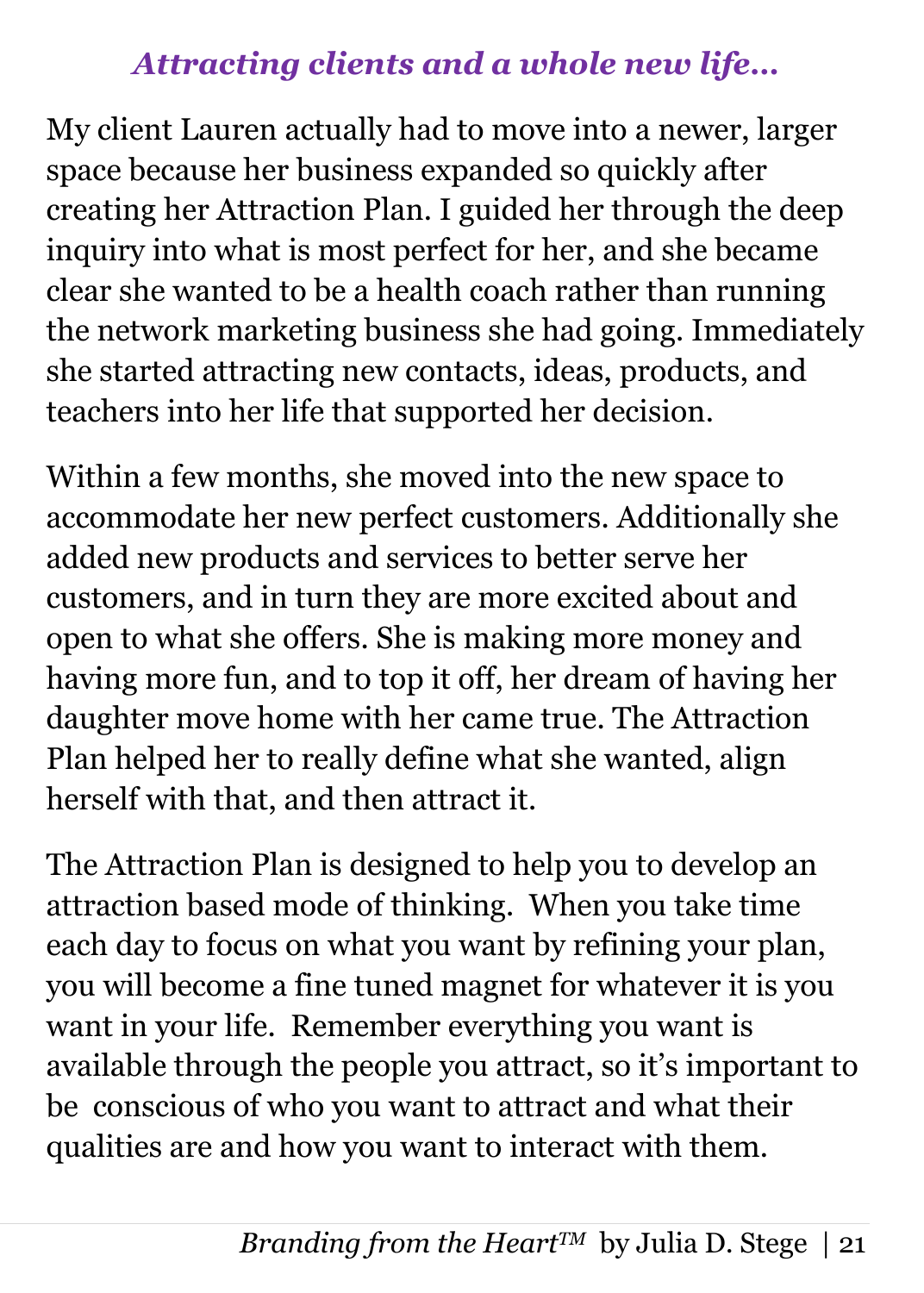When you work on your Attraction Plan, you want to ask yourself, "What do I desire? What's perfect for me?" When you ask this question, understand that because "Like Attracts Like," what's perfect for you is truly perfect for the world. If we all took such great care of ourselves, the whole world would run a lot more smoothly because we would all be attracting what is perfect for us.

The block many people experience in life is that they are not clear on what they desire. I feel it's a bigger problem for women then men for the most part. Women are so culturally trained to pay attention to the needs of others that we often forget our own needs and desires.

It's a revolutionary question for women, especially spiritually oriented women, to ask, "What do I desire? What do I really want?"

## **So while you are making you plan, I'm going to ask you to forget about a lot of things.**

- Forget about what your clients want.
- Forget what your spouses or children want.
- Forget about what other family members still living or who have passed ever wanted for us.
- I want you to think about what *you really want.*

When Lauren was creating her Attraction Plan, she was concerned about her MLM team and those with whom she had promised to stay in the business. When she was focused on this concern, she could not access what she really wanted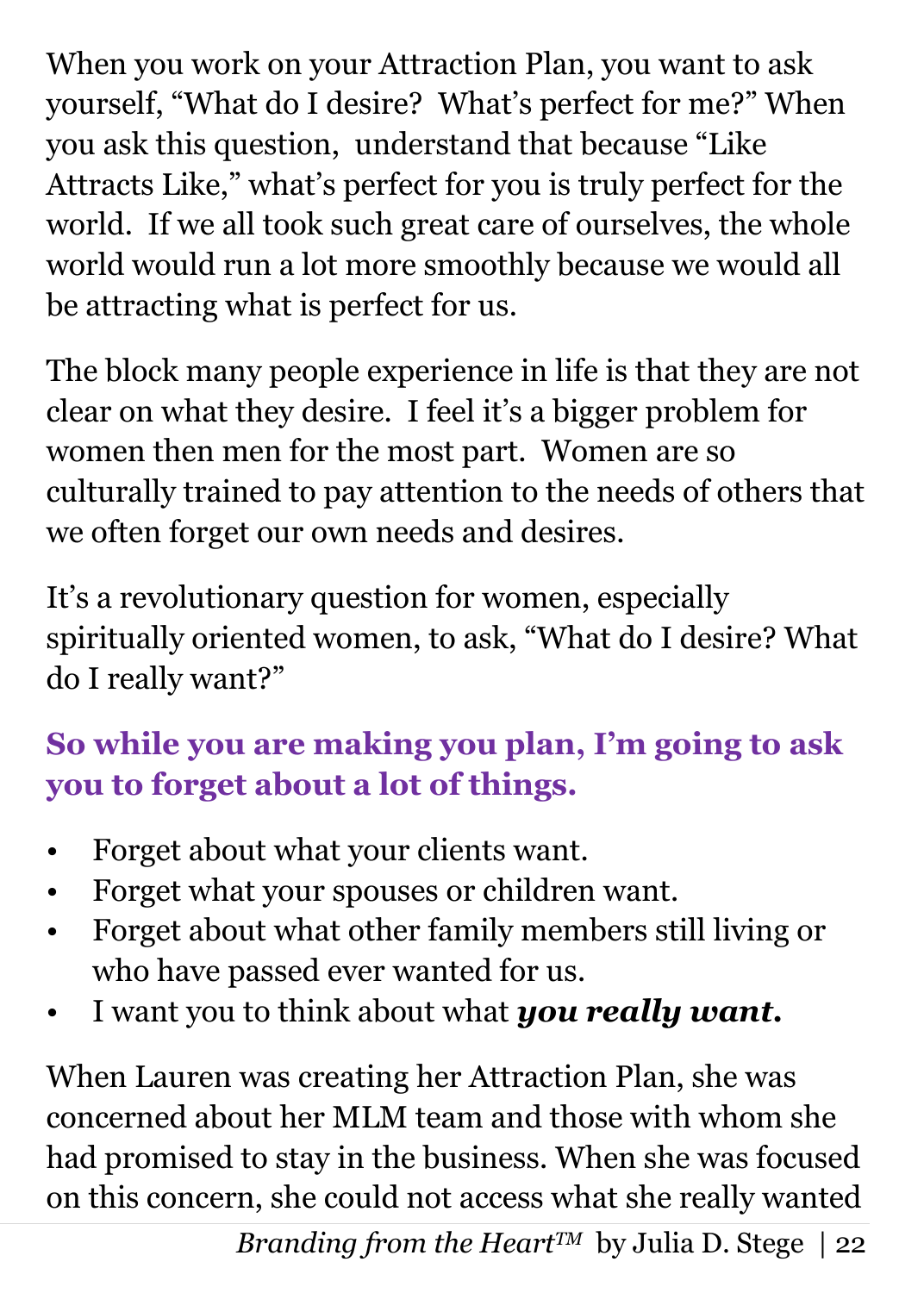for herself. However, once she broke through the resistance to focus exclusively on her desires now, in the present, she became clear that she wanted to be a health coach, and the Universe conspired on her behalf to help her realize her dreams. People started asking her to coach them regarding their health and offered to pay for her advice.

Sometimes you will feel far away from what you want. It happens. It's your ego or whatever part of you that's telling you that you can't have what you want. Please just ask that part of you to shut up while you're working on your plan.

## *"If I can attract anything I want, and I can…"*

My mentors Jan and Alan taught me to say these words, "If I can attract anything I want, and I can, what I want is…" and I fill in the blank. Use this approach to remind yourself that you absolutely can attract the pefect customers and resources to help your business flourish as you contribute your gifts to the betterment of the world.

I also want to encourage you to use positive language in your attraction plan. The Universe simply does not understand negatives. You will get what you focus on whether you want it or not. If you are focusing on something you do not want, saying over and over "I do not want this," the power of your attention on the 'this' will bring it to you.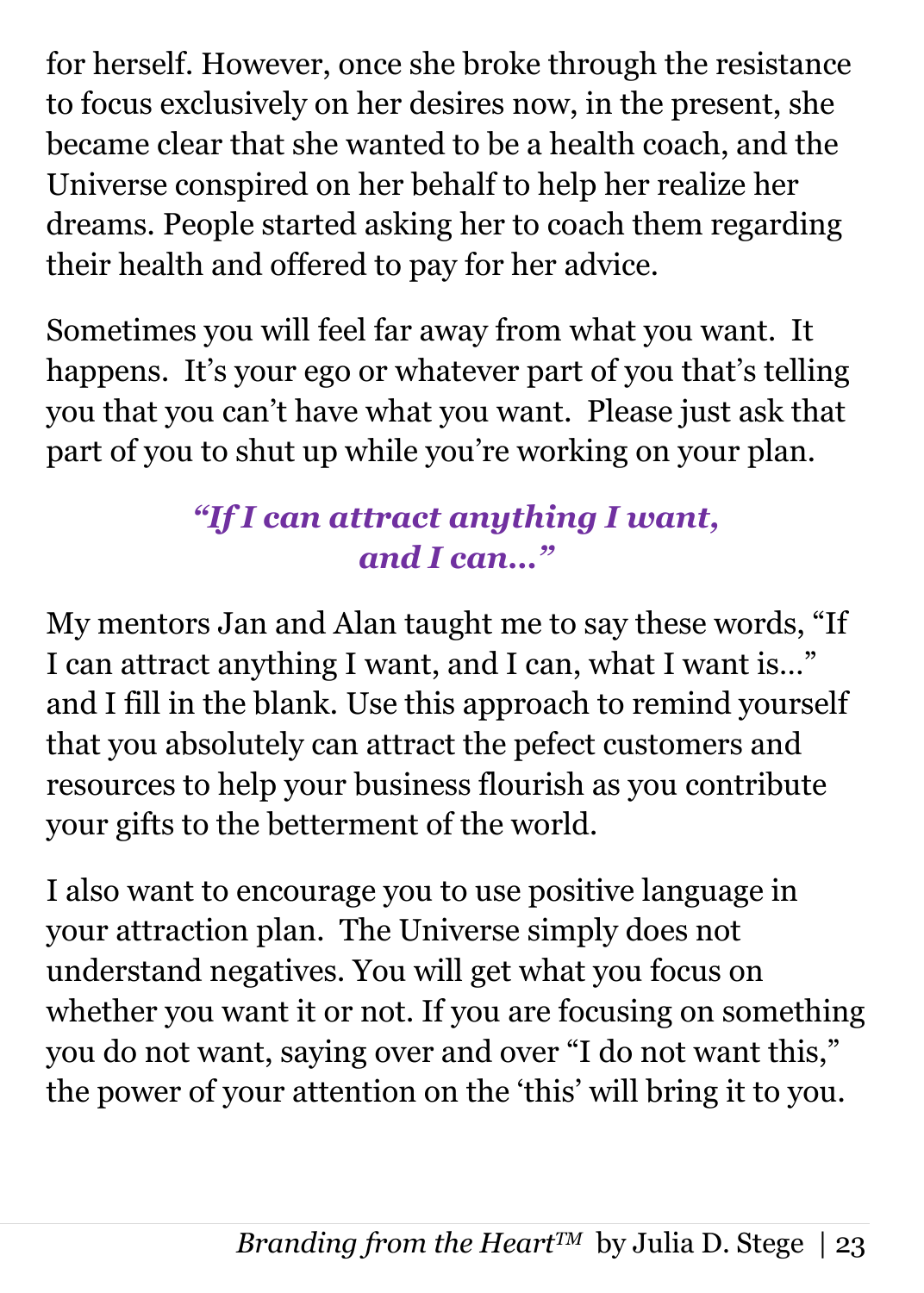Make sure you are forward thinking in what you are writing and also write in the present tense. When you write from the perspective of having already received what you desire, you will be that much closer to attracting it.

## **The Attraction Plan will help you to:**

DESCRIBE your perfect customers

IDENTIFY your purpose

SPECIFY what you really want

and DECLARE who you get to be to attract what you say you want

This will be the foundation of your attraction-based marketing. Once you clarify your vision for what you want, you start attracting it. You will no longer feel compelled to chase down your clients because you will be attracting them in droves.

### *The Story of the Lighthouse that Grew Arms and Legs*

My attraction mentors Jan and Alan often tell the story of a lighthouse that became frustrated when no boats were attracted to its light. The lighthouse grew arms and legs, uprooted itself and went running up and down the beach shouting, "Boats, boats! I'm here, I'm here!"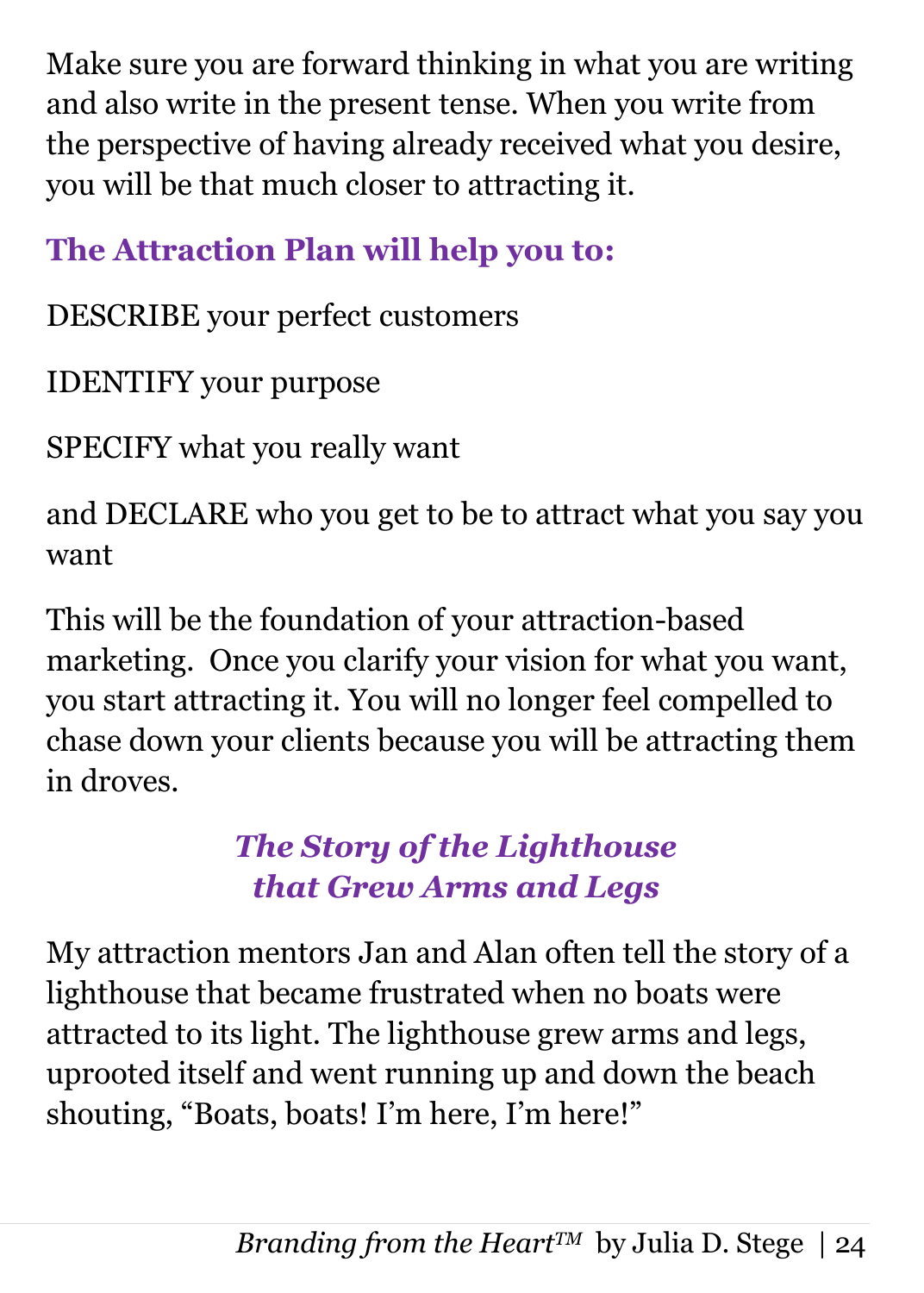Because the lighthouse lost its ground and ran along the beach instead of standing true to its purpose, the boats that were attracted to it crashed on the shore.

The moral of the story is don't be like the lighthouse running up and down the beach trying to attract attention because you will attract a disaster. Instead, stand your ground and shine your authentic light to the world as powerfully and as often as you can, all the while understanding that your perfect people will come to you.

## **Chapter 1 In Review**

Things to remember as you prepare to create your Attraction Plan (instructions for the Attraction Plan start in Ch. 2)

- 1) The Attraction Plan is designed to help you to develop an attraction based mode of thinking. Take time each day to focus on what you want and you will become a fine tuned magnet for whatever it is you desire
- 2) The things you want to attract are available to you through the people you attract into your life.
- 3) Try to forget about what other people want or what seems logical as you create your Attraction Plan. It's all about what's perfect for you.
- 4) Ask yourself, "if I can attract anything I want, and I can, what I want to attract is…" and then fill in the bank. Stay open to the magical realm of possibility.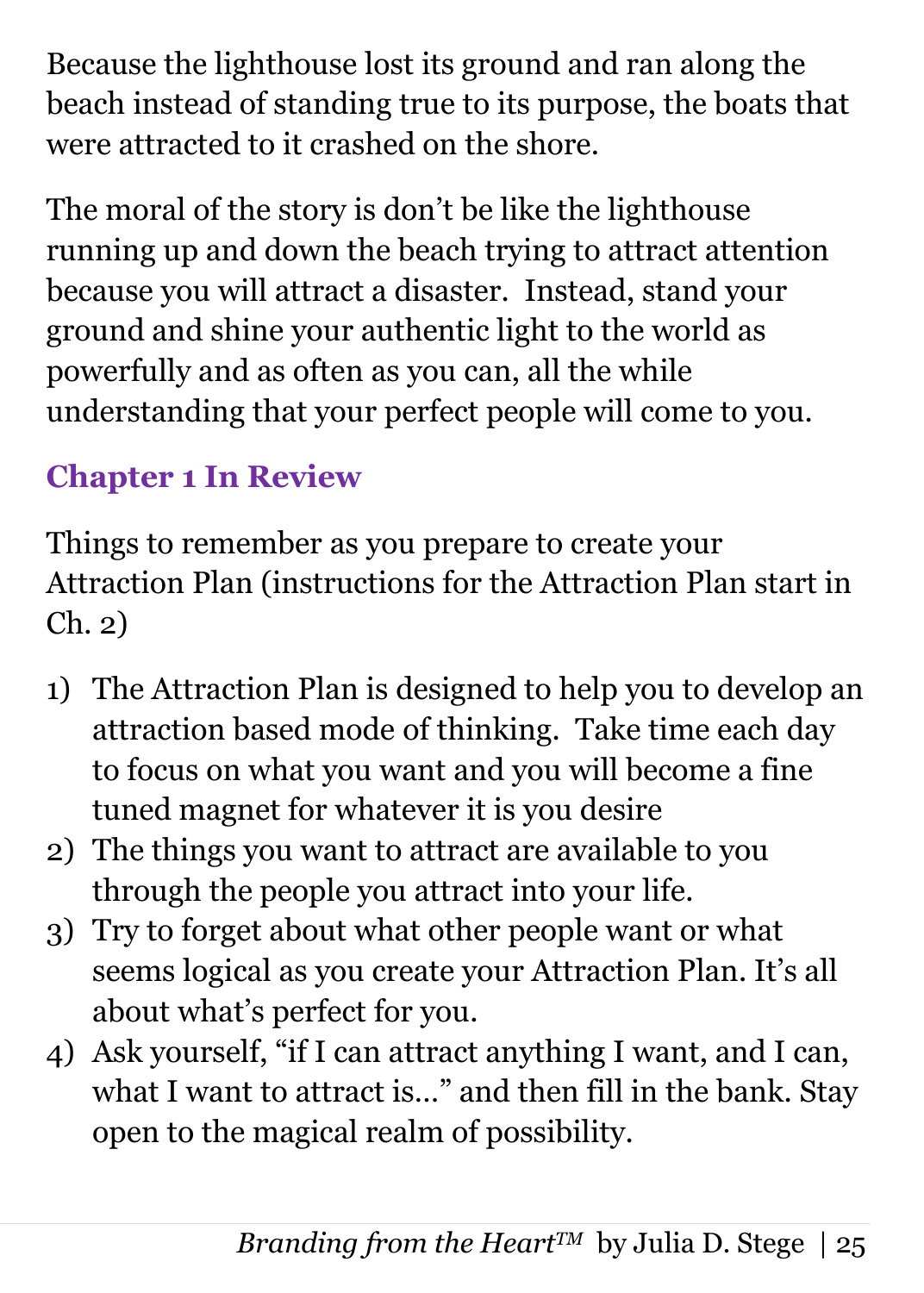5) Don't be like the lighthouse that sprouted arms and legs and ran up and down the beach in a frustrated attempt to attract more boats. Stand your ground and shine your unique light to the world and you will attract your perfect customers.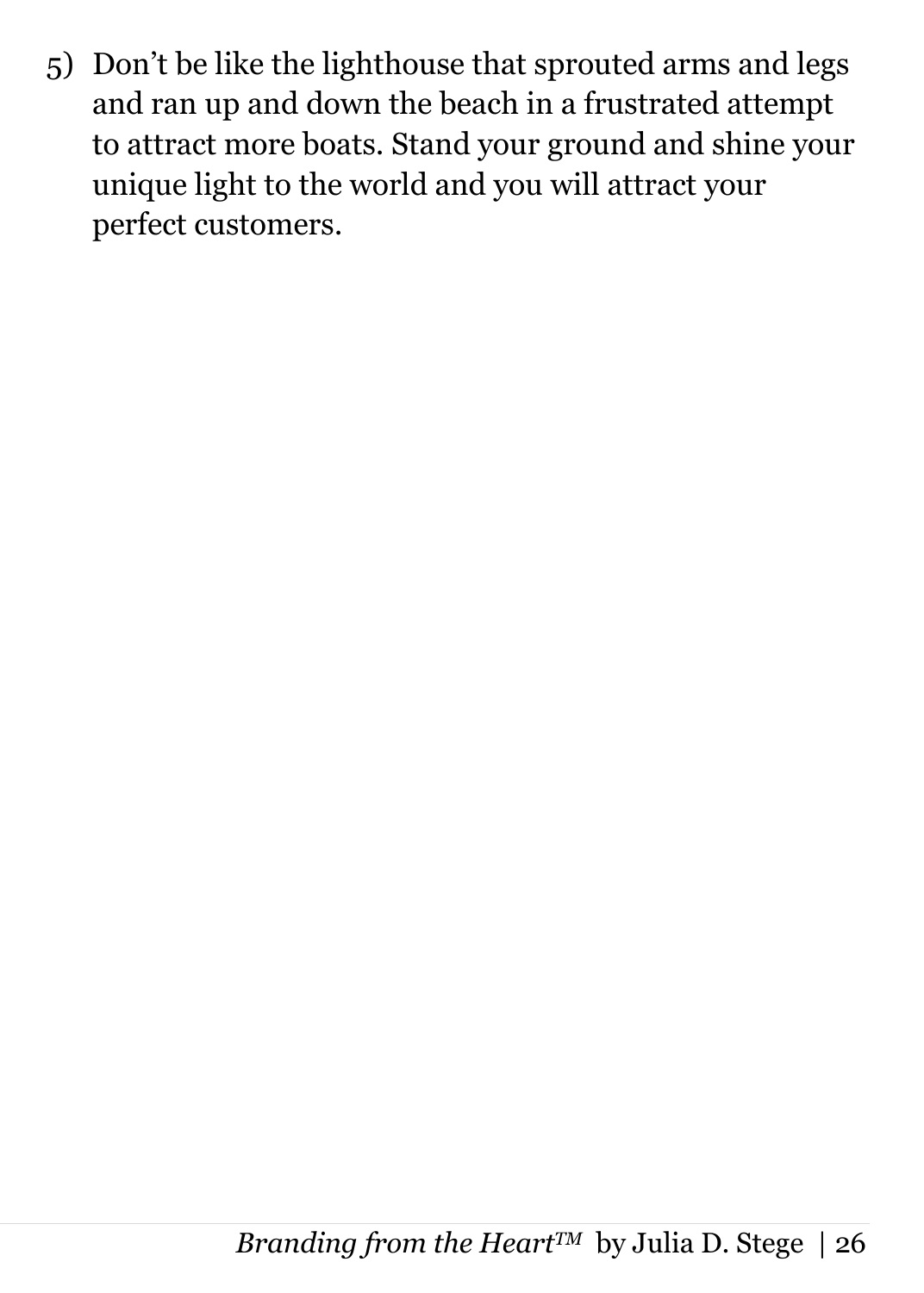## *CHAPTER 2* **The Qualities, Characteristics and Attributes of Your Perfect Customers**

The first question in the Attraction Plan is, "What are the qualities, characteristics, and attributes of my perfect customers?"

This is where you will define your ideal client. You will write down every quality, characteristic and attribute that will make your clients a perfect match for you, your gifts and your purpose.

I find that using the following categories helps me organize this part of my plan.

- Personality
- What they say
- How they treat you
- What resources they have
- What they're seeking
- What their challenges are

This will help you IMAGINE your ideal clients more clearly.

Here are some examples from my own Attraction Plan.

## *Personality:*

• They are friendly, open minded, seeking new points of awareness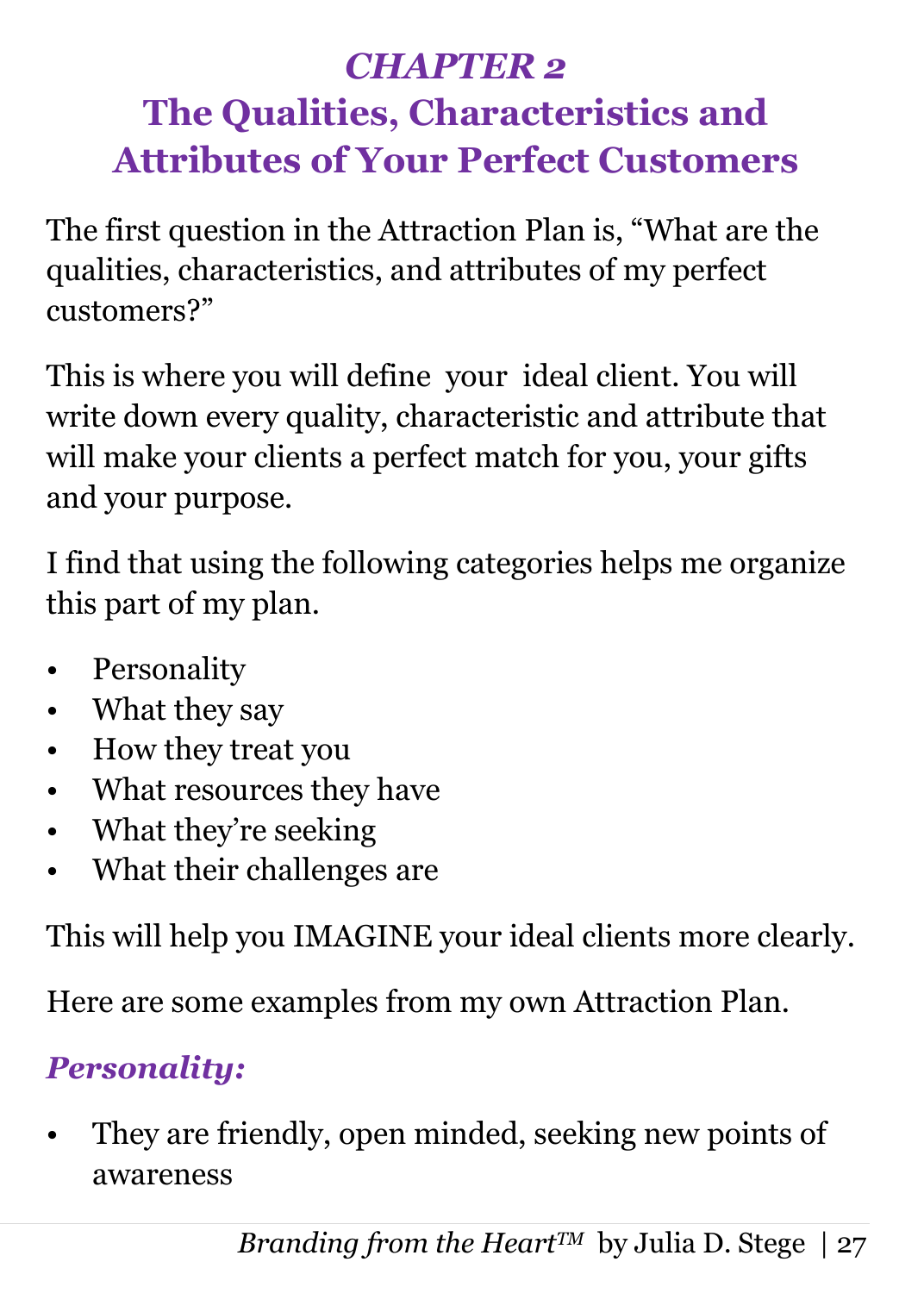- They are bold, gutsy, and ready to impact the world in a big way
- They have a passion to share that will transform the way people think and act
- They are fun to talk with, are inspiring.
- They are go-getters, self-starters who know how to get stuff done.
- They care deeply about others and the planet and want their business to contribute positively to the world.

### *What they say:*

- "I've been following you for several years, I really like what you are doing. I know you are the perfect one to help me."
- "I can't believe you exist, I've been searching for SO long and you are a perfect match to what I'm looking for."

#### *How they treat me:*

- They are kind, friendly, respectful and understanding
- They are flexible and yet honor my time
- They value my advice and show this by 'doing their homework.'
- They always acknowledge the hard work I'm doing for them and how much they love the results.

#### *What resources they have:*

• They have more than enough financial resources to pay for my services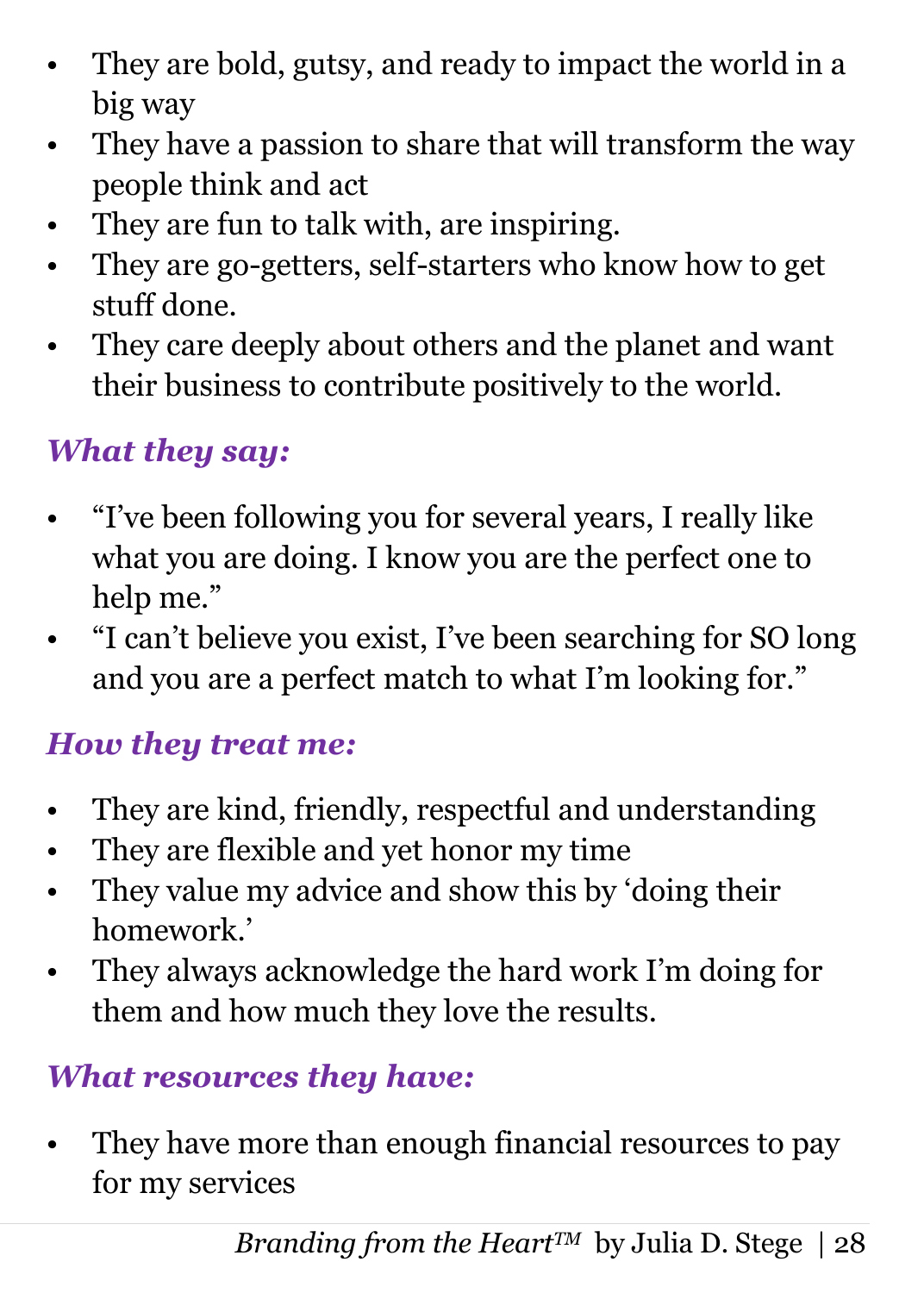- They have knowledge and insight that helps me on my life path
- They are the hub of a large network of spiritual business women and/or conscious entrepreneurs seeking branding and design services
- They have ample energy for the project we are doing together and provide ongoing inspiration for the best results

## *What they're seeking:*

- They want to be able to cohesively describe their business mission and offerings
- They have a strong desire to contribute to people and the society through their business and need help attracting the right customers
- They need beautiful, inspiring brand, marketing and website designs
- They plan to attract over \$100k in yearly income and build their income so that they can more easily contribute to others and the planet.

## *Their challenges are:*

- They don't know how to describe their business in a way that is authentic, compelling, expressive and cohesive.
- Their marketing is a poor representation of their personality, passion and purpose.
- They need marketing materials that brand them attractively online.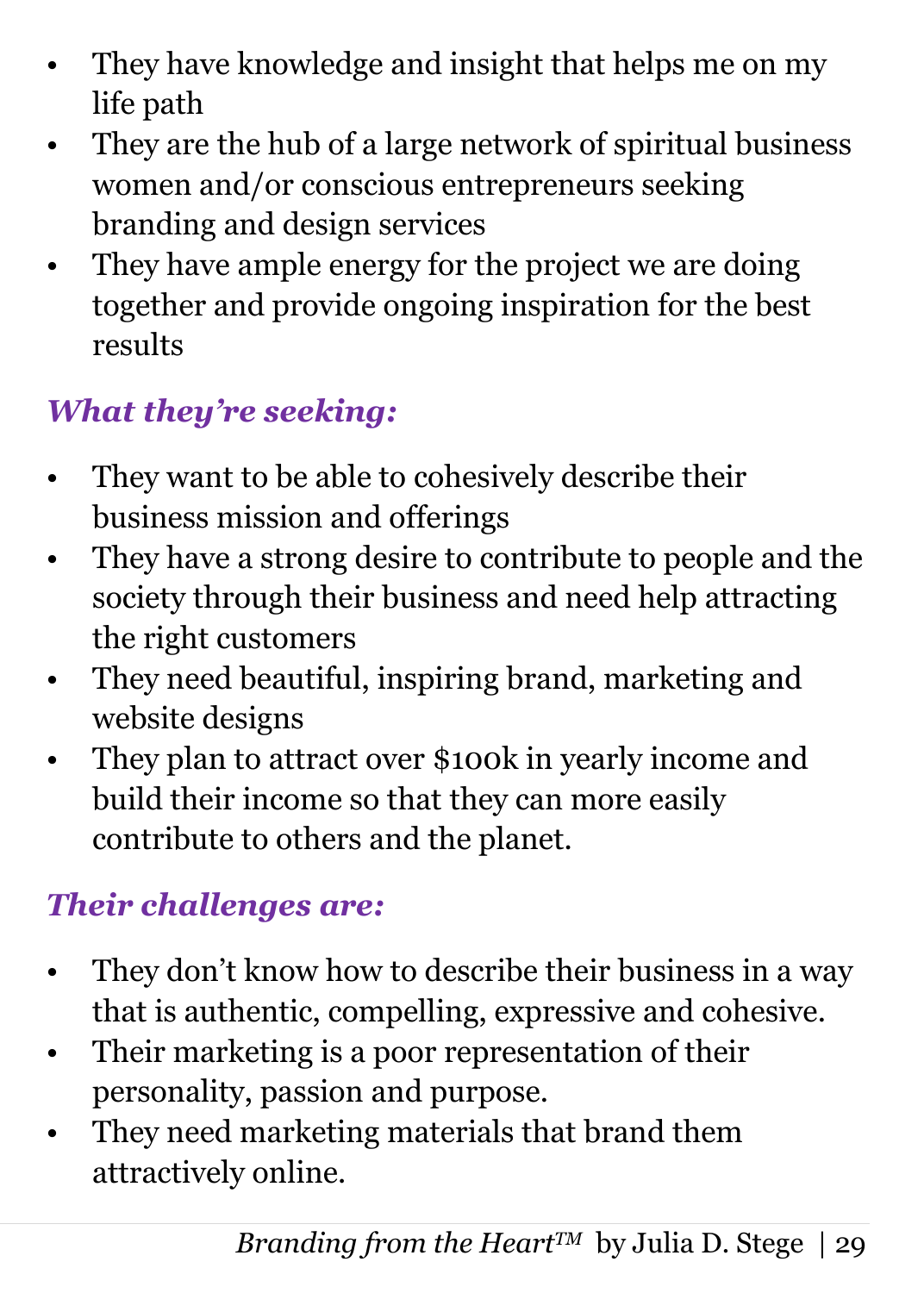They're coming out of corporate or working for someone else and need help creating a consistent brand and applying it throughout their marketing.

*This part of your Attraction Plan needs to be very detailed so that it's easy for you to refine it when something goes wrong.*

I had a colleague Silva who was creating her plan for her network marketing business the Amazon Herb Company. She had a very detailed Attraction Plan that specified exactly what her ideal customer/business partner would be like.

One day Silva met a woman who fit every aspect of her Attraction Plan, but when it came time to sign on the dotted line, this woman decided to decline and actually signed on to another network marketing business.

Because Silva's plan was so detailed she could immediately spot the problem. She had written that her perfect customer, "is excited about network marketing and wants to do the business." Silva could see that it was true, this woman had been excited about network marketing and doing the business, but she had not been specific enough. She saw how a simple rephrase would fix the problem. She changed the plan to read that her perfect customer, "is excited about network marketing and signs on to work with me in Amazon Herb Company as a business partner."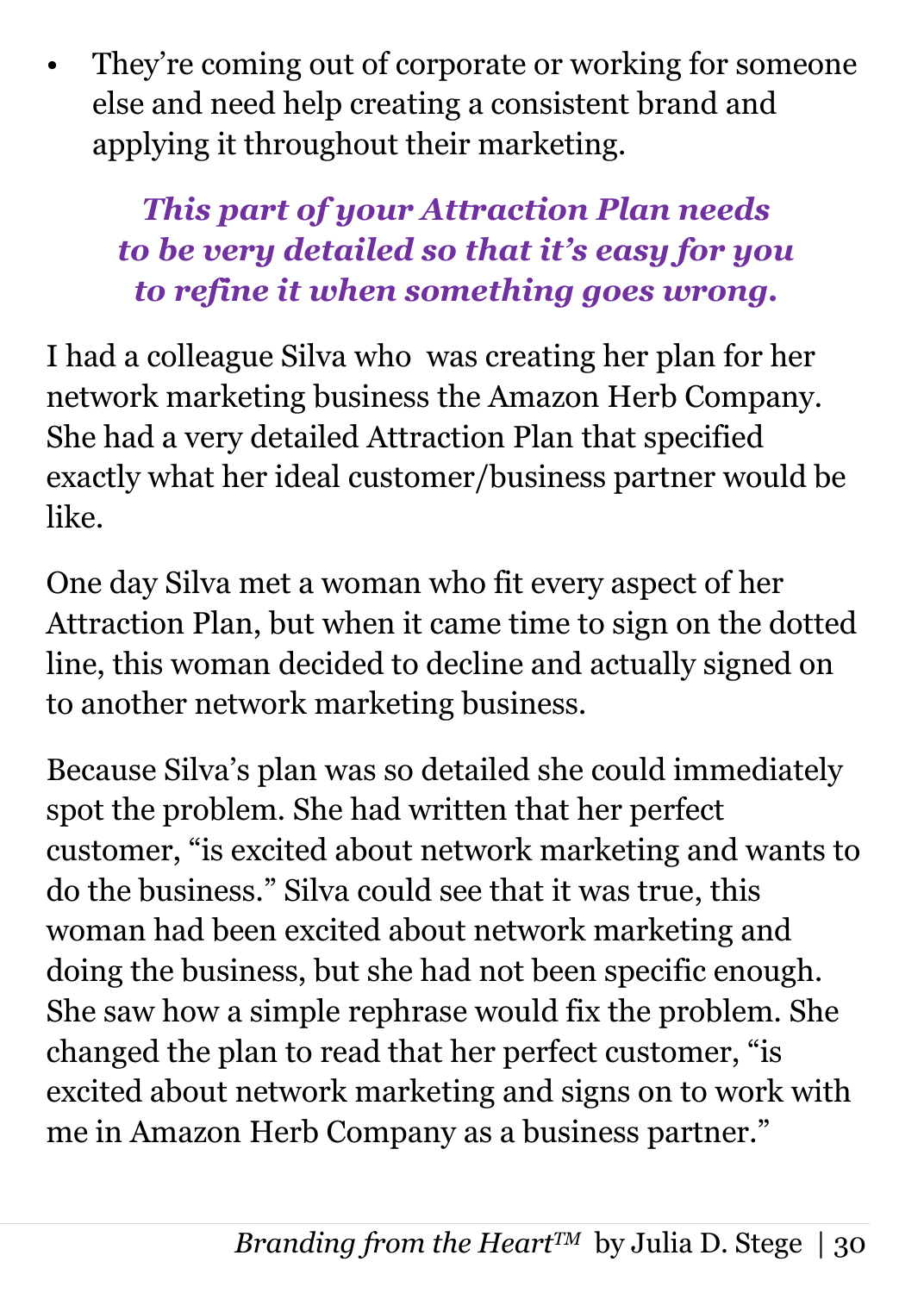What happened after Silva changed her plan was remarkable. The very same woman who had signed on with a different company called Silva back saying she had made a mistake and that she wanted to work with Silva and the Amazon Herb Company after all!

You can gather from the story I just shared that I'm going to ask you to continue to add to and refine your plan ongoingly, especially the first part. I believe it's a process you will want to do as long as you want to conscious attract anyone new into your business and life. The process of focusing on who you want to attract will make you into a magical magnet for people who can make your dreams come true.

## **Chapter 2 in Review**

- 1) Make a detailed list of the qualities, characteristics and attributes of your perfect customers
- 2) Consider the personality characteristics as well as resources and their readiness to get started with you, among other qualities that are important to you.
- 3) If you want your customers to NOT have certain traits, take the time to consider the opposite of those negative traits and include those on your plan. Focus on the positive of what you want rather than resisting what you don't want.
- 4) Refine your plan daily. Make revisions to clarify what you want when you notice you've attracted someone who is not a fit.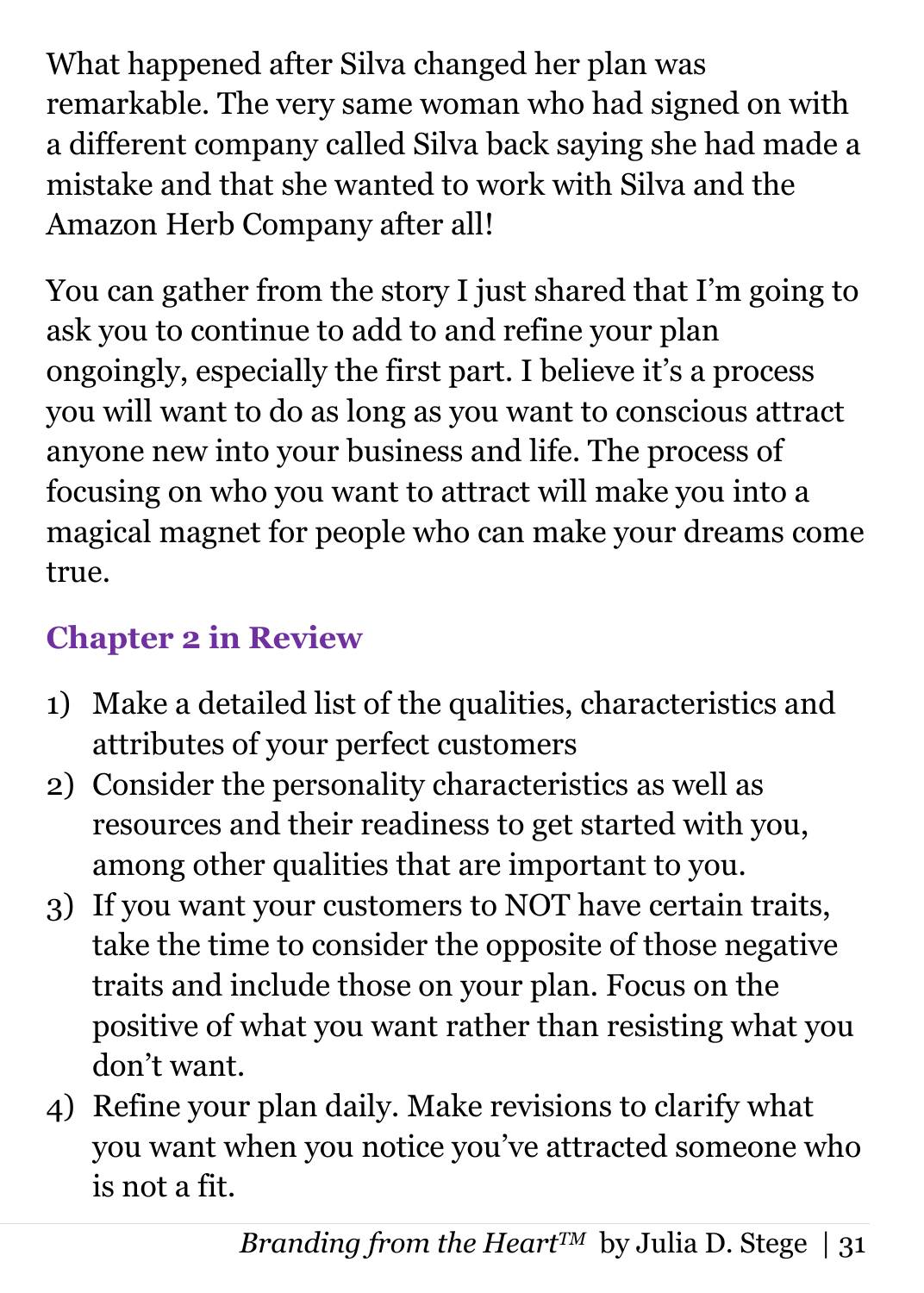## **CHAPTER 3** *What Makes You and Your Perfect Customers Tick*

Now that you have a clear idea of who you want to attract, you want to look at what lies at the core of your being to discover the passion or fire that inspires everything important in your life. It is this core essence or purpose that aligns you and your perfect customers and ensures you are a perfect match.

#### The question to answer is, *"What makes me and my perfect customers tick?"*

It's a strange little question, but I assure you it will change your life just as it has changed mine. If you think about a clock, it has some mechanism at its center that causes it to tick. That mechanism will ensure that the clock ticks forever as long as a bit of energy is added to the mix.

We want to discover the mechanism inside of you that keeps you going in life.

## *It's even better than a party*

In 2006 at the Perfect Customers retreat for the Strategic Attraction Planning Certification Program (SACAT), I experienced first hand the power of a group of people sharing what makes them tick. We had scheduled a party for the last night of the retreat, but we all decided to have the

*Branding from the Heart<sup>TM</sup>* by Julia D. Stege | 32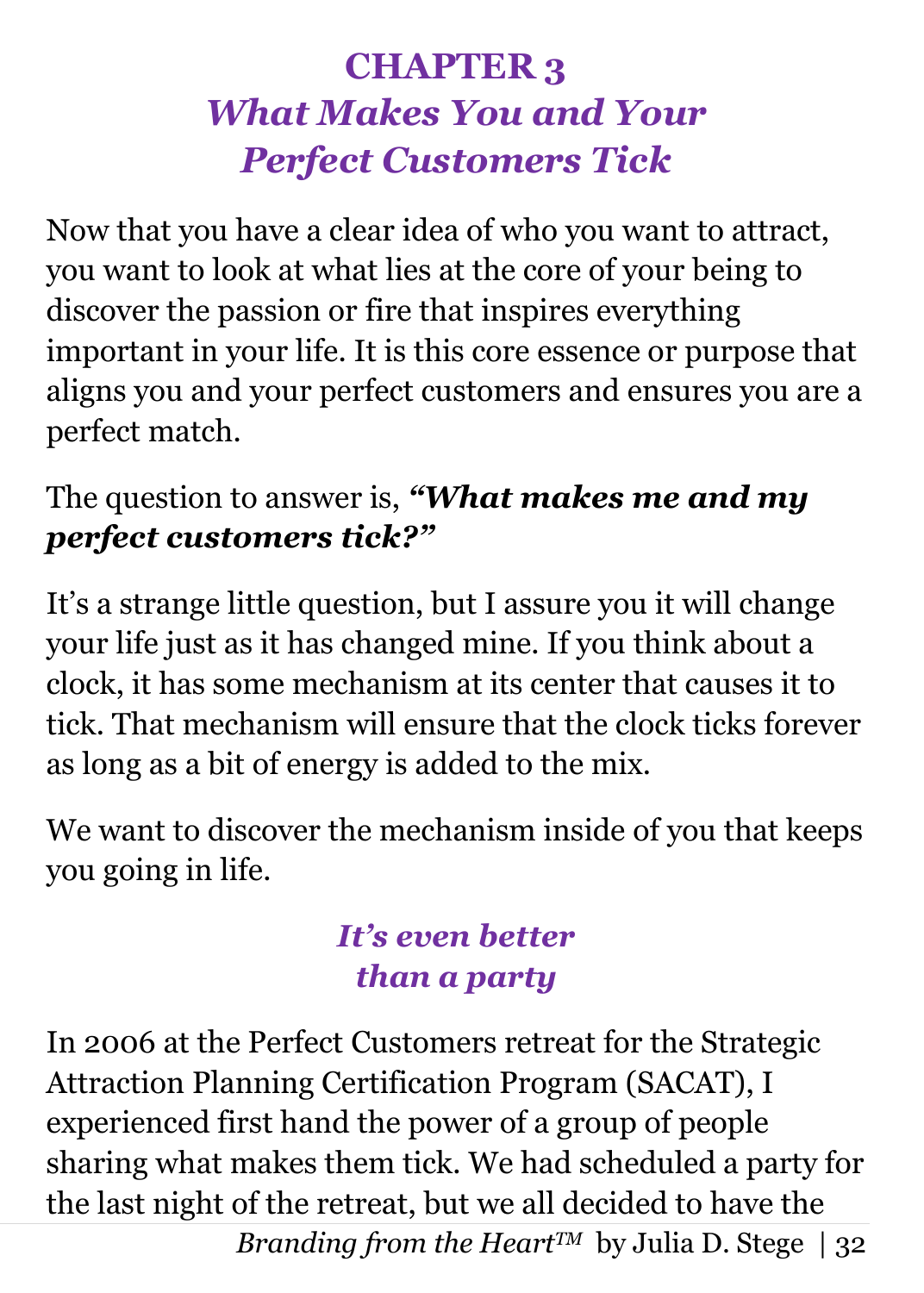"What makes you tick?" conversation instead. We sat in a circle and one after the other we shared our passion and allowed our mentor Jan Stringer to guide us to express the deepest yearning of our soul.

What surprised me at first was how when each person in the group really got their tick, there was a palatable shift in the room and often many of us became teary with inspiration.

I discovered there is nothing more compelling than what makes you tick, and that people will stop what they're doing to listen to you share it!

When I returned home from that retreat I had a deeper understanding of the purpose of my life and the importance of sharing it authentically through my marketing. As I considered ways to be even more authentic than I'd always been, I realized there was a huge part of my life that I had been hiding for a long time, the magical part.

Ever since I was a child I harbored a fascination for everything magical. In my early youth I poured over astrology columns and read books on ESP. I had practiced about every known metaphysical art by the time I reached my mid 20s including astrology, tarot card reading, and astral projection, but this was considered strange by many of my friends. Even throughout my activist years when I had no real employment to speak of and certainly no boss to fire me or client to dissapoint, I hid my magical side to avoid being chastized.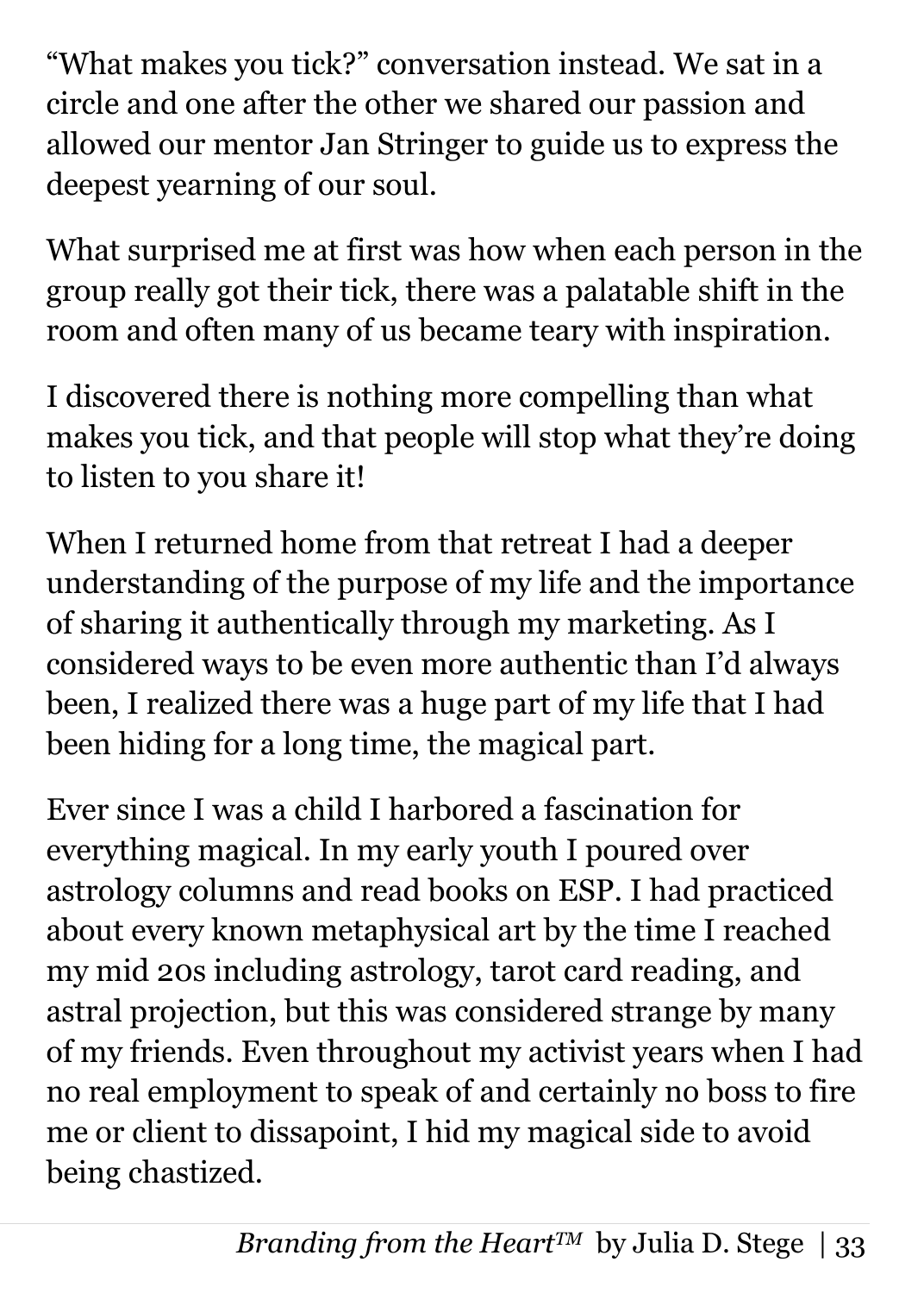But after the retreat with Jan and Alan where we all shared what makes us tick, the magical fire in my belly was calling for attention and I knew I had to unite my passion for magic with my business. Right away I integrated the Attraction Plan into my branding and design services and started calling myself The Magical Marketer.

At that same time I began to use my magical drawings in my own marketing pieces and eventually changed my business name from Graphic Girlz to Magical Marketing in 2012.

What I knew then and the universe has proven to be true is that when I share my authentic passion for magic, those people who are seeking a magical approach to marketing find me, recognize me, and hire me.

It's through my willingness to be truly authentic and toss caution to the wind that I became the only person in the world who does exactly what I do.

Even though the question is officially, "What makes me and my perfect customers tick," I want you to forget about other people for a while when you're answering the question.

Because like attracts like, you can accurately assume that whatever makes you tick is what makes your perfect customers tick.

Also, try to forget about your specific business offerings as you answer this question. I want you to get to the root of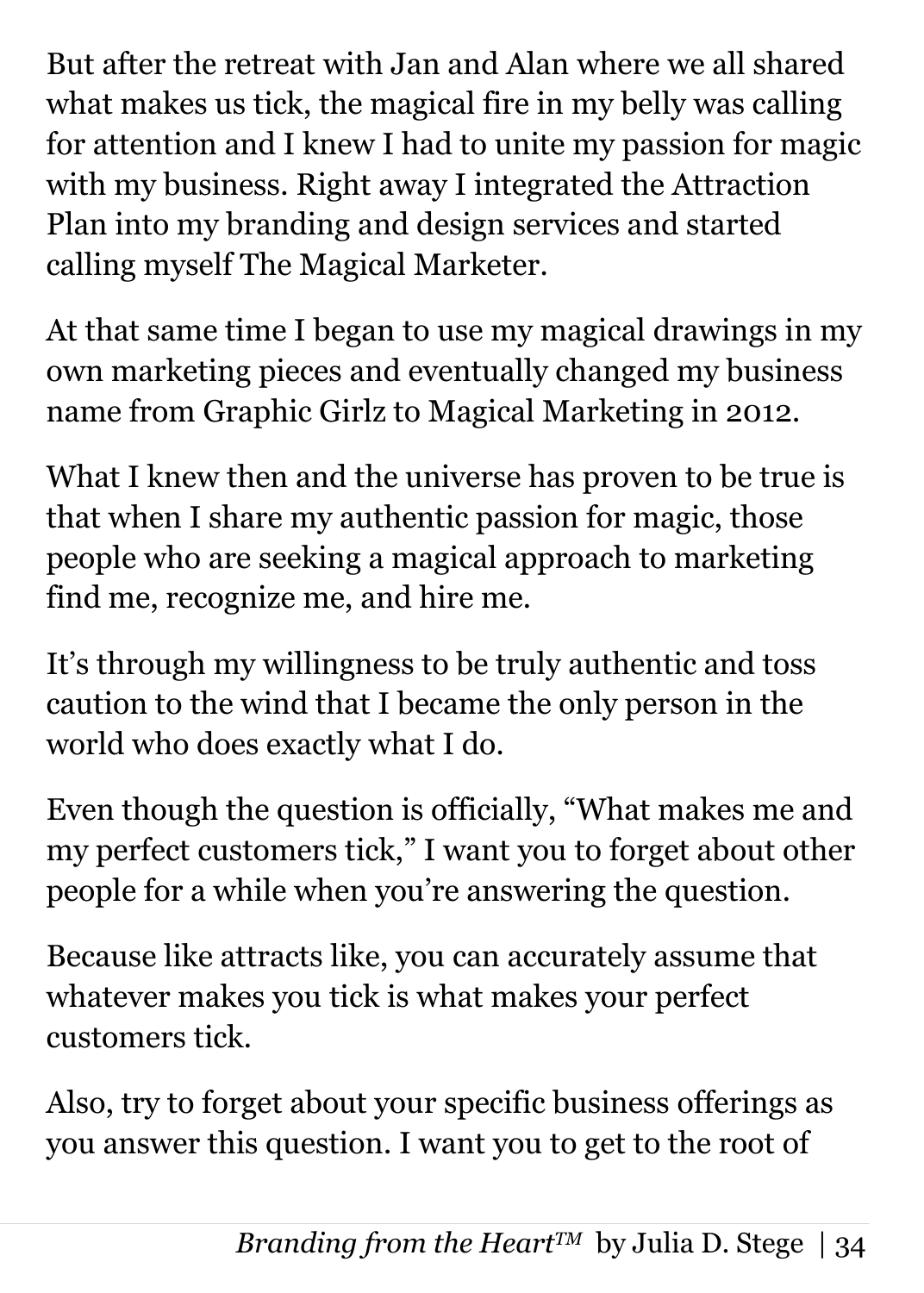your purpose regardless of the current business you are promoting.

When you clarify your tick and develop your brand around your core essence, your brand will last a lifetime. You can modify or upgrade or clarify it, but essentially your brand will be consistent for the rest of your life because your Tick or core essence does not change.

When working with my clients to clarify what makes them tick, I ask a series of questions (not necessarily in any specific order) to help them get to the root of their soul's passion.

## **Here are those questions:**

- What makes you tick?
- What is at the core of everything you do?
- What quality of life is most important to you?
- What is important to you about that quality?
- What gets you up in the morning or keeps you happily working late into the night?
- How did you express that as a child? Did you get to express it or was it repressed?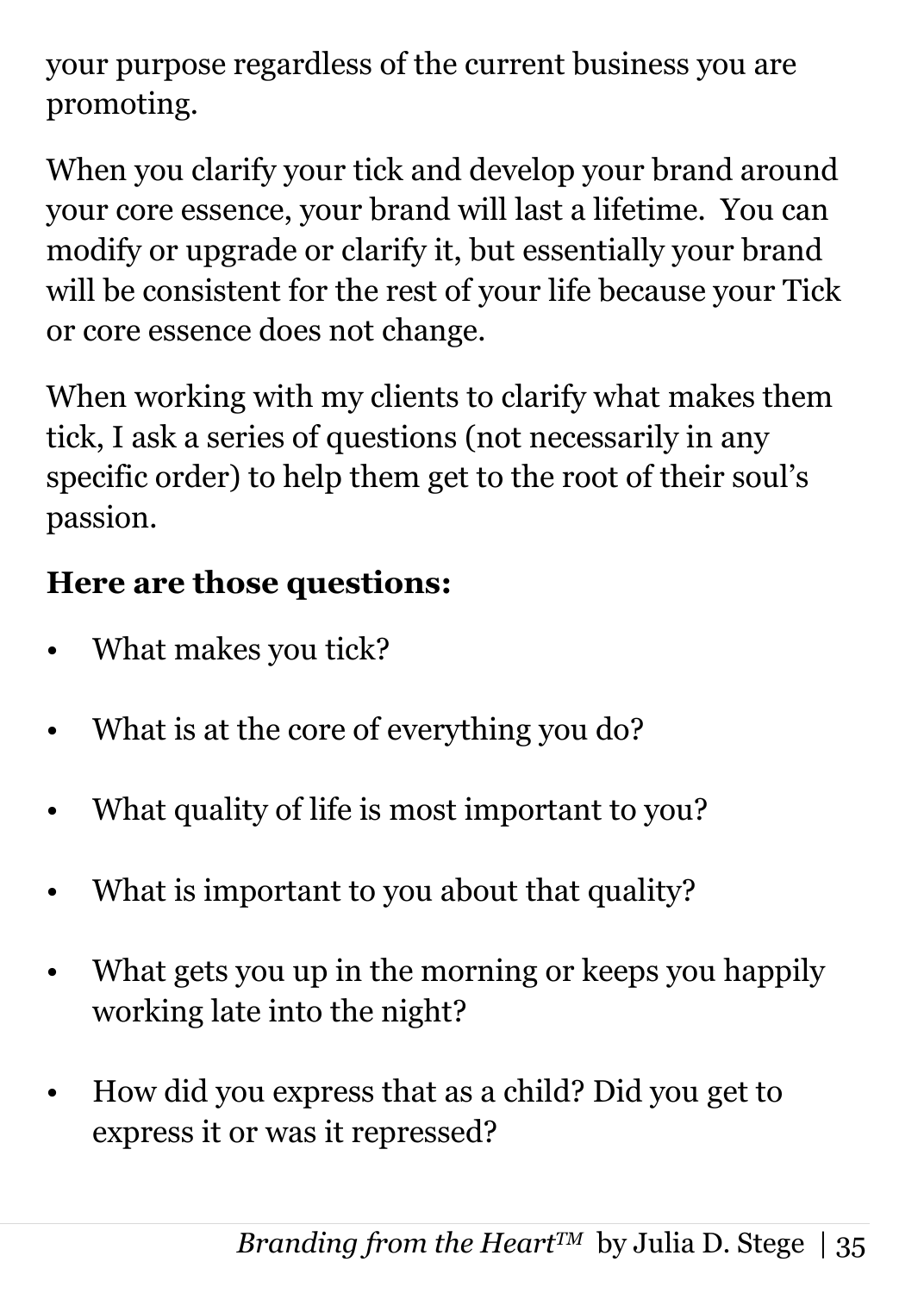- How did you express it as a teen, in your 20s, your 30s etc?
- What passion have you been hiding from others?
- What would you do all day if you didn't have to work or make money?
- If you fast forward to your dying day, what would you want your life to mean to others?
- If your life could have any impact without limitation, what impact would you want to have?

We also take some time to make a list of "Tick Words" which are simply words that reflect your passion. Think of the qualities of life you would never want to live without and jot them down.

I also sometimes call these Magical Key Words because if you use them in your online marketing they will attract aligned traffic to your sites.

### *Here are a list of some of my Tick Words:*

- Authentic
- Beauty
- Creativity
- Empowering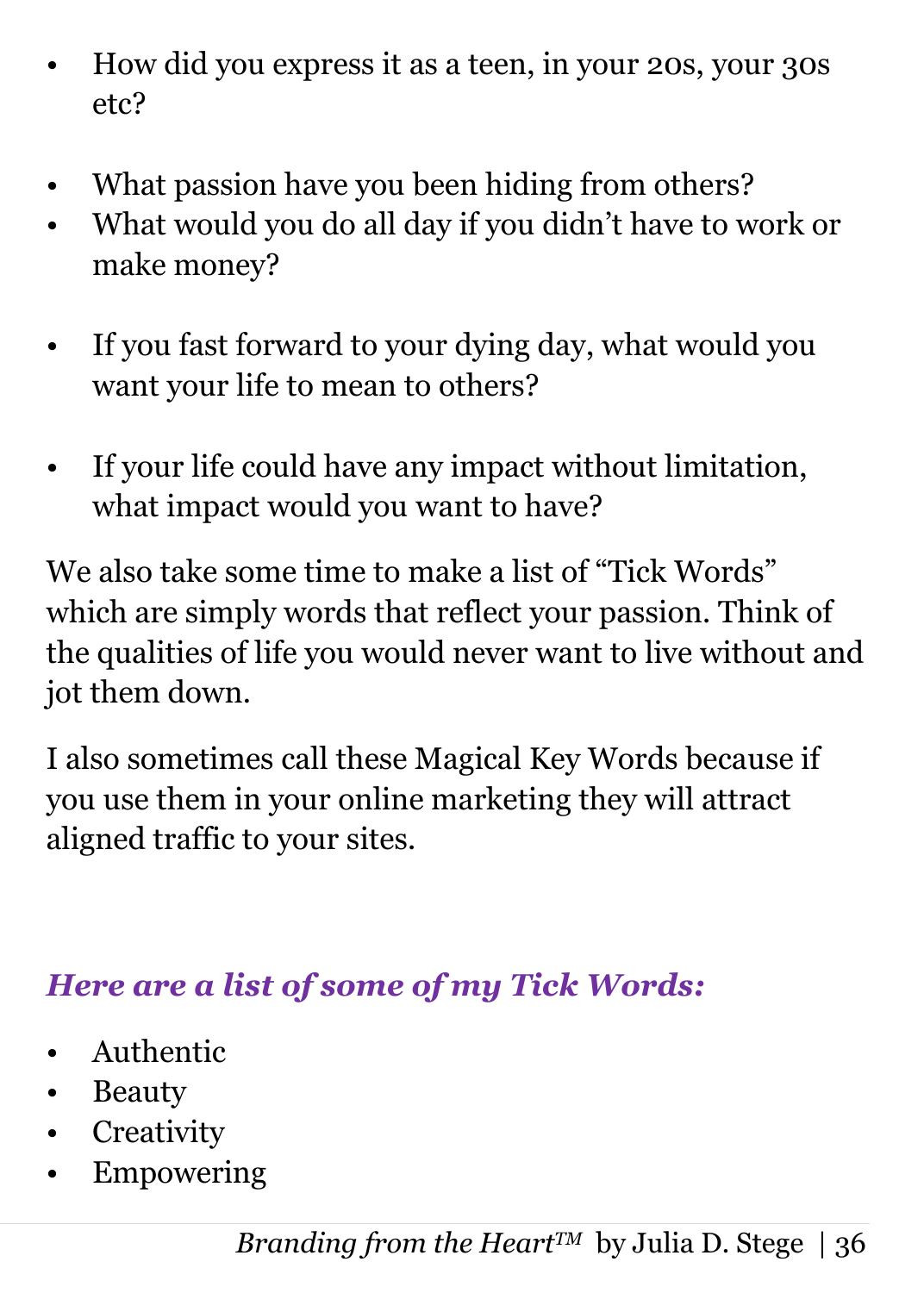- Expression
- Freedom
- Inspired
- Love
- Natural
- Magic
- Mystical
- Revolutionary
- Transformation
- Wild

#### *What are your Tick Words?*

Your words will help you to bring your passion in to every statement you make about your business.

When you use these words in your marketing, it is irresistible to your perfect customers simply because what makes you tick also makes them tick.

Later on in Chapter 8, I will reveal how to use your Tick Words to create a wildly attractive, authentic brand statement.

### **Chapter 3 in Review**

1. What makes you tick is what makes your perfect customers tick. You are both on the same life path and value the same things in life. Therefore sharing about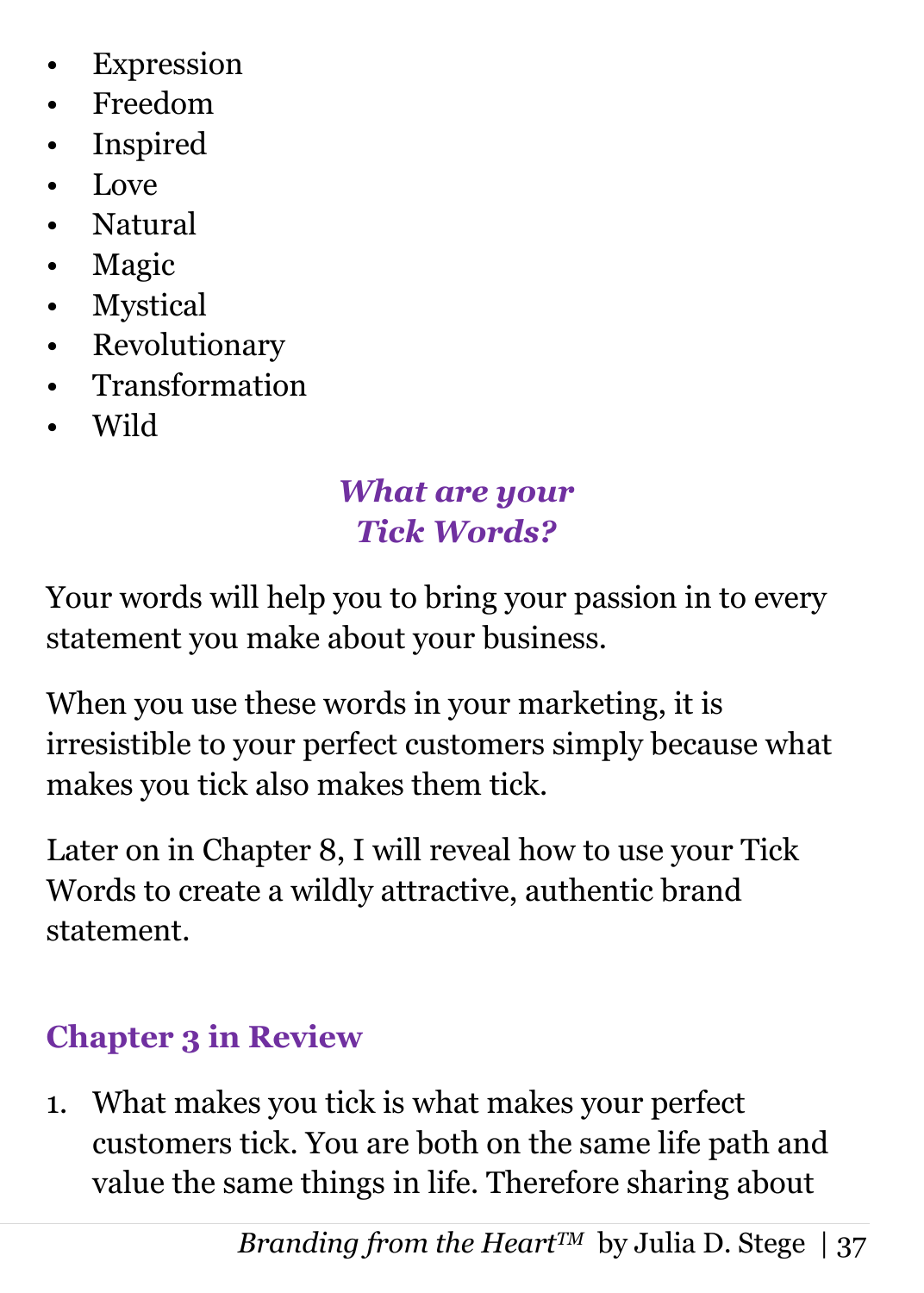what makes you tick will naturally attract your perfect customers.

2. Clarify what you are most passionate about, what is important to you, and what words give you the shivers! Write them down in preparation for creating a brand statement in Chapter 8.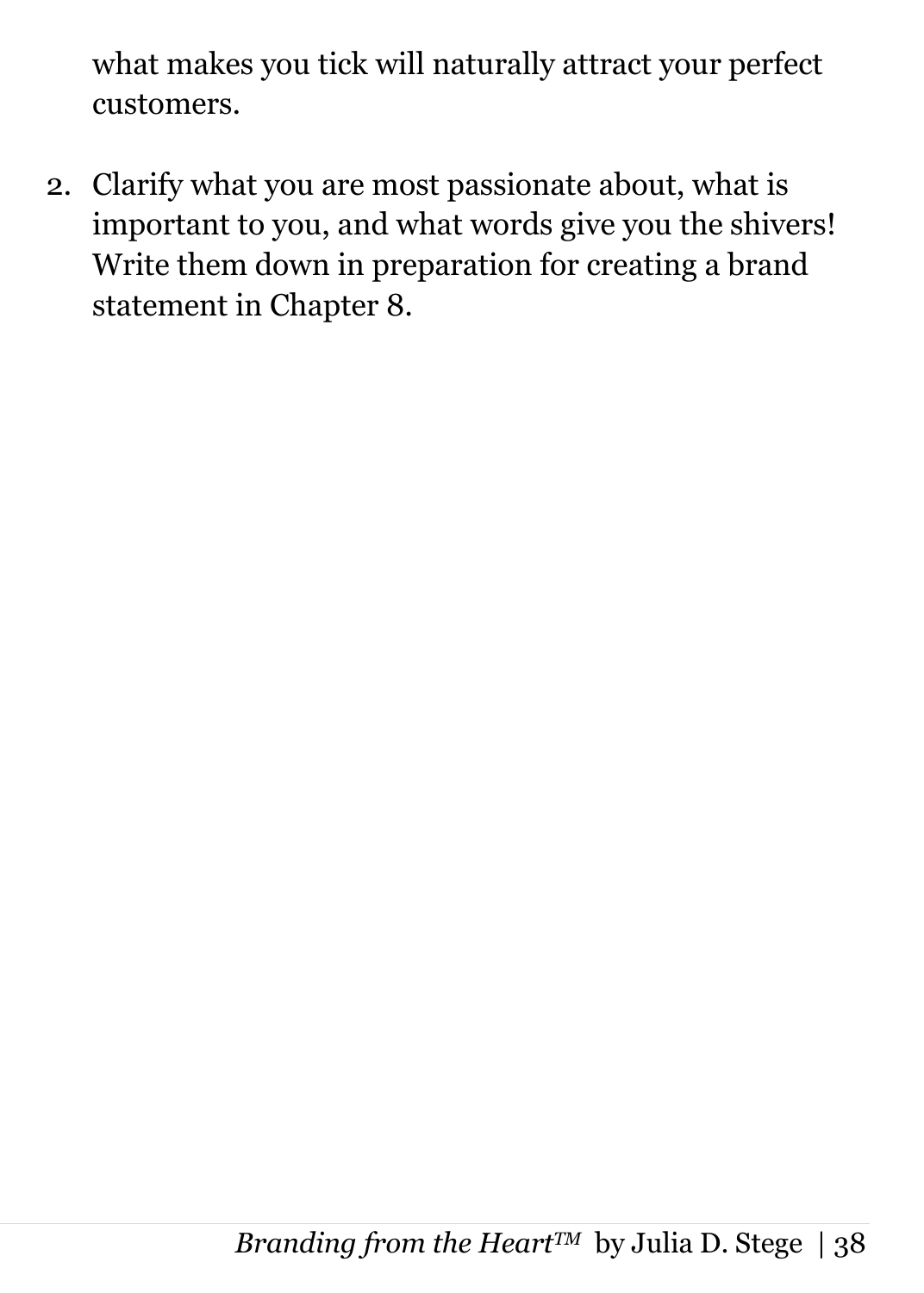# **CHAPTER 4** *What You Want Your Perfect Customers to Expect from You*

When I first heard this question, I hated the word, "expect." That word always brought to mind the things others want from me that I don't necessisarily want for myself. Expectations were something to be avoided.

Then I realized this is a victims approach to the word rather than a powerful creators approach. What if I were the one creating the expectations others have, ie what if I mitigated their expectations in advance? Then I would actually want others to have those expectations.

So the question becomes, what expectations do I want others to have of me?

In this part of the Attraction Plan you want to consider what you want your business and life to look like. What do you want to offer? What do you want to develop? Wouldn't it be great if the people in your life had a positive expectation regarding your success, one that perfectly matched what you truly desire? These are the things I want others to expect from me.

> *What are you offering now and how do you want your customers to respond?*

*Branding from the Heart<sup>TM</sup>* by Julia D. Stege | 39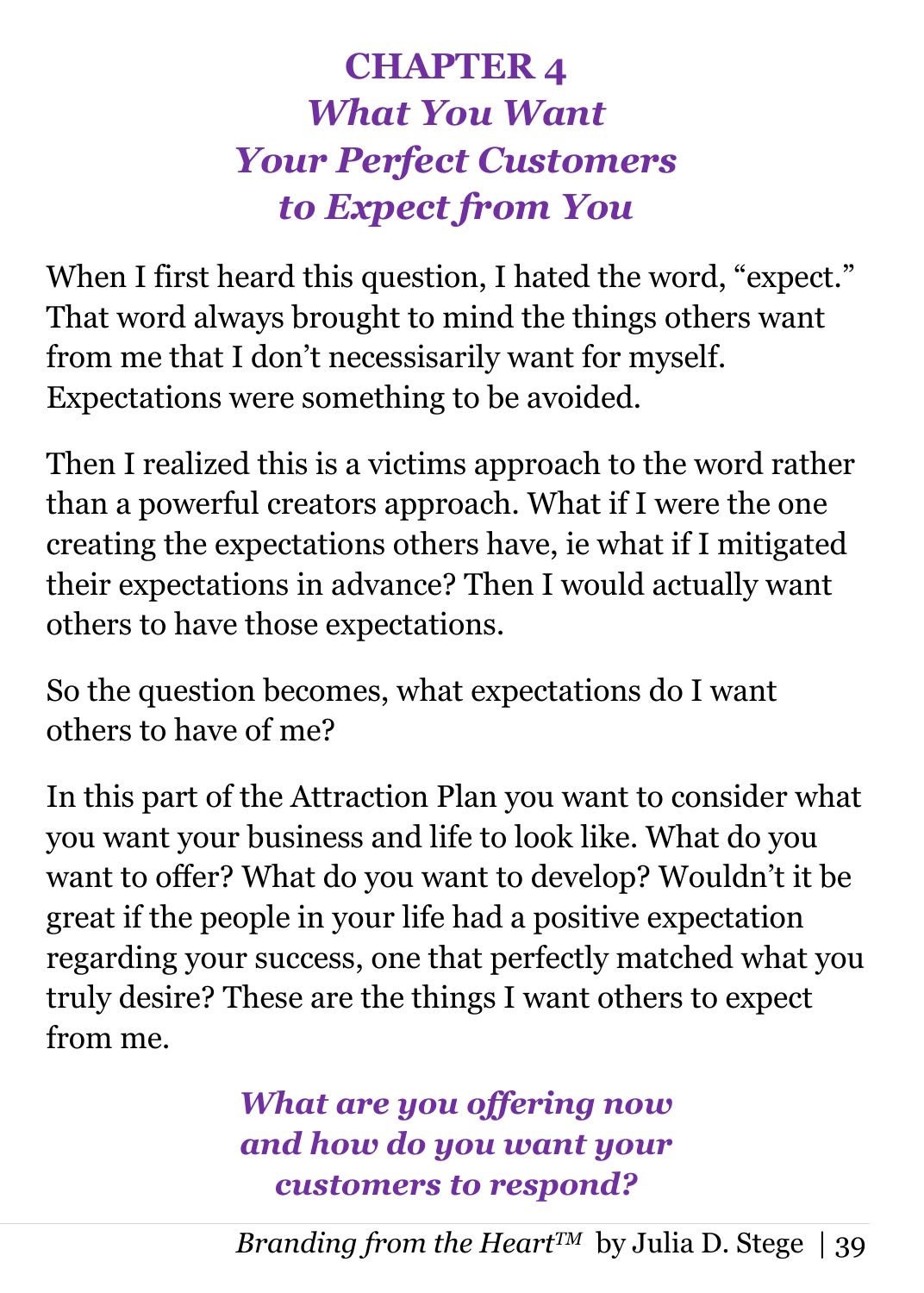On the one hand, the question asks what products and services you have now that you want your customers to expect you to offer. Certainly you want them to expect you to have what you offer and to do a good job of it.

For instance, I want my customers to expect that the designs I do for them truly represent their soul's purpose and attract their perfect customers. Also I want them to expect that the consulting I offer will help them transform their lives and it's going to be fun and fulfilling for them to market once they've worked with me.

When my customers anticipate a positive result from me and my team, that creates the space for us to succeed. Contrast that to having a customer who constantly lets you know about past disappointments and stays on your back to make sure you don't do the same thing.

Having a positive intention around what others, especially customers, will expect of you can dramatically improve things in your business all around.

So to start, make a list of the products and services you are offering and that you want to offer eventually in your business.

#### *What are your boundaries?*

This is also the place to clarify your boundaries. For instance, in my case I want my customers to expect to pay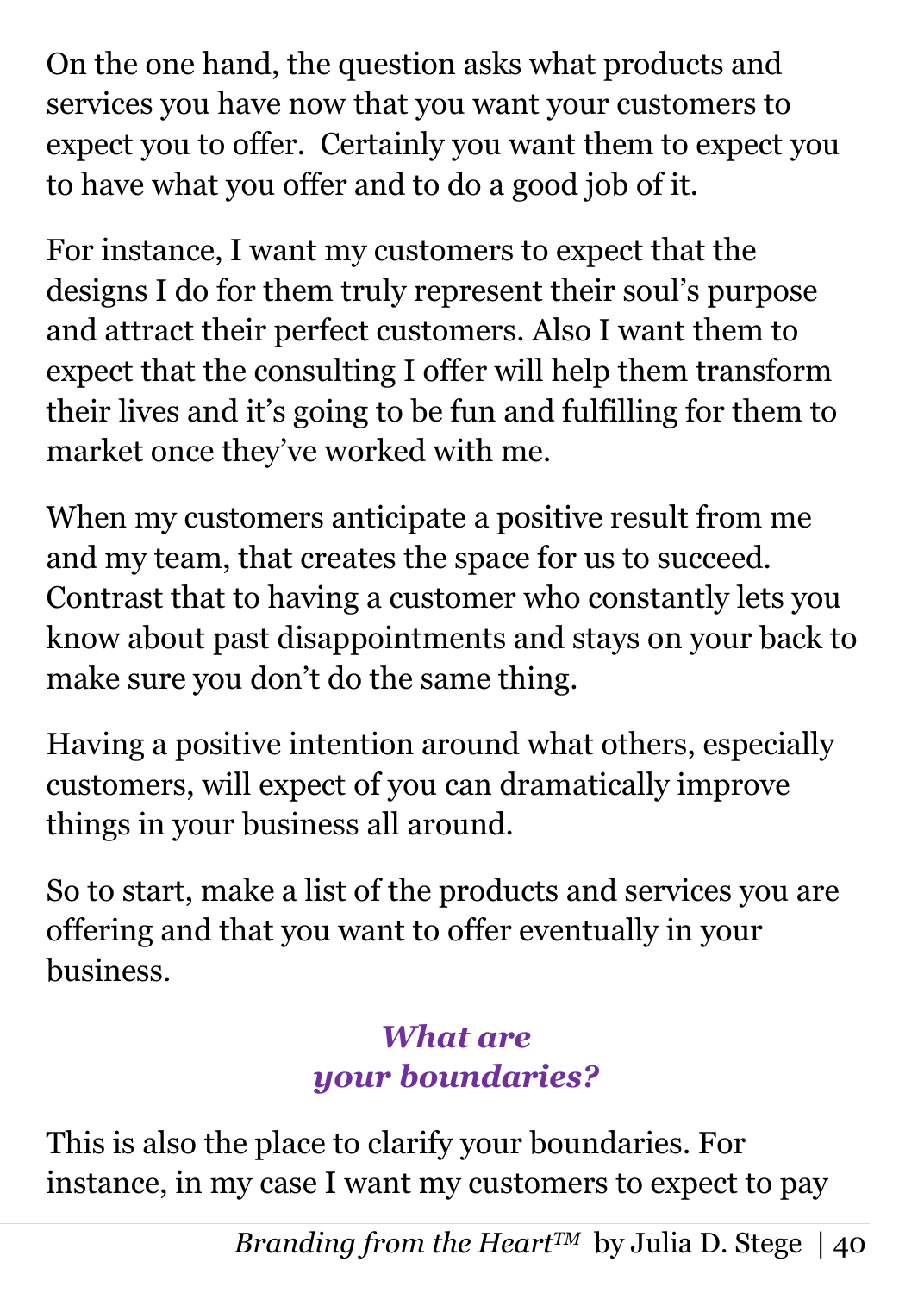me in advance, and that my team and I will do all of their work for them remotely from our own offices.

This mitigates in advance any resistance to folks not wanting to pay or expecting me to do everything on site. I used to worry about these things in the early years of my business and there were many conversations where I had to explain my boundaries. But since I've shifted my focus and anticipation using the Attraction Plan, I haven't heard a complaint about these boundaries in years.

Make a list of your your terms, when and how often you want to be working, how often you want talk to your customers, how long you want to talk. When you are certain of your boundaries in advance and stand firmly on this ground you will attract people who expect to honor your boundaries and will not tread on you.

### *What are your goals and dreams?*

This part of the plan asks to to consider your goals and dreams and the things you want to achieve, like, "My house is off the grid and I have a view of the mountains," or "I embody peace and serenity every day," or, "I take 2 week vacations every quarter." Remember to use positive, definitive sentences.

## **Chapter 4 in Review**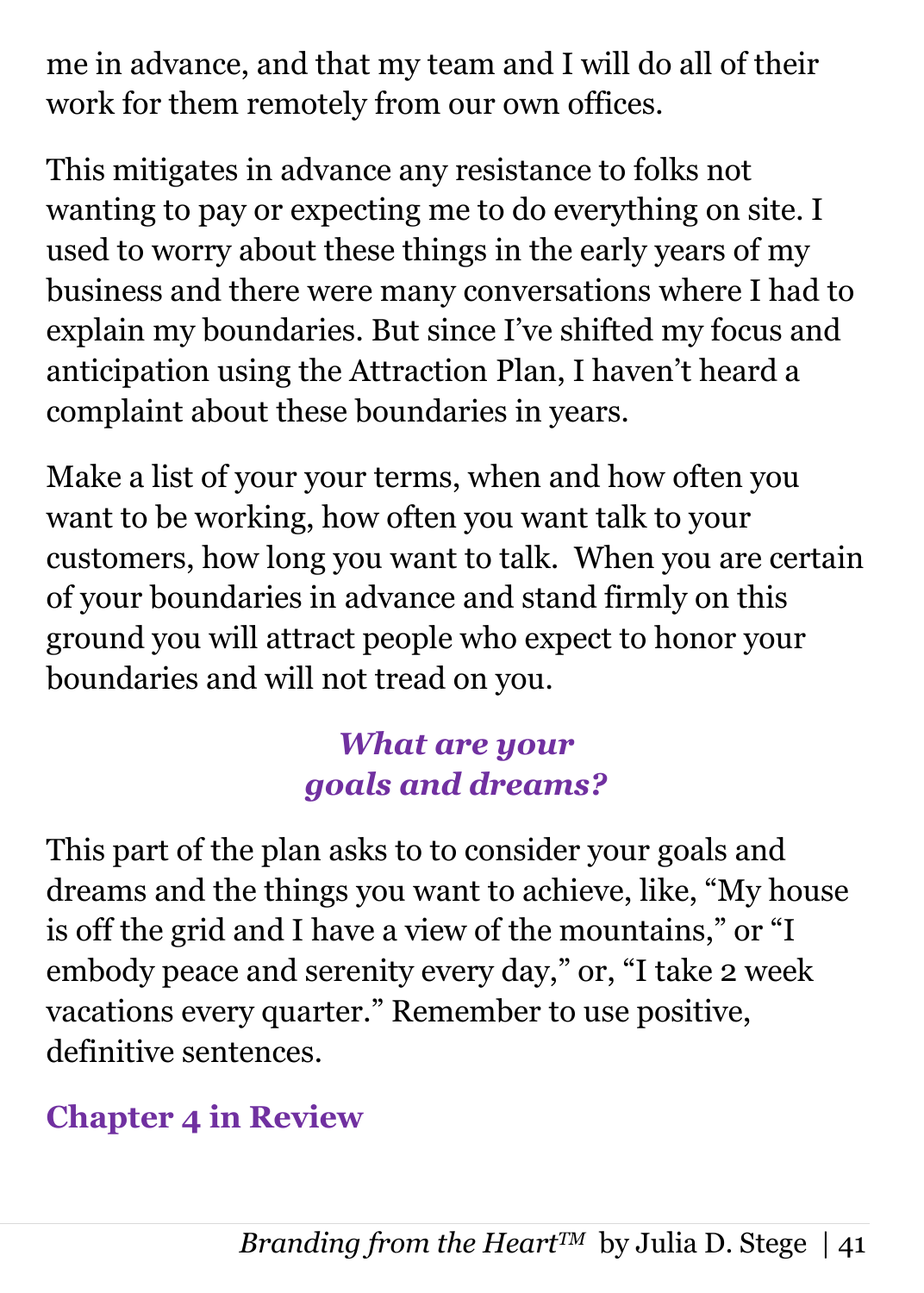When working on Part 3 of your Attraction Plan, ask yourself what you want to experience in business and in life. It is helpful to consider:

- What you offer
- Your boundaries and terms
- Your goals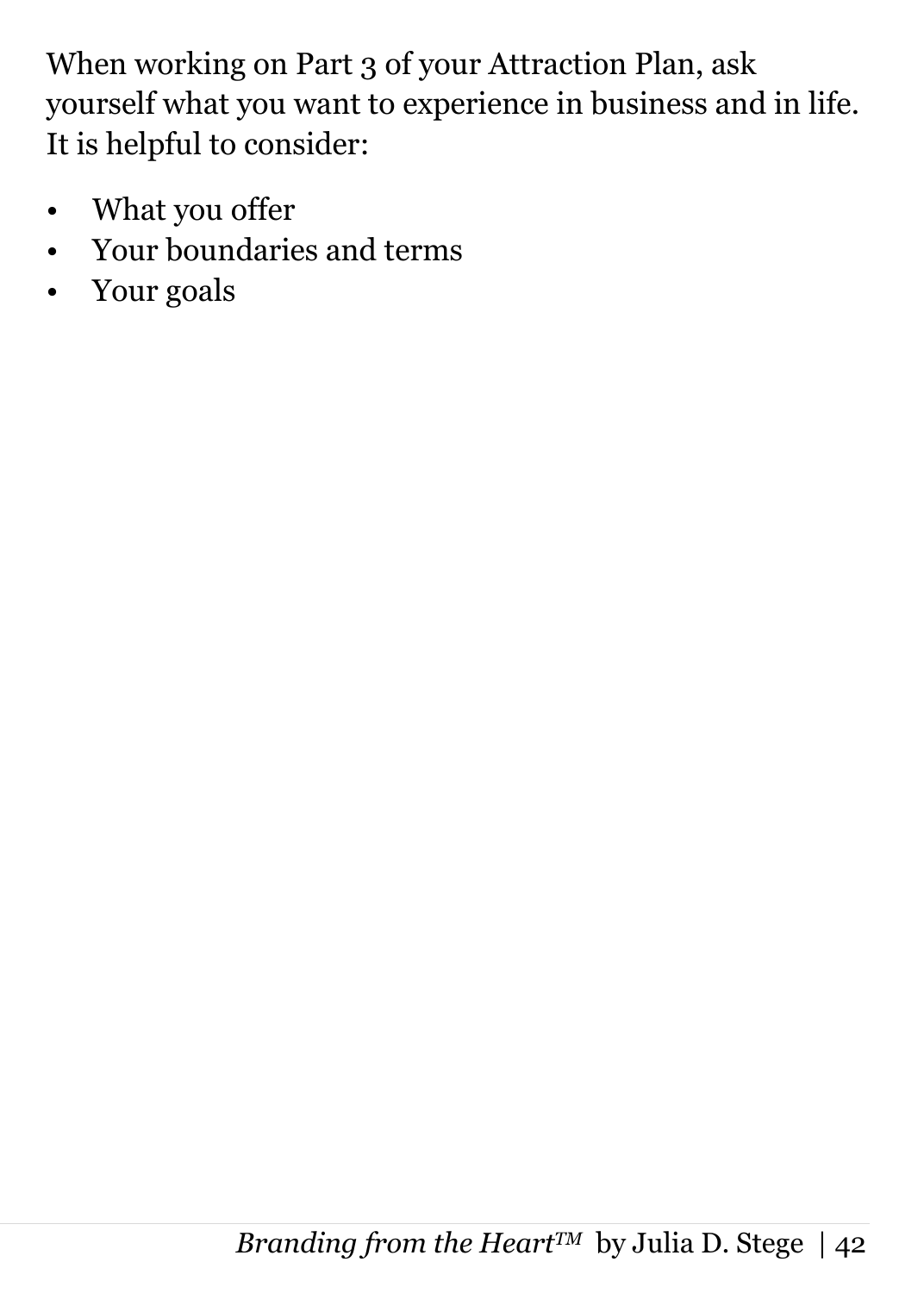## **CHAPTER 5:** *Who Your Are Willing to Be to Attract What You Want*

There is an important aspect to attraction that exists in the realm of being. You can be clear on what you want but if you are being worried or doubtful, you will not attract it. Anything we do not yet have that we have desired is not coming to us because of who we are being in the matter. We may be clear that we want something like more clients or a 6-figure income, but if we are being doubtful, worried, or jealous, we will not attract it.

Conversely, when we shift in our being to match a higher vibration, we become a magnet for those who match our new way of being.

Shifting our being starts with a declaration. Declare who you are willing to be to attract what you want. Name your Being and create an inspiring character to live into.

This is a way to step into something that maybe unfamiliar, but is empowering. If you say, "I am being the the Goddess of Wisdom," or "I am being the Martha Stewart of Organization," or "I am being the Captain of this Ship" you will notice your being shifts to attract more wisdom or more organization.

Just as it's true that for everything you want in life, you can get it through the people your attract, it also holds true that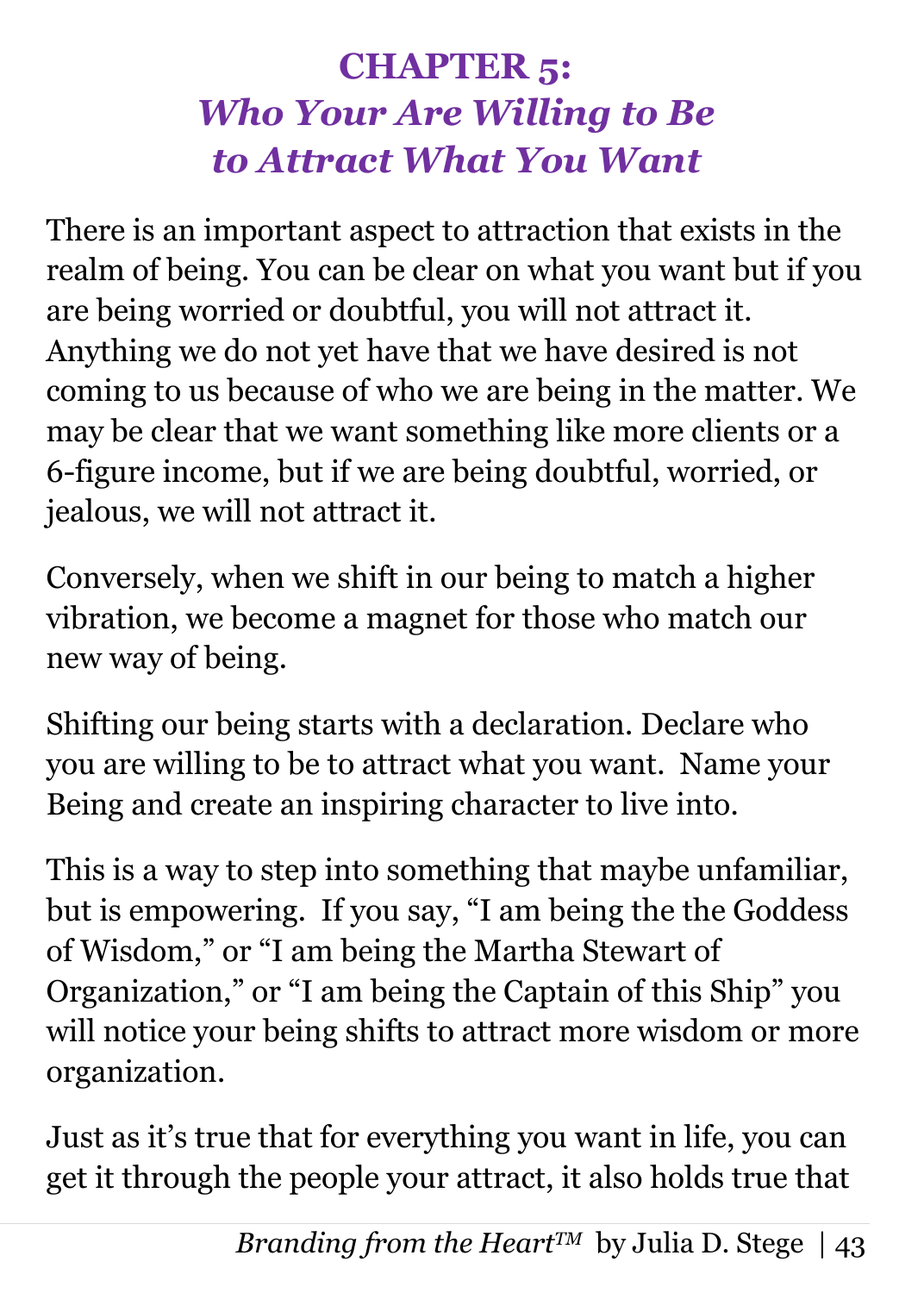for everything you want in life there's a way of being that will attract it and a way of being that will repel it.

## *Have you ever had one of those days when you say, "Oh my, I don't have enough clients!"*

Do you work yourself into a panic and soon find that you've attracted worried people and that you are repelling the perfect ones?

When you vibrate at such a low level, your perfect customer can't even see you. A simple shift in being will stop this cycle of fear and transform it to love. So you look and you say, I'm going to be the driver of whatever I do. I'm the captain and I'm steering the ship. I'm actually going to take charge of this.

### *One point early on in my business I became very afraid that I was going to fail.*

I was very worried about attracting clients and unsure where the next project would come from. I had one interview with a potential client that week and all my hopes were pinned on it.

I knew that if I went into that interview feeling worried and needy, they would never hire me. But if I shifted my focus and went in there being the best graphic designer for the job, they would not be able to resist hiring me.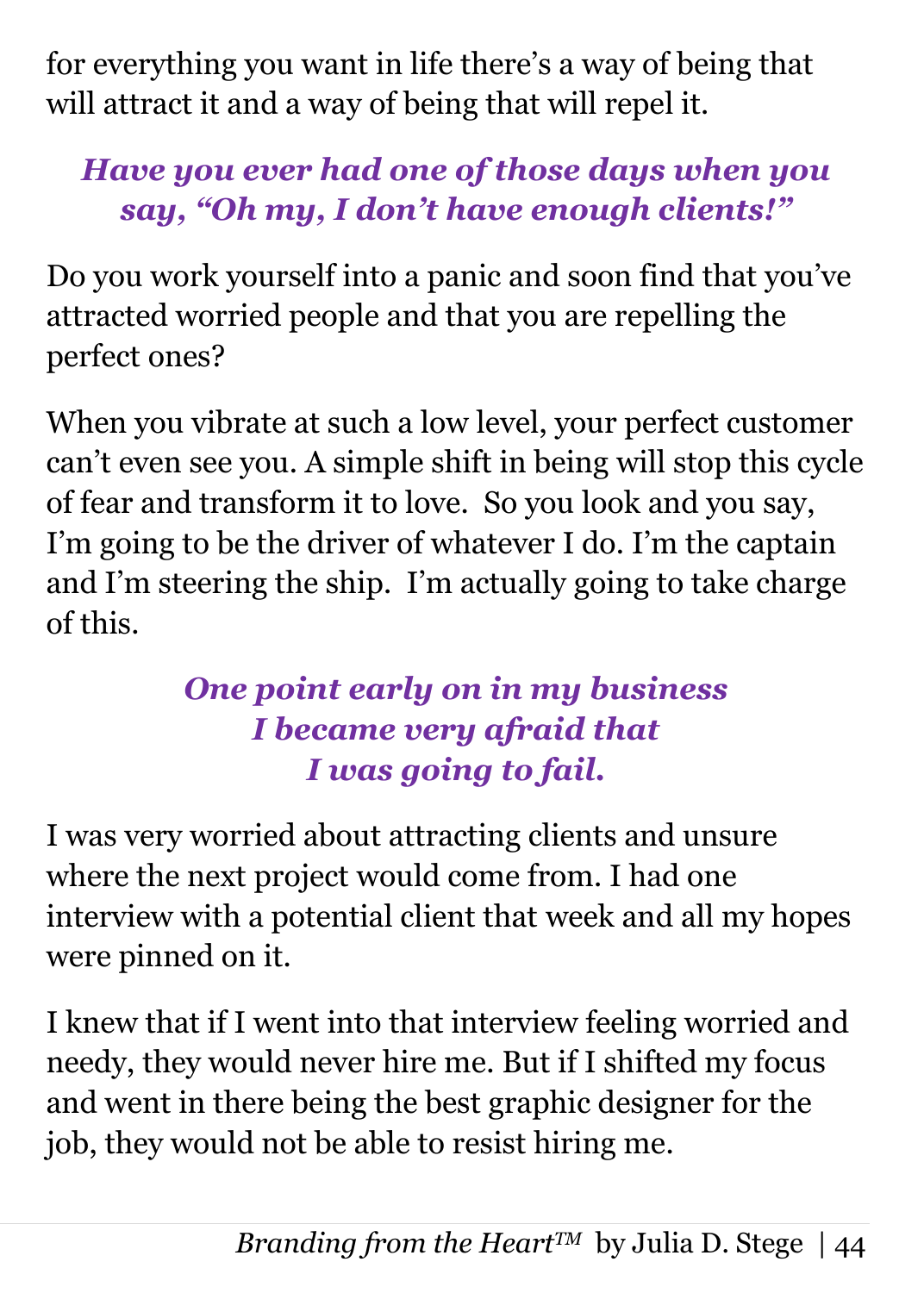During that interview I tuned in to the owner of the company and confidently told her what I felt she needed and how I could help her. I was being the best person for the job. She turned to the VP and said, "Well I've made up my mind. How about you?"

They hired me on the spot and that turned into a multiple 5 figure project.

### *Who are your Sheros and Heros?*

When answering this question, it's helpful to consider who in the worlds of mythical and real people inspires you to live your purpose ? Shift into being like them to raise your level of attraction.

- I'm the Joan of Arc of Marketing
- I'm the Oprah of Interviewers
- I'm the Martha Stewart of Organization

Your tick words can also help create a new Being to step into.

Once I was planning a large teleclass and became nervous about introducing my new paradigm for marketing to this audience. My mentor reminded me that I could simply show up as Julia Love, and that would ensure my connection with folks in the class. That's exactly what I did, and during that teleclass I sold several registrations in my program to the folks who were responding to my way of being.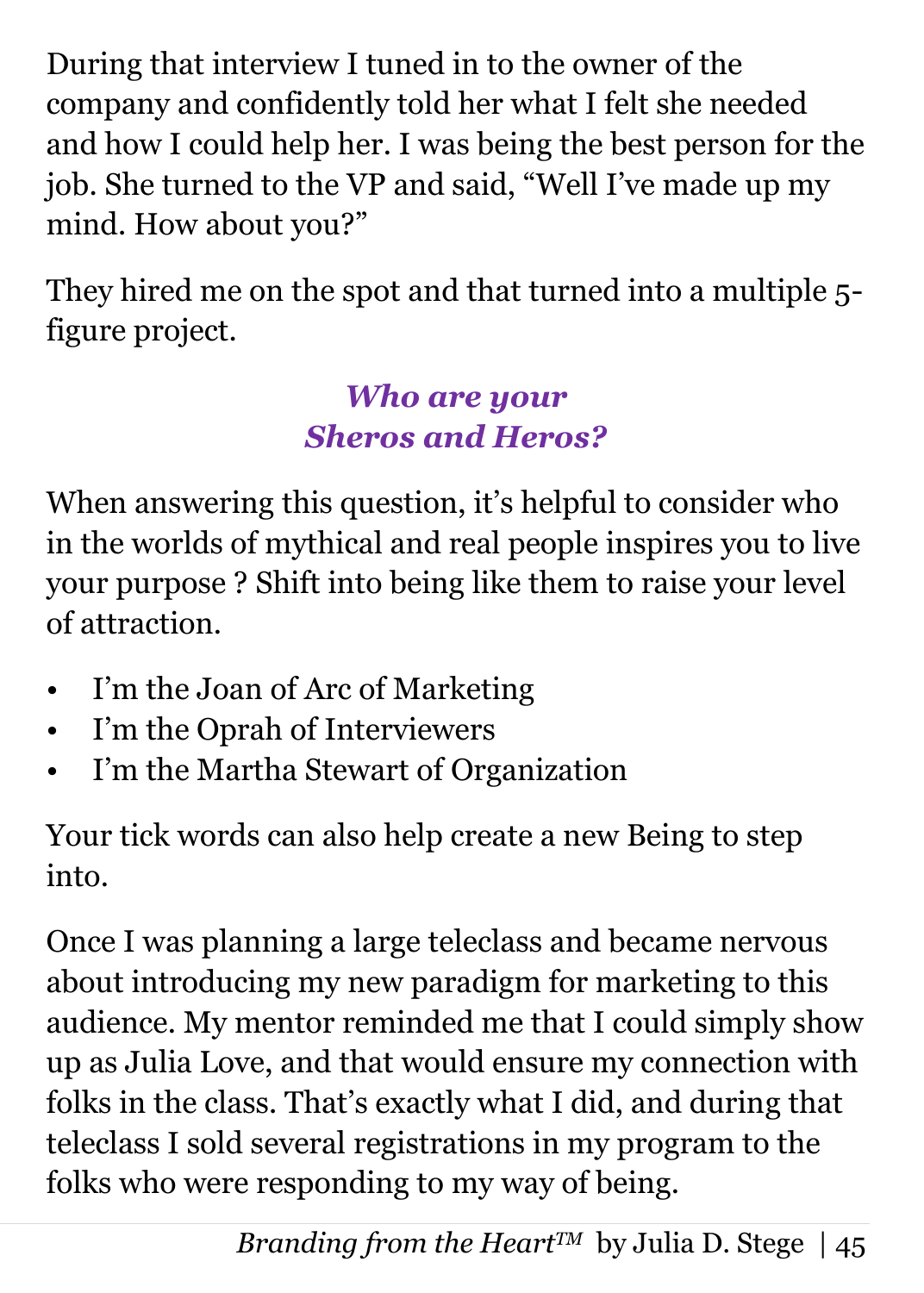What words can you embody that would improve your vibration? Write these words down on a post-it and put it by your desk to remind you of who you are being to attract what you say you want.

Back in the 60's the Beach Boys sang about "Good Vibrations" and that's the essence of what we're talking about here. Raising your vibration will make you more attractive to your perfect customers.

## **Chapter 5 in Review:**

- 1. For everything you want there is a way of attracting it (LOVE) and a way of repelling it (FEAR).
- 2. Shift your way of being to that of LOVE or by embodying words that raise your vibration.
- 3. Choose a real or mythical figure to aspire to be like.
- 4. Declare who you are willing to be and name the being. Put the name on a post-it by your desk as a reminder.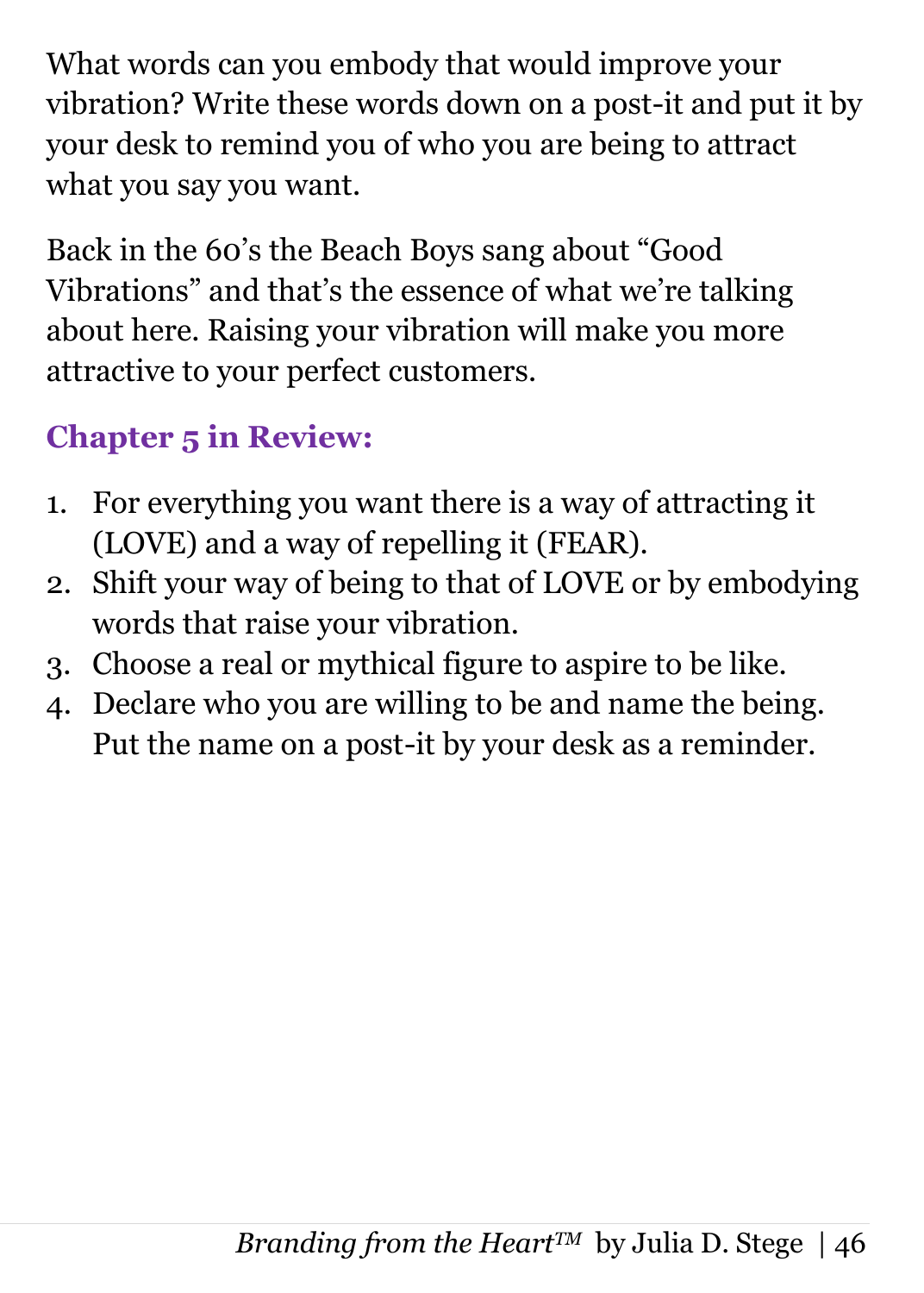# **CHAPTER 6:** *Taking Note of Your Signs of Land*

As you work on your Attraction Plan, I want you to take note of the instances where you notice you are attracting what you want.

We call these your **"Signs of Land."** The allegory refers to being on a ship at sea headed toward land. As you head toward the distant coast, you are surrounded by ocean. There is nothing that looks like land out there.

But as you focus your attention you notice a certain kind of bird in the air, or a certain kind of sea creature that you know can only be found within 100 miles of shore. You understand this is a sign that you are getting close, but you are not quite there yet.

So as an example, if you have in your plan that your perfect customers say "I saw your website and know you're the one I want to work with," and then someone calls you and says those words to you, that is a sign of land. Even if they don't buy in that moment, you know you are getting close.

Or if you put on your plan that you are attracting people who really know how to get things done and you find yourself at a networking lunch with a number of accomplished entrepreneurs, you can call that a Sign of Land.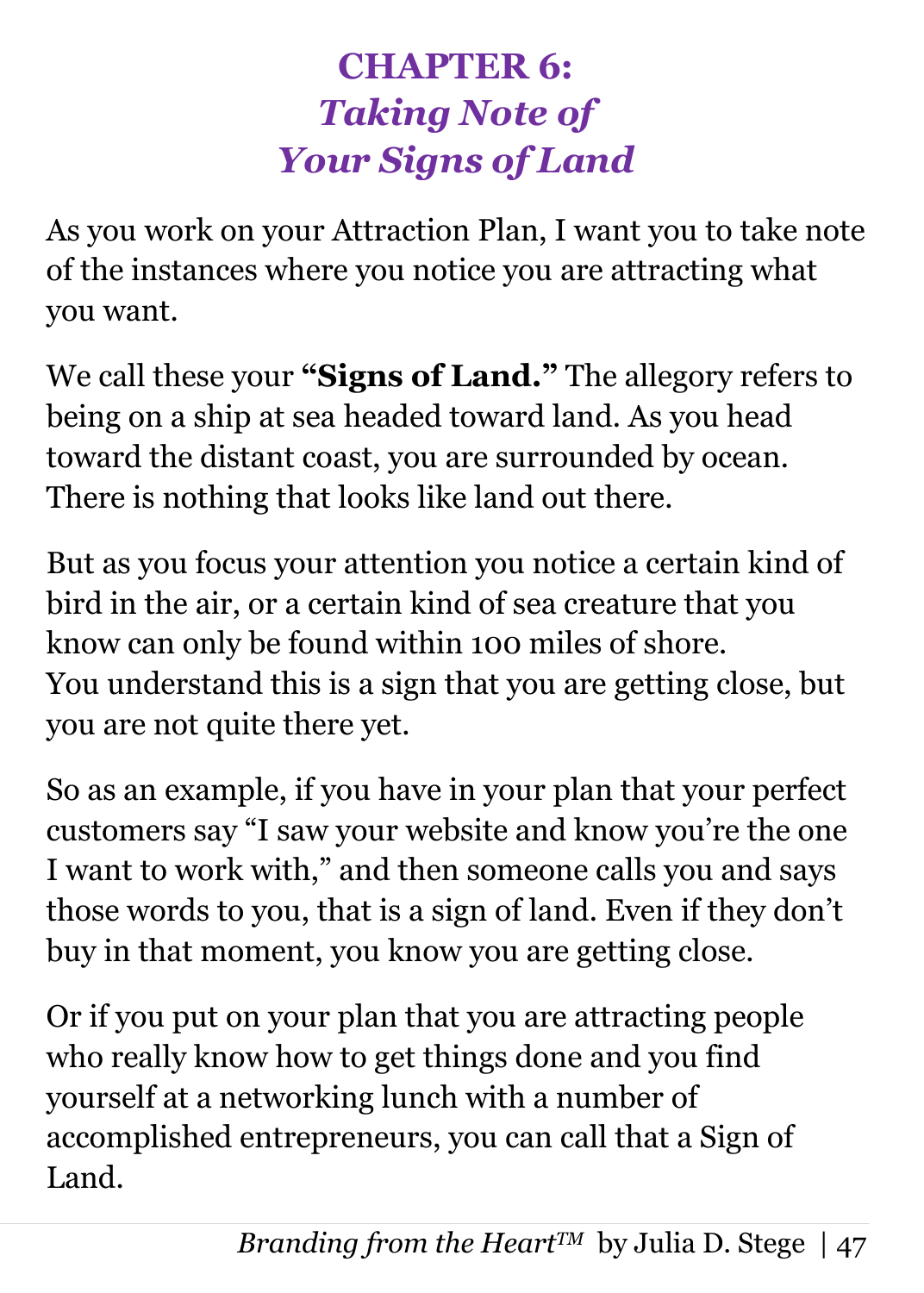You want to write down your Signs of Land. When we acknowledge and are grateful for our progress, more progress happens.

#### **Chapter 6 in Review:**

- 1. Write down those instances when your Attraction Plan appears to be coming true. These are called "Signs of Land"
- 2. When you emaphasize the positive, ie people matching your plan entering your life, by writing it down you will attract more of the same to you.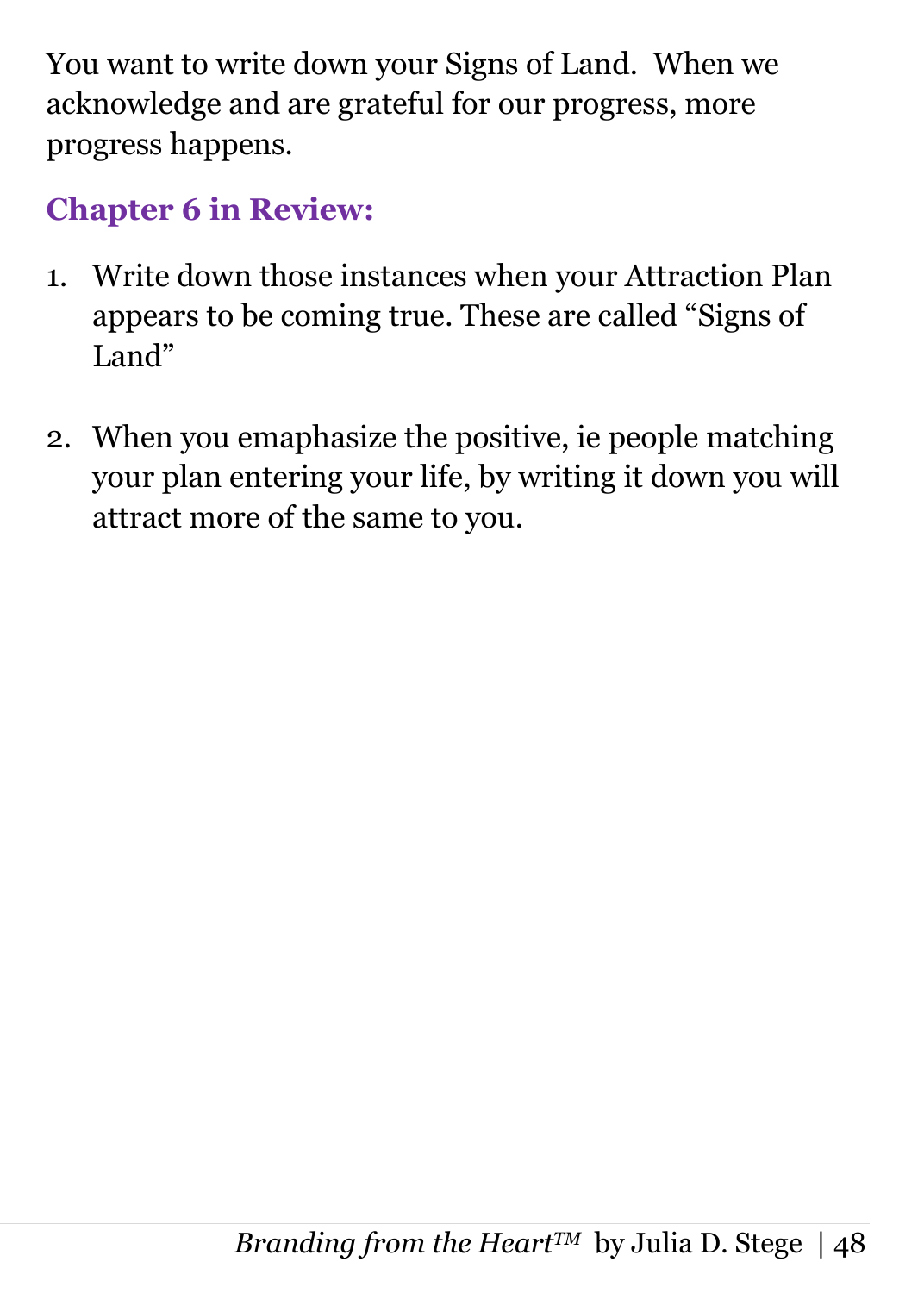# **CHAPTER 7:** *Revising Your Attraction Plan Daily*

The more you focus on what you desire, the more you will attract what you desire. Therefore I recommend revising your plan daily, especially at first while you are developing a habit of attraction-based thinking. My clients are advised to review their plans 5 minutes morning and night, and often they notice a shift in who they are attracting within a couple of days.

To revise your plan, take note of what you are attracting today. If you have attracted anything you don't like, take note of what you would like instead and put that on your plan. You can also take note of characteristics you like in people, or things you want to attract, and add those to your plan each day.

Working on your plan each day you will build your attraction muscles. When you work out at the gym, you don't just learn how to use the workout machines and that's it. You want to use it often to keep your muscles toned.

With the Attraction Plan, you don't want to do it once and put it away, you want to continuously work on it on a regular basis.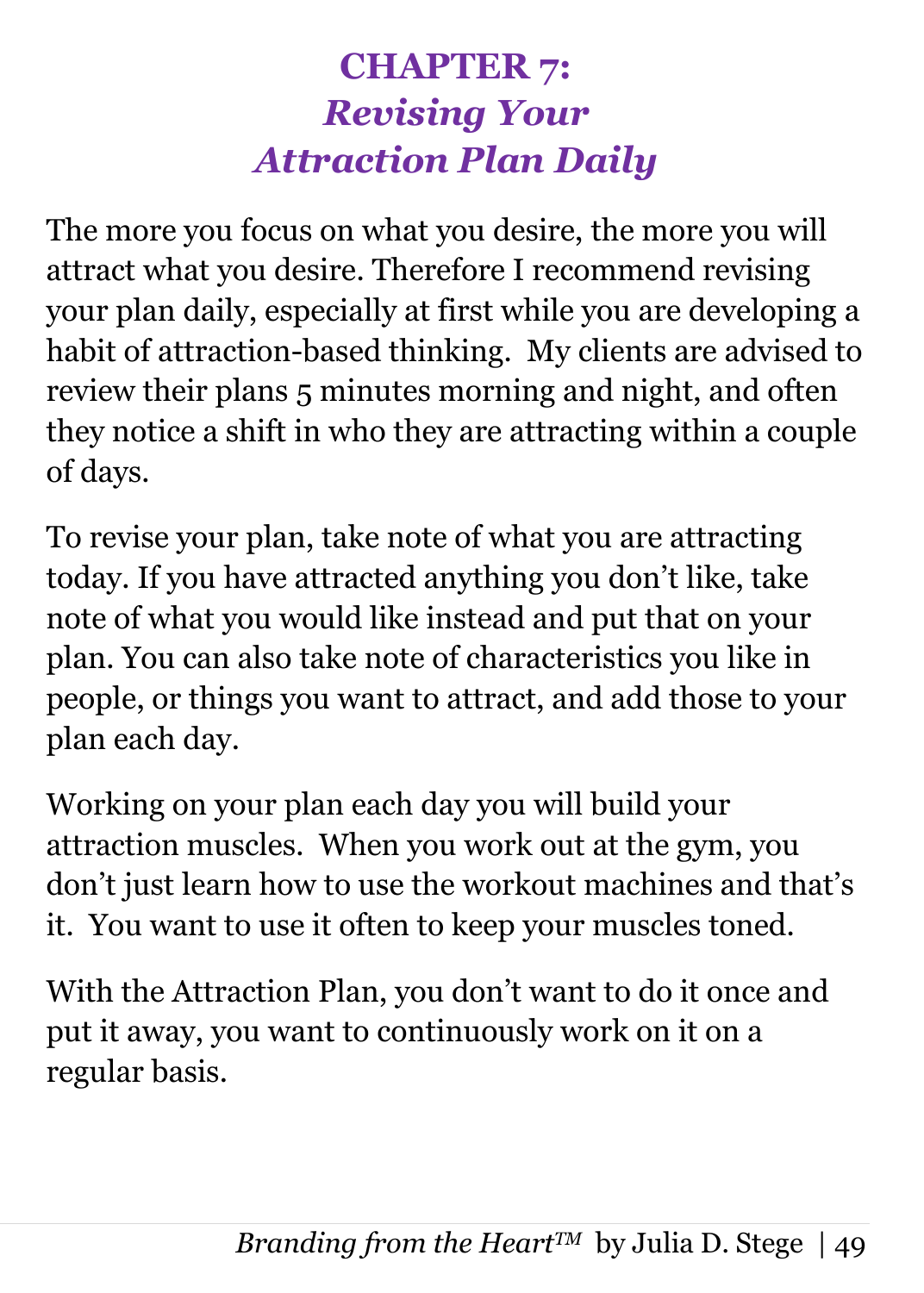In reviewing these questions and refining our answers to these questions on a daily basis, we start tuning ourselves to receive what we desire.

## **When to Create a Fresh Plan:**

There are a number of reasons to create new plans. For instance if you want to get into details about what kinds of Joint Venture (JV) partners you want to attract, or what kinds of vendors, you may want a separate plan for each. You may also want a fresh plan for a specific marketing campaign, or you may have separate plans for your lower end and higher end clientele.

Sometimes I'll just create a fresh plan because I feel like it's time to reset my magnetic charge. I like to start from scratch especially if I'm upping my game or changing my vibration in any way, or if I'm stepping it up and getting my message out to a larger audience.

The Bottom line with the Attraction Plan is to clarify what you really want and what's perfect for you and to always remember that what's perfect for you is perfect for the world. The Attract Plan supports us to remember that we can y what we desire and that in fact, we're meant to have it.

# **Chapter 7 In Review:**

1. Make sure to revise your Attraction Plan daily, especially at first when you are just starting to develop your attraction mindset.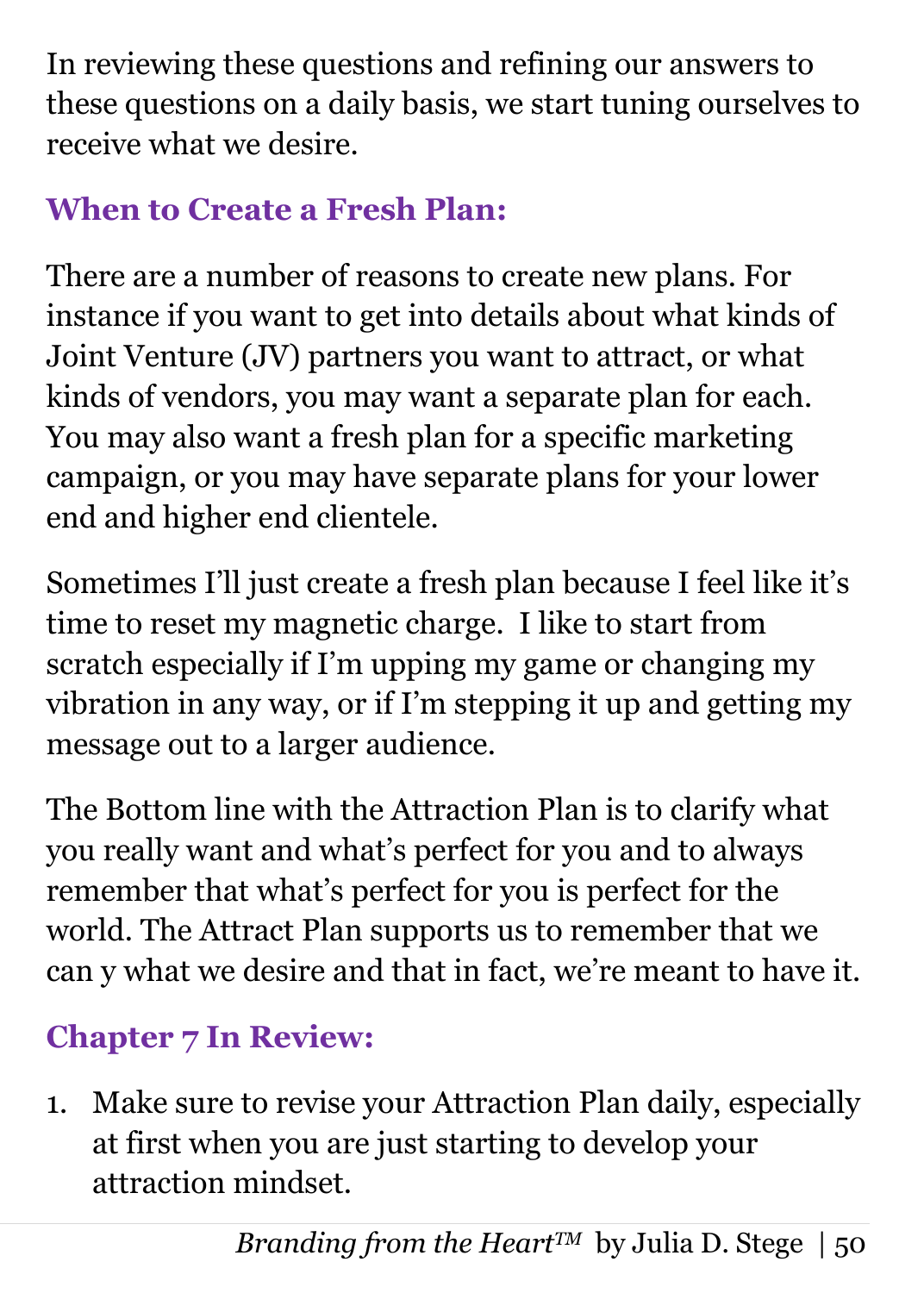- 2. Think about what you want to attract NOW and make sure anything that is old or you no longer want gets removed from your plan and things you realize you do want now get added in.
- 3. Mostly you will want to work with your original plan so you can see what needs tweaking as you notice what you are attracting. However if you have a new relationship you want to attract or feel as though the old plan has an 'old vibration' to it, then create a fresh plan.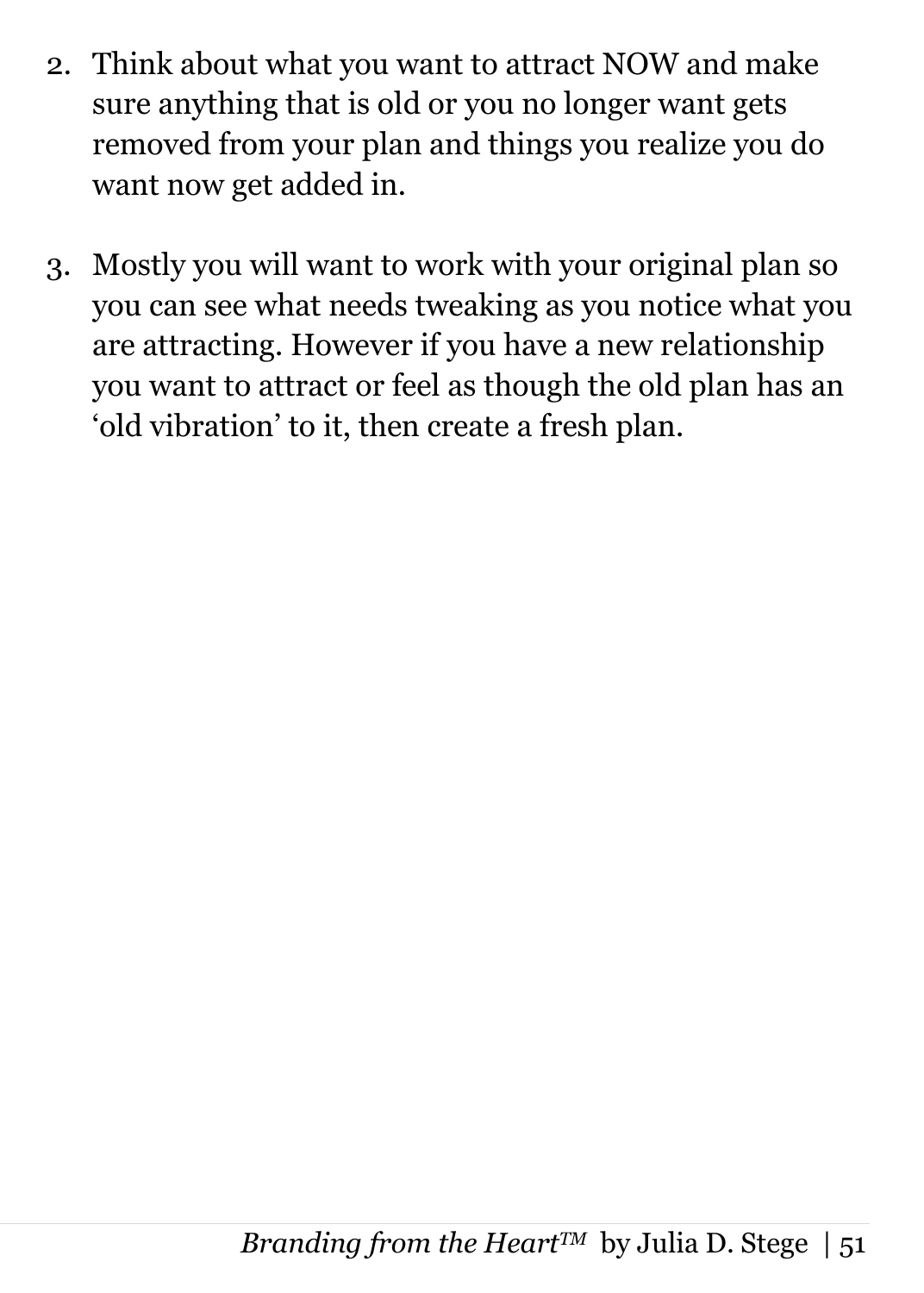# **CHAPTER 8:** *The Basis for Authentic Branding*

To begin the Branding from the Heart<sup>TM</sup> Process

you first acknowledge that your passion and purpose are what is most compelling about you, and that by sharing it you will attract your perfect customers.

Some of us resist sharing ourselves authentically in our marketing at first because unless we have been told business is about being professional which essentially means you have to hide your personality and conform. Passion and conformity just don't go hand in hand.

Another reason some entrepreneurs resist sharing their passion in their marketing is because they are afraid of turning off potential clients. This is a legitimate concern. You will turn some people off. But you do not need to attract everyone. In fact you simply cannot please all the people all of the time.

You're not talking to everyone in the world.

Only those who are over the moon about your passion are your ideal clients.

It is important to consider that unless you are truly authentic in your marketing, your perfect customers will not recognize you when they find you. If you are trying to be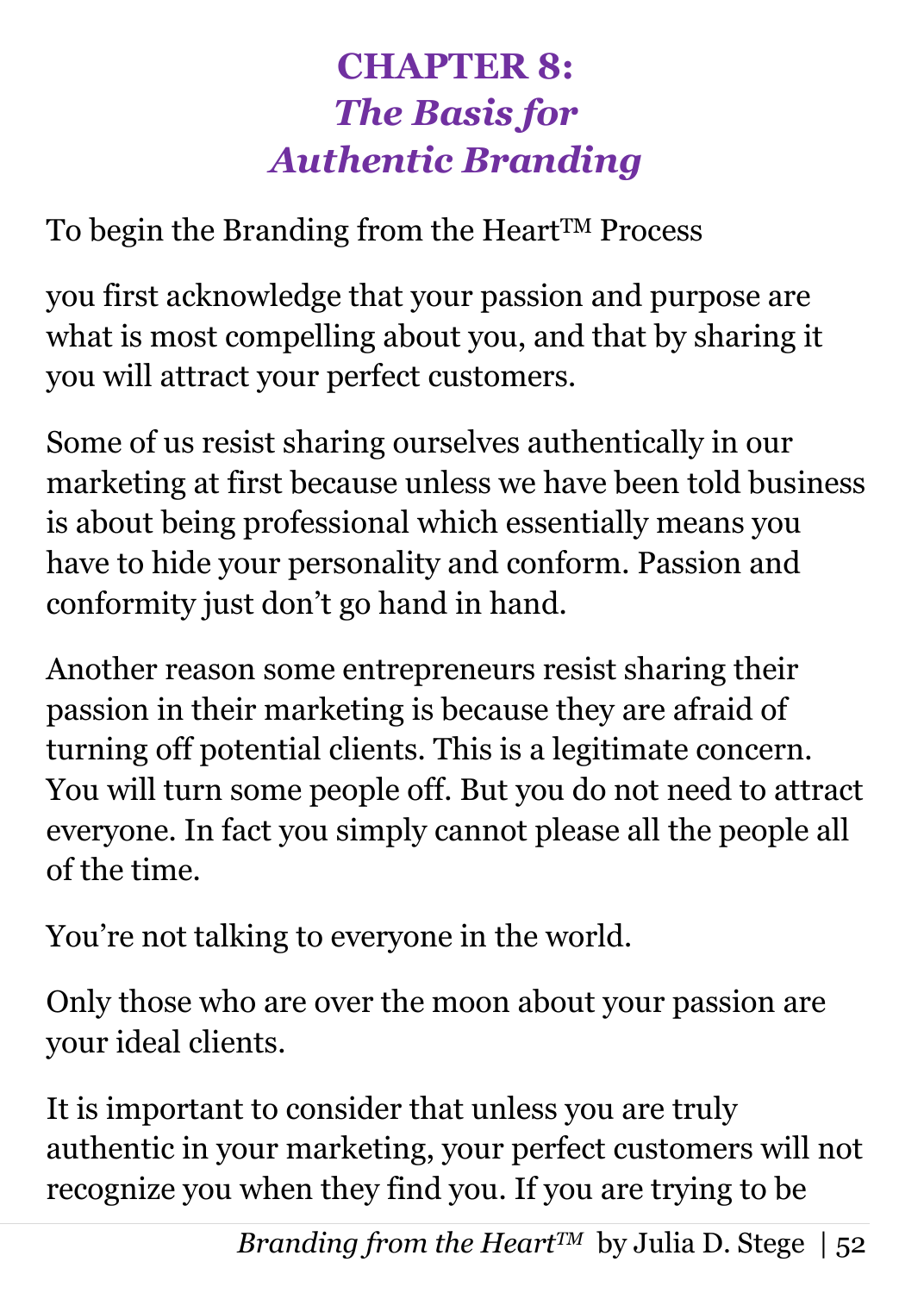slick or polished or are hiding who you truly are, your perfect customers will pass you by because they are seeking the real you which is hidden. You may attract customers who pay you, but they won't really get you or connect with you in a deep way.

#### *When you do share yourself authentically, it is a vulnerable act, and your perfect customers will appreciate your willingness to be real.*

So much of what we consume from media day in and day out offends our sensibilities to the point where we want to tune it all out. When your authentic message comes through the noise, your peeps will leap for joy, or they may weep for joy. The fact is, they have been waiting a long time for the real you and what you have to offer.

You may find yourself willing to share yourself authentically in your marketing, but you have no idea what to say. Recently I've spoken with dozens of spiritual business women and conscious entrepreneurs who don't have a clue about how to describe what they do in a compelling way.

### *Have you ever had this embarrassing experience?*

You're at an important networking function surrounded by potential customers and someone asks you what you do. You turn to them and smile pleasantly and then go into detail every modality you have ever learned. Somewhere into your description you notice they aren't paying attention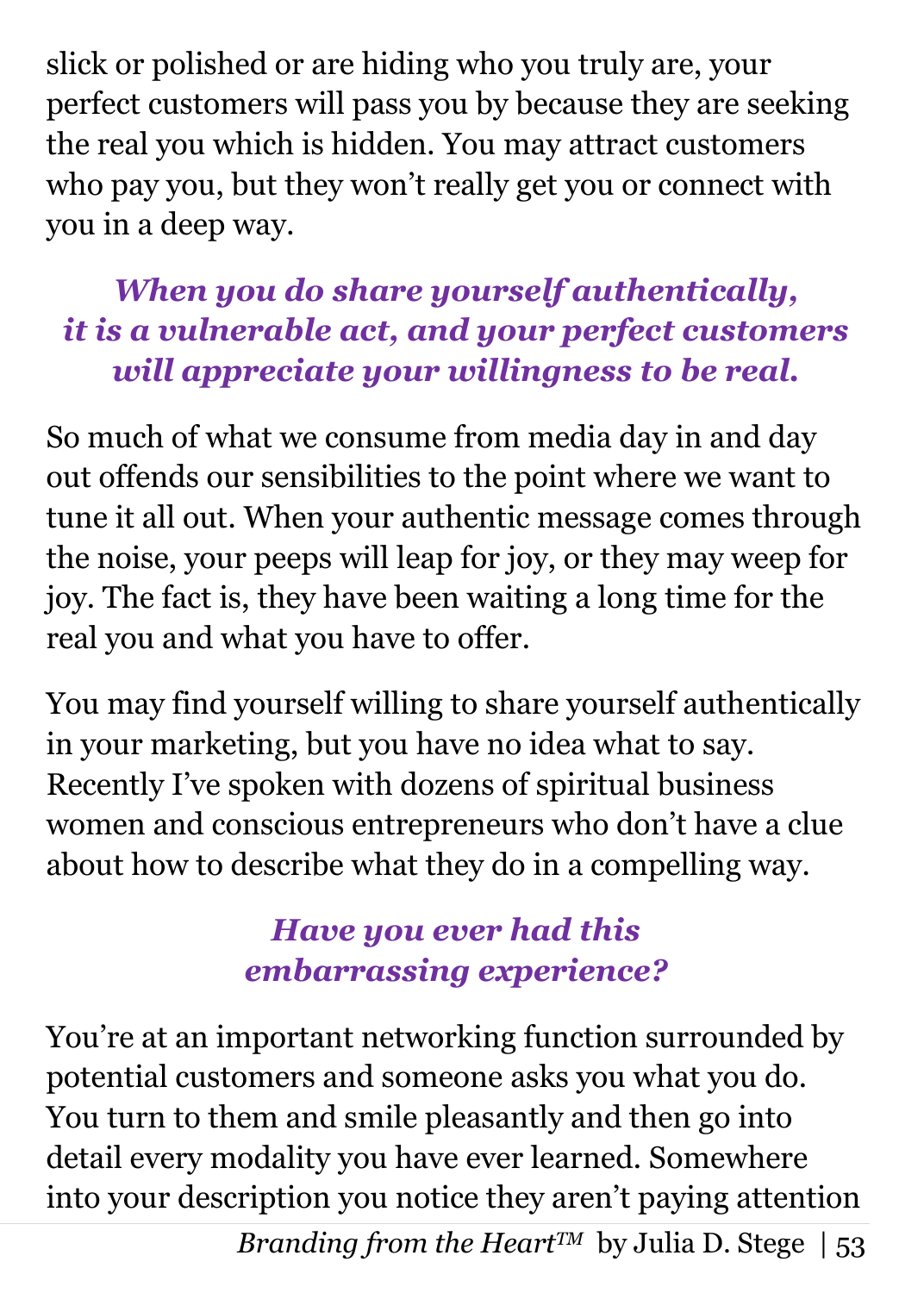to you. My client Meardis had this experience recently where she actually witnessed the person's eyes glazing over. This is what she told me.

"I recently attended a lunch with a dozen or so Agape International practitioners. When one of the practitioners leaned over and asked me 'so what do you do?' I answered in my normal manner. "I'm a career intuitive and love coach, trained under Sue Fredericks, author of 'I See Your Dream Job', and I use these methods….

"As I started to list the modalities I use, I looked at this poor woman and noticed that her eyes had literally glazed over…I think it happened somewhere around 'Sue Frederick,' but I continued with my pitiful introduction."

When Meardis shared this with me I laughed with her then assured her it was perfect because we were scheduled for a private session to collaborate on her heart-felt brand message. Together, using the Branding from the Heart™ Method, we came up with a compelling name and brand statement that sets her apart from others in similar fields. Because it started with her Attraction Plan and what makes her tick, the resulting brand is authentic and easy to express.

A week later, Meardis was at the mall hiring a make-up artist for her website photo-shoot when a woman nearby overheard her conversation and asked, "Oh, so what do you do?"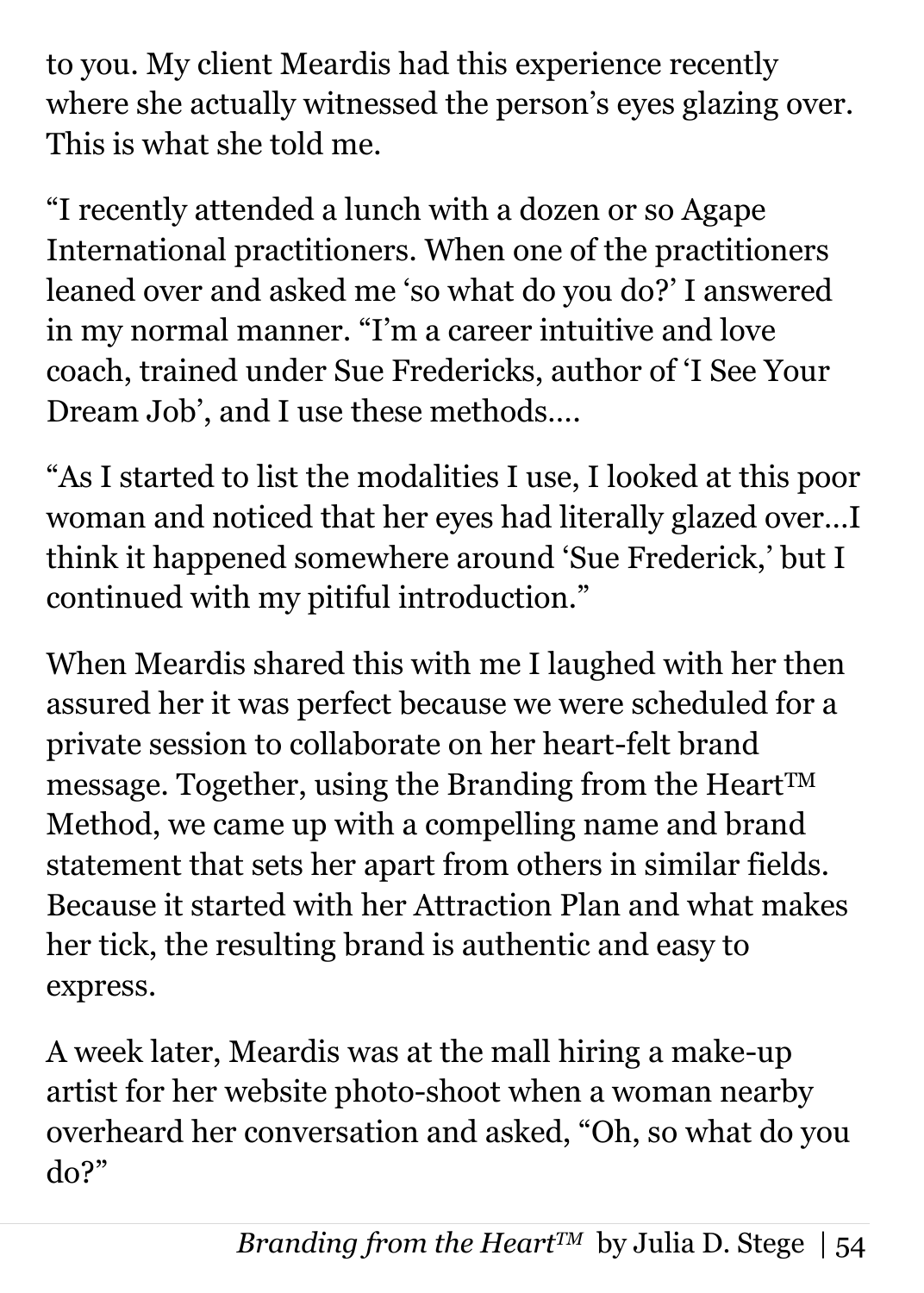Here's what Meardis told her, "I'm the Career Mystic. I use metaphysical tools to empower career women to answer their spiritual calling at work, at home and in the world."

And instead of yawning, she looked back at Meardis with a look of curiosity and excitement and asked her more information!

See Meardis' site at http://www.thecareermystic.com

Now ask yourself: What life would be like if you had that kind of freedom of expression when discussing what you do? And then ask yourself how much business you think you're losing by not being able to authentically and compellingly describe what you do?

Before I changed my brand and clarified my message, one of my satisfied logo design clients hired someone else for her website. When I asked her why she had decided not to work with me on her site she said, "But you don't do websites, do you?" Clearly I had overwhelmed her with the litany of things I could do and the result was that she wasn't really clear on what I do best.

Looking back I realize now that I was afraid I wouldn't attract enough of the right customers if I didn't tell everyone about every skill I have that can help them. I wasn't being authentic about who I really wanted to serve (spiritual business women and conscious entrepreneurs only!) and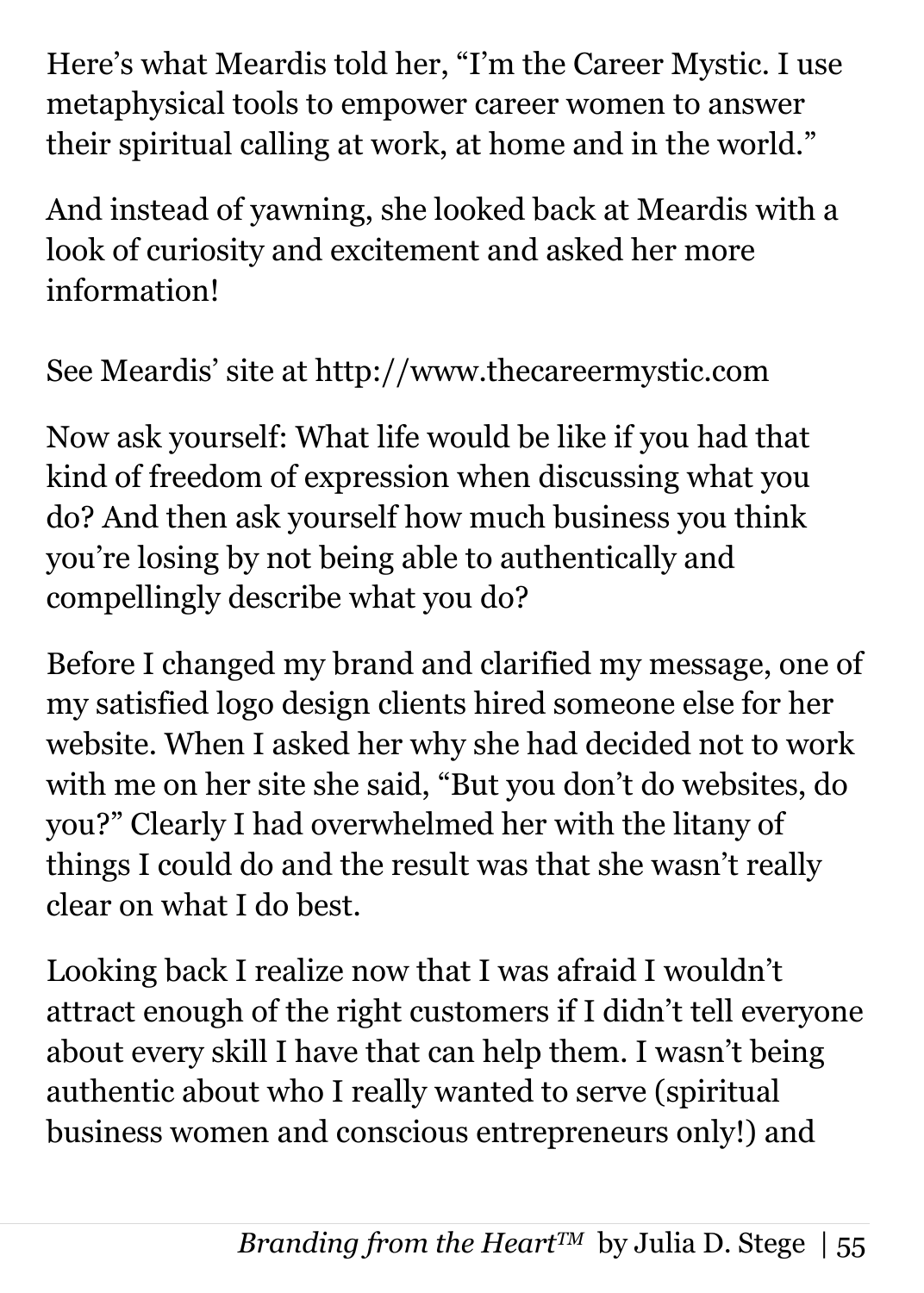then found myself revising my marketing to appeal to too many people.

When I changed my company name to Magical Marketing and started promoting myself as The Magical Marketer, I began attracting only the right customers for me, and repelling the wrong ones. My life has become easier as a result and my business is flourishing.

## **Chapter 8 in Review:**

- 1. It is important to consider that unless you are truly authentic in your marketing, your perfect customers will not recognize you when they find you.
- 2. Determine whether or not you are ready to move forward with your authentic brand. If you are ready, let's move on to the Branding from the Heart<sup>TM</sup> process.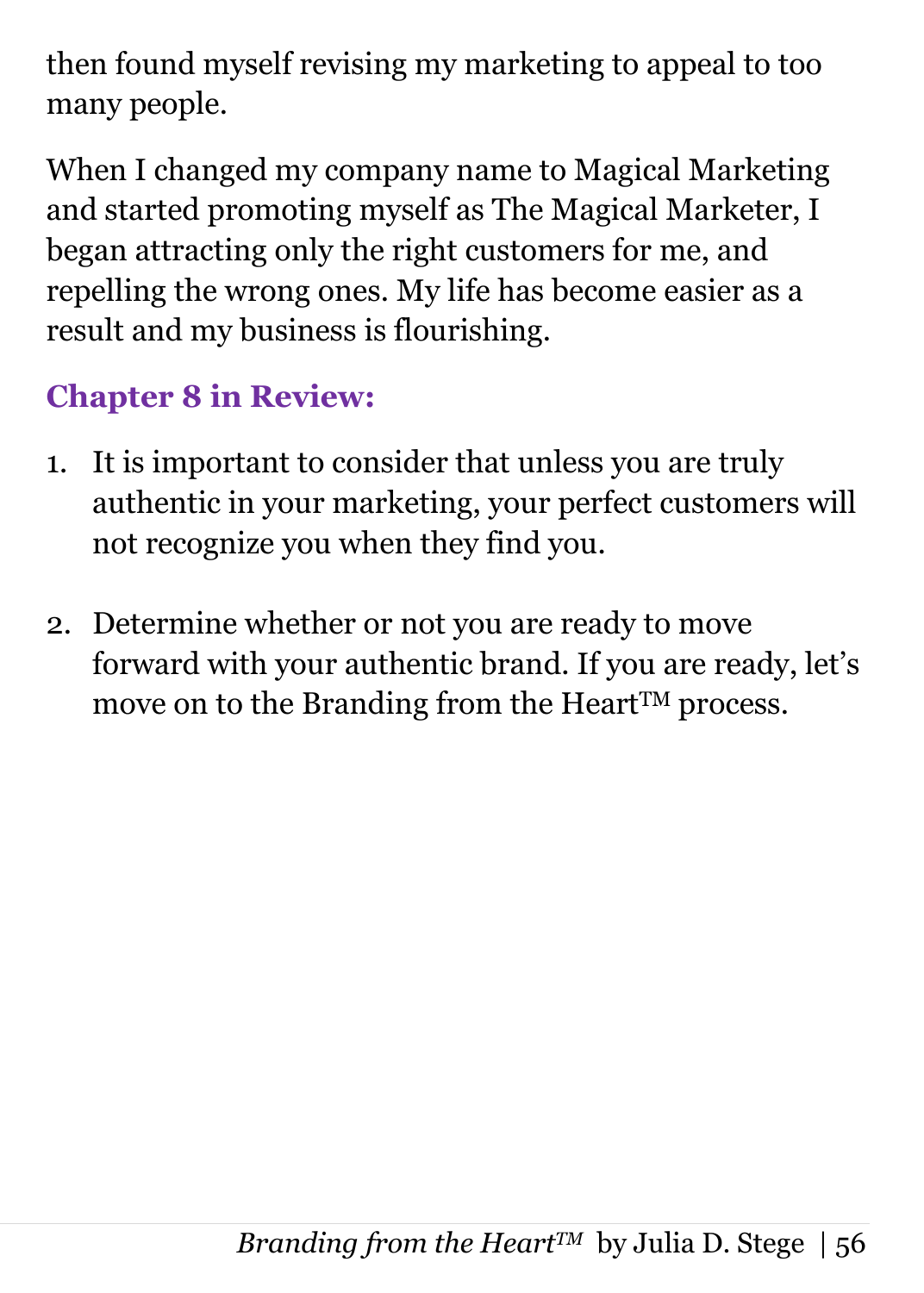# **CHAPTER 9:**  *The Branding from the HeartTM Process*

I speak with dozens of business owners every month and the biggest problem they face bar none is the inability to express what makes them different. They are mostly concerned with being too hypey or coming across fake in their marketing. They have a big purpose to share with the world, if only they could integrate that message into their brand!

That's why I developed the Branding from the Heart<sup>TM</sup> process, so you can clarify what makes you different and stand out without selling out.

## **The Branding from the HeartTM process empowers you to**

- Tap into your authentic purpose and passion
- Share your purpose and passion with others in communications that promote all your offerings seamlessly
- Attract just the right people to you

## **You can use this method to come up with**

- Business and Program Names
- Product, Service and Book Titles
- Blog Post Ideas
- Keyword Phrases for Search Engine Optimization
- Taglines.... and more!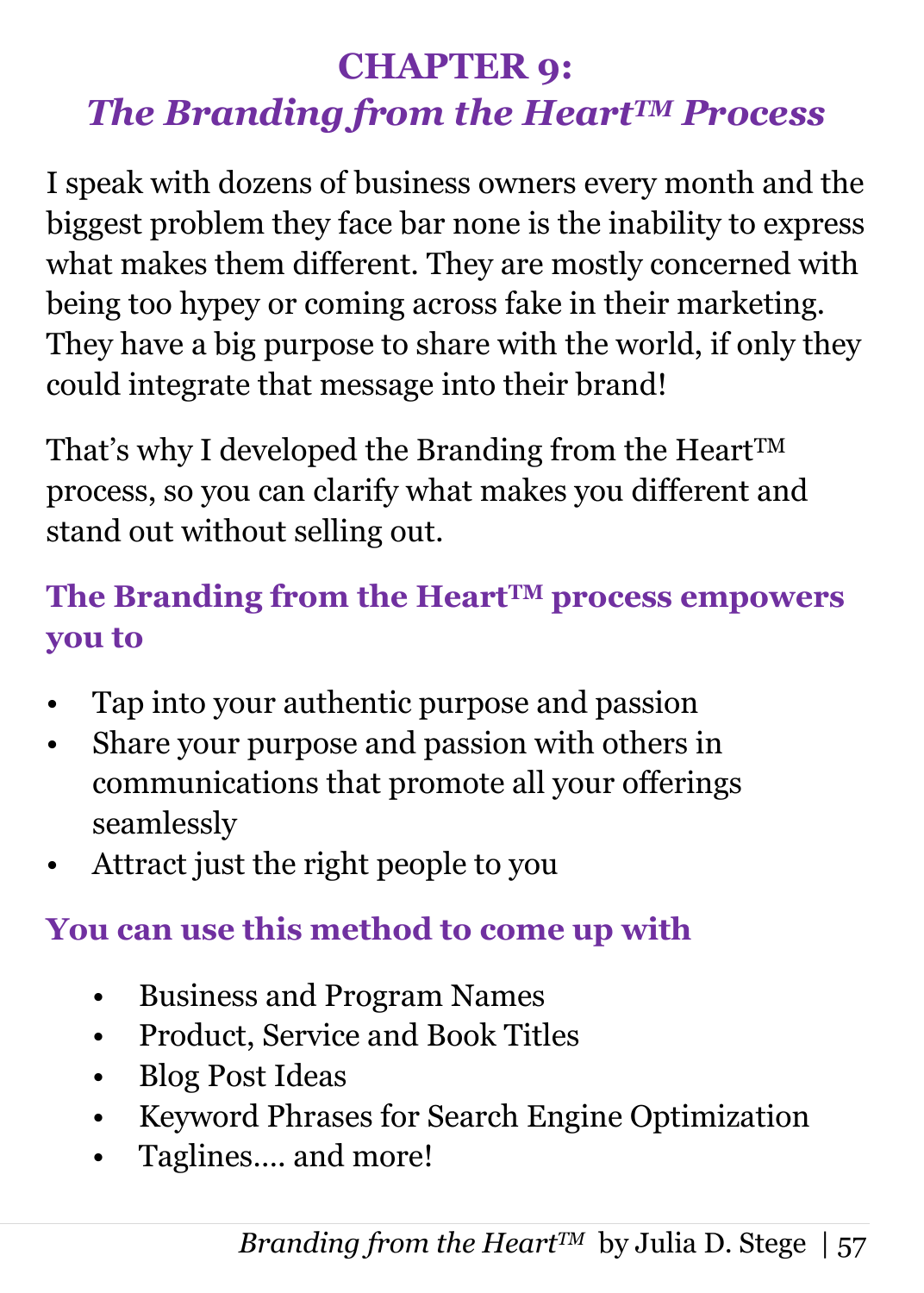### *The Branding from the HeartTM process is simple, yet has a deep, life transforming effect.*

When Meardis had that experience in the mall where a stranger asked for more information, she knew everything had changed. Here's what she wrote me, "Working with you on my Branding from the Heart has been the best investment that I have ever made. All the workshops, classes, webinars, and certification programs I've taken in the past never empowered me to speak in an authentic, cohesive, consistent and wildly attractive manner that attracts the right people to me and my work. Big Luv and Big Life to you Julia. I'm excited for what's to come. Love, Meardis "

When you use the Branding from the Heart<sup>TM</sup> process to clarify your brand and then share that with the world, you will attract clients who express their appreciation for you just as Meardis did with me. I want you to have the experience of, when people are calling you, they are very excited about you and they are so aligned with you that it's cosmic.

#### *How the Branding from the HeartTM Process Works*

Branding from the Heart<sup>TM</sup> is a process I literally downloaded from the Universe while I was working with a branding client. I asked her to make a list of all her "Tick Words" or the words from Part 2 of her Attraction Plan,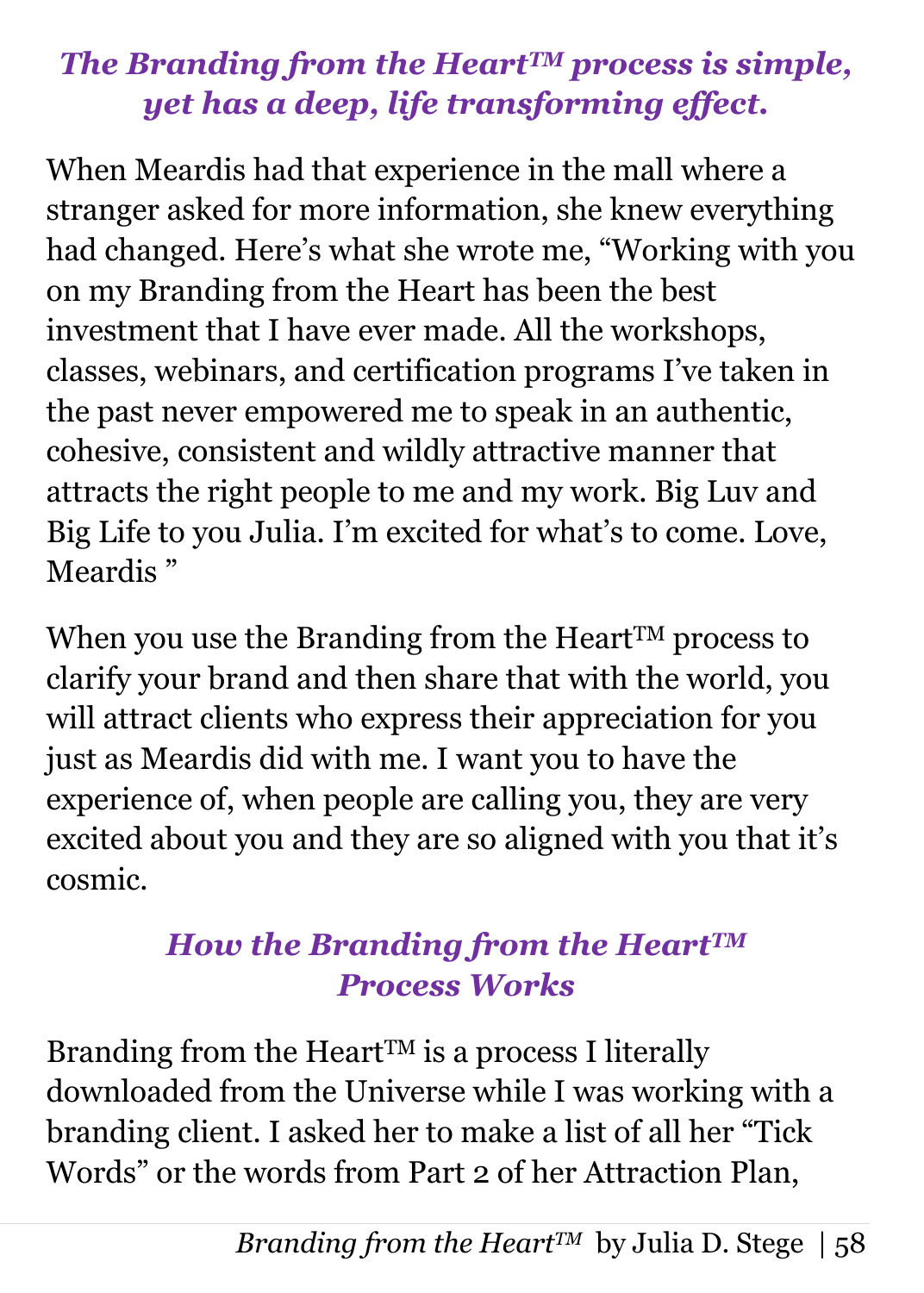"What makes me and my perfect customers tick?" Then I asked her to make a list of all the words that reflect the offering or result of her services. When we combined words from each list, we came up with brilliant titles names and messages that are naturally embued with her passion and gifts. Once we had those, we had already created the groundword for her brand statement and all the marketing and sales copy for her website.

The process is simple. In the coming chapters I'll take you through the steps to creating your wildly attractive authentic brand titles, phrases and company message.

### *Starting the Branding from the HeartTM Process*

Draw a line down the center of a sheet of paper. You now have 2 columns. At the top of the first column, you'll write the title TICK WORDS and at the top of the other side you'll write the title OFFERING / RESULTS WORDS.

Revisit the work you did in Chapter 2. I had asked you to write a list of your Tick Words. Take that list and put them in the first column under TICK WORDS.

Then in the second column under OFFERING / RESULTS WORDS make a list of your offerings (products or services) and/or the results of those offerings.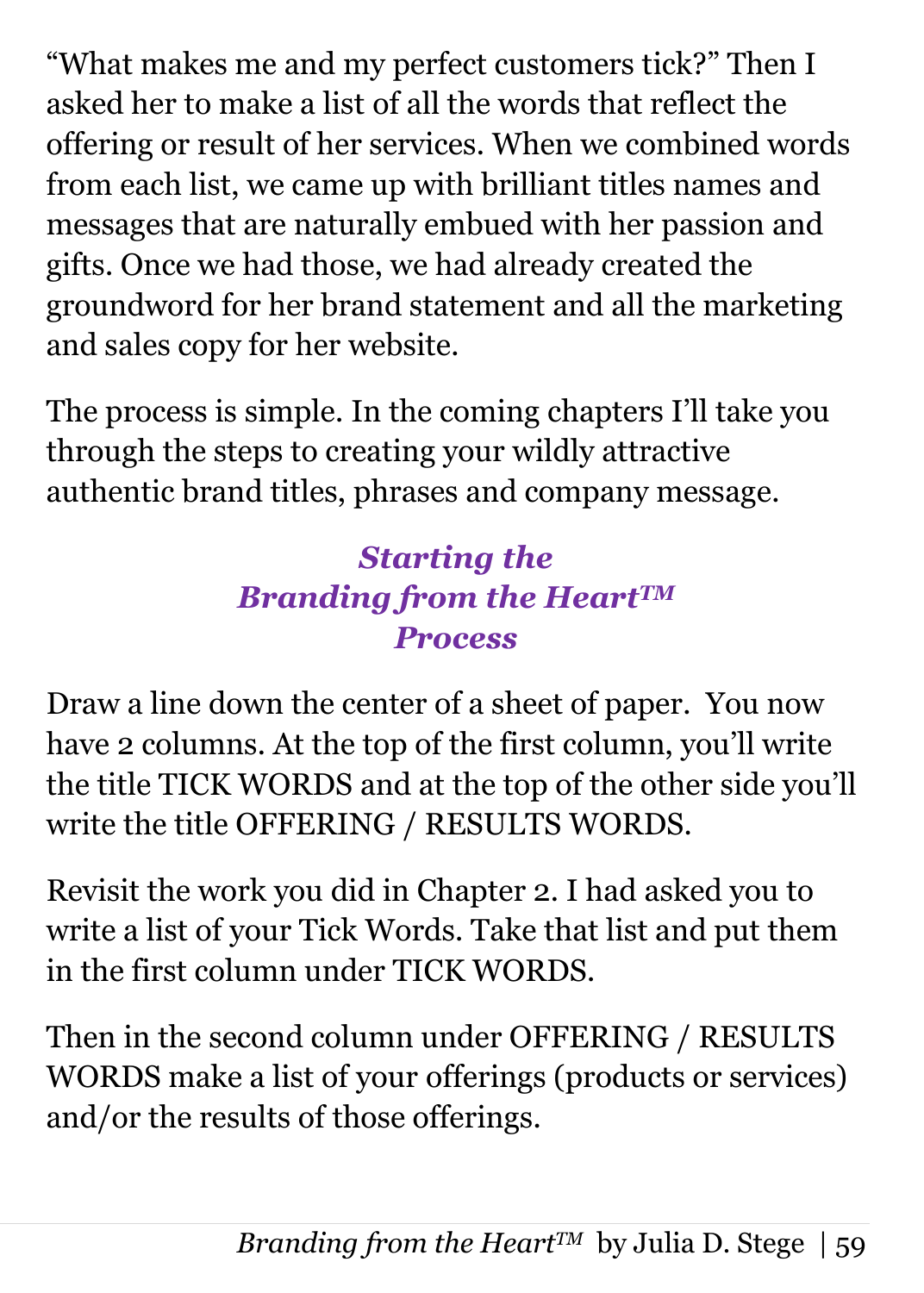#### **As an example, here are my columns:**

| <b>TICK WORDS</b> | OFFERING / RESULTS WORDS |
|-------------------|--------------------------|
| Freedom           | Marketing                |
| Magic             | Websites                 |
| Love              | <b>Branding</b>          |
| Wild              | Seminars                 |
| Authentic         | Artist                   |
| Intuitive         | <b>Breakthrough</b>      |
| Attraction        | Clients                  |

Once you have your columns, you can choose combinations by connecting words in the left column with words in the right column. These combinations can be used as titles for your business, your products or services, or your marketing campaigns.

#### **Titles I came up with:**

**Magical Marketing** (Name of my business) **Branding from the HeartTM** (Name of my system and a corresponding virtual workshop. Notice I took the words Love and Authentic to create new words: 'from the heart.') **Wildly Attractive WebsitesTM** (Name for my website services)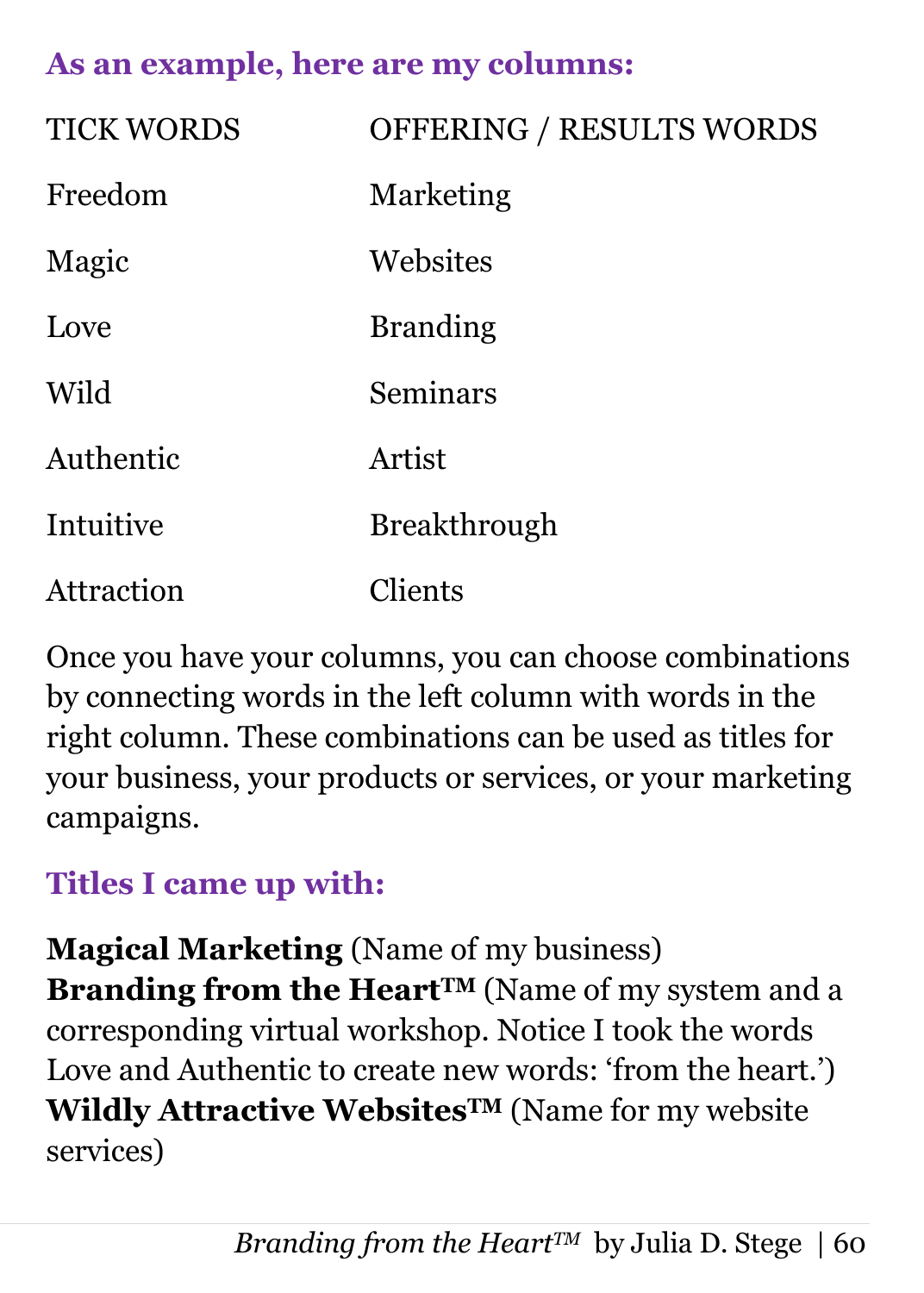### **Authentic Marketing** (Descriptive term for my services) **Intuitive Branding Artist** (My title) **Client Attraction BreakthroughTM** (Name of a course I developed)

When you simply LOVE a specific combination of words, you will resonate to the core of you, just like when you hear a favorite song. Make sure to write down the titles you come up with and keep them in a safe place. Some of them you may use right away and others you'll use later. It's a good idea to have them on hand for future blog posts, products or launches.

## **Chapter 9 in Review:**

- 1. The words you use in your marketing are magical magnets that can attract your perfect customers to you.
- 2. When you use your magical words in your marketing, you feel self expressed and your perfect customers can more easily recognize you.
- 3. Make a list of your "Tick" words and a list of of your "Offering" words and combine them at random to come up with names and phrases.
- 4. When you resonate deeply with the combination you know you have hit on the beginnings of your authentic brand.
- 5. Keep note of any titles or special combinations you come up with.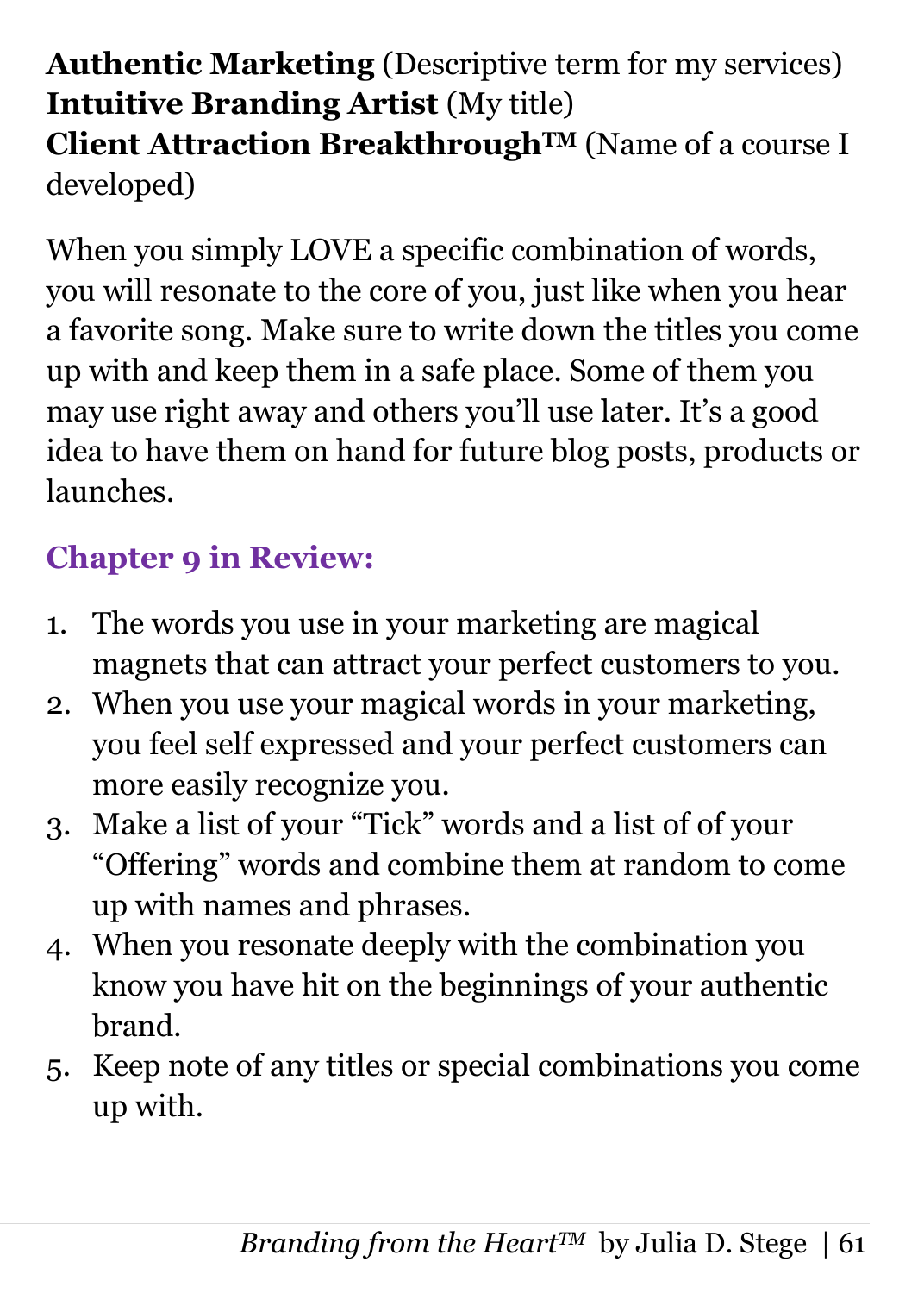## **CHAPTER 10:** *Developing Your Authentic Brand Statement*

If you are like most conscious entrepreneurs, you have struggled for years trying to decide what to say about your business. Like my client Meardis from the earlier chapter, you may find yourself making the mistake of listing your modalities and watch your potential clients grow bored as you detail every skill you have.

Another problem you may have is that you're afraid of how people will react to you when you are authentic.

To begin to solve these problems, you want to develop a clear, concise and inspired brand message that will become the answer to that question you so often hear, "What do you do?"

The Branding from the Heart<sup>TM</sup> process recognizes that what makes you tick and sharing that clearly in combination with your Perfect Customer Profile and your offerings or the results you provide is exactly the formula for attracting perfect customers.

In the previous chapter I came up with several titles, names and descriptions for my business using the Branding from the HeartTM process. To come up with an Authentic Brand Statement, I can bring in more of my tick and offering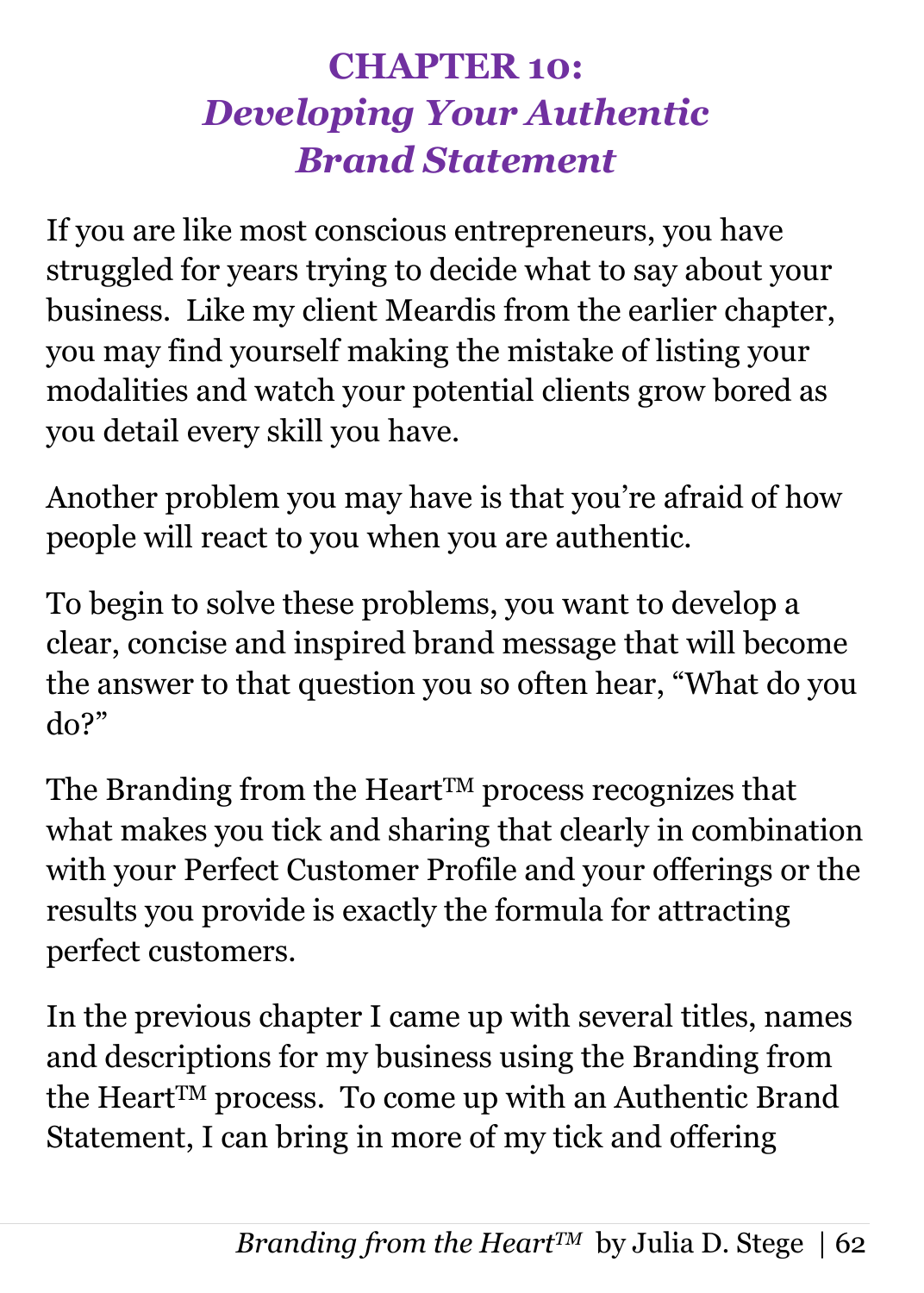words, as well as words that reflect my perfect customers to help clarify my message further.

For your brand message to attract your perfect customers, it needs to be consistent and convey the essence of your purpose and your work. I have developed a formula for this that I've used successfully with my business and my with my clients.

### *Branding from the Heart Authentic Brand Message Formula:*

Your Perfect Customer Description (who they are)

+ Your Gift & Offerings (how you help them) +

+ Your Why (your Soul Purpose)

= Your Brand Statement

**Here are the building blocks for my Authentic Brand Message:**

**My Perfect Customer Description:** Spritual Business Women & Conscious Entrepreneurs

**My Gift & Offerings:** to Help Them Clarify and Express their Purpose through Branding and Websites that Attract

**My Why** Inspiring a Revolution for Self-Expression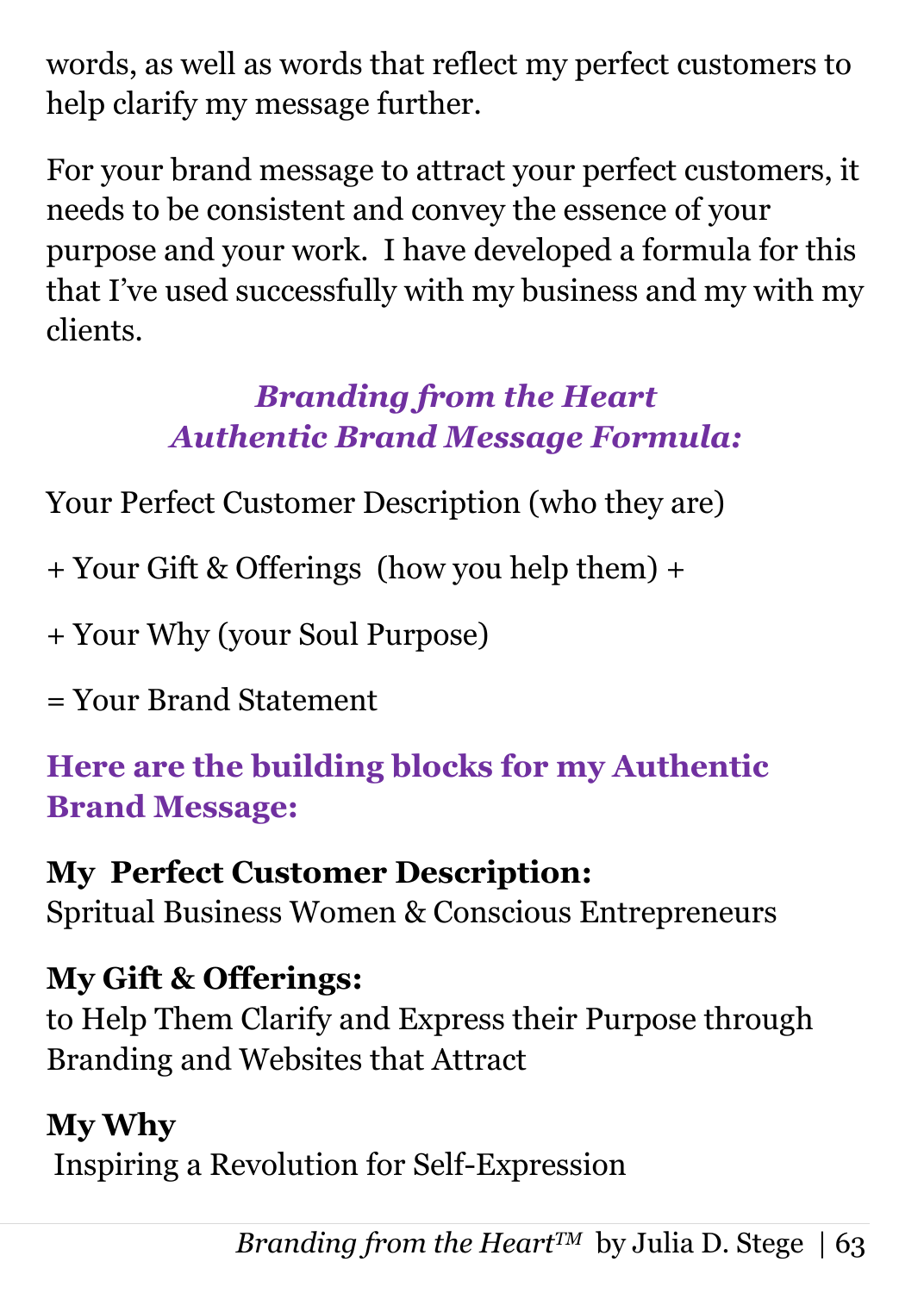#### **My Brand Statement:**

I help spiritual business women and conscious entrepreneurs clarify and express their purpose through branding and websites that attract their tribe and inspire a revolution.

### **Here's how I could expand that out into a 30 second speech, adding more of my Tick Words and relating more to the audience:**

*Did you know that your true life's passion is the most attractive thing you can share in your marketing? My name is Julia Stege and people call me the Magical Marketer because I help spiritual business women and conscious entrepreneurs clarify and express the beauty and magic of their purpose through branding and websites that attract their tribe and inspire a revolution. Many of my customers have said that my authentic approach to marketing has transformed their business and their lives, allowing them to transform the world. Ask me for a complimentary Magical Strategy Session to start attracting your perfect customers authentically.*

With a bit more time to share, I'm able to start off with my whole premise: Your life passion is your most compelling thing you want to share in your marketing. Just that part would distinguish me from other marketers.

Using the Branding from the Heart<sup>TM</sup> Authentic Message Formula, start developing the words and phrases that will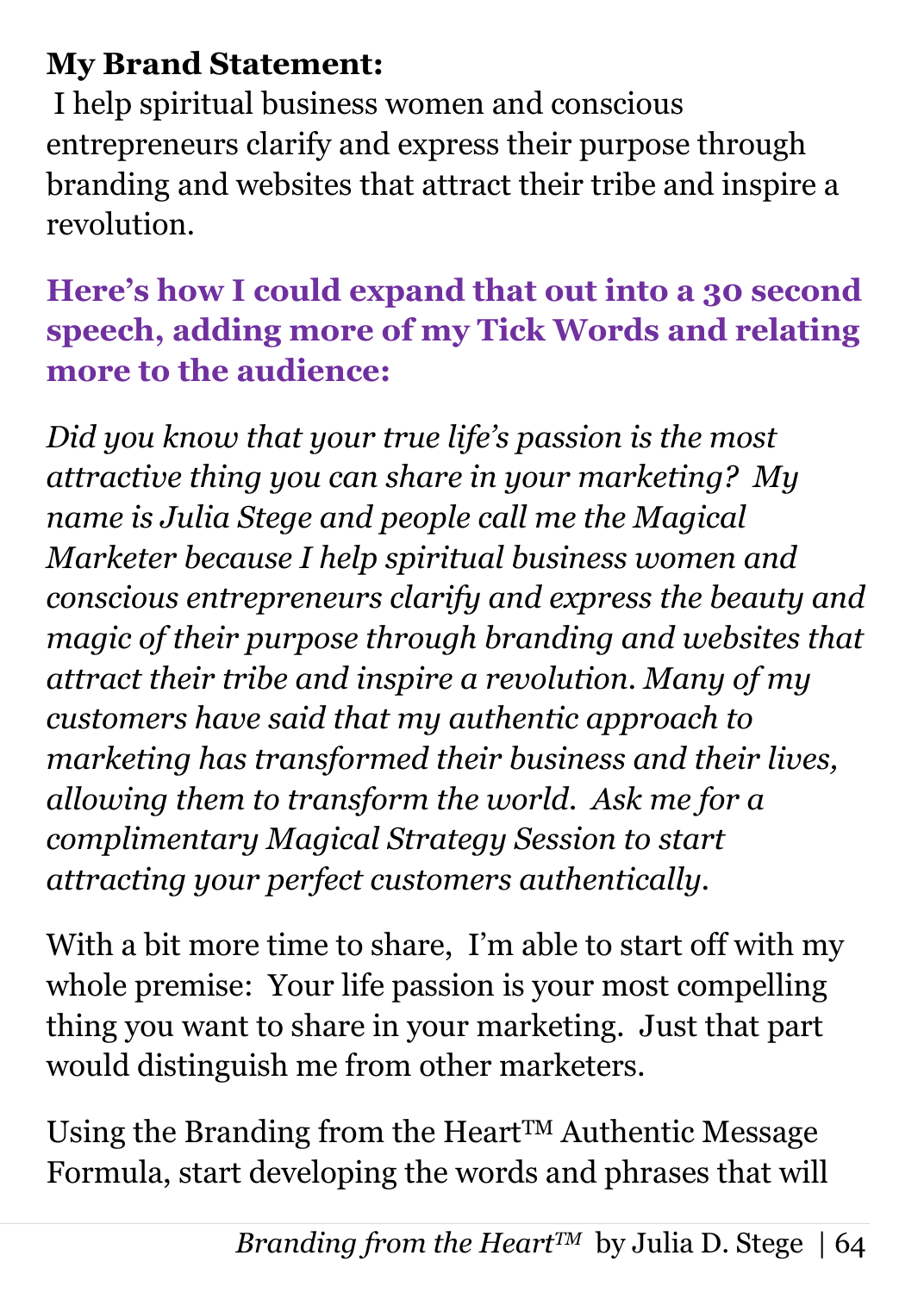distinguish you and compell your perfect customers to interact with you.

## **Chapter 10 in Review:**

- 1. To create your Authentic Brand Message you want to clarify and combine these elements into one statement:
	- 1. Your Perfect Customer Description (who they are)
	- 2. Your Gift & Offerings (how you help them)
	- 3. Your Why (your Soul Purpose)
- 2. If you want to extend that out into a longer statement, include more about what your perfect customers are suffering from as well as a free offer that will begin to solve their problem immediately and entice them to connect with you.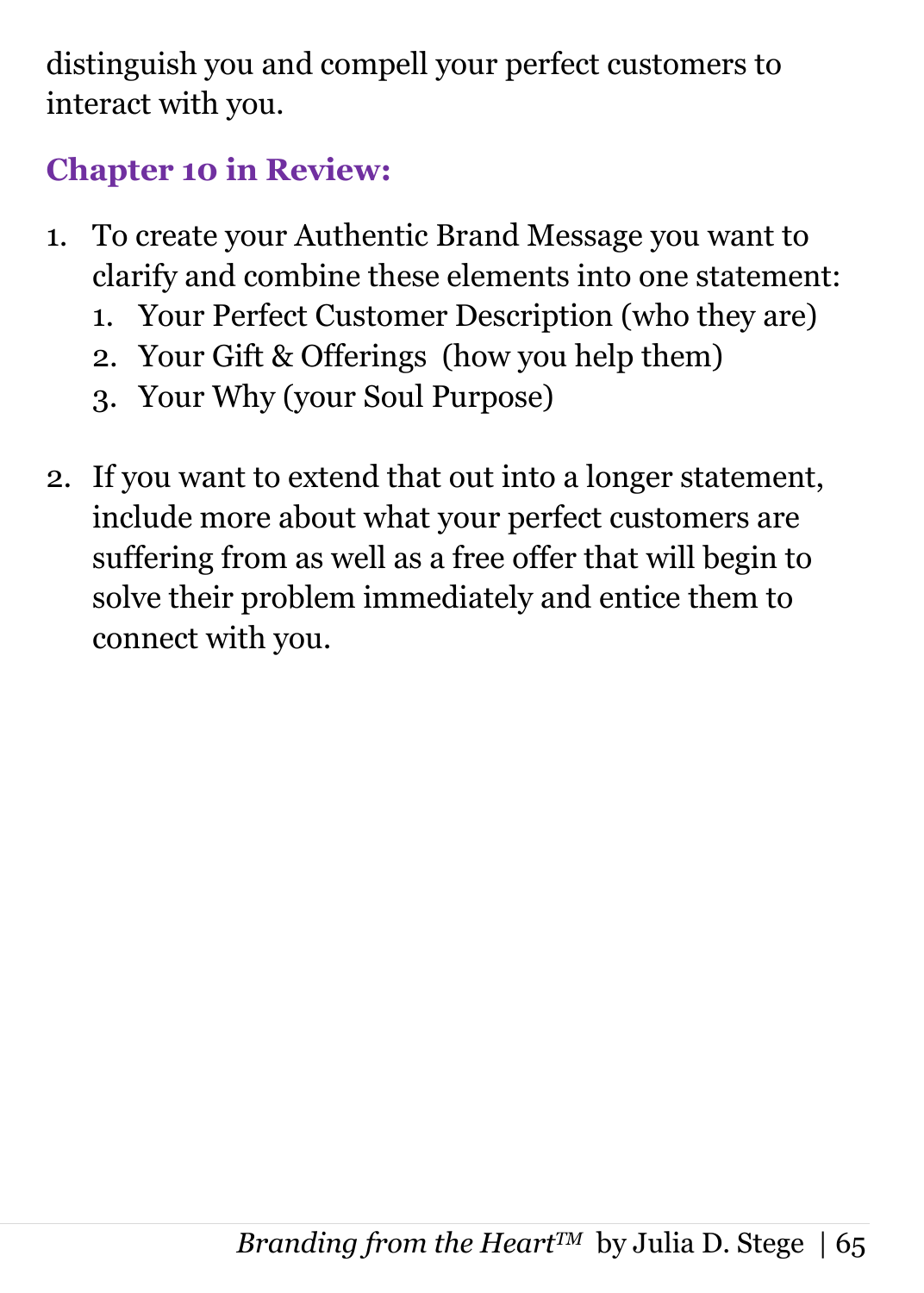# **CHAPTER 11:** *Determining the Look and Feel of Your Brand*

Once you've developed your brand statement, it's time to determine your brand aesthetic. You want to ask yourself what is the visual expression of this statement? What is the feeling of my message? What are the perfect symbols for my brand?

Consider that your visual brand represents you when you are not there to express the beauty and magic of your essence in person. Therefore, you want the look and feel of your brand to resonate with you deeply, because when you resonate with your brand, your perfect customers will also resonate with it.

You may have heard marketing experts and gurus say exactly the opposite to what I'm saying here. In traditional marketing, the focus is on targeting the client and luring them to the offering rather than expressing the business owner's purpose.

I even heard one of my top-level branding colleagues say, and I quote, "I don't give a rat's ass whether or not you like your logo. What is important is that your potential clients respond to it."

What my colleague's old stale approach to branding ignores is the Law of Attraction which states "Like Attracts Like."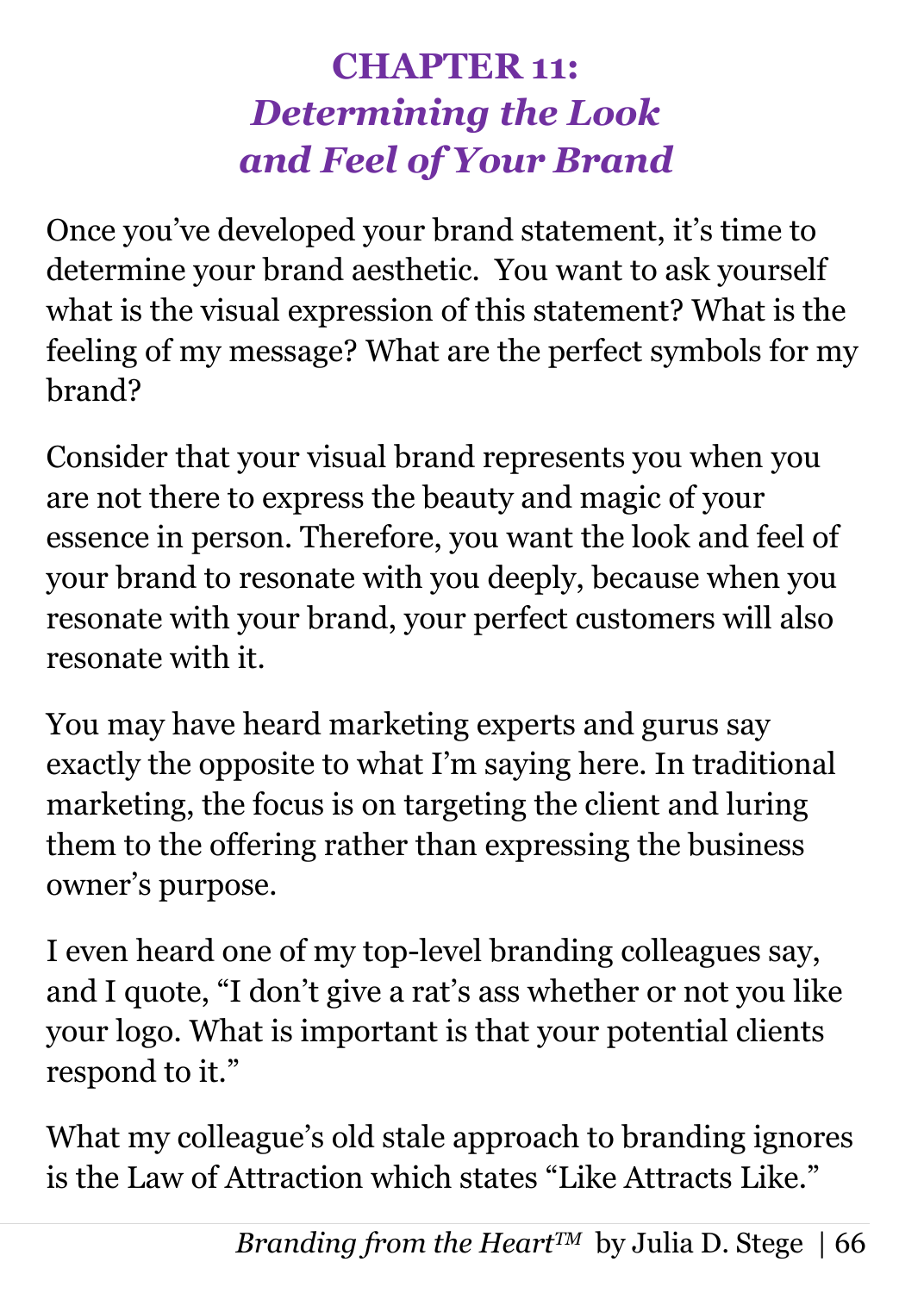When we create our brand aesthetic to match our own, our perfect customers who are like us will also be drawn to it.

I remember I was at a business networking lunch when a woman came up to me holding a post card in her hand. She showed it to me and said, "Is this your design?" I replied, "Yes, that's my post card for Branding from the Heart." She held it up to her heart and literally hugged it saying, "This is me!" I corrected her, "No, it's me, but you feel that way because we are so aligned. Let me create a logo for you that is truly you." And that's what I did. She loves the logo I created for her!

You know you've got the right brand when you can hold it to your heart and say, "This is me!" When that happens, your perfect customers will feel the same way.

### *Here are the steps I ask my clients to take when I'm designing their brand image, logo, website, and marketing materials.*

You can easily do these things at home to begin developing your authentic brand visual.

**Step 1** is to start collecting images that reflect your purpose.

Get into the mood of your "tick" and go online or look through magazines searching for images that resonate with you. If your word is beauty, then search for images that feel like beauty to you.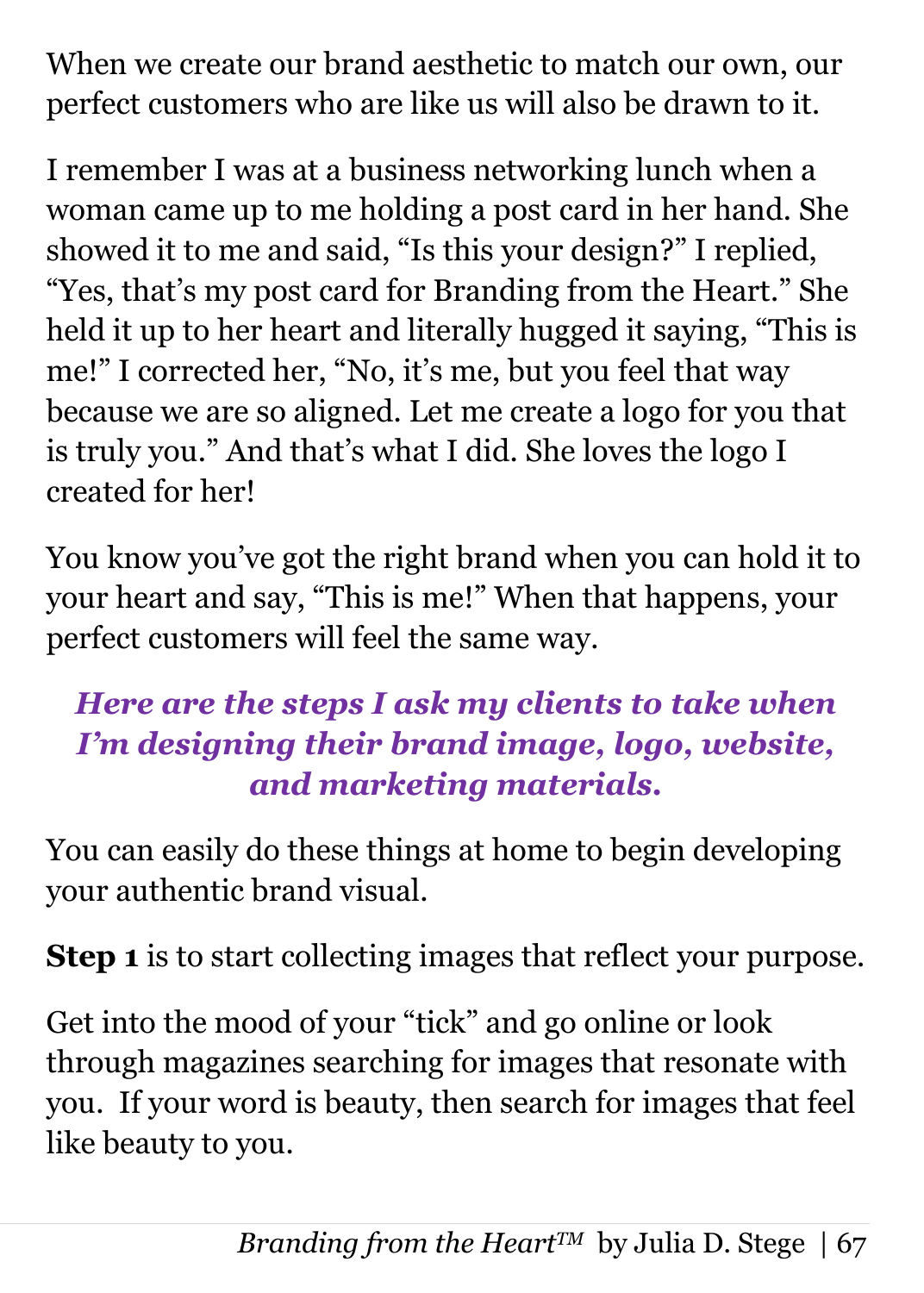If another word or phrase inspires you, do the same thing for that word or phrase. Perhaps it's a color, or a scene, an animal or entity of some kind that attracts you, or it could simply be a font you really like.

The images you find will help you develop the visual language for your brand, but don't analyze too much about what you are choosing.

Just allow yourself to get into the feeling of what makes you tick. This is all about using your intuition and feeling nature to discover the aesthetic that represents you.

**Step 2** is to save your images.

One tool that is very helpful for this exercise is Pinterest.com. You can create a folder for "My Aesthetic" and then go through Pinterest searching for images you like and repin them. (See my Pinterest Boards at http://www.pinterest.com/magicalmarketer)

Or if you prefer google, you can right click the images you find there and save them to a folder on your computer. If you are cutting pictures from magazines, save them in a folder or scrap book so you can access them later.

These images are meant to describe or reflect your purpose so you can communicate to a designer or other partner about your aesthetic. But be careful not to use these images in your marketing unless you purchase rights to use them, or they advertise as free stock images, or they are so old as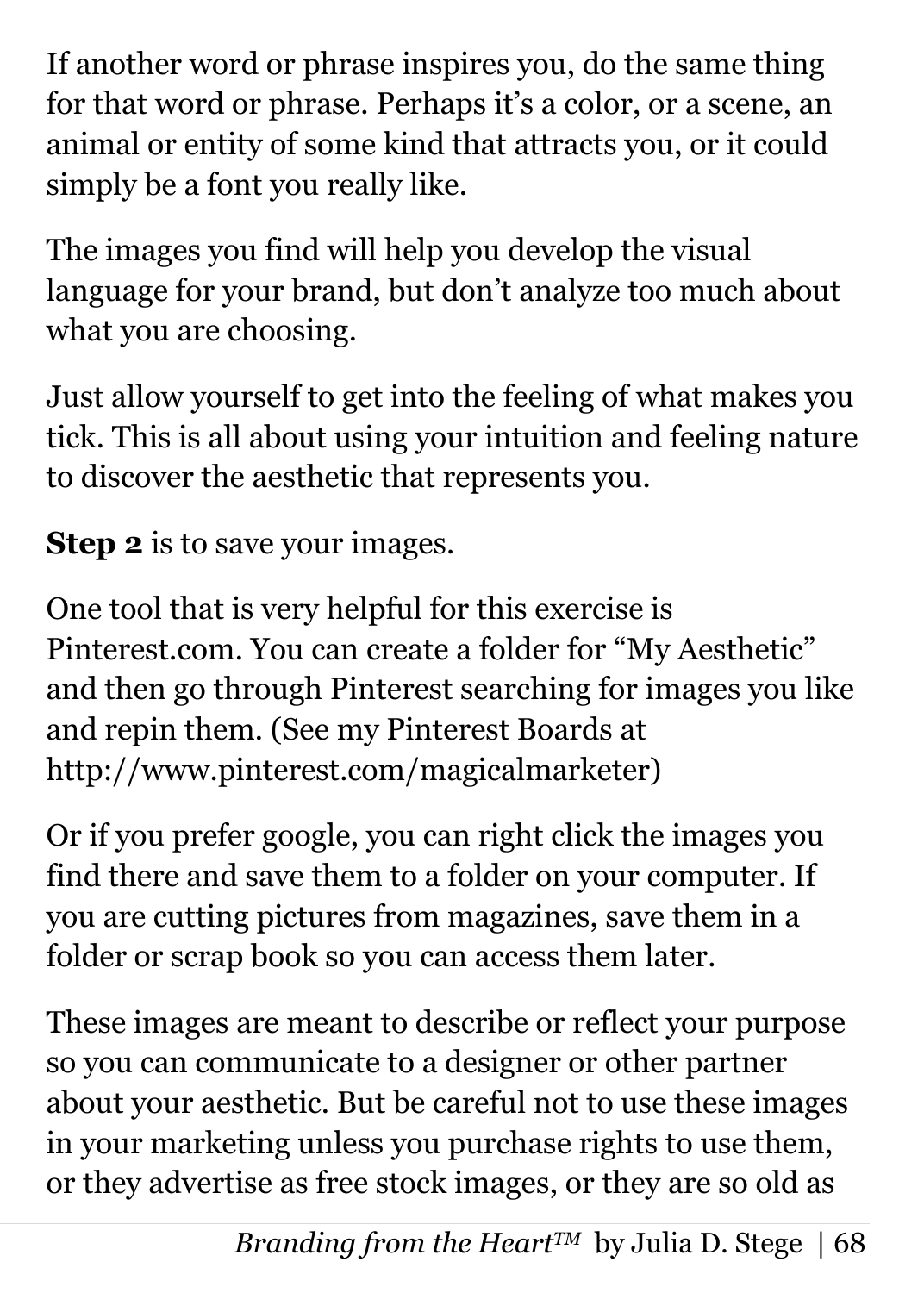to be in the public domain (over 50 years in most cases.) Otherwise if you use them, you may be infringing on the artists' rights.

**Step 3** is to collect usable imagery for your marketing. You will want to purchase imagery from stock image sites for your brand visual (ie logo or main aesthetic design) as well as for posts on your facebook page, blog and other social media pages where you connect with potential clients and express yourself. Social Media and blog posts are more attractive when they contain an image that resonates with you. Develop a collection of images that reflect your purpose so you can select the right picture for your marketing purposes. There are some great sites where you can find free or low cost images.

I use Dreamstime [you can get free images from them using this link: [http://bit.ly/magicalfreeimages.](http://bit.ly/magicalfreeimages)] Dreamstime also conveniently allows me to "Pin" images I'm interested in to discuss with my clients later.

**Step 4** is to get some help creating your professional brand imagery. If there's one thing I've learned in over 30 years of designing brands is that creating a unique, evocative visual expression of an abstract idea, belief, emotion, mission or purpose is not easy.

You cannot expect to be able to do this yourself unless you have also spent years of your life developing visual communications skills. If you are going to invest in anything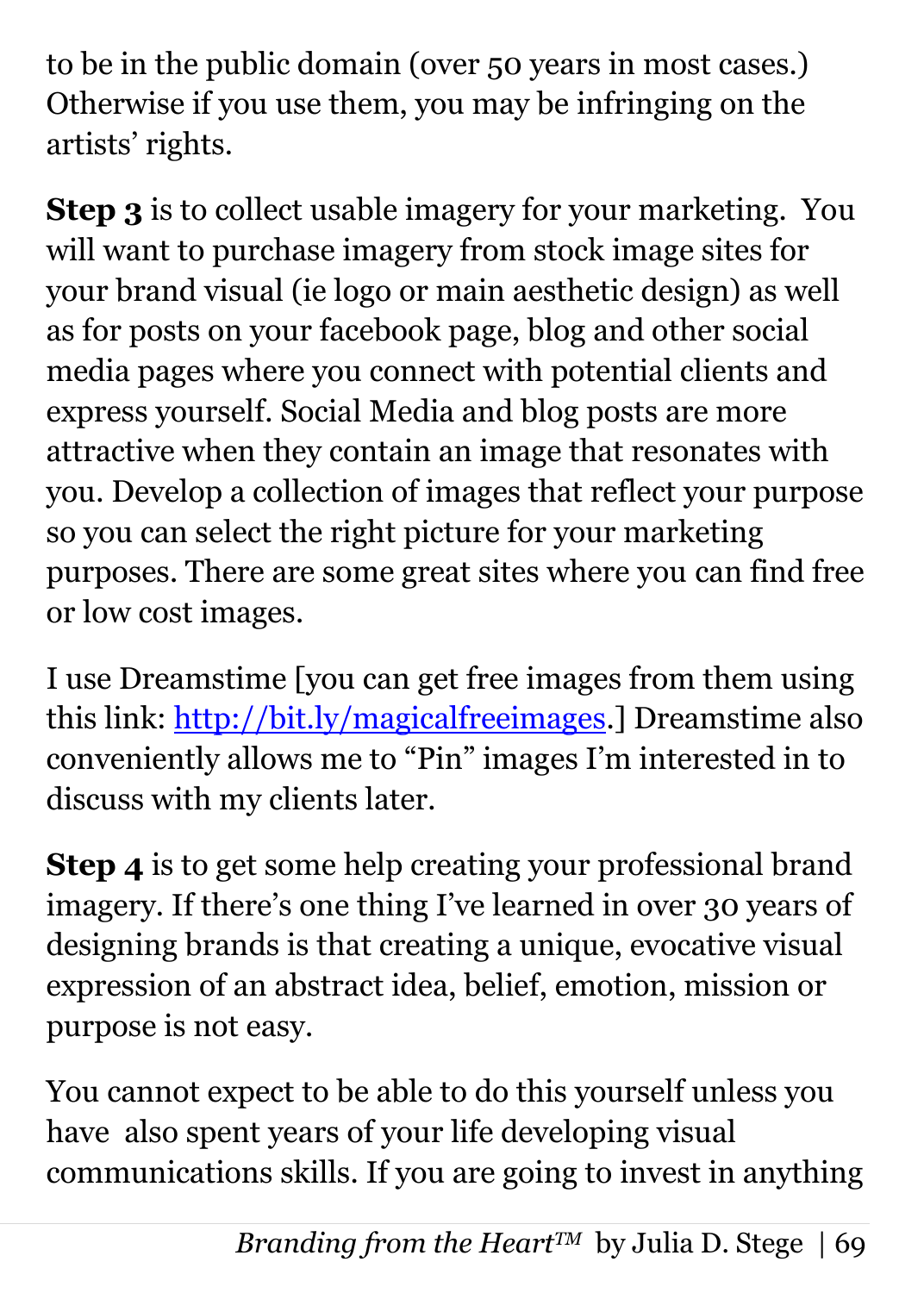for your business, what will bring you the most return for your money is a professional image that captures your essence and attracts your perfect customers.

Remember Meardis from the previous chapter? When we were developing the visual brand for her new "The Career Mystic" website, we searched together for images that felt mystical yet grounded, colorful and natural. Together we decided upon all the images used in the design.

We also discussed the details about the photograph of her we would use, how her expression would reflect her purpose and entice people to want to connect with her. We chose a stunning head shot and I combined the image of her with the Dreamstime image, plus a font selection and colors that resonated with her. The result is a beautiful and magical visual representation of her purpose. You can see it at [http://www.thecareermystic.com](http://www.thecareermystic.com/)

Your excercises in Steps 1 and 2 will help you to communicate your aesthetic to your branding artist. If you would like to speak with someone from our team about your brand and explore how we can help you, apply for a Magical Strategy Session at http://www.magicalstrategysession.com

## **Chapter 11 in Review**

1. When choosing imagery for your marketing, get into the mood of your brand message and what makes you tick.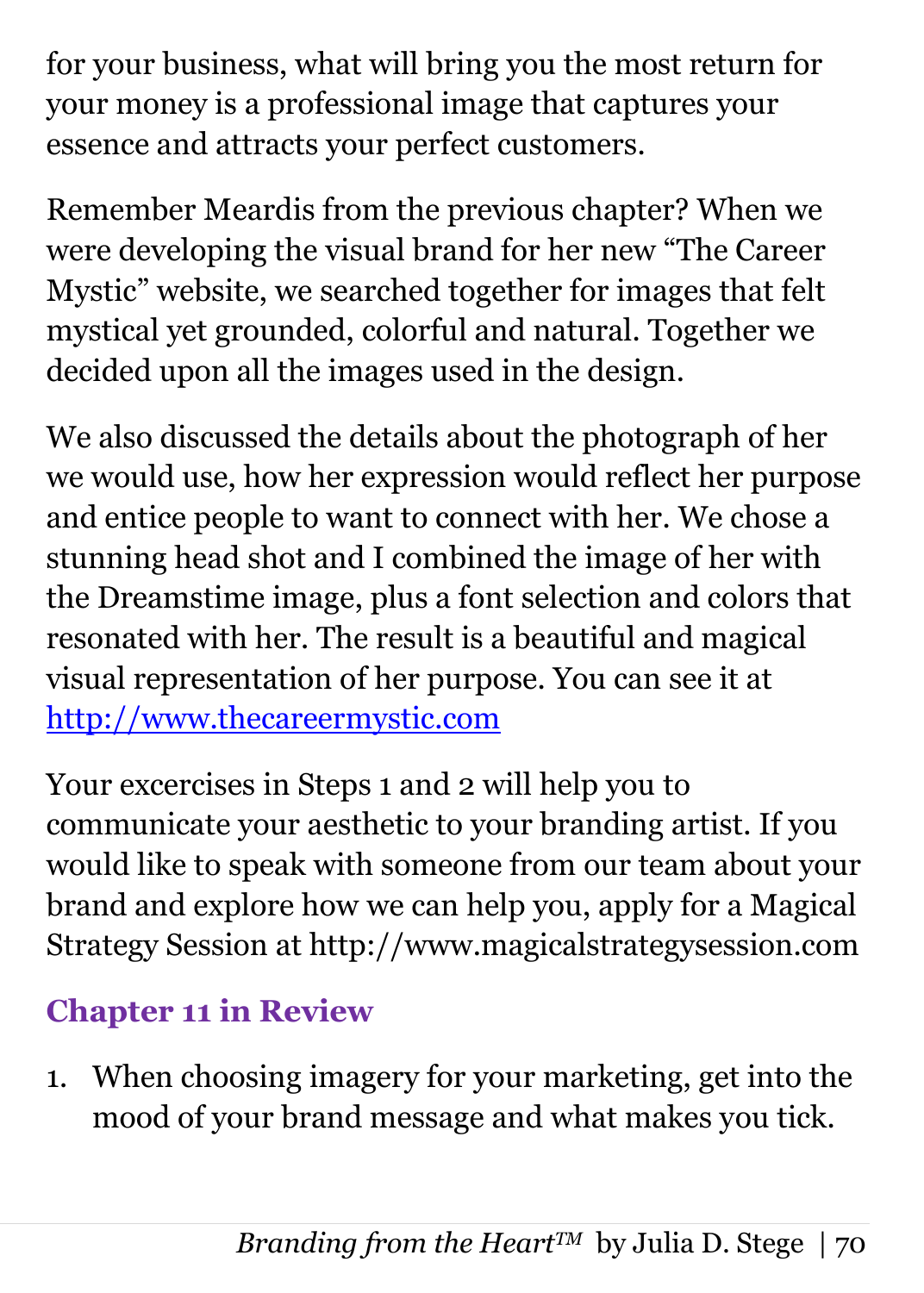- 2. Choose images that you resonate with deeply, collect them in one place. I like to use Pinterest.com for this purpose.
- 3. Have a professional combine your unique elements into a cohesive brand visual.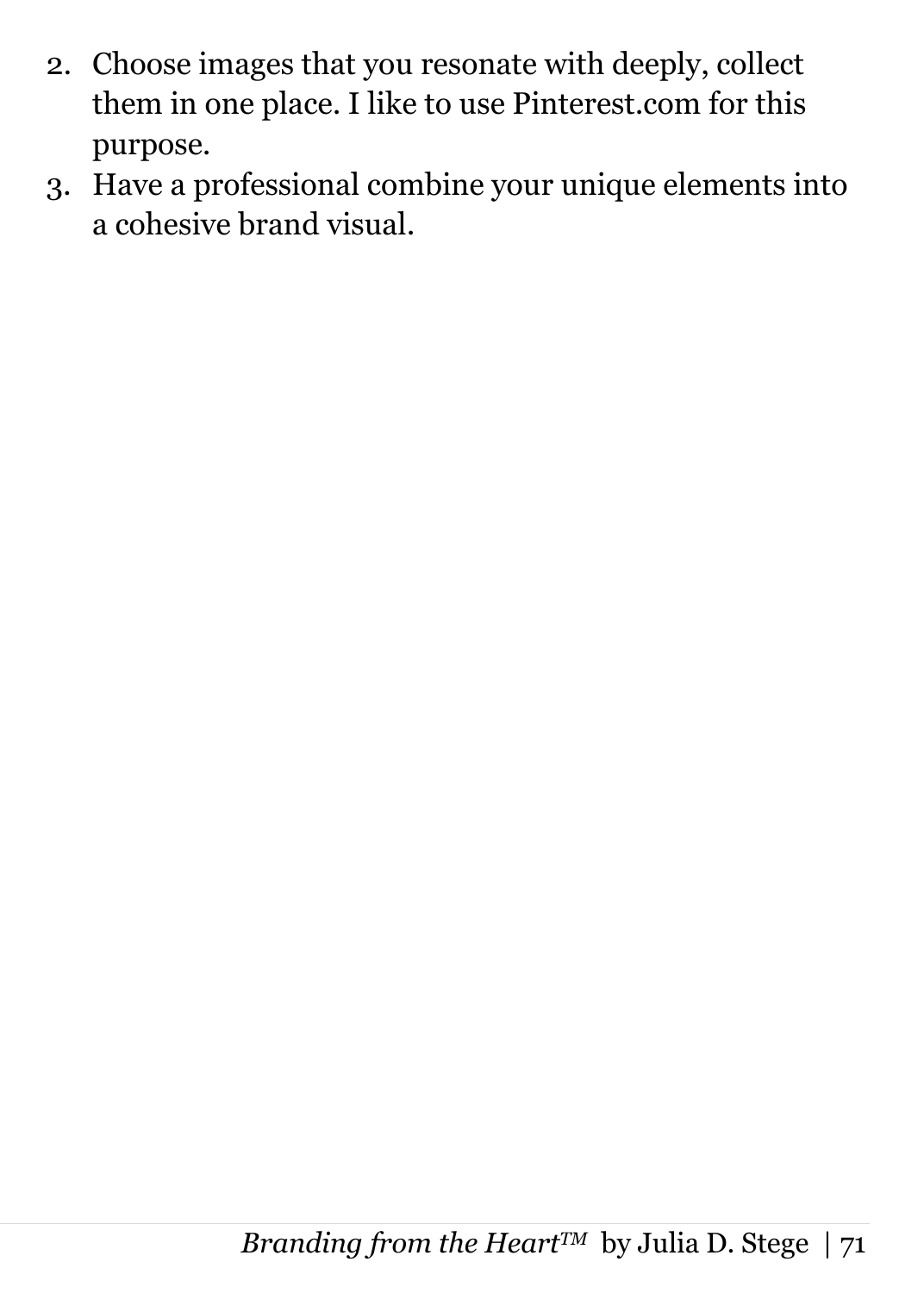# **CHAPTER 12:** *Your Attraction Marketing Funnel*

The marketing funnel can be easily understood when you think of it visually. Imagine a regular kitchen funnel that is wide at the top and narrow at the bottom. You can put more stuff in at the top and it comes through the smaller spout at the bottom. A marketing funnel works similarly, with a big top that attracts a bunch of potential clients and filters them through some actions that eventually lead them into your programs and offerings.

At the top of your funnel is a wildly attractive free offer. You want to provide something that will capture the attention of your ideal client. Your free offer is designed to entice them to give you their name and email address in exchange for a valuable tip, tool or free session with you.

Then once you have their contact information, you start guiding them through the funnel via auto-response emails that go out sequentially. These letters should be designed to help your potential customer experience what it's like to work with you so that they are empowered to decide whether to purchase your product, join your program or hire you for your service. I recommend that your autoresponse campaign include 3-5 letters after which they go into your regular e-list to receive your newsletters.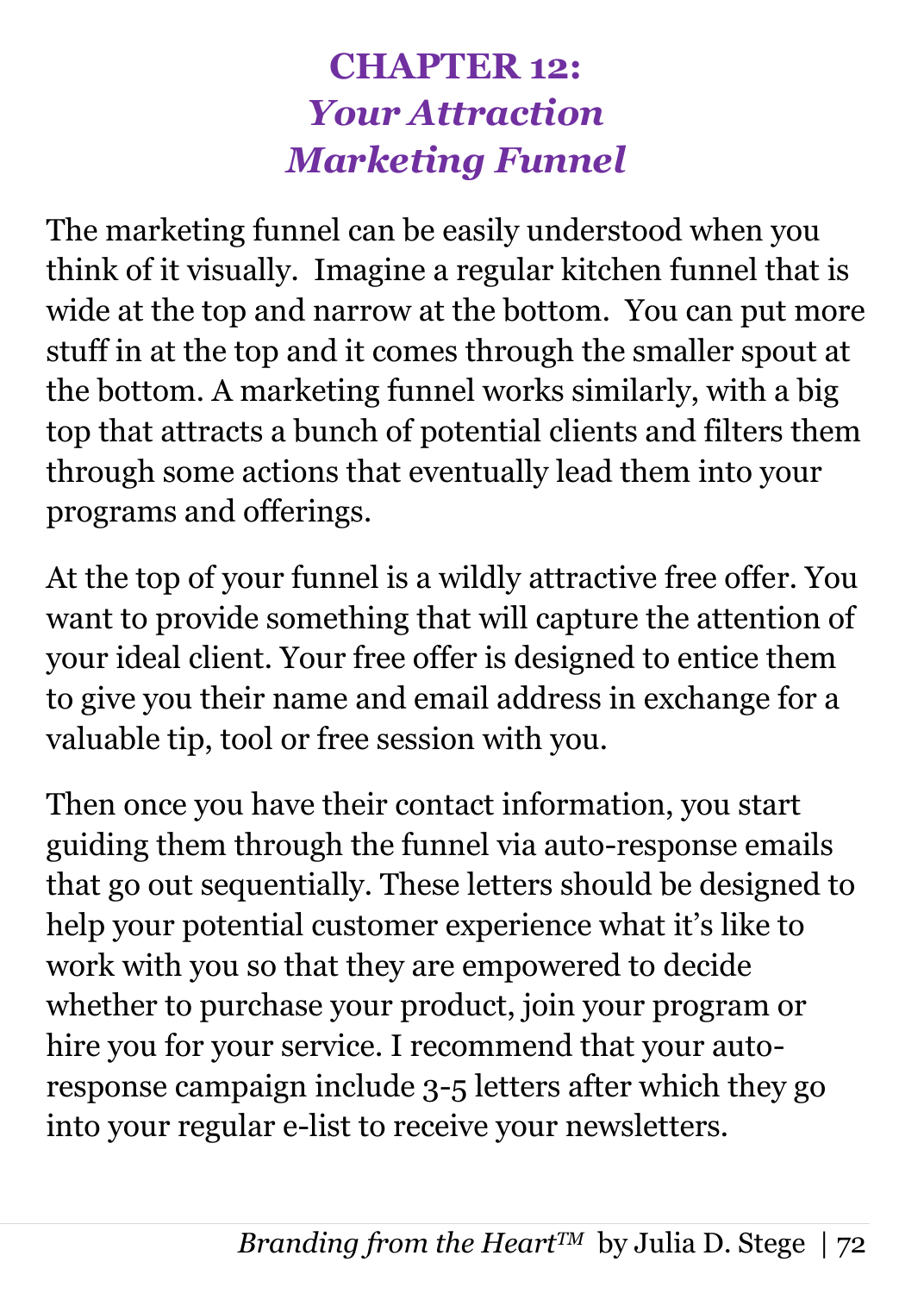You will need an email newsletter service to collect names and email addresses from your site, and to send out ezines or letters to your contacts on a regular basis.

I personally use the following services :

- Mail Chimp
- Constant Contact
- 1ShoppingCart

Here are the steps to create your wildly attractive marketing funnel and generate prequalified leads to fill your pipeline with perfect customers.

**Step 1:** Get into the mood of your brand message (your tick). What makes you tick? That's always how we start. If your marketing comes from the core of who you are, the very unchanging core, then you will be an unmoving, solid, radiant attractor, like a stable lighthouse and not one running up and down the beach.

When you share from that core place and that is the basis of your marketing, it's going to be wildly attractive to your perfect customers. When you're feeling the pull of your purpose, the ideas that will forward your purpose along with the words that you are meant to say will just flow out of you.

**Step 2:** Develop a wildly attractive free offer. The best option will provide your potential customers with the first step of your program so it becomes easy to guide them from checking you out to hiring you.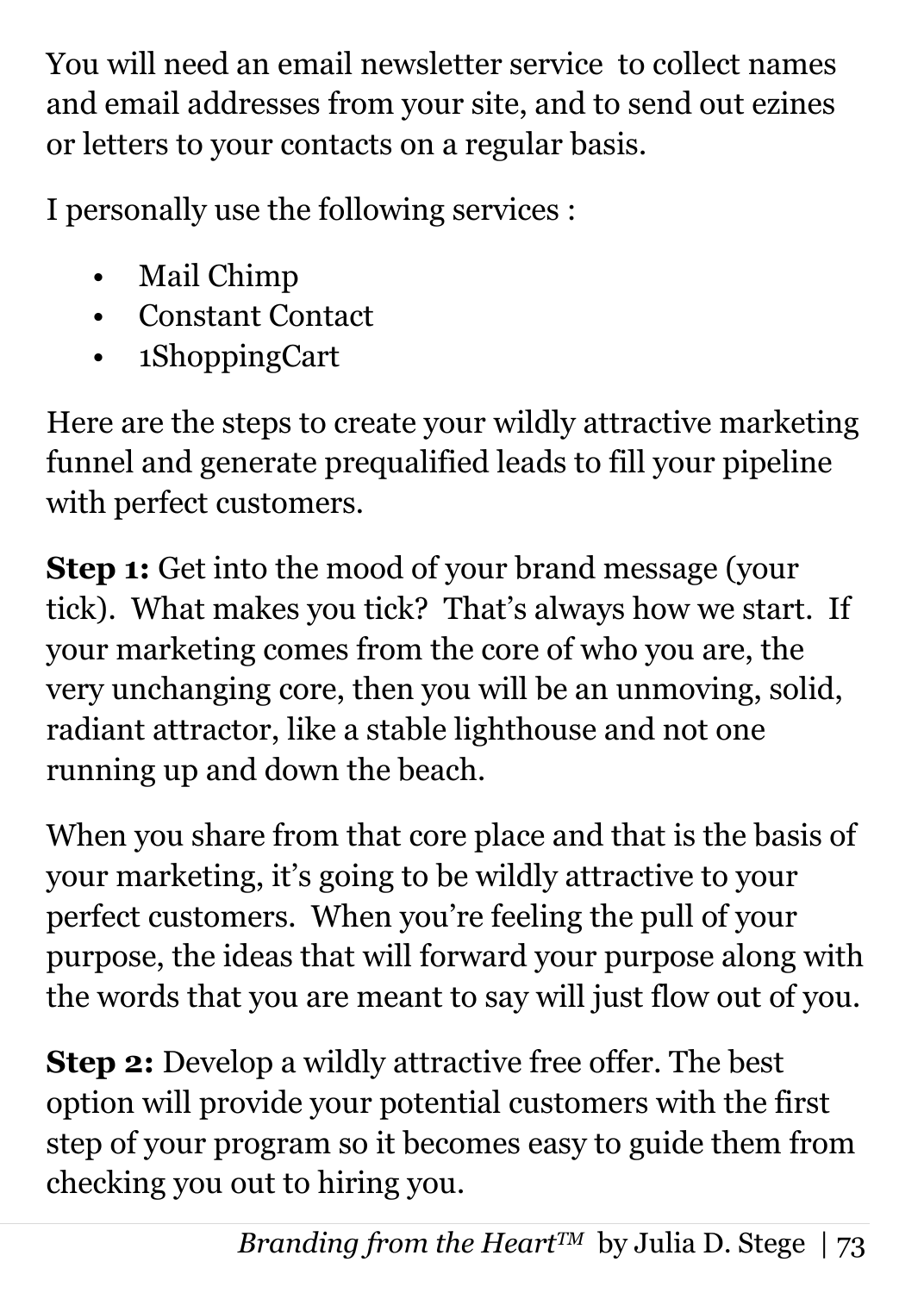What's the first thing you want your clients to do? Do you want them to answer some clarifying questions? Do you want them to listen to, read or watch a lesson by you? Think about what you'd want anyone you work with to do first and then make that your free offer.

Your free offer should describe this first step and where you are leading them, and give them just enough help to start solving their problem.

A small percentage of people who download your free offer will be able to actually solve their problem without working with you. This is still a good thing because they will tell others how helpful your free offer was. The majority of folks who opt in for your gift will not be able to solve their problem alone. Taking this first step on their own will give them a sense of what it will be like to work with you.

You might want to create a valuable report that saves them time, a list of tips, or a video training, audio book, or short ebook that forwards your unique approach.

My free offer currently includes an Attraction Planning Worksheet along with 2 short (approx. 5 min ea) videos that offer a brief training in how to use it. You can find my free offer at [http://www.MagicalMarketingToolkit.com.](http://www.magicalmarketingtoolkit.com/)

This leads into an auto-response email campaign that invites my prospects to connect with me directly in a Magical Strategy Session. During that session I guide them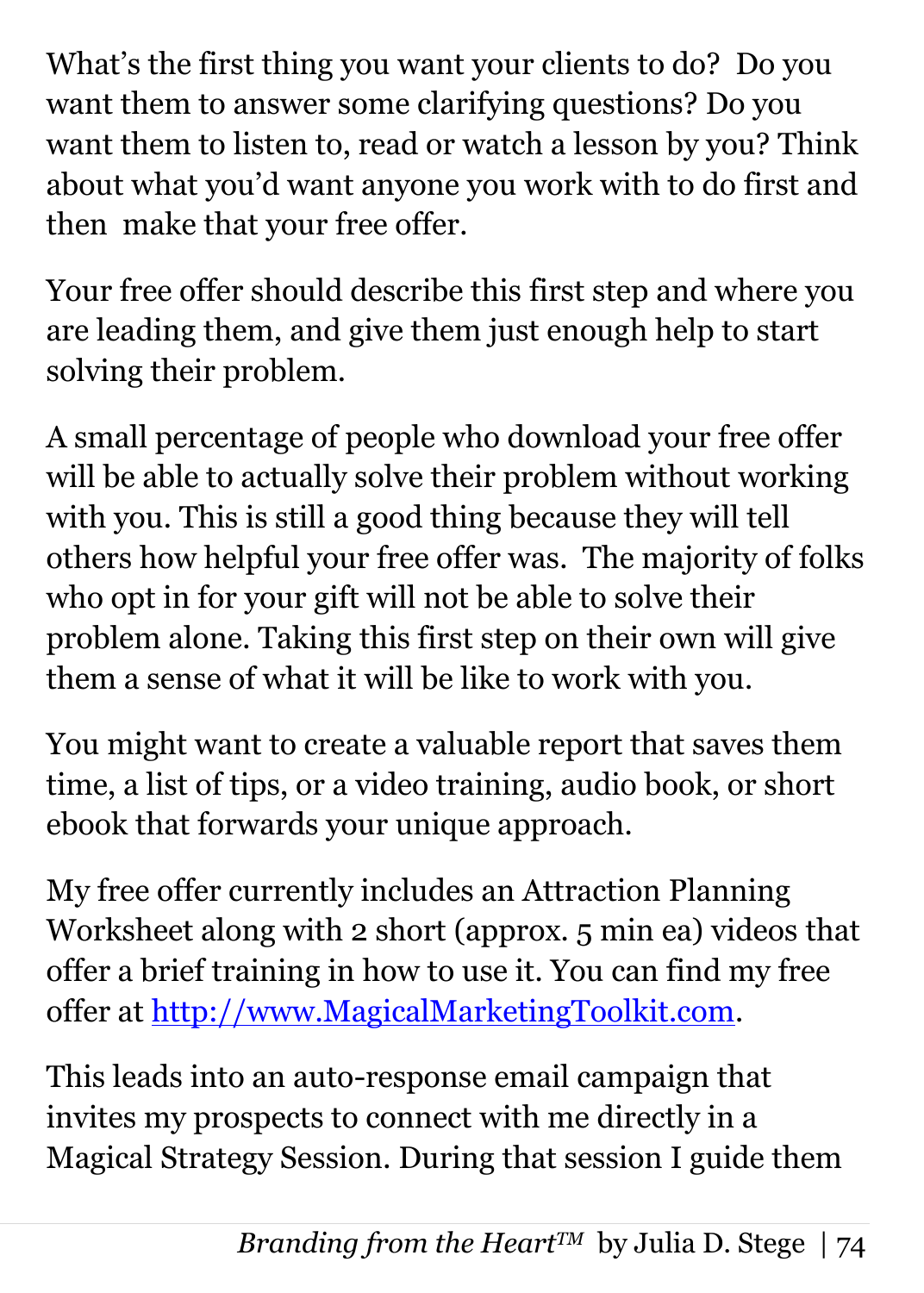toward the program or service that is appropriate for their needs.

Don't give away the farm. You want your free offer to be valuable, but you don't want it to detract your client from hiring you. You must decide how much to give that will give them the flavor of you and begin to solve their problem without giving them the mistaken impression that you have completely solved their problem. This allows them to take that first step with you and whether they work with you or not, you leave them better off. We want to be helpful and we have to trust that the people that like the stuff we have will want to hire us.

Take the time to make your free offer worthy of a paying client. One of my mentors makes a habit of offering thousands of dollars of value with his free offers because he knows that his perfect customers will say, "If he gives this good in the free offer, imagine how great the paid program is!"

**Step 3:** Create the sales copy to promote your irresistible offer.

Ever since I began creating websites back in 1997 I always have advised that my clients write authentic copy for their websites. The best way know how to write authentic copy is to write stream-of-consciousness without concern for perfection. Best-selling author Anne Lamott calls this a "Shitty First Draft."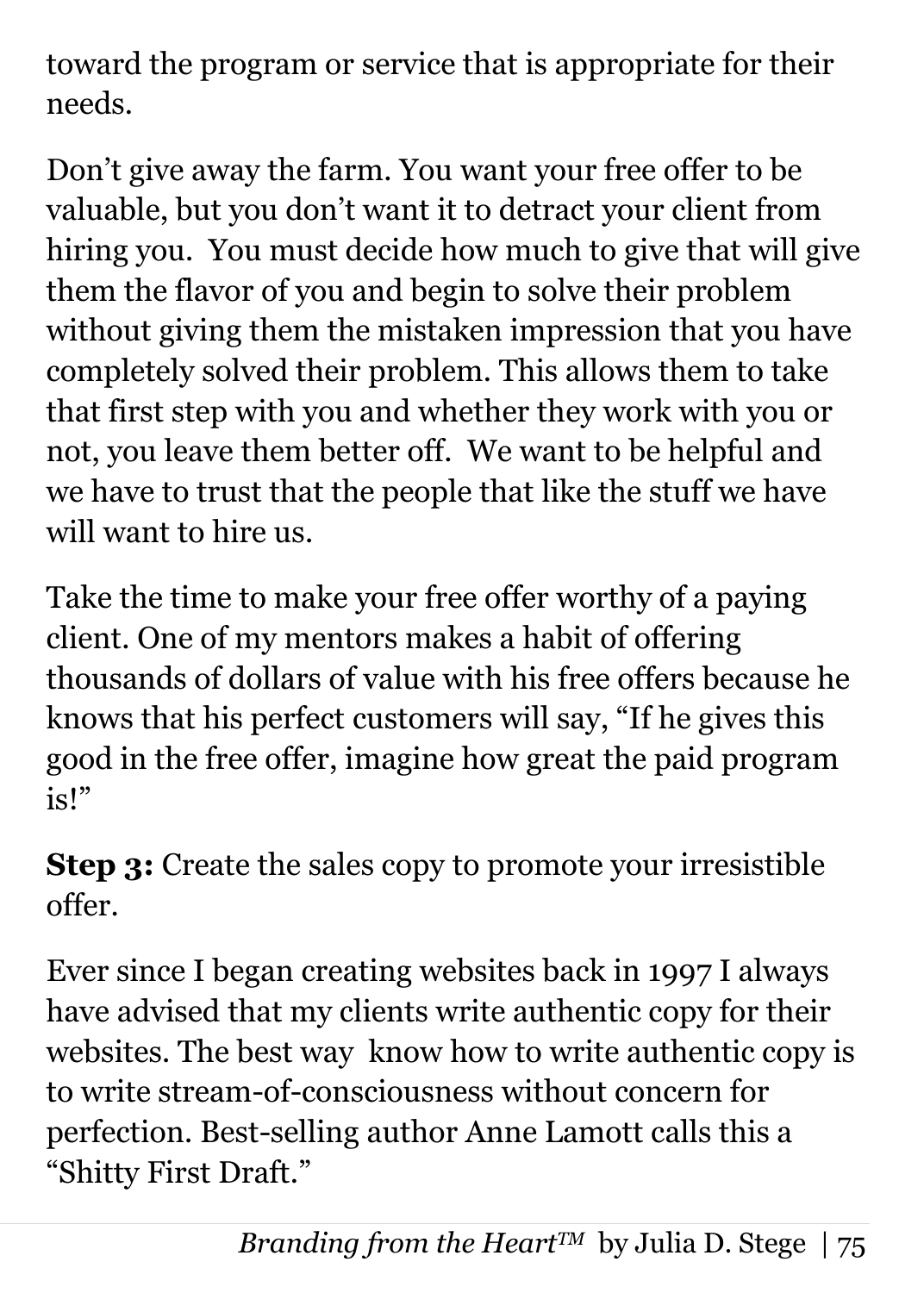I tend to reject sales copy writing formulas because I notice too many people using them and it smacks of inauthenticity. That said, it helps to include a headline or series of questions at the top of the page that help your perfect customers recognize that you are the solution to their problem, and then follow that up with enrolling copy that inspires them to take the desired action, in this case to signup for your free offer.

If you are accustomed to writing blogs or marketing text, you may be competent to write and edit your own sales copy. However I notice most of my clients don't have the writing experience to carry them successfully through all the stages of creative development and refinement of enticing sales copy. If you relate more to the latter case, I recommend that you work with a professional editor or copy writer to perfect your sales copy once you've written your "Shitty First Draft."

There are a number of options available to you when seeking editing or copy-writing help. Here are some ideas:

- 1. You may have a friend who has taken copywriting classes or who is a natural editor. Offer to do an exchange where you help them with their copy and they help you with yours.
- 2. Ask around at your local networking groups for recommendations for an editor or copy writer. A recommendation from a colleague can help you avoid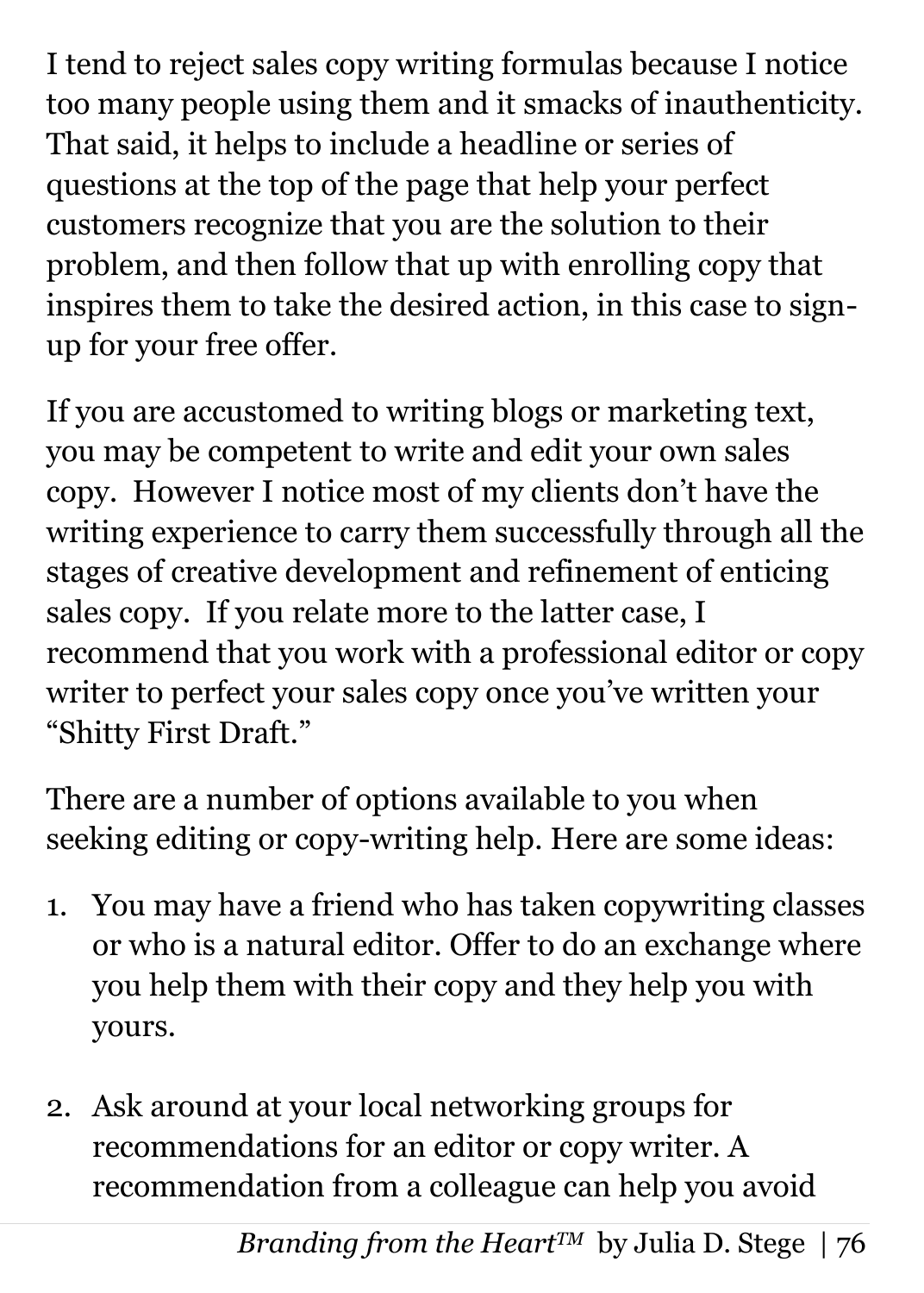costly mistakes from hiring the wrong person.

- 3. Notice if you see copy that you like and connect with that person to discover who their writer or editor is.
- 4. Check out elance.com, craigslist.com or other online directory and search for editors and copy writers. Double check sites like Yelp and LinkedIn to see if you can find reviews about their services before contacting them.
- 5. Search on google.com for someone in your area if you like to work face to face, or someone with a specific expertise, ie "spiritual business copy writer." Also check online reviews.
- 6. Magical Marketing provides copy-writing and blogging services. Learn more at Magical-Marketing.com or apply for a free strategy session at [http://www.magicalstrategysession.com](http://www.magicalstrategysession.com/)

**Step 4:** Create an auto responder campaign that automatically takes people from checking you out to hiring you.

Once you have your sales copy for the free offer, you want to create an email auto-response campaign to guide your potential clients to connect with you. I recommend between  $3 - 5$  letters that will be scheduled to go out every 2-3 days after they download the offer.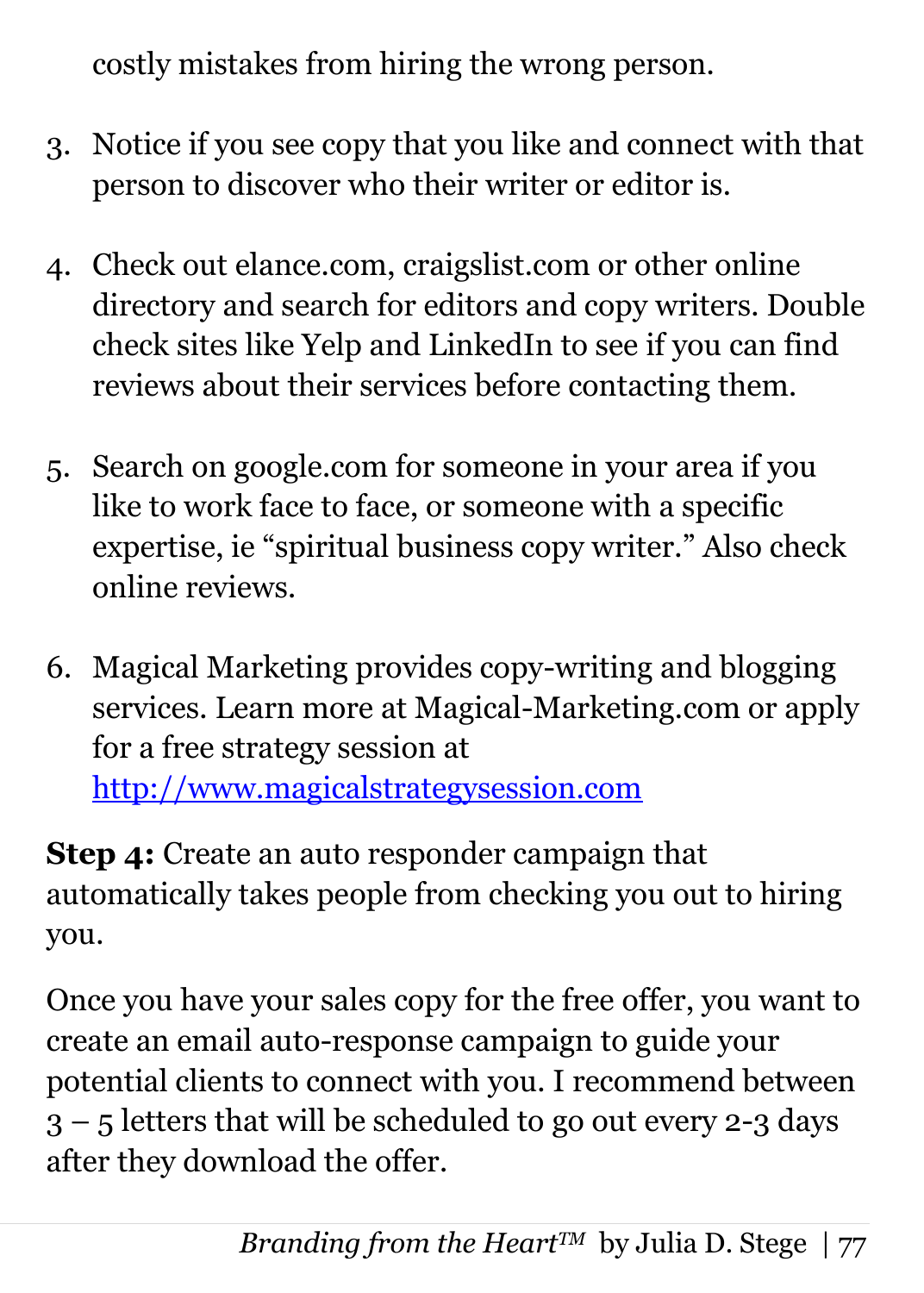These letters should be designed to offer the potential clients some real benefit. They downloaded your free offer in order to solve some immediate problem they have, and your letters should give them a bit more in such a way as to inspire them to reach out to you personally.

Your letters should include a tip at the beginning followed by an invitation to your offer (either a free consultation or a small 'upsell' from the free offer.) You will want to set this up with an email blast system like Constant Contact (include affiliate link) or Mail Chimp (include affiliate link). If you want to experience how I handled this, just download my free offer at http://www.magicalstrategysession.com. Within a few days you will start receiving my tips along with invitations to a strategy session with me.

## *Behind the Scenes with my Client Sharon as we Developed Her Marketing Funnel*

My client Sharon has a purpose to help people experience their bodies to the fullest. As a youth, Sharon was always pushing her body to do new things and she loved to help others do the same. This passion led her to purchase a massage spa in the Northern California wine country.

Sharon's Spa provides walk-in massage services as well as low-cost high-end monthly massage and facial services. Her goal is to attract perfect clients via the Internet, so she created some special offers for clients at a discount to entice them to join.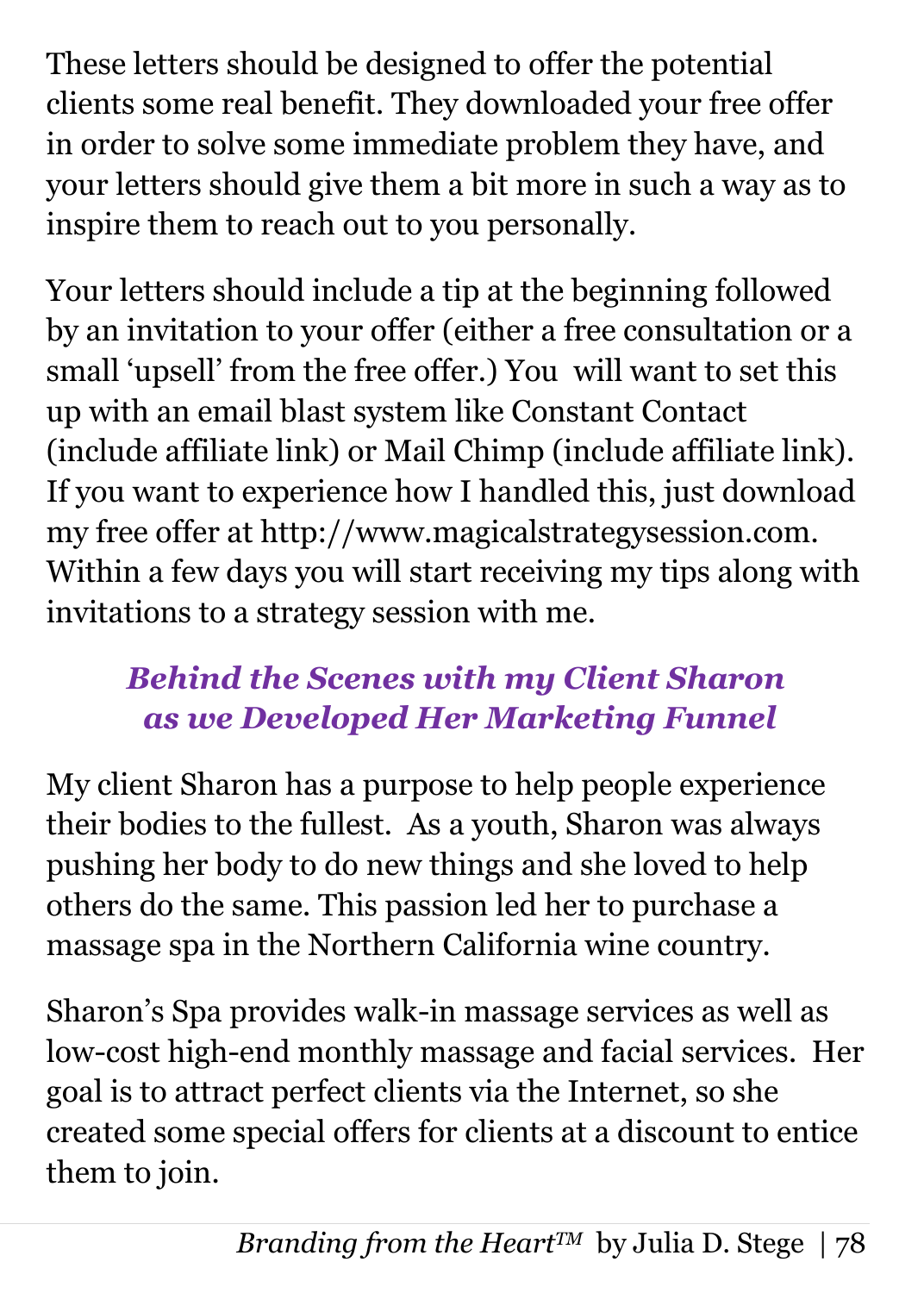To start, we clarified her tick and got into the mood of it. We actually wrote her tick out and put it in the sales copy; "taking care of people has always been my number one purpose in life."

Next, we determined that the biggest problem facing massage envy clients was pain. So the free report was going to address pain while forwarding her mission. We would take them through 5 steps and guide them to her offering.

Sharon's client base is comprised mostly of folks over 40 who are beginning to experience the pains of aging. A lot of people don't feel they can actually experience less pain as they get older. To catch the attention of her clients, we titled the report, "5 Steps to Becoming Pain-Free as You Age."

To introduce the report, Sharon wrote, "This report on living pain free is my gift to you so that you may engage in your life and live to the fullest." Notice how Sharon's purpose is coming clear through the sales copy.

### *Once we had the title, we could easily craft the sales letter and report using Sharon's knowledge and a bit of online research.*

The five steps Sharon defined were movement, hydration, positive attitude, anti inflammatory foods, and massage. The sales copy could act as our outline for the rest of the copy so we wrote that first.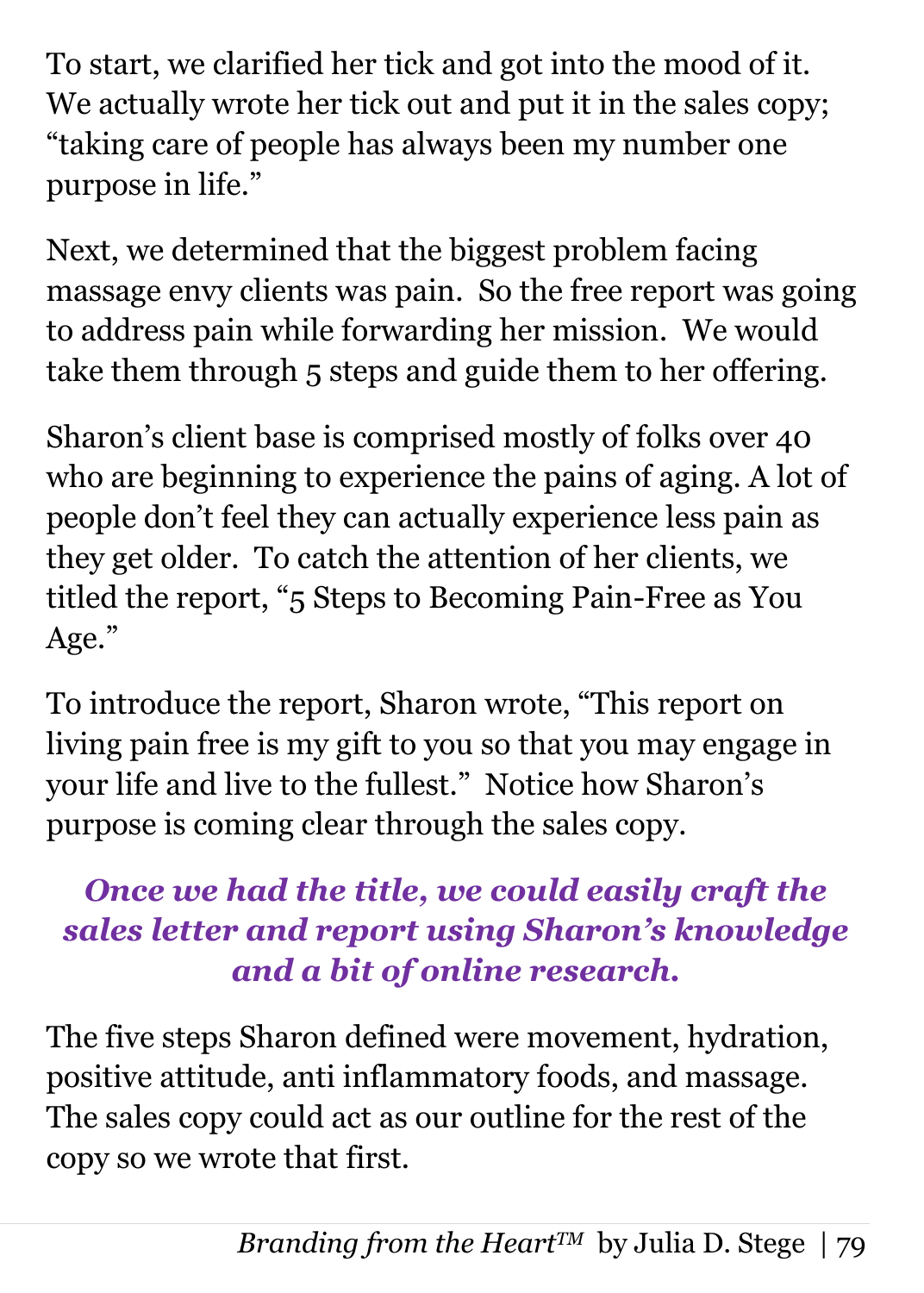We wanted our sales copy to come from heart, identify the main issue facing the client, empathize with the client, show them a way out of their trouble, tell them the results they can expect, and introduce Sharon and her mission as well as include a well crafted offer.

This campaign provided Sharon with a steady flow of prequalified and informed prospects seeking assistance with pain.

During one of my live Branding from the Heart Intensives, I provided coaching during a Heart Seat Session with my client Michelle to come up with an Irresistible Free Offer. I include the transcription of this coaching session as inspiration while you work on your free offer. (Access to the Branding from the Heart Intensive can be found at [http://www.brandingfromtheheart.com](http://www.brandingfromtheheart.com/) )

# **"Free Offer" Heart Seat With Michelle**

**Michelle-** What makes me tick is talking to people about the opportunities of death and transformation. I really like exciting people about the possibilities of personal growth in difficult times and change. Death is one of those changes. It's about exploring your soul and purpose. My website is www.secretsoflifeanddeath.com

**Julia-** So what makes you tick is death and change as an opportunity. When you were a kid, how did this express itself?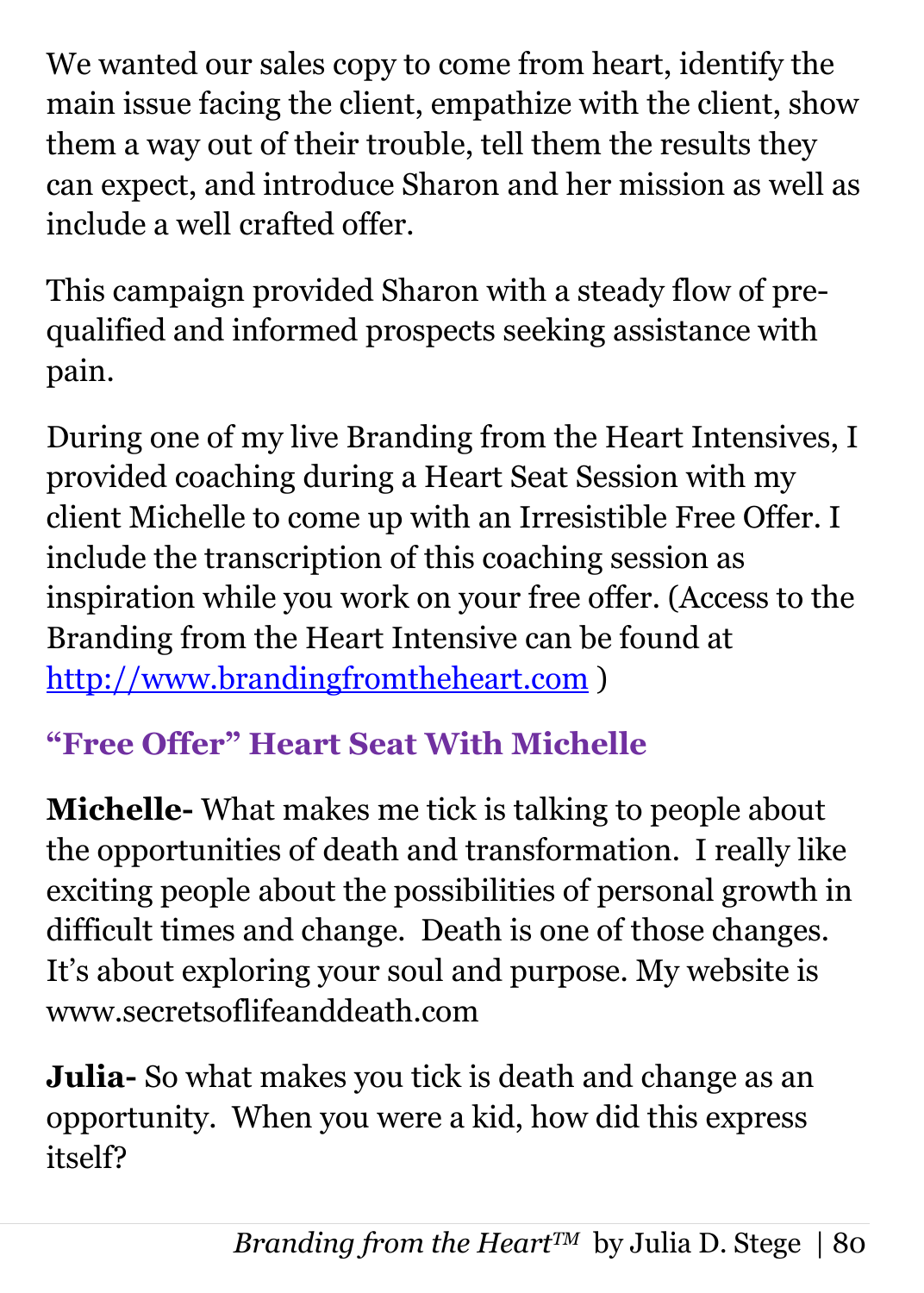**Michelle –** I didn't think too much about death as a kid but I always wanted to help people with their problems. I was like a mediator. I wanted to make people feel better. It seems like the topic of death has been more recent for me because of my own experience. I always wanted to help people.

**Julia-** What is it about death and change as an opportunity that floats your boat?

**Michelle-** I wrote this thesis on reality, transformation that in order to change from one way of being to another way, the old system has to crumble. What excites me about death and grieving is that that old way in how you have lived your life crumbles and is no longer viable. In that void, there is an amazing opportunity to build a new way of being and underneath that is the souls purpose.

**Julia-** What is your system?

**Michelle-** so far, it's been presentation screenings for people and having dialogues about death and help them to break the ice. I have been facilitating a grief group for a long time. I'm thinking I could be a guide for individuals. That's my idea. I have great ideas for helping people to deal with the emotional side of change.

**Julia-** which do you prefer, the grief or the life threatening illness?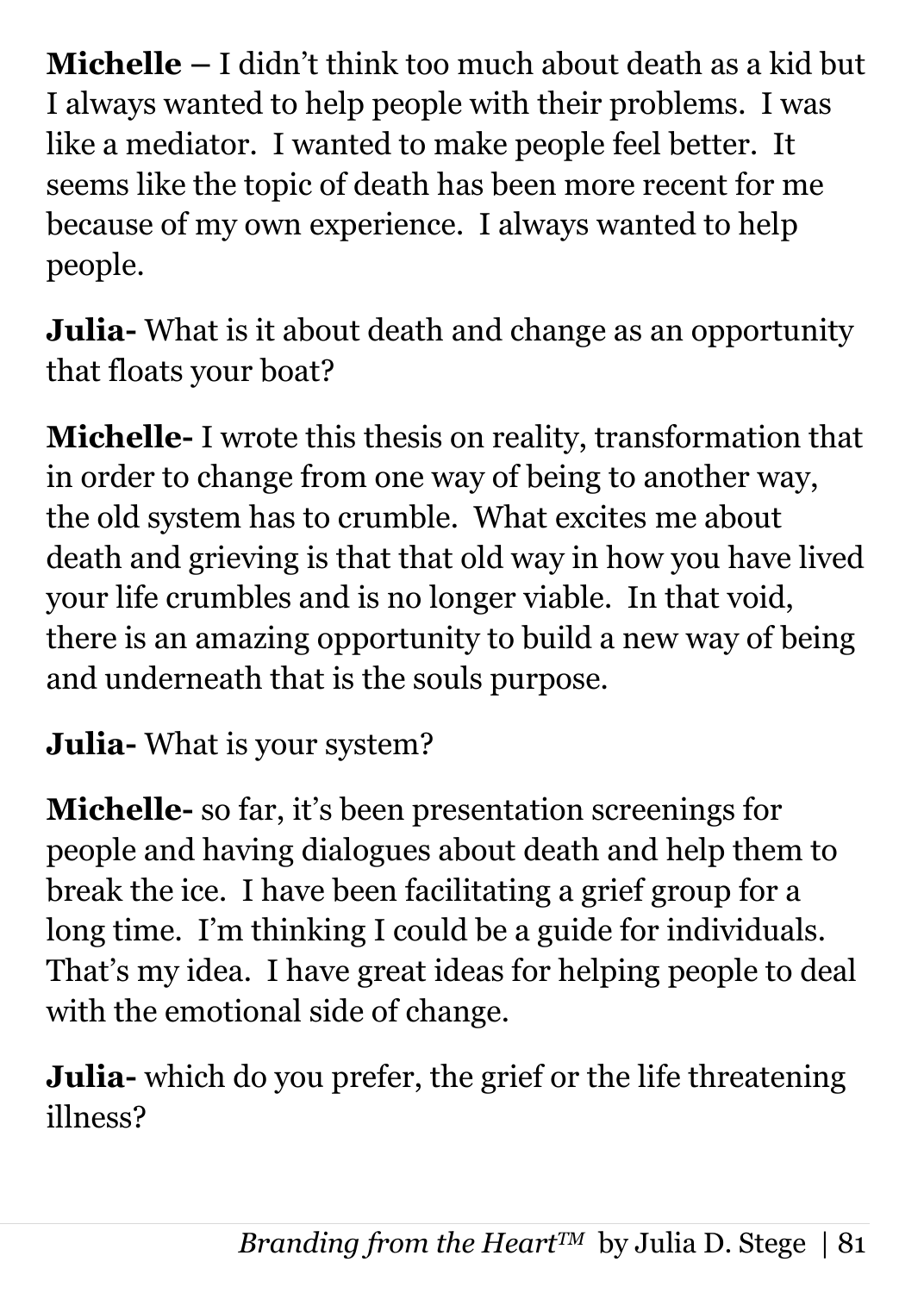**Michelle -** I like both. I've got more experience with people who are grieving.

**Julia -** You have more experience in grief so it will be easier for you to create an enticing free offer to help these folks. The other area is more difficult to explain, so you can for instance do blog posts on life threatening illness. Let's say your free offer is going to help their grief. So what's the first thing you would have someone do if you were going to work with grief?

**Michelle-** I would have them tell their story

**Julia-** Since we want to make sure this free offer helps them and they already know their story, what would be the first thing you would want them to look at inside of their story? What are you looking for when you are listening to their story?

**Michelle-** At the beginning it's just their opportunity to tell their story, which allows them to experience their emotions. Typically what people do is they try hard to shut it down because it's painful. The reason you tell the story is that it frees people up. There's a wound that's been caused by the loss and in order to heal, you need to let it bleed and release.

**Julia-** So actually the first step would be to experience the emotions.

**Michelle-** Yes and there are other ways that you can get people to do that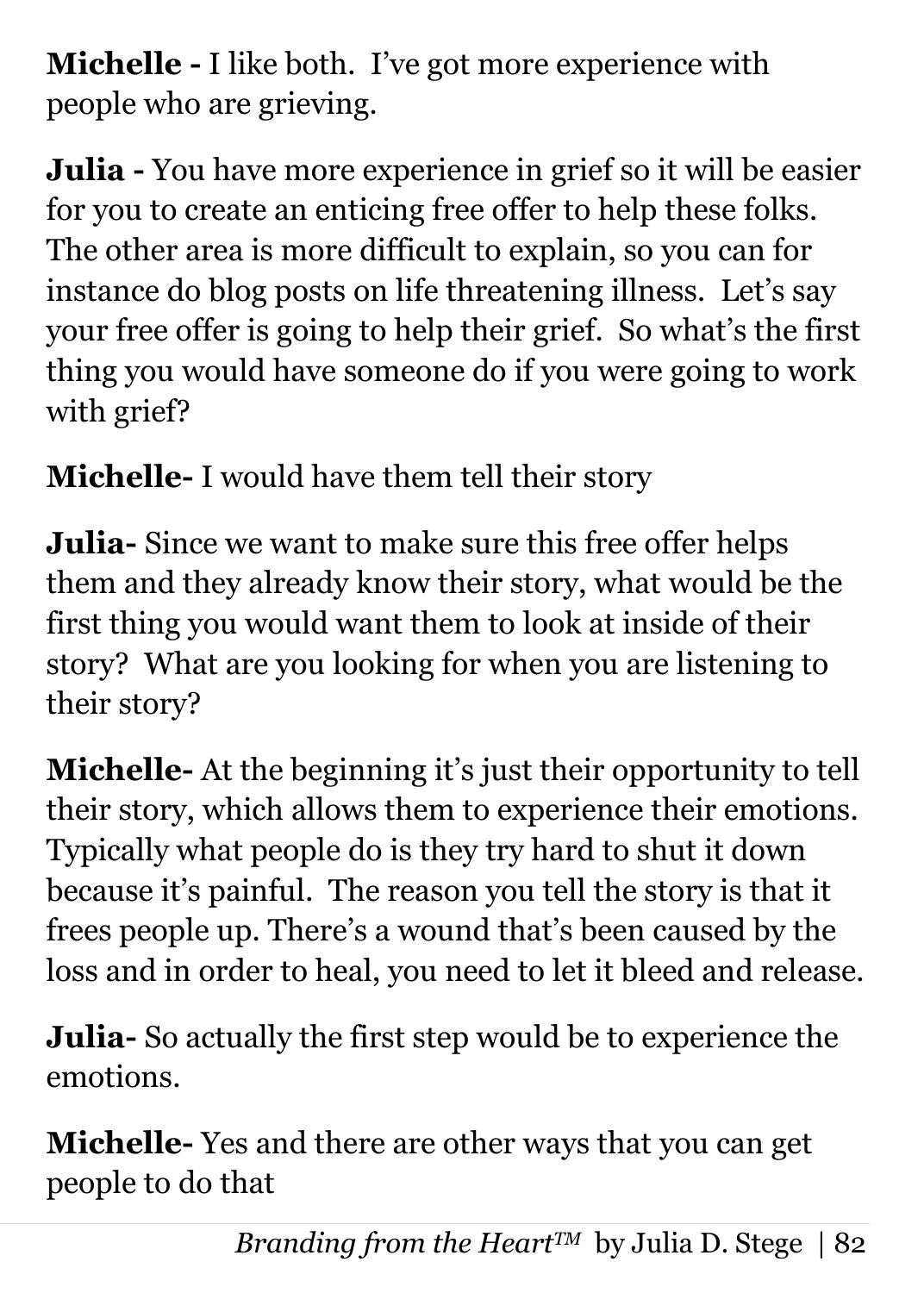**Julia-** What are some other things they could do?

**Michelle-** they could do something like an artistically creative activity to honor the person. They could look for an object or a poem or song that most connects them to the person who died. They could make a list of attributes of the person that defines who that person was for them. They could talk about regrets they have regarding the person who died. People who are most likely to seek help are those that were impacted by the loss.

**Julia-** we could say, 5 strategies or essentials for relieving your grief. Let's go back to what it is your purpose is and your tick

**Michelle-** My "Tick Words" are self-discovery, awe, awareness, beauty, breathing, communication, creativity, curiosity and evolution. Results are: transformation, guidance, awareness, information, insight, learning, clarity, acceptance, relief and forgiveness

**Julia-** Using the Branding from the Heart method just randomly, and including the problem you solve for people, ie their grief, here are some possible titles. And the ones we reject for the free offer might become a title for a blog post or other marketing piece.

- The Beauty of Grief
- Self Discovery Through Grief
- From Grief to Self-Discovery
- 5 Ways to Transform Grief into Relief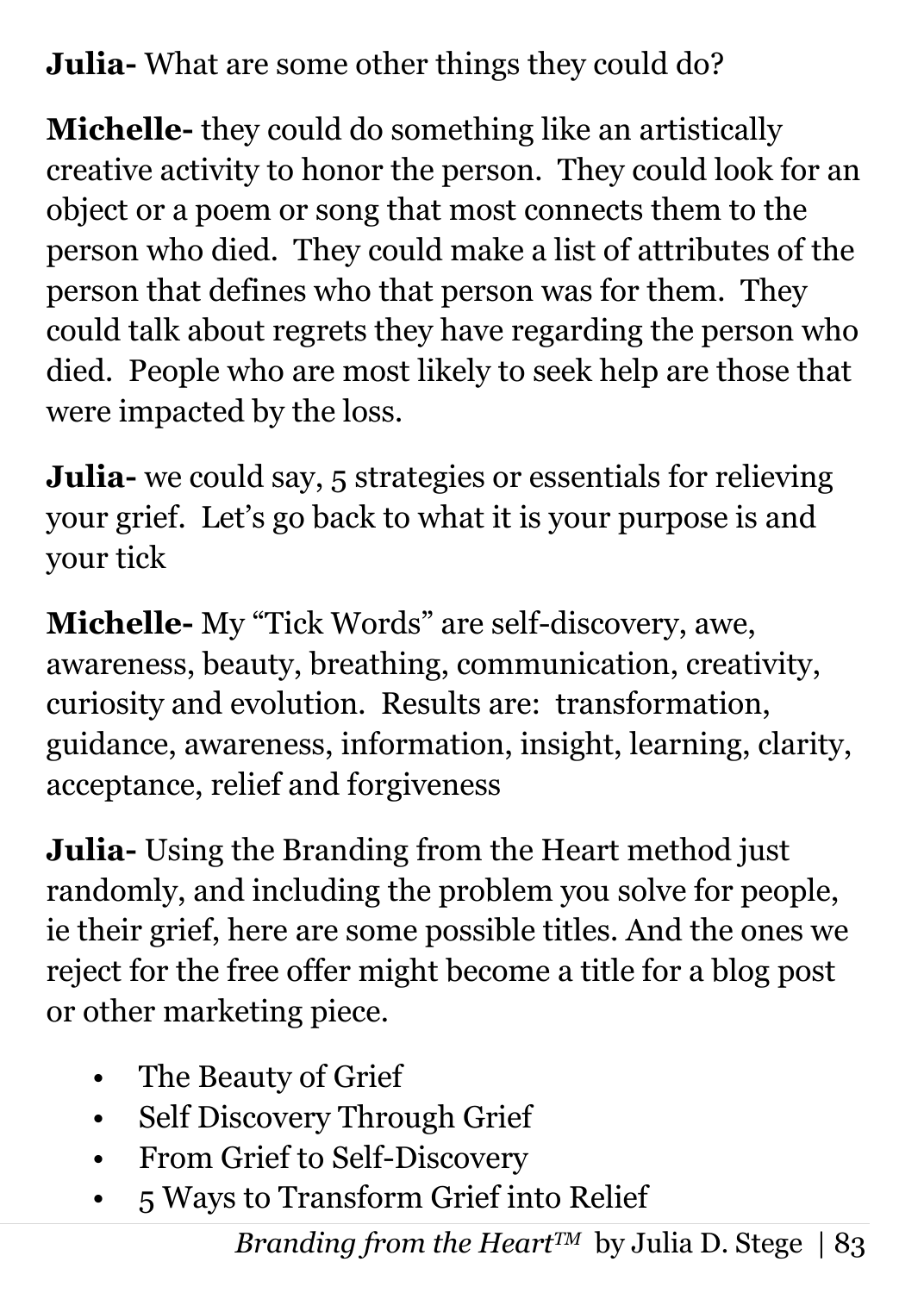- Experiencing Awe Through Acceptance
- The Guidance of Grief
- The Clarity Grief Brings
- The Grief Relief Toolkit

One suggestion could be a report entitled, "From Grief to Self-Discovery…5 Ways to Transform Our Lives after Loss, Tragedy or Life Changes."

With a free offer like this you could start by giving them a few steps and then follow up by saying there is a whole program that will help them transform their lives after trajedy or loss.

**Michelle-** I'm also realizing that is just a little piece of the whole puzzle and if one doesn't work I can always change it.

**Julia-** You will want to give this a bit of time to work. First you write your report. The next part is to entice people to want it. The copy to promote it will show off the benefits of your steps. In the sales copy, we want to address the concerns of a person reading it.

Maybe we could use more of your tick words in a headline on the home page of your site: Don't you wish you could transform your grief experience into awareness, insight and acceptance?

Then once they opt in for the report you can start sending them emails that expand on the 5 steps and guides them to your program. What would you like to guide them to?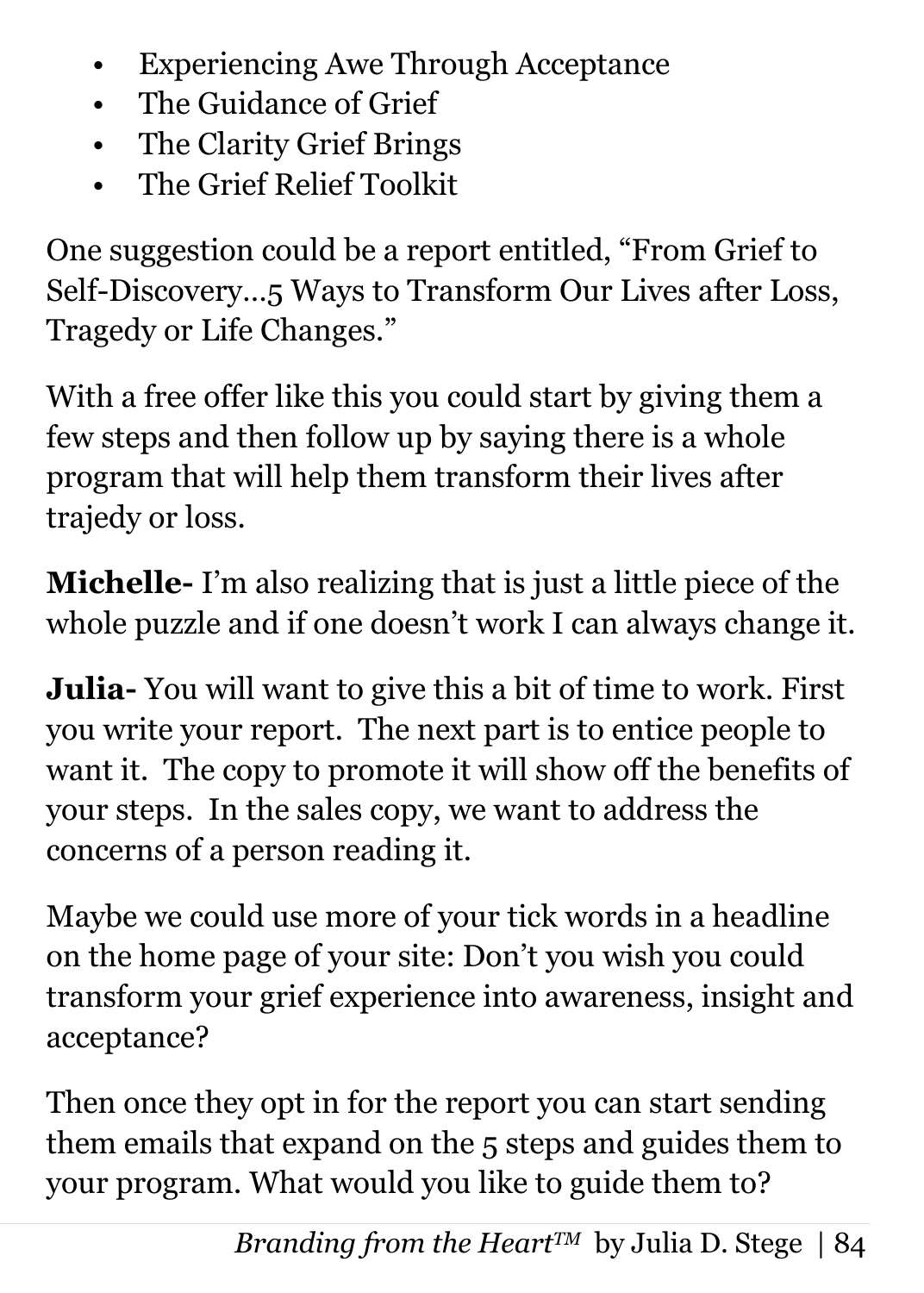**Michelle-** I have a program to help them work through their grief.

**Julia-** Do you have some text to promote that program?

**Michelle-** Yes, I do.

**Julia –** Then make sure to put some text in your autoresponders in a way that provides heart-felt assistance and then edit in the program promotion to gently guide them into deeper work with you.

# **Chapter 12 in Review**

The four steps to creating your marketing funnel are

- 1. Get in the mood of what makes you tick and create from the heart.
- 2. Develop an irresistible free offer that takes your people through the first step of your system. You will offer this on your site to collect the names and contact information of folks seeking your services.
- 3. Write the sales copy to promote the free offer on your site
- 4. Write an auto response campaign to follow up with folks who download your free offer.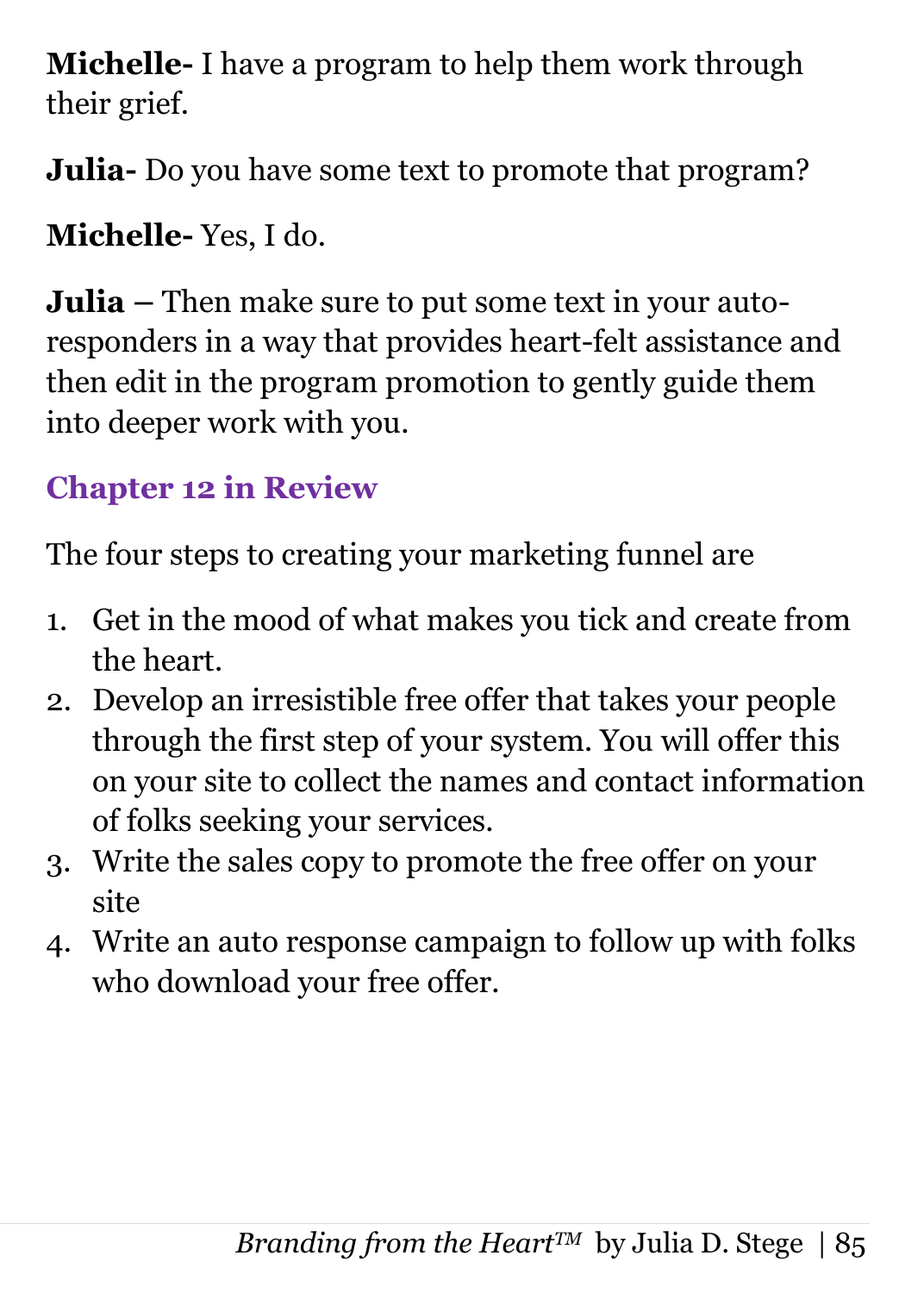# **CHAPTER 13:** *Branding your Products and Services*

In this chapter I will guide you in using the Branding from the Heart<sup>TM</sup> process to name your business offerings in a way that is consistent with your brand message.

What this does is allow you to easily share your offerings within a consistent context so your prospects and clients understand what you are offering and are compelled to connect with you.

I have organized all of my offerings to fit one inside the other. Each smaller offer is contained within the larger offer all the way up to my high-end services. I have named these within the context of my brand by including my "Tick Words"

Free Offer #1: Magical Marketing Toolkit

Free Offer #2: Free Webinar "Branding Basics for Spiritual Business Women and Conscious Entrepreneurs"

Free Offer #3: Magical Strategy Session

Program #1: Branding from the Heart Home Study

Program #2: Branding Breakthrough (BFH Home Study + Private Consulting with me)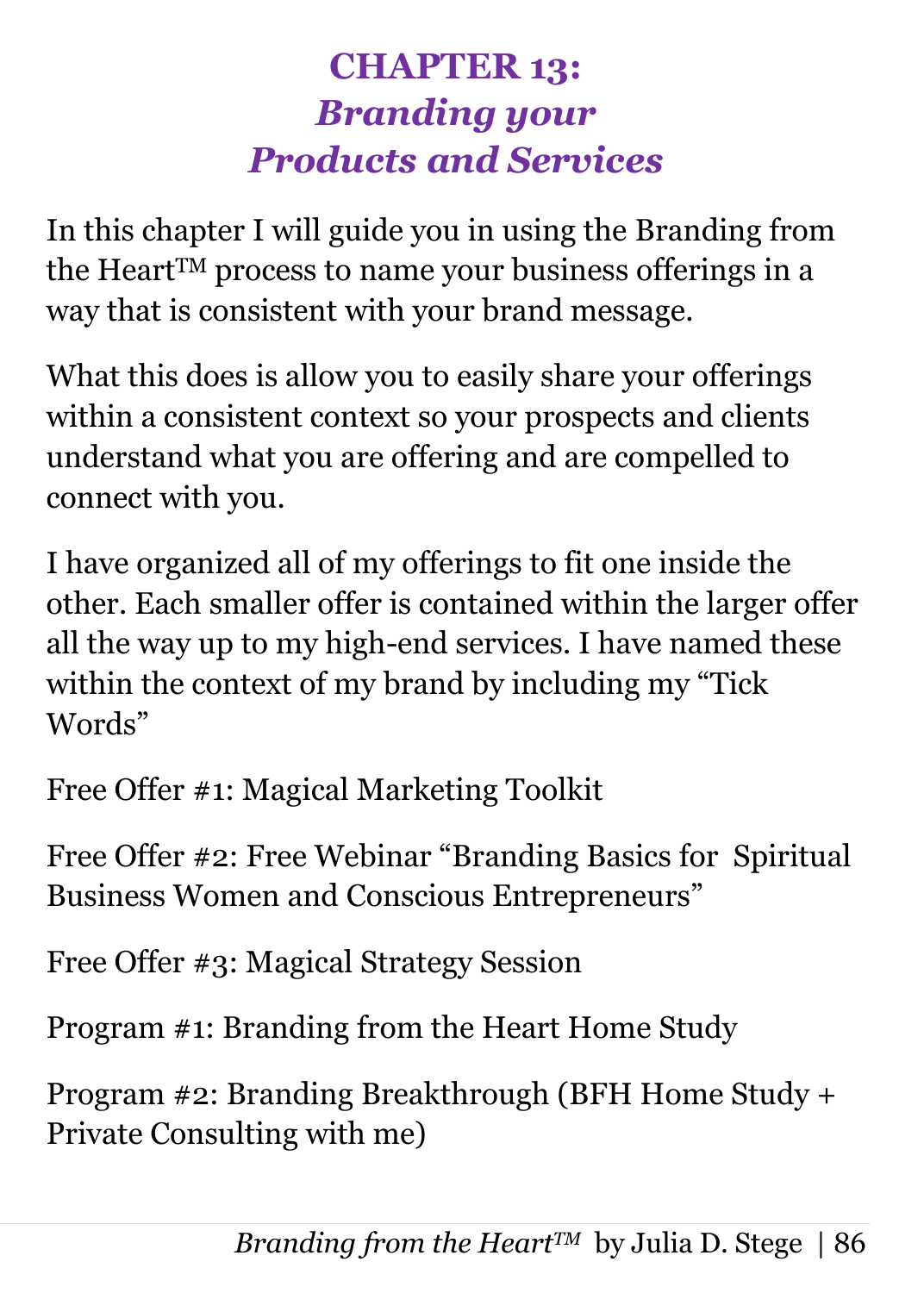Program #3: Branding Breakthrough VIP (#2 plus more private consulting)

Program #4: Wildly Attractive Website Branding & Development (#2 plus design & programming services)

Program #5 Wildly Attractive Website Writing, Branding & Development) #3 plus #4

Program #5 Soul Symbol & Logo Design (Program 2 + logo and symbol design)

The first step to naming your products is to make a list all the problems you solve for your clients along with the products or services with which you help them.

This will help you to sort out what you have to name. I suggest you go through these offerings and feel into which ones match your brand statement the best, and which offerings are the most popular. Sometimes a problem you solve can become the name of a package of services. Sort what you have to name into a column on a page.

Now get out your list of Tick Words and create a second column. Look over both columns and see if you can combine Tick and Offering Words to come up with great names.

Here's an example of how I named my business services. First, I listed the problems my customers experience.

# **My customer's issues are:**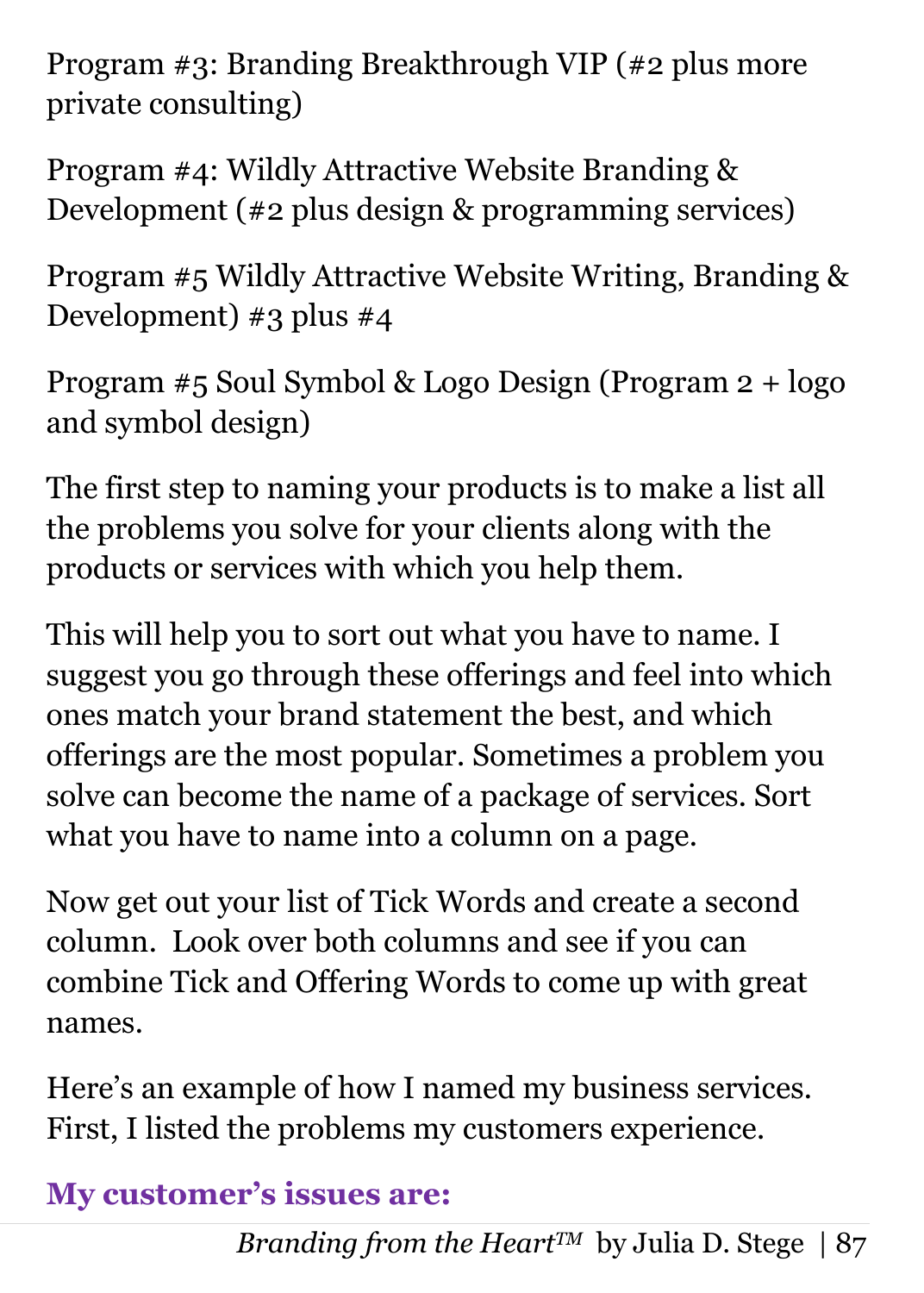- They don't have a clear brand message
- They don't know who their perfect customers are
- They don't have a consistent visual aesthetic for their business
- They either don't have a website or they website is sub-standard
- They don't have social media sites or don't know how to maintain them.
- They don't have good marketing materials for their biz.
- They don't have a clear Marketing Plan
- They need ongoing guidance in marketing

### **I solve these issues with**

- Branding & Marketing Consultations
- Brand Symbol & Logo Designs
- Website Designs and Production
- Social Media Set Up and Maintenance
- Graphic Designs
- Webinar Trainings

#### **My most popular services are:**

- Branding Consulting
- Logo and Soul Symbol Design
- Website Design & Production

# **My Tick Words are:**

**Attractive**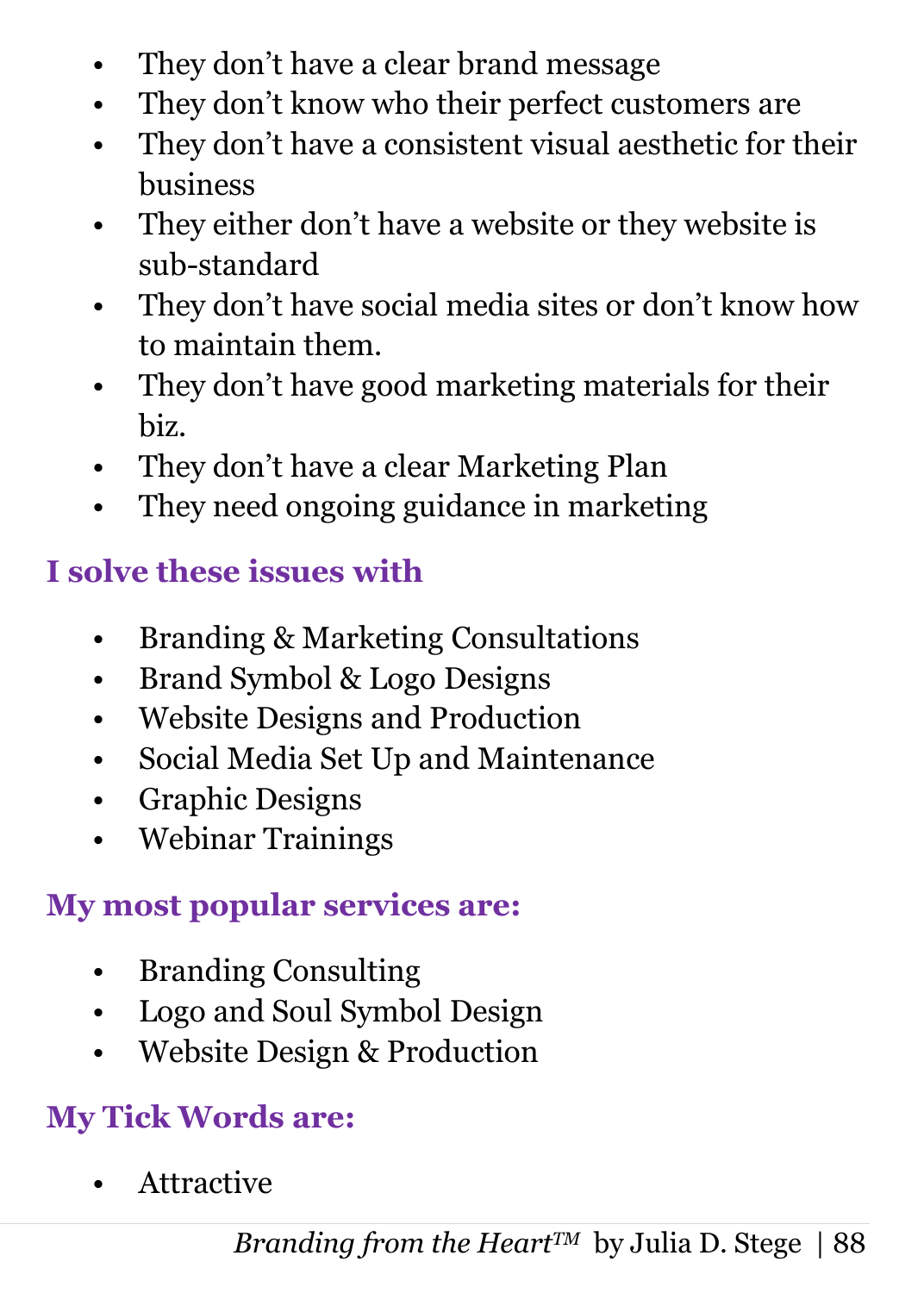- Authentic (from the heart)
- Beauty
- Intuitive
- Magical
- Soul
- Wild

#### Names I Came Up With:

- Branding from the Heart Consulting
- Soul Symbol & Logo Design
- Wildly Attractive Websites
- Magical Marketing Plan
- Social Media Magic

I suggest playing with a variety of combinations until you find the ones that you resonate with the most.

If you have several names you are choosing between, I find it helpful to show them to trusted colleagues to get their view on which are the most attractive. I like to ask the clients in my Magical Marketing Inner Circle to comment when I have a new offering. You can create a team of advisors willing to spend just a minute or two to give their input.

### **Chapter 13 in Review**

1. Make a list of the problems you solve for your customers. Order them by popularity with your customers.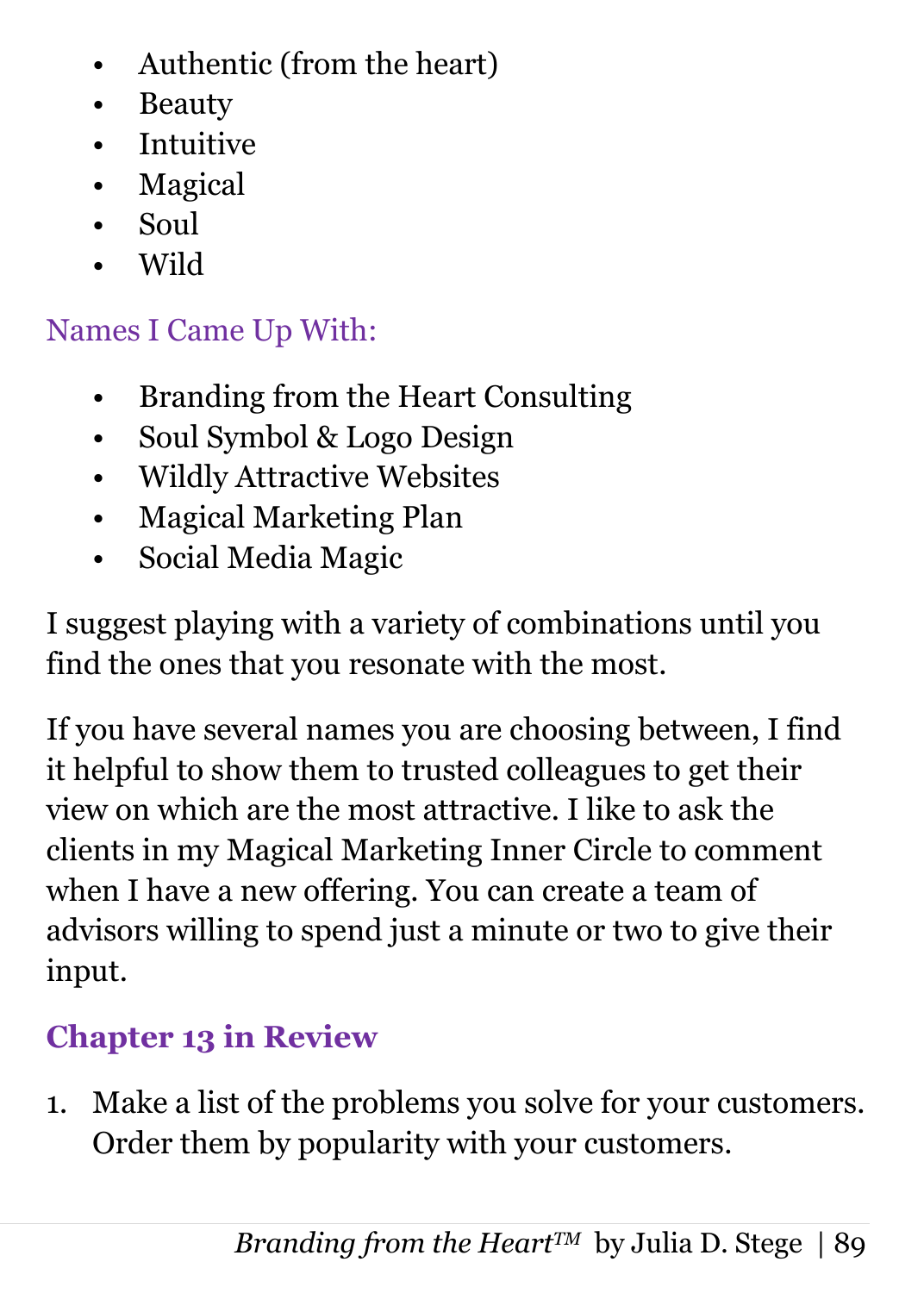- 2. Make a list of the services you offer to solve those problems. Order them by popularity.
- 3. Get out your list of Tick Words and combine those words with those services you listed above.
- 4. Play with a variety of combinations till you come up with ones you love.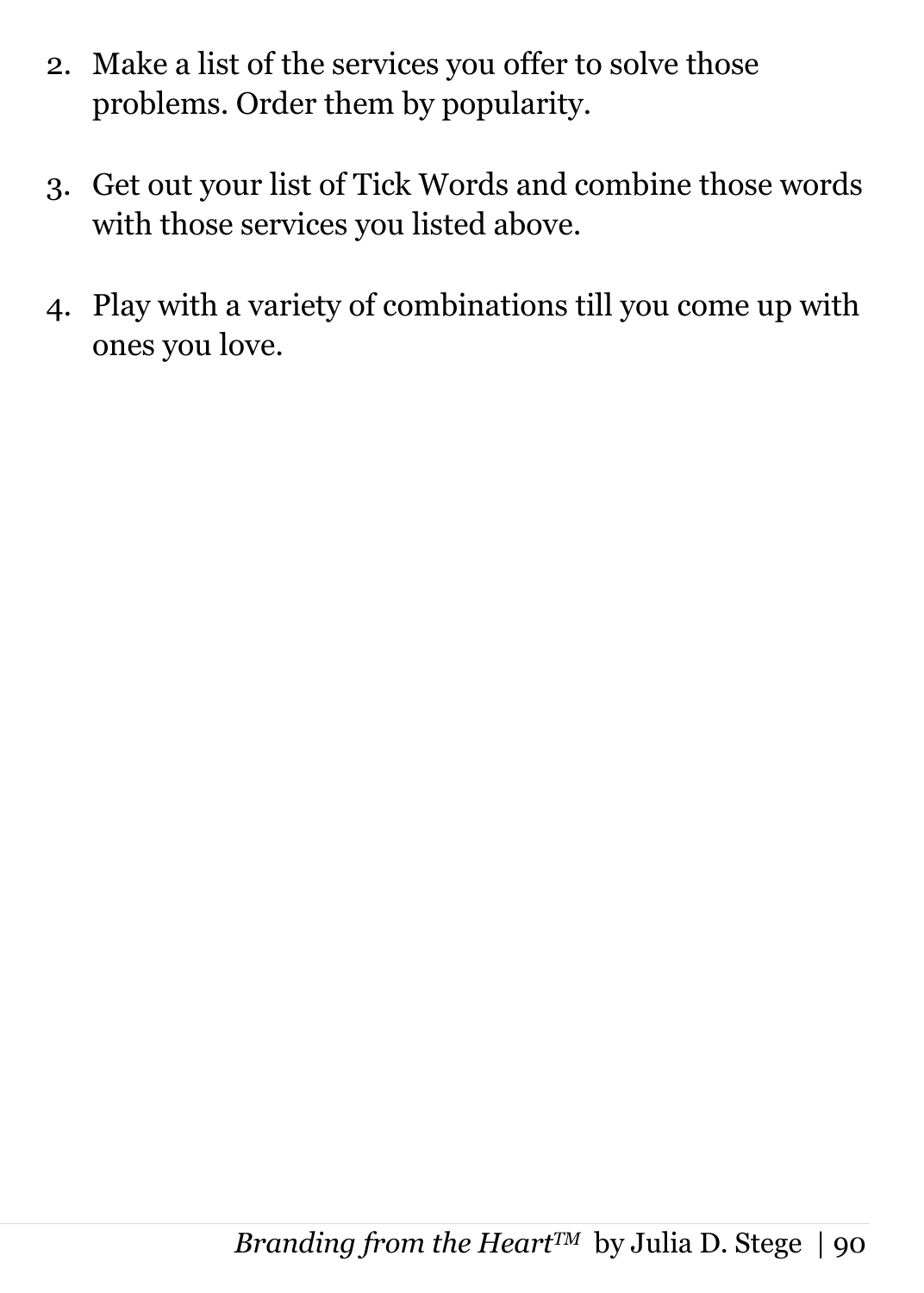# **CHAPTER 14:** *Creating Your Umbrella Brand*

Often entrepreneurs come to me with a variety of offerings that they don't know how to promote cohesively. Sometimes it seems as though they need a separate business for each offering, and this is unmanagable. When they go out networking they don't know which business to promote and dividing up their calendar for marketing efforts in too many directions is confusing.

What I tell them inevitably causes them to sigh with relief: There is something inside of you that unites everything you do. When you promote that, folks you attract will want everything you have.

The core uniting force within you is your Soul's Purpose… your ultimate calling. When I develop Umbrella Brands for my clients, we first discover what is most important to them. Then we unite that with their various offerings to create a unified container for everything, united by their purpose. Often what we discover is that in the end there is only need for one brand, and that my client's offerings are a lot more cohesive than they realized.

To discover your umbrella brand take the list of offerings you made in the previous chapter and ask yourself what words from your Tick list apply to all the offerings. For instance, the word Magical Marketing applies to all my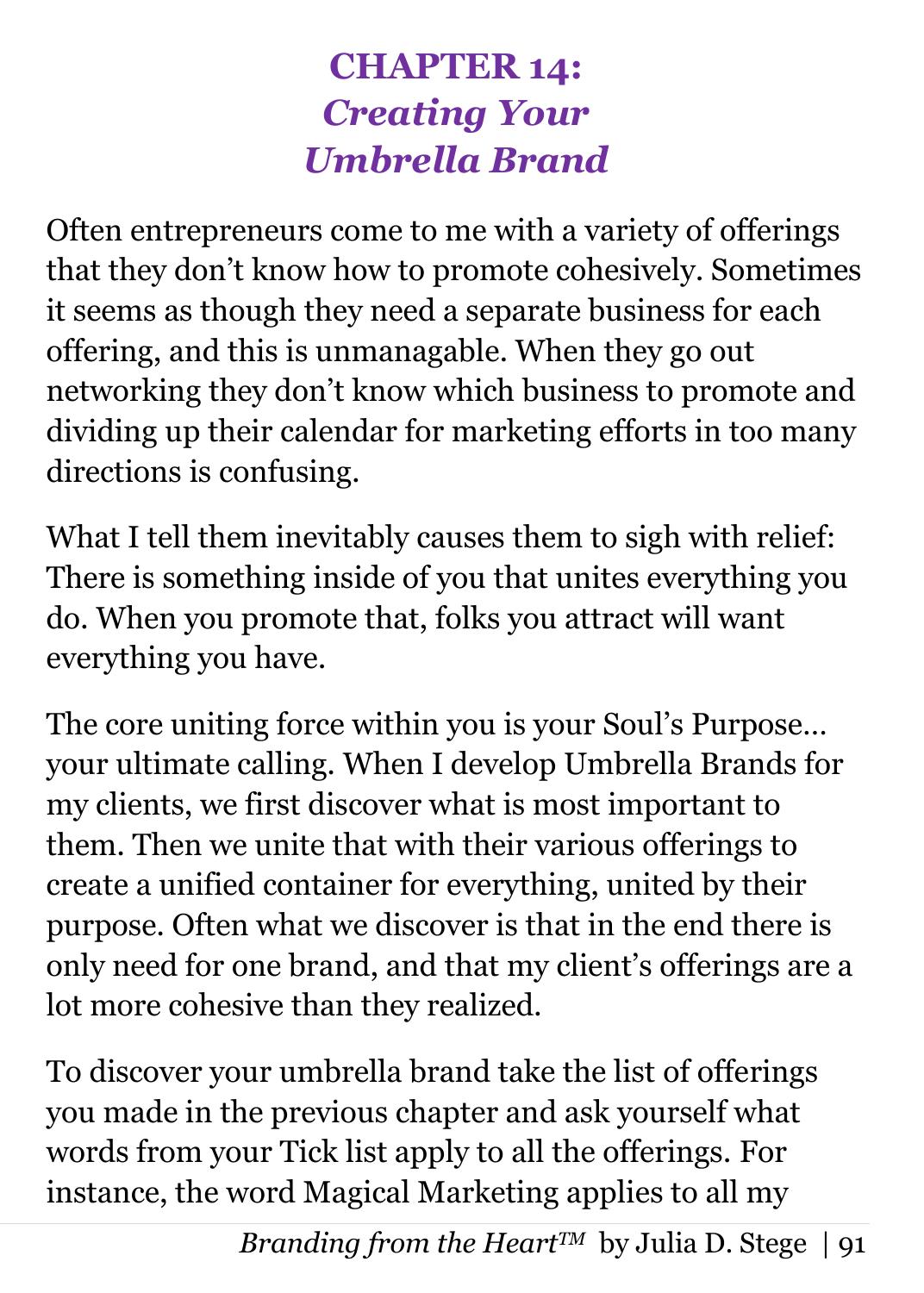offerings. That's how I came up with the name Magical Marketing.

If there are several words that apply to all your offerings, great. See if you can use the Branding from the Heart method to come up with several Umbrella Brand names and feel in to which one is best. You can also ask a group of trusted colleagues to give you feedback on the several options you come up with.

### **Chapter 14 in Review**

- 1. To come up with your Umbrella Brand take your list of offerings from Chapter 13 and combine them with your tick words to create Brand Names.
- 2. Run the names by several of your trusted colleagues, those who match your perfect customer profile, and choose the name that most resonates with you and your people.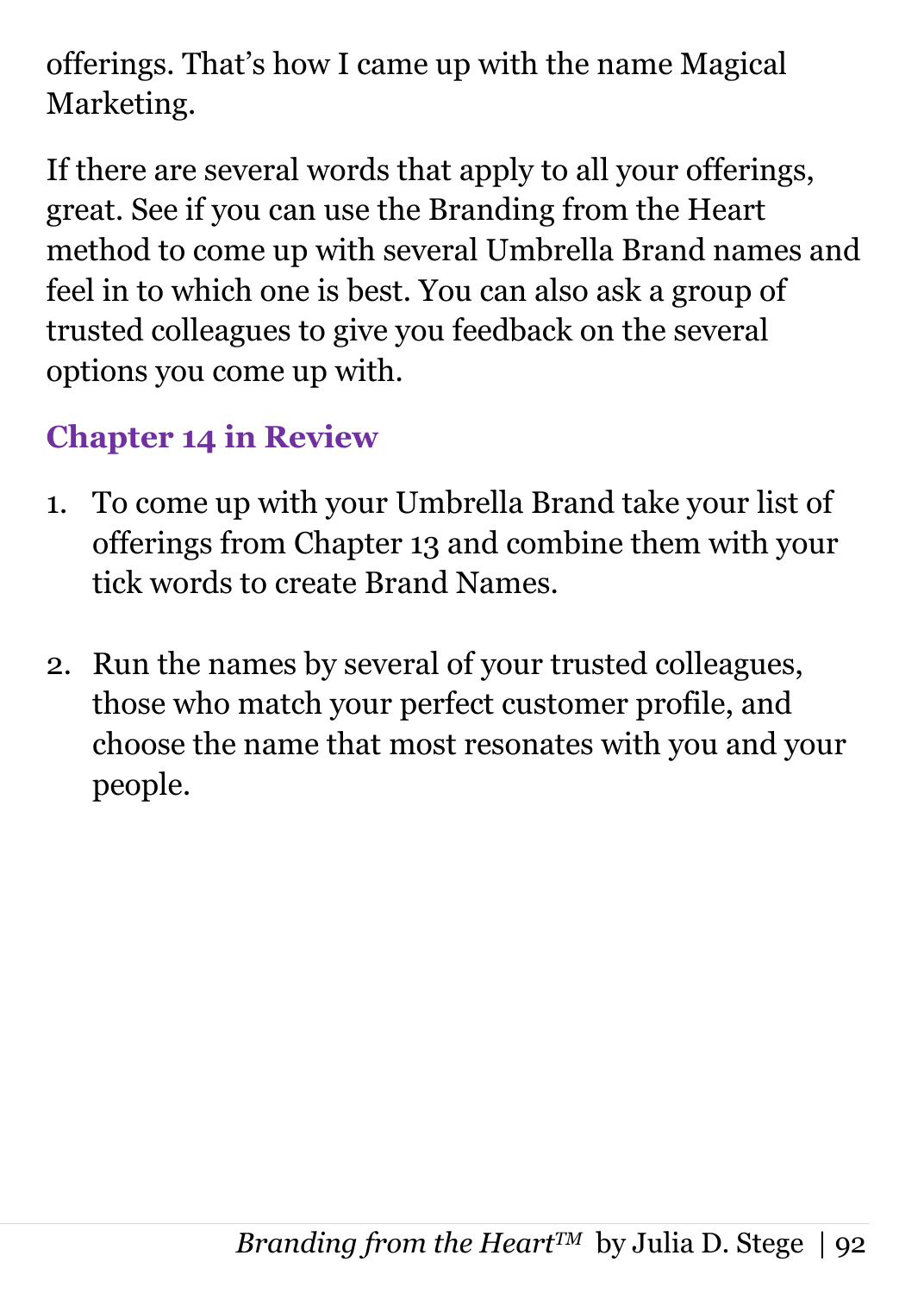# **CHAPTER 15:**  *Attracting Your Perfect Customers Online*

Now that you have your brand and offerings clarified, you are ready to share your message with the world and start attracting your perfect customers online. This has become easier and easier as tools like blogs and social networks become more popular and user friendly.

To attract your perfect customers using these methods, you want to present yourself in ways that express your purpose, provide compelling content, and that make other people feel good

# **Your Wildly Attractive Website**

The most important tool for attracting and converting perfect customers online is your website. This is your online hub, the center for all your online activity. Your website actually represents you to the world when you cannot be everywhere at once. It's therefore vitally important that your website be a true reflection of your personality, your purpose and your gifts.

As a branding person with a Masters of Fine Arts in Media Studies, I can apply a brand to any medium for any purpose, but I'm known for uniquely beautiful and compelling websites. This is because the website is the key tool I create for my branding clients.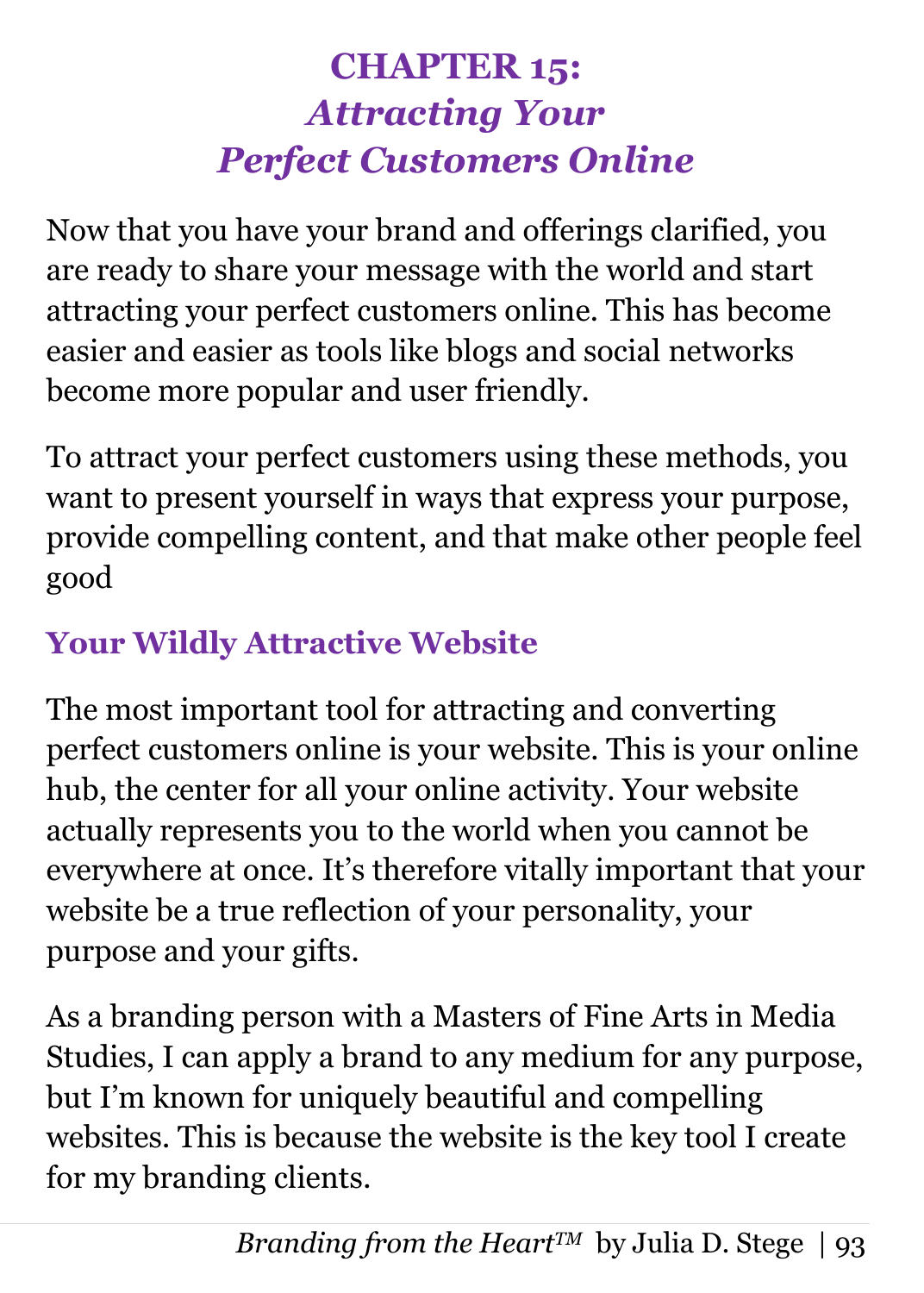To ensure that your website represents you well and effectively interacts with your site visitors, make sure that it includes your brand message and your visual aesthetic as well as a clear invitation to download your free offer.

All of the websites we create at Magical-Marketing.com are now on Wordpress format because these sites rank well, are easy to update, and include an integrated blog. I have discovered that blogging is the #1 way to attract visitors, media interest, and ultimately potential clients.

# **Authentic Blogging**

A lot of people ask me if blogging is really all that necessary for conscious entrepreneurs. After all, it takes a lot of time (so they think) and energy to blog, and anyway, they don't really know what to write about, how often, or really WHY?

There are a lot of reasons a blog is important, but they all boil down to being found online. People are looking online for solutions to their problems, and millions of them turn to blogs for answers.

Also, people don't have to know about your blog to find it. Google gives blogs high ranking so it's easier for folks to find you when you have an active blog. Google loves blogs because folks who write blogs generally keep their sites fresh with new, useful content. Therefore a site with an integrated blog is likely to attract hundreds more unique visitors per month than one without.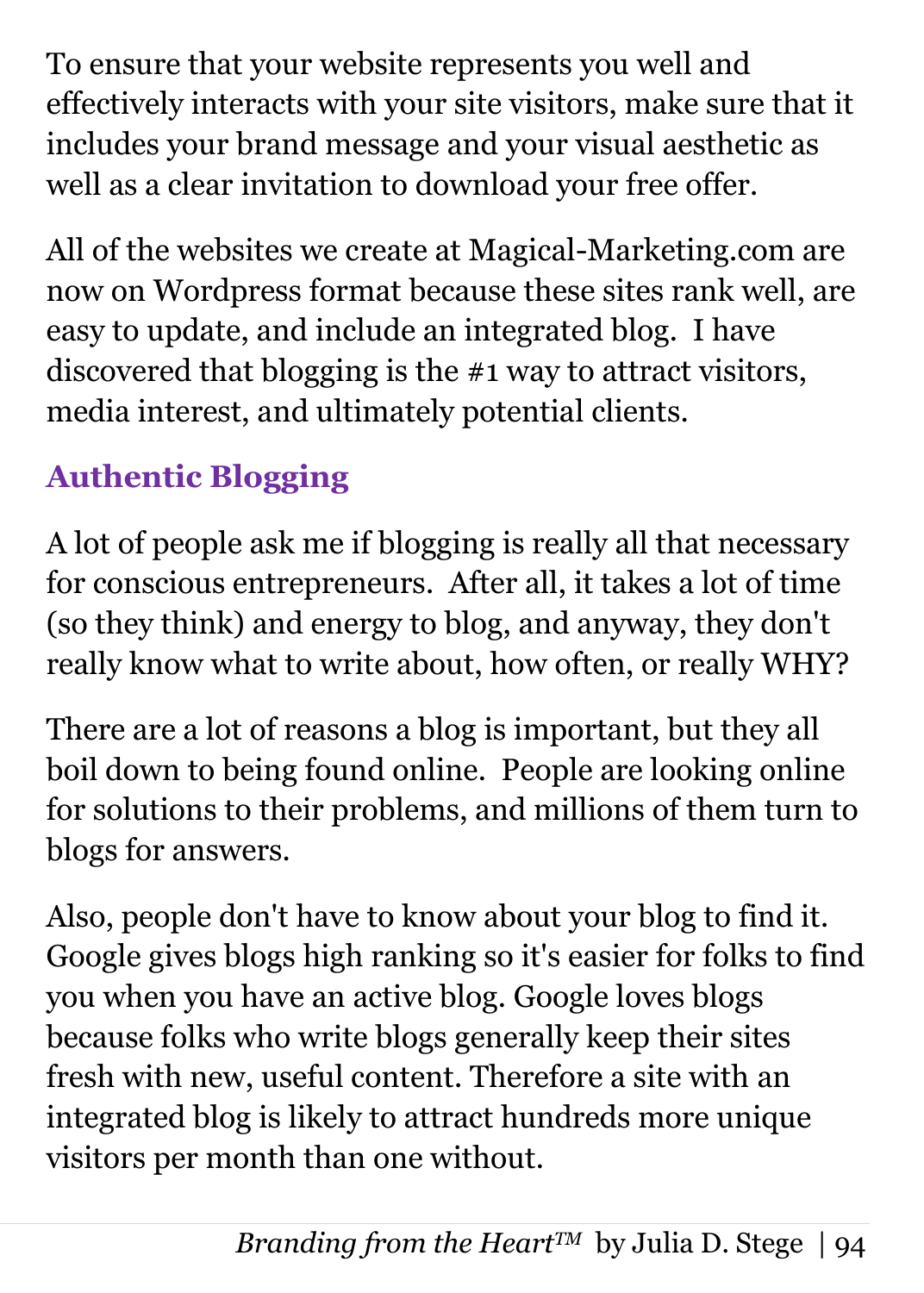Statistically, blogging is becoming a central feature in any marketing campaign. Check out these numbers to discover why:

- 80% of media find topics and talent through blogs
- Over 350 million people worldwide read blogs
- Wordpress and Blogger both report staggering growth in blogosphere
- 50% of web consumers are likely to recommend a brand they learned about on a blog

Blogging is an activity that works better the more you do it. The challenge is to ongoingly create interesting and helpful blog posts that authentically reflect your heart-felt brand.

As a conscious entrepreneur, you want to be authentic in your blog so that not only can people find you, they will recognize you as well. When you share what you care about on your blog, you provide a window into your true self that helps your perfect customers feel more confident about hiring you.

Your blog is a great place to try out the Branding from the Heart™ process. You can use the information in Chapter 6 to come up with blog titles.

I also suggest you sit down and write out a list of topics of concern to you and your perfect customers. Think about the questions your customers ask you, the problems they typically face, and the various ways you know you can help.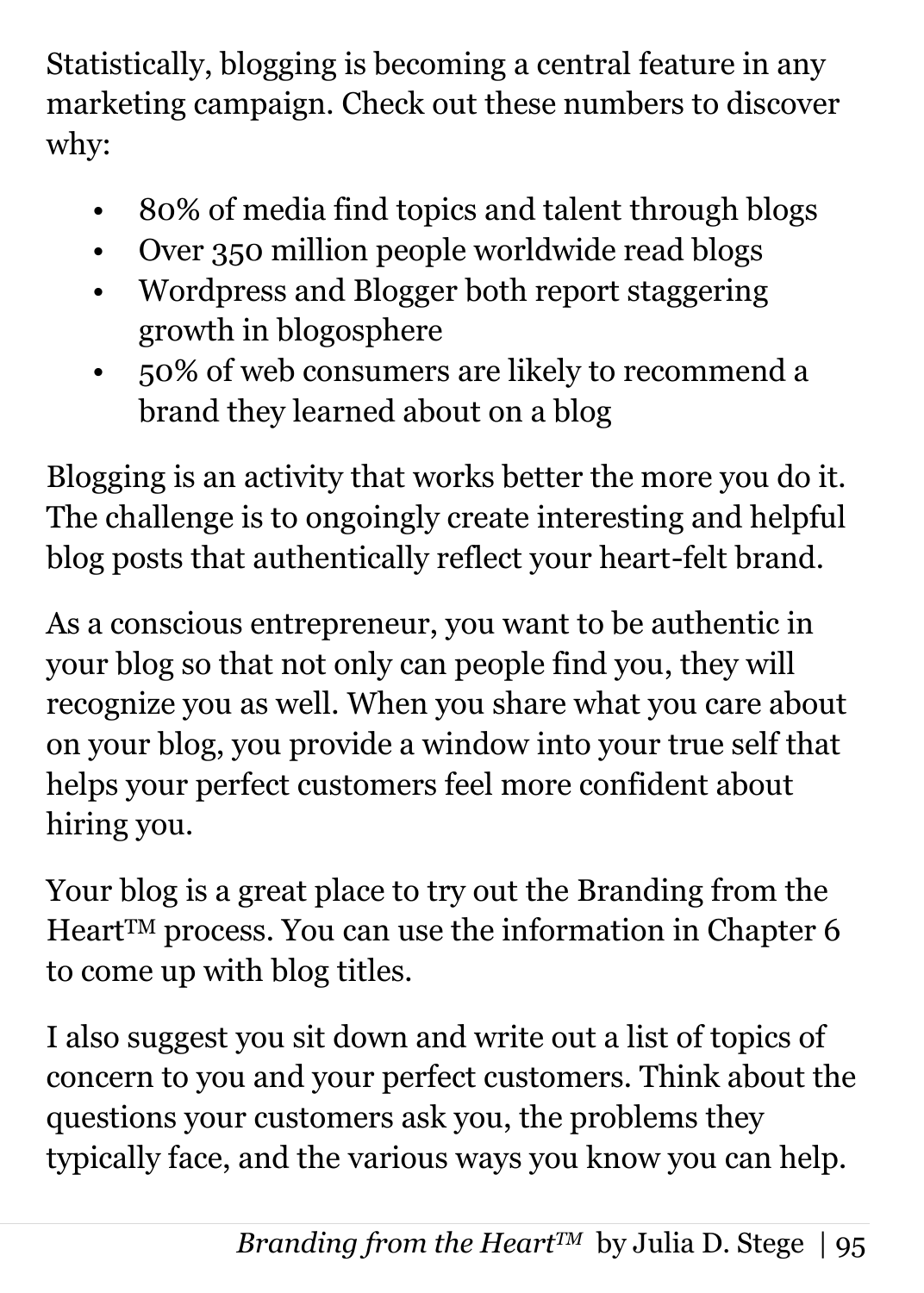Since you will want to blog once or more weekly to keep your blog fresh, this list will come in handy.

Schedule a time every week to create your blog post, get out your list, and start writing. The beauty of blogs is that they don't have to be long, about 250 - 350 words is ample.

The bottom line is that when you create interesting, helpful content ongoingly on your site, you can attract more traffic while you build your reputation as an expert.

# **Social Networking from the Heart**

Social Networks have become so popular over the last several years that it's imparative to post your profile and update your content on a variety of Social Networks ongoingly.

It's possible to have your blog be the main activity you engage in online and have it update important social networks like Facebook, twitter, etc.

There are simple ways to automate this but you have to make sure you are contributing to these sites regularly.

Our rule for posting on Social Networks is to share uplifting insights, tips, ideas, and personal caveats about 80 % of the time, and invite folks to consume your free offers the other 20% of the time.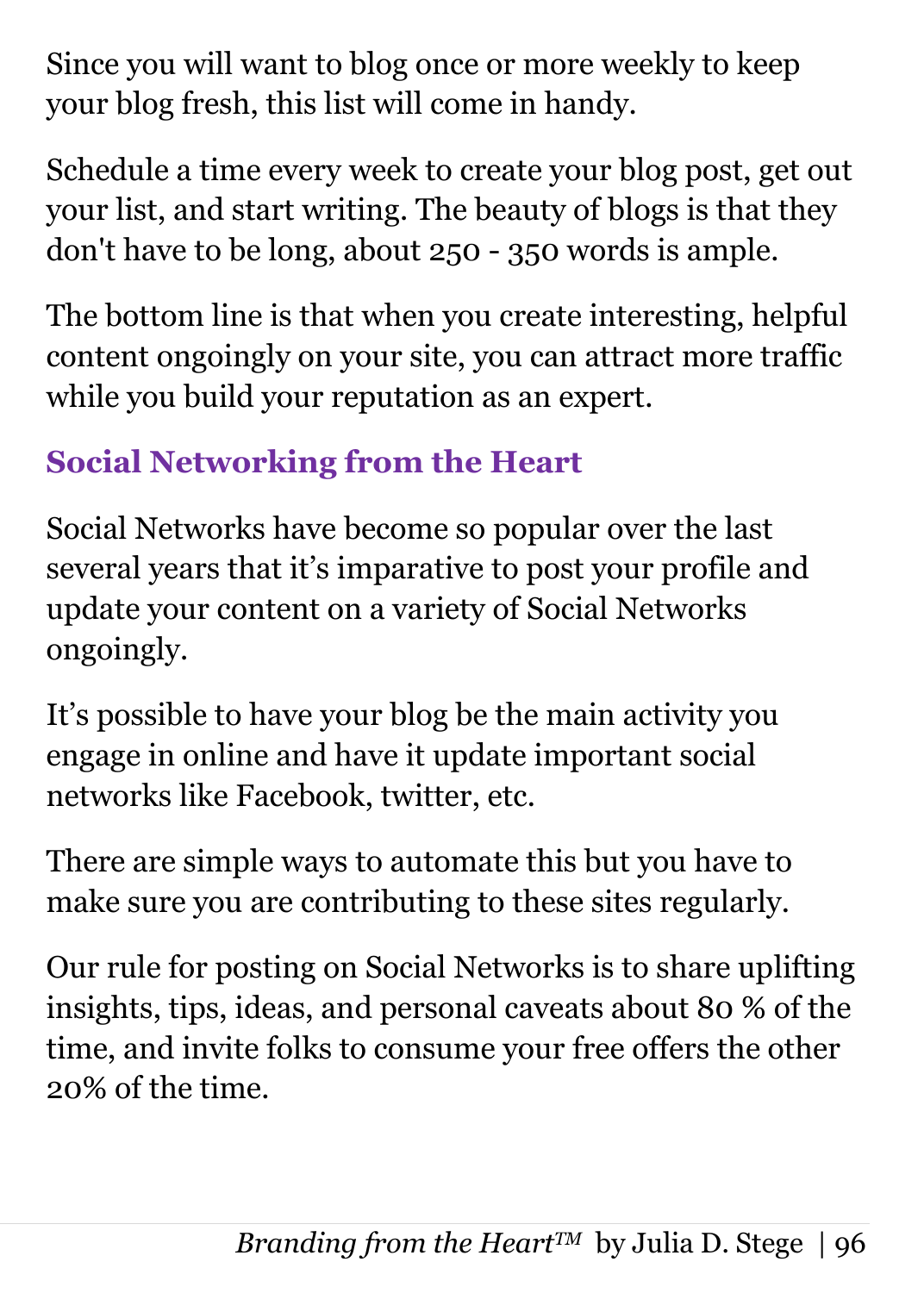#### **The benefits of social networks are:**

- High visibility
- High google ranking, build a large following
- Build an online reputation easily
- Can be updated automatically from blog or other management tool like TweetAdder (www.tweetautomatically.com)

### **The top social networks for business are:**

Facebook, Twitter, Linked-in, YouTube and Pinterest.

The biggest challenge that entrepreneurs have is knowing what to do on social networks to attract clients without being salesy and smarmy. Social networks is more about creating buzz and being on people's mind than it is about sales. The idea is to attract people to you who are interested in what you have.

### **Here is a simple strategy:**

Uplift others first and most often. Do this by clicking the "Like" button and leaving positive comments on their posts. You can also share their posts with your followers. Also, If you have an experience of their work, write a post on their page about how great they were. You can also post uplifting quotes on your news stream on a regular basis.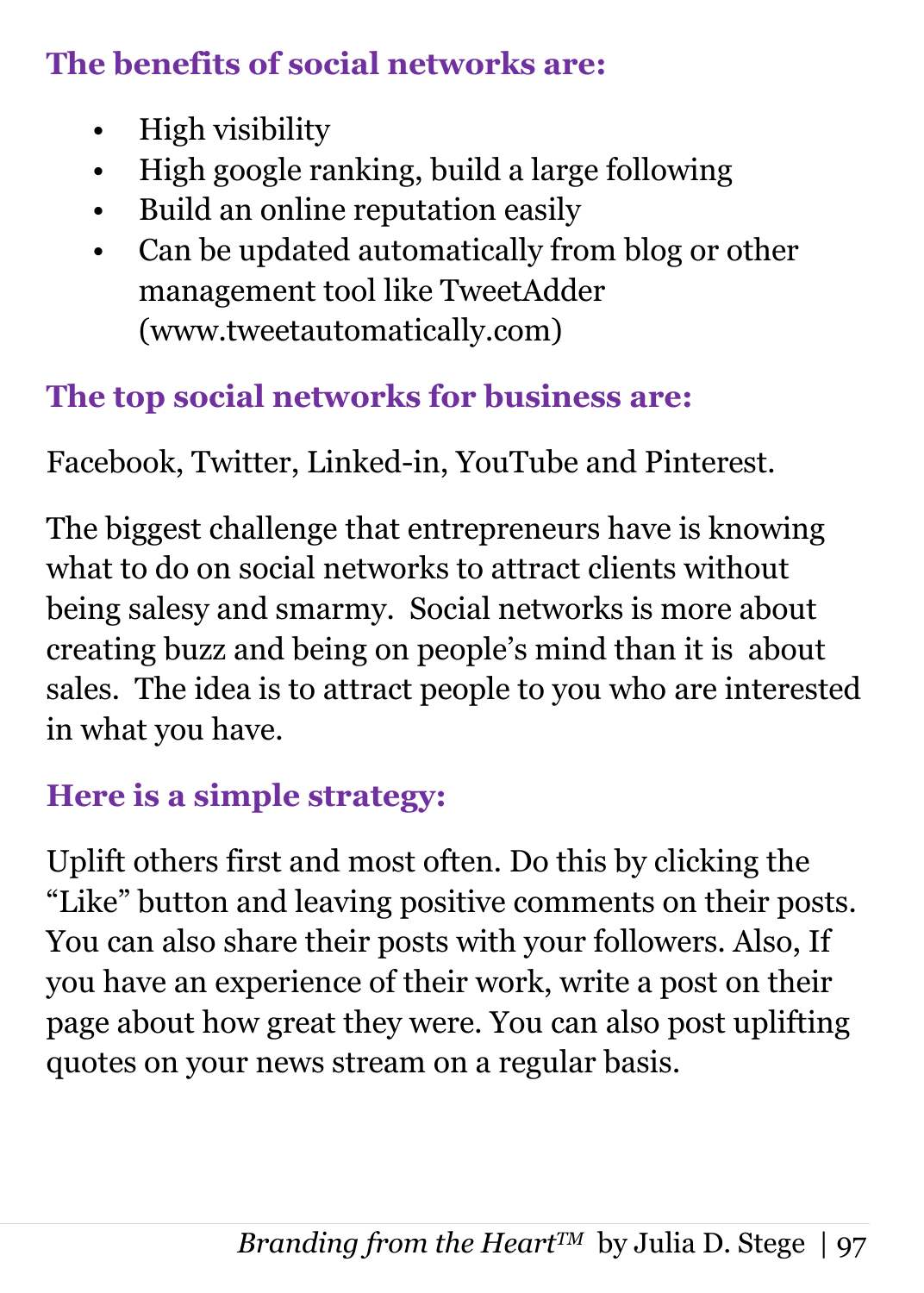After you have uplifted others, then share your offerings. People will be turned off if you put too many sales pages out, even if it is a fan page.

If you want to attract clients, be easy to find. The key is to be everywhere. Make an effort to produce multiple online profiles and update them frequently, while focusing on one or two main sites to build relationships in.

You can have a little article on your blog with a link at the bottom of you site and repost in article marketing sites. There are many ways to connect with clients and you can do them one on one and in groups. You can do teleclasses, webinars and free consultations. These are the best ways to offer your potential customers a taste of you without having to commit much.

# **The Benefits of this Strategy Are:**

- Build your lead list and fan base
- Give potential clients a taste of your offerings
- Attract joint venture partners
- Build a speaking platform
- Develop your message more broadly

I consider these vital strategies for allowing people to interact with you. If any of these steps are not in areas of your expertise, seek assistance! Magical Marketing provides a complimentary assessment process to help you determine what you need an offer a proposal. Apply at http://www.magicalstrategysession.com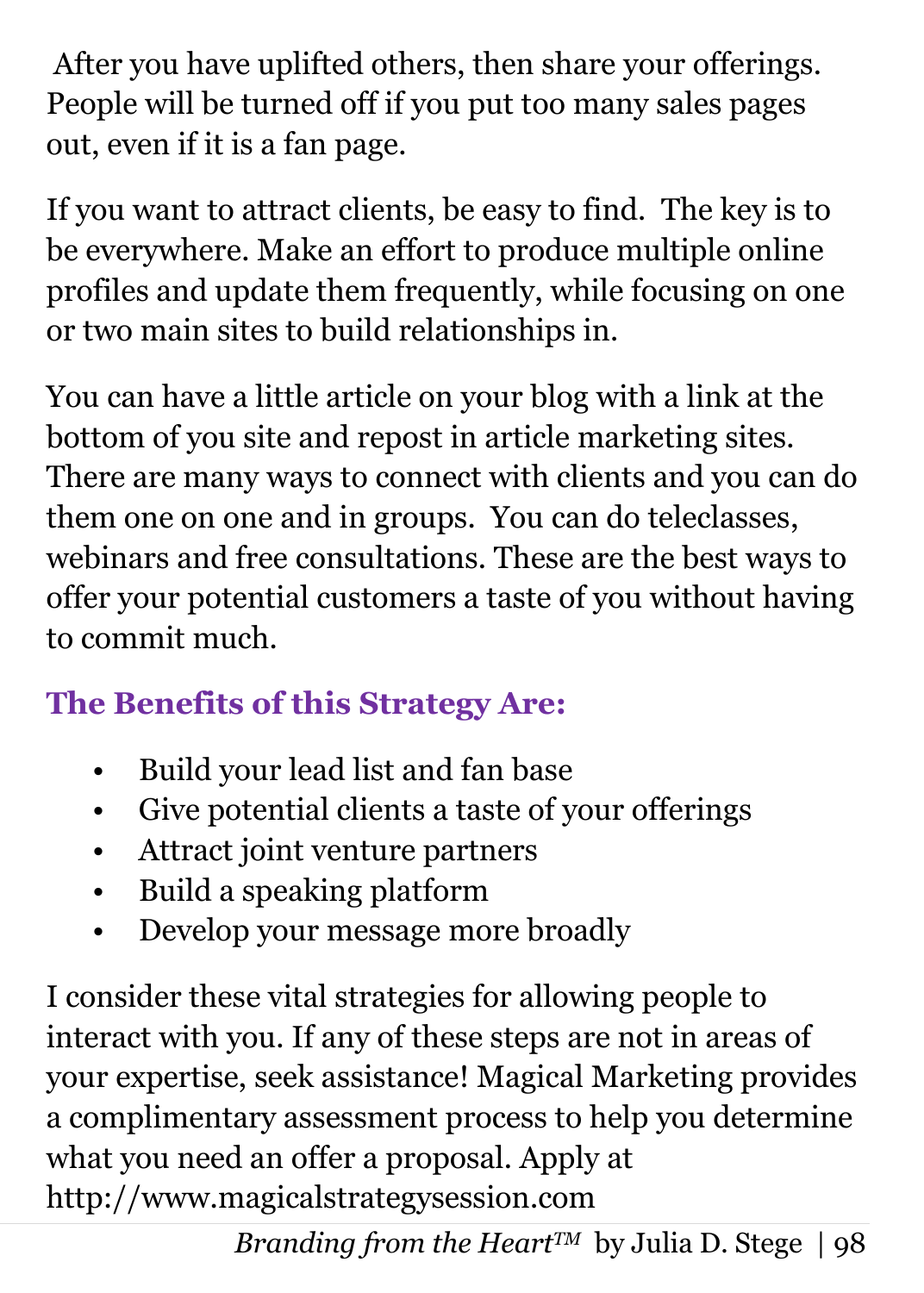#### **Chapter 15 in Review**

- 1. Make sure you have a website portrays your brand consistently and beautifully and inspires your perfect customers to interact with you.
- 2. Get a blog set up and start blogging! Make sure your blog is connected to your social networks so all your connections will be notified when you update your blog.
- 3. Start building a social networking following on Twitter, Facebook, Linked-In, YouTube and Pinterest, and other networks that interest you and your perfect customers
- 4. Always use your Authentic Brand Message in your online marketing for consistency and to build memorability with your tribe.
- 5. Seek assistance for areas of your branding and marketing that are beyond your expertise. If you are attracted to the messages in this book, Magical Marketing provides services designed specifically for you. Apply for your complimentary Magical Strategy Session at http://www.MagicalStrategySession.com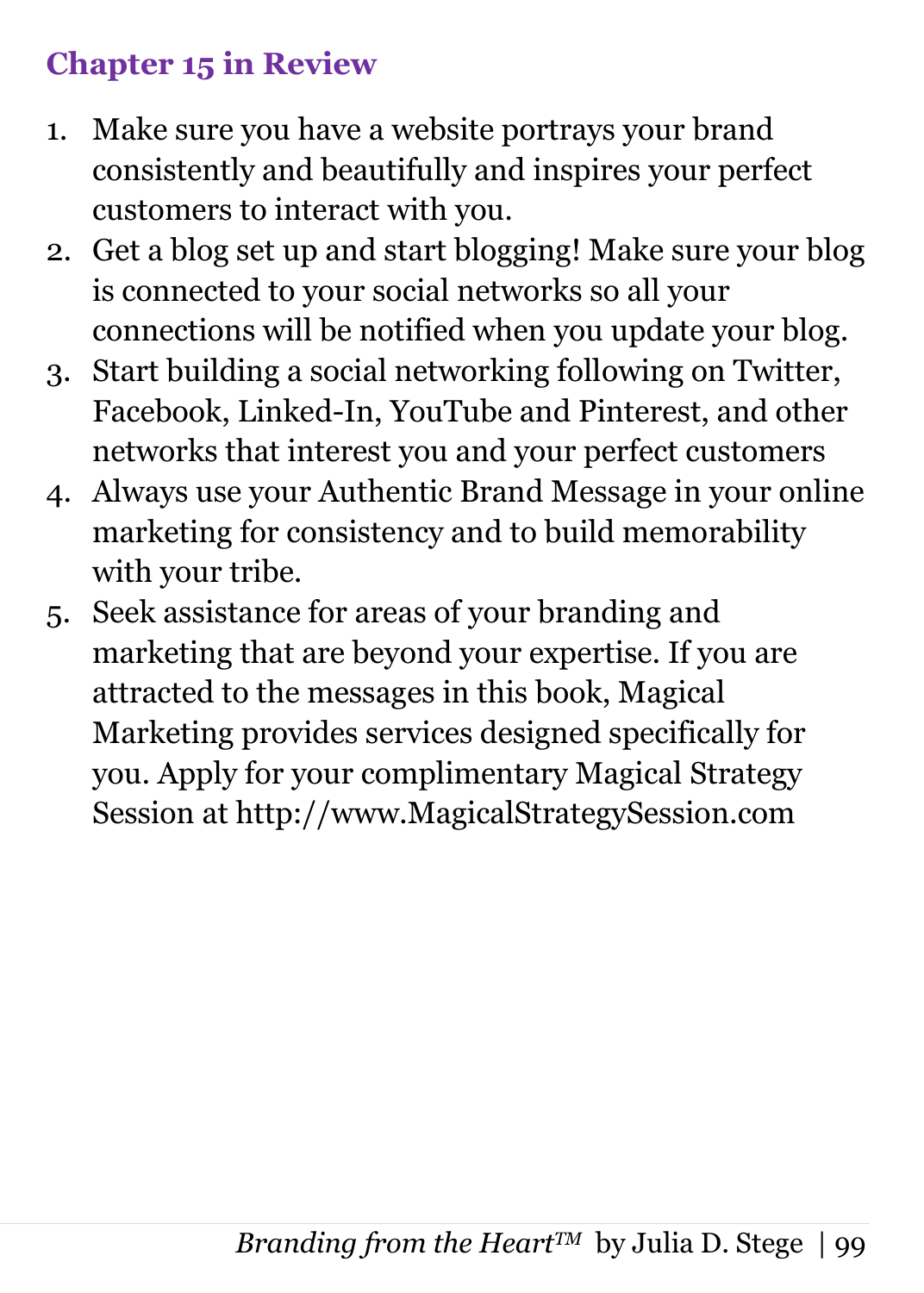# *Conclusion*

I hope you have enjoyed taking this journey with me into a new paradigm for marketing called Branding from the Heart.

There are a lot of small details to this process but it all comes down to one thing: share your purpose.

*If you meet someone new, share your purpose.*

*If you have some copy to write for your website, share your purpose.*

*If you need to write a new blog post, share your purpose.*

#### *If you want to follow up with a prospect, share your purpose.*

Remember, your purpose is the most compelling thing about you. Sharing your purpose will help others to find you and recognize you. You will attract people who are on the same life path as you are, who are interested in everything you do, who are inspired to live their purpose even more fully with your help.

Share your purpose and offer them a way to connect and interact with you. You will soon find that everyone in your client base is also your Soul Mate, loyal friend, confidant and source for endless referrals!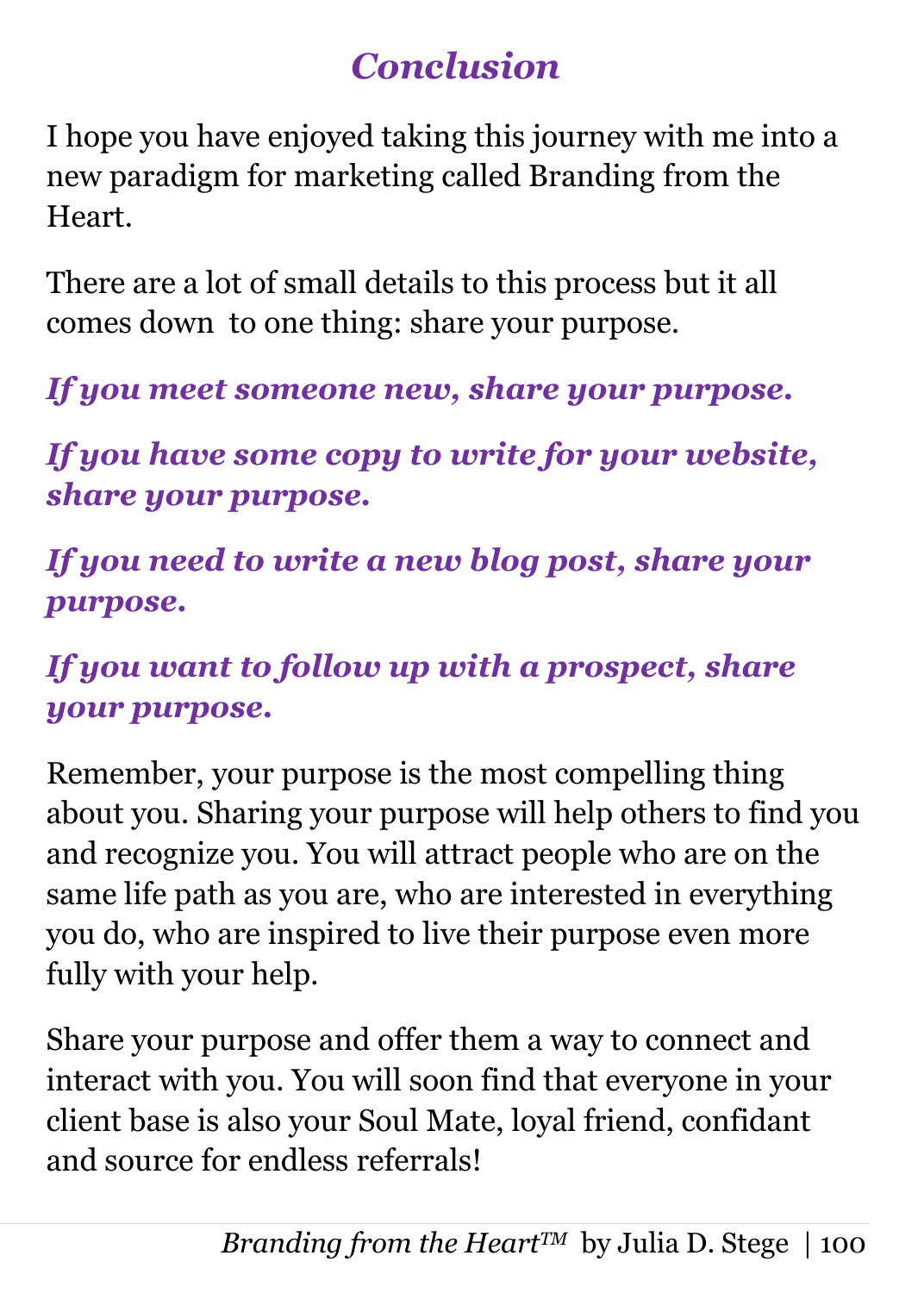My goal with this book has been to inspire you to market from the deepest place in your heart so that the love you have for the world can shine brightly and transform people's lives.

So go forth and shine your light to the world and watch in wonder as you attract your tribe and inspire a revolution!



#### *ABOUT THE AUTHOR*

*Julia D. Stege is known as the Magical Marketer because she helps spiritual business women and conscious entrepreneurs to clarify and express their purpose through branding and websites that attract their tribe and inspire a revolution. If you would like help with your authentic marketing, apply for a complimentary Magical Strategy Session by* 

*visiting [http://www.MagicalStrategySession.com](http://www.magicalstrategysession.com/)*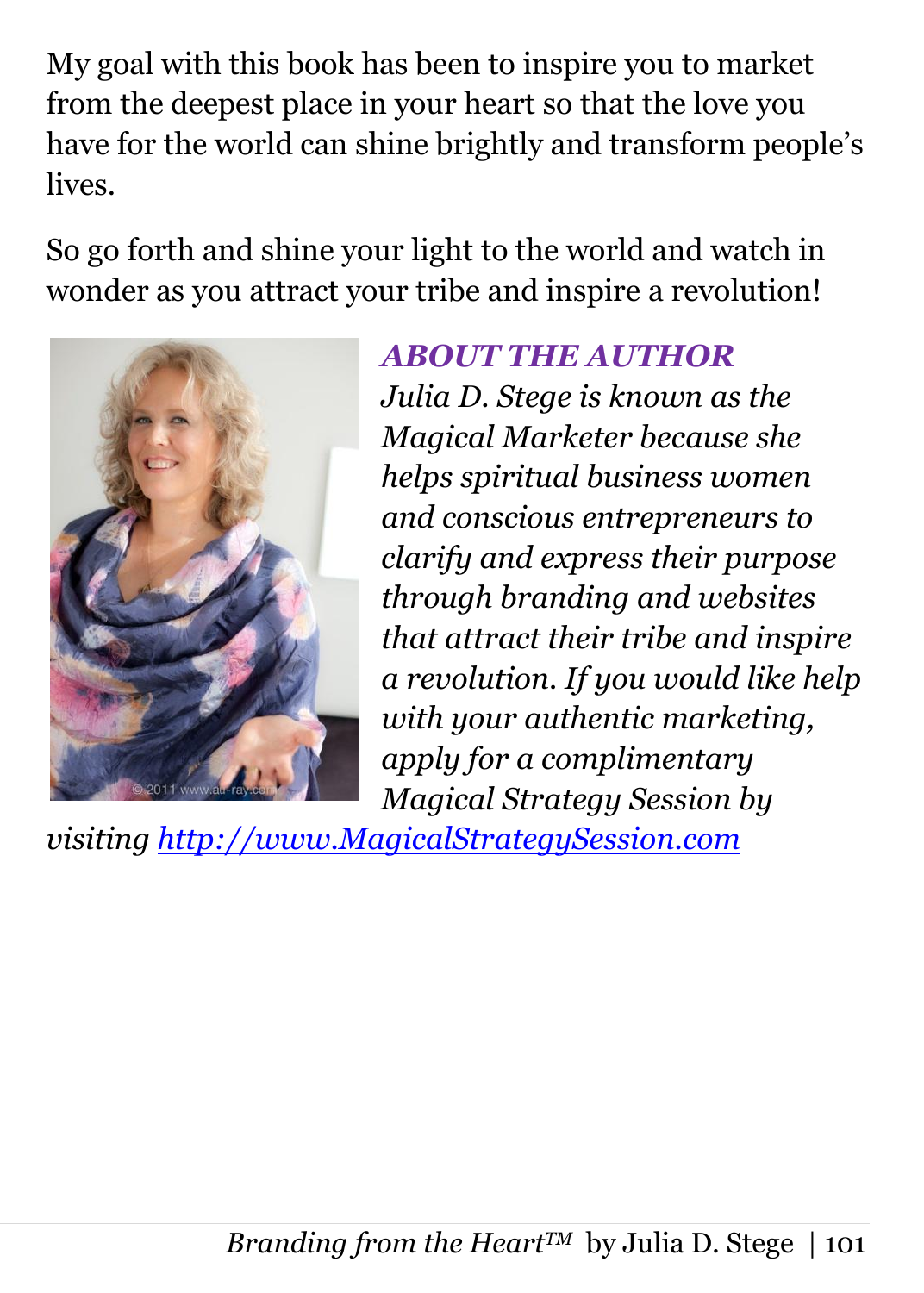# **ALL CHAPTERS IN REVIEW**

#### **Chapter 1 In Review**

Things to remember as you prepare to create your Attraction Plan (instructions for the Attraction Plan start in Ch. 2)

- 1. The Attraction Plan is designed to help you to develop an attraction based mode of thinking. Take time each day to focus on what you want and you will become a fine tuned magnet for whatever it is you desire
- 2. The things you want to attract are available to you through the people you attract into your life.
- 3. Try to forget about what other people want or what seems logical as you create your Attraction Plan. It's all about what's perfect for you.
- 4. Ask yourself, "if I can attract anything I want, and I can, what I want to attract is…" and then fill in the bank. Stay open to the magical realm of possibility.
- 5. Don't be like the lighthouse that sprouted arms and legs and ran up and down the beach in a frustrated attempt to attract more boats. Stand your ground and shine your unique light to the world and you will attract your perfect customers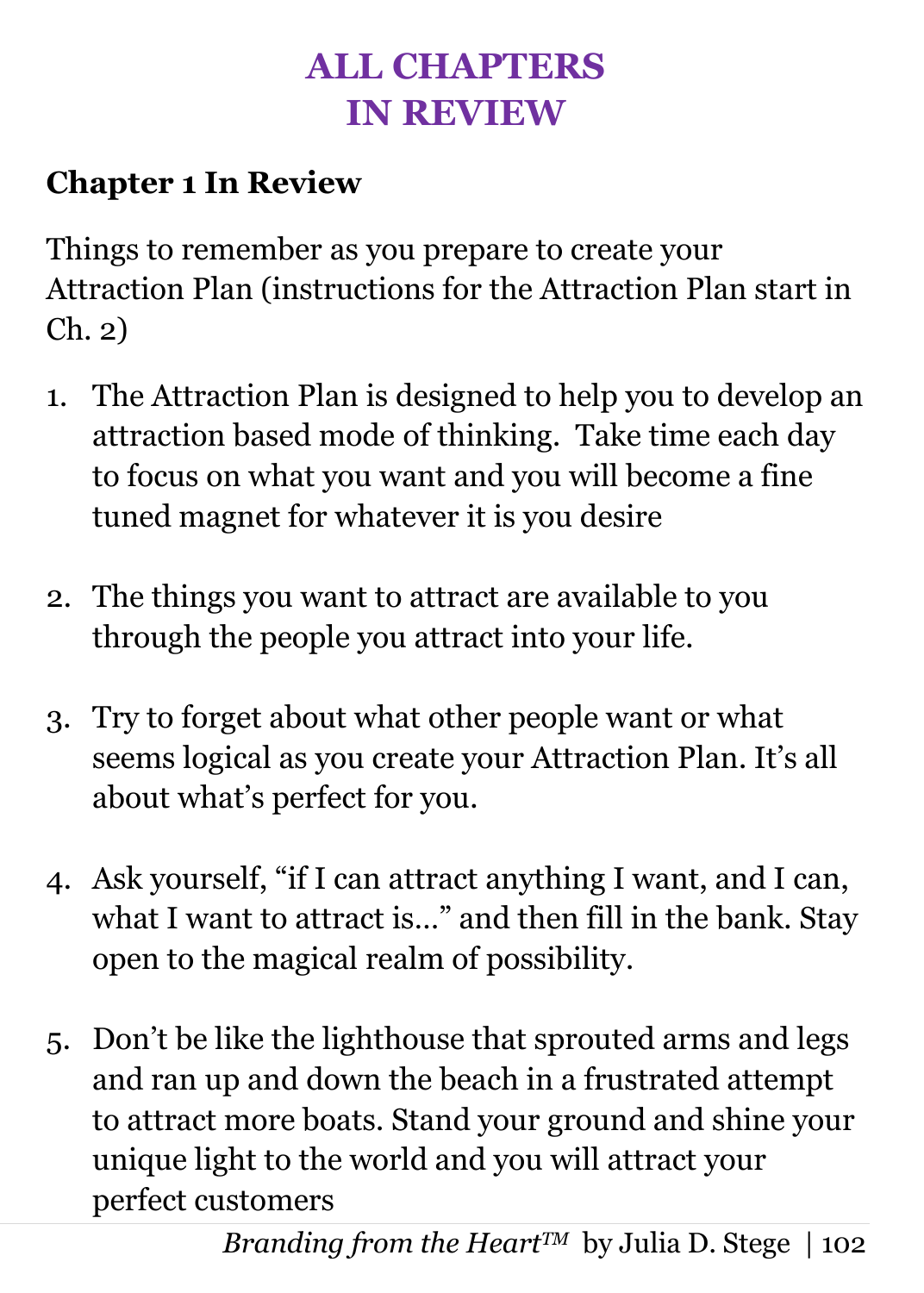### **Chapter 2 in Review**

- 1. Make a detailed list of the qualities, characteristics and attributes of your perfect customers
- 2. Consider the personality characteristics as well as resources and their readiness to get started with you, among other qualities that are important to you.
- 3. If you want your customers to NOT have certain traits, take the time to consider the opposite of those negative traits and include those on your plan. Focus on the positive of what you want rather than resisting what you don't want.
- 4. Refine your plan daily. Make revisions to clarify what you want when you notice you've attracted someone who is not a fit.

# **Chapter 3 in Review**

- 1. What makes you tick is what makes your perfect customers tick. You are both on the same life path and value the same things in life. Therefore sharing about what makes you tick will naturally attract your perfect customers.
- 2. Clarify what you are most passionate about, what is important to you, and what words give you the shivers! Write them down in preparation for creating a brand statement in Chapter 8.

# **Chapter 4 in Review**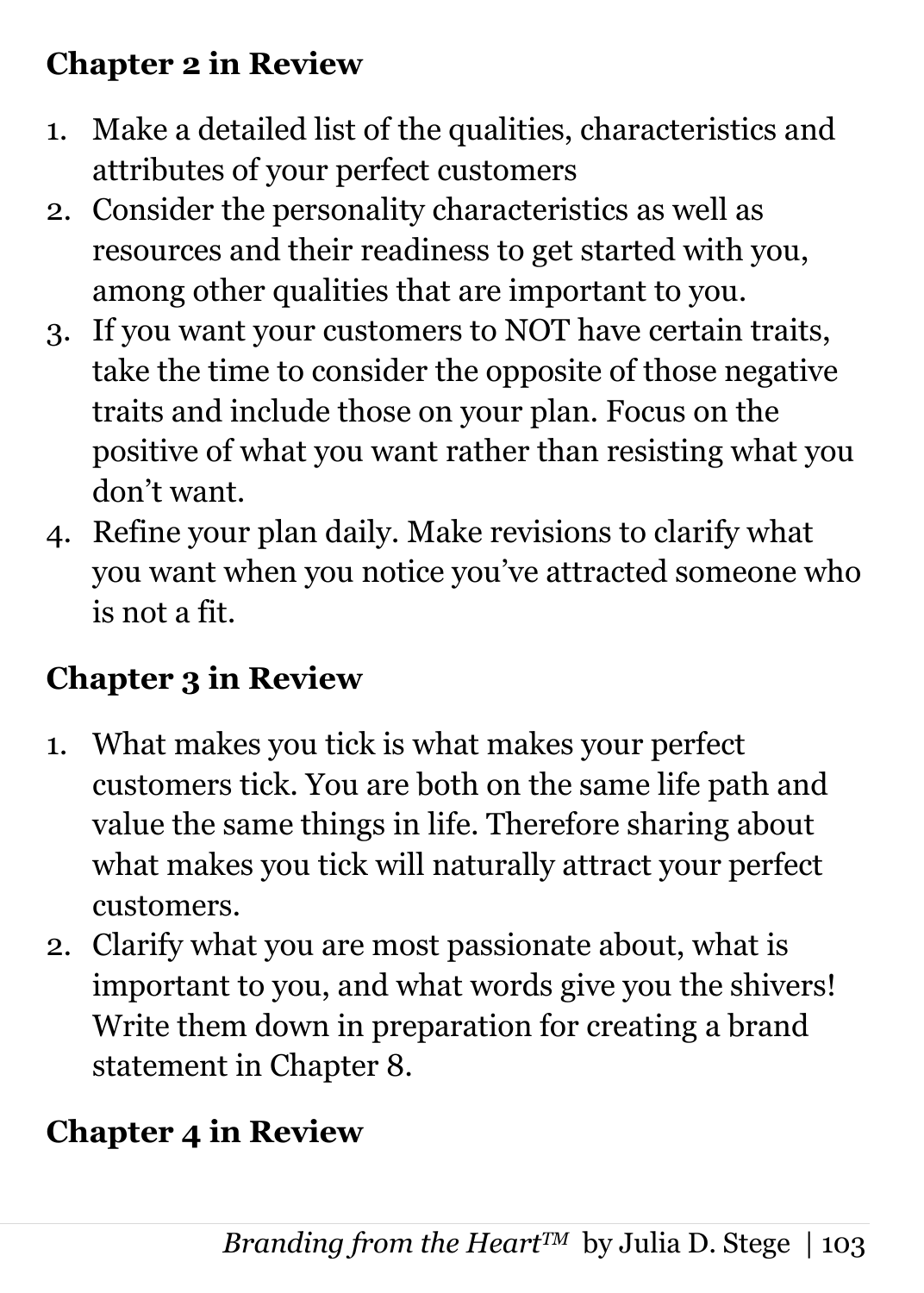When working on Part 3 of your Attraction Plan, ask yourself what you want to experience in business and in life. It is helpful to consider:

- What you offer
- Your boundaries and terms
- Your goals

# **Chapter 5 in Review:**

- 1. For everything you want there is a way of attracting it (LOVE) and a way of repelling it (FEAR).
- 2. Shift your way of being to that of LOVE or by embodying words that raise your vibration.
- 3. Choose a real or mythical figure to aspire to be like.
- 4. Declare who you are willing to be and name the being. Put the name on a post-it by your desk as a reminder.

#### **Chapter 6 in Review:**

- 1. Write down those instances when your Attraction Plan appears to be coming true. These are called "Signs of Land"
- 2. When you emaphasize the positive, ie people matching your plan entering your life, by writing it down you will attract more of the same to you.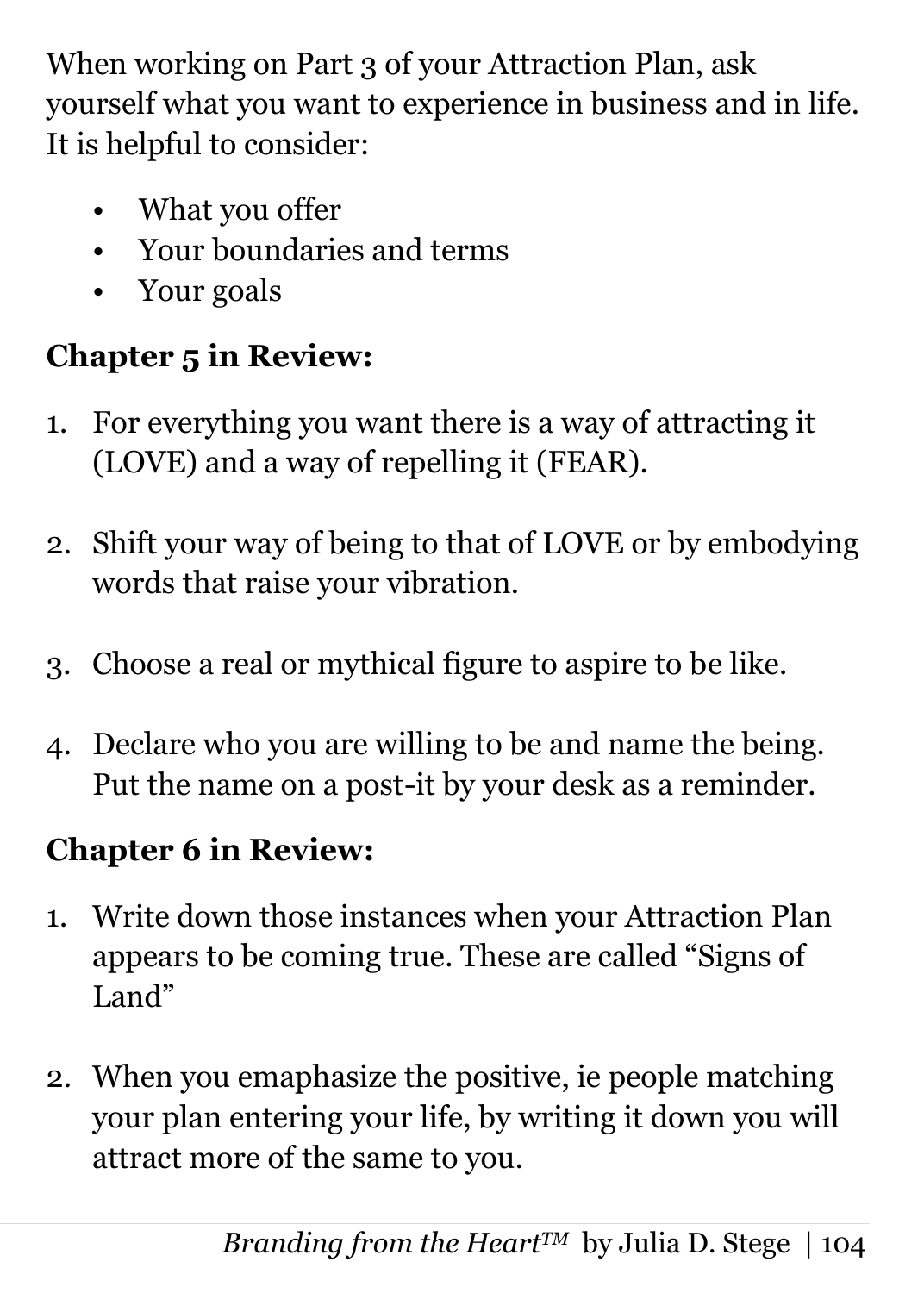#### **Chapter 7 In Review:**

- 1. Make sure to revise your Attraction Plan daily, especially at first when you are just starting to develop your attraction mindset.
- 2. Think about what you want to attract NOW and make sure anything that is old or you no longer want gets removed from your plan and things you realize you do want now get added in.
- 3. Mostly you will want to work with your original plan so you can see what needs tweaking as you notice what you are attracting. However if you have a new relationship you want to attract or feel as though the old plan has an 'old vibration' to it, then create a fresh plan.

# **Chapter 8 in Review:**

- 1. It is important to consider that unless you are truly authentic in your marketing, your perfect customers will not recognize you when they find you.
- 2. Determine whether or not you are ready to move forward with your authentic brand. If you are ready, let's move on to the Branding from the Heart<sup>TM</sup> process.

### **Chapter 9 in Review:**

1. The words you use in your marketing are magical magnets that can attract your perfect customers to you.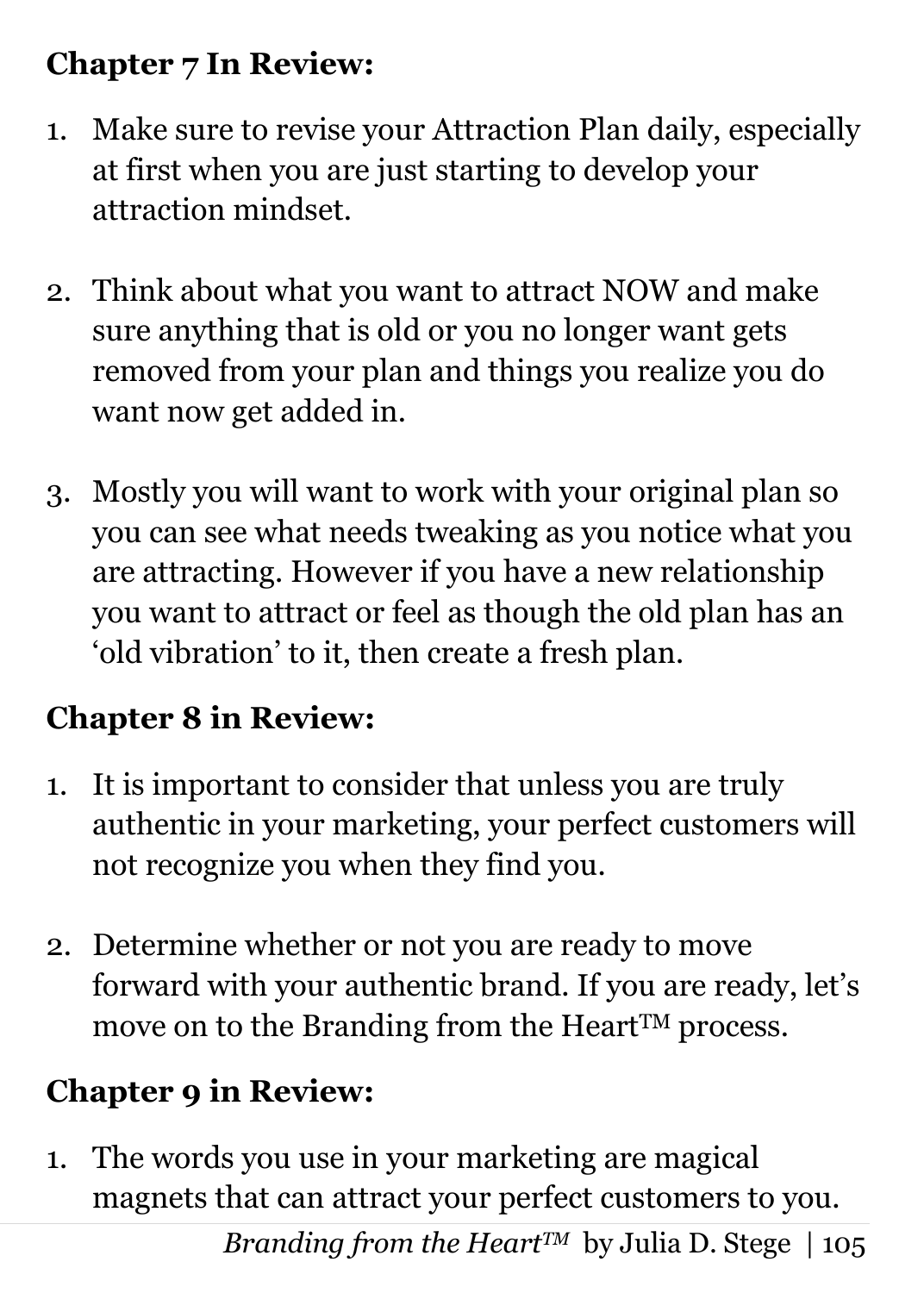- 2. When you use your magical words in your marketing, you feel self expressed and your perfect customers can more easily recognize you.
- 3. Make a list of your "Tick" words and a list of of your "Offering" words and combine them at random to come up with names and phrases.
- 4. When you resonate deeply with the combination you know you have hit on the beginnings of your authentic brand.
- 5. Keep note of any titles or special combinations you come up with.

### **Chapter 10 in Review:**

- 1. To create your Authentic Brand Message you want to clarify and combine these elements into one statement:
	- Your Perfect Customer Description (who they are)
	- Your Gift & Offerings (how you help them)
	- Your Why (your Soul Purpose)
- 2. If you want to extend that out into a longer statement, include more about what your perfect customers are suffering from as well as a free offer that will begin to solve their problem immediately and entice them to connect with you.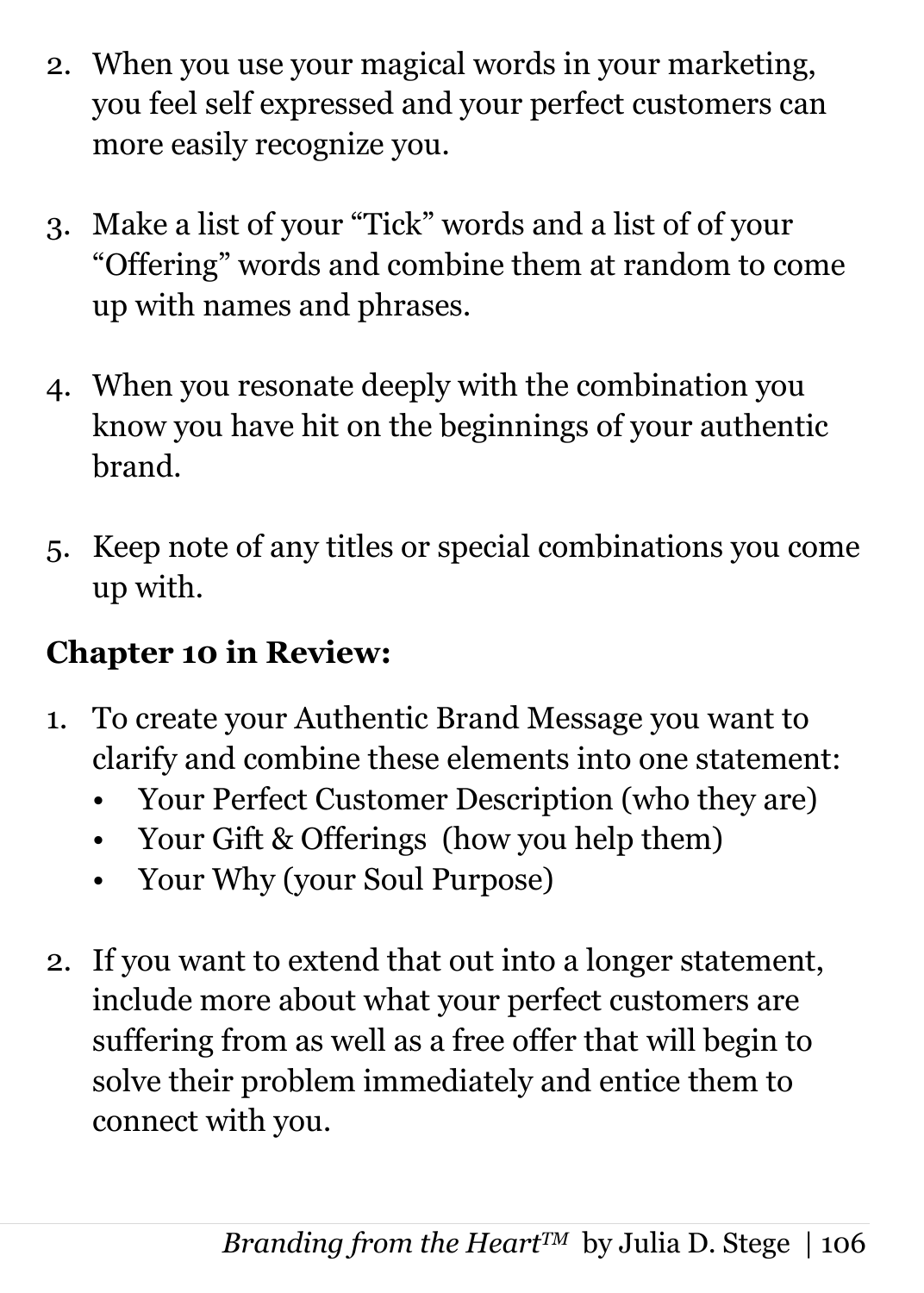#### **Chapter 11 in Review**

- 1. When choosing imagery for your marketing, get into the mood of your brand message and what makes you tick.
- 2. Choose images that you resonate with deeply, collect them in one place. I like to use Pinterest.com for this purpose.
- 3. Have a professional combine your unique elements into a cohesive brand visual.

### **Chapter 12 in Review**

The four steps to creating your marketing funnel are

- 1. Get in the mood of what makes you tick and create from the heart.
- 2. Develop an irresistible free offer that takes your people through the first step of your system. You will offer this on your site to collect the names and contact information of folks seeking your services. Write the sales copy to promote the free offer on your site
- 3. Write an auto response campaign to follow up with folks who download your free offer.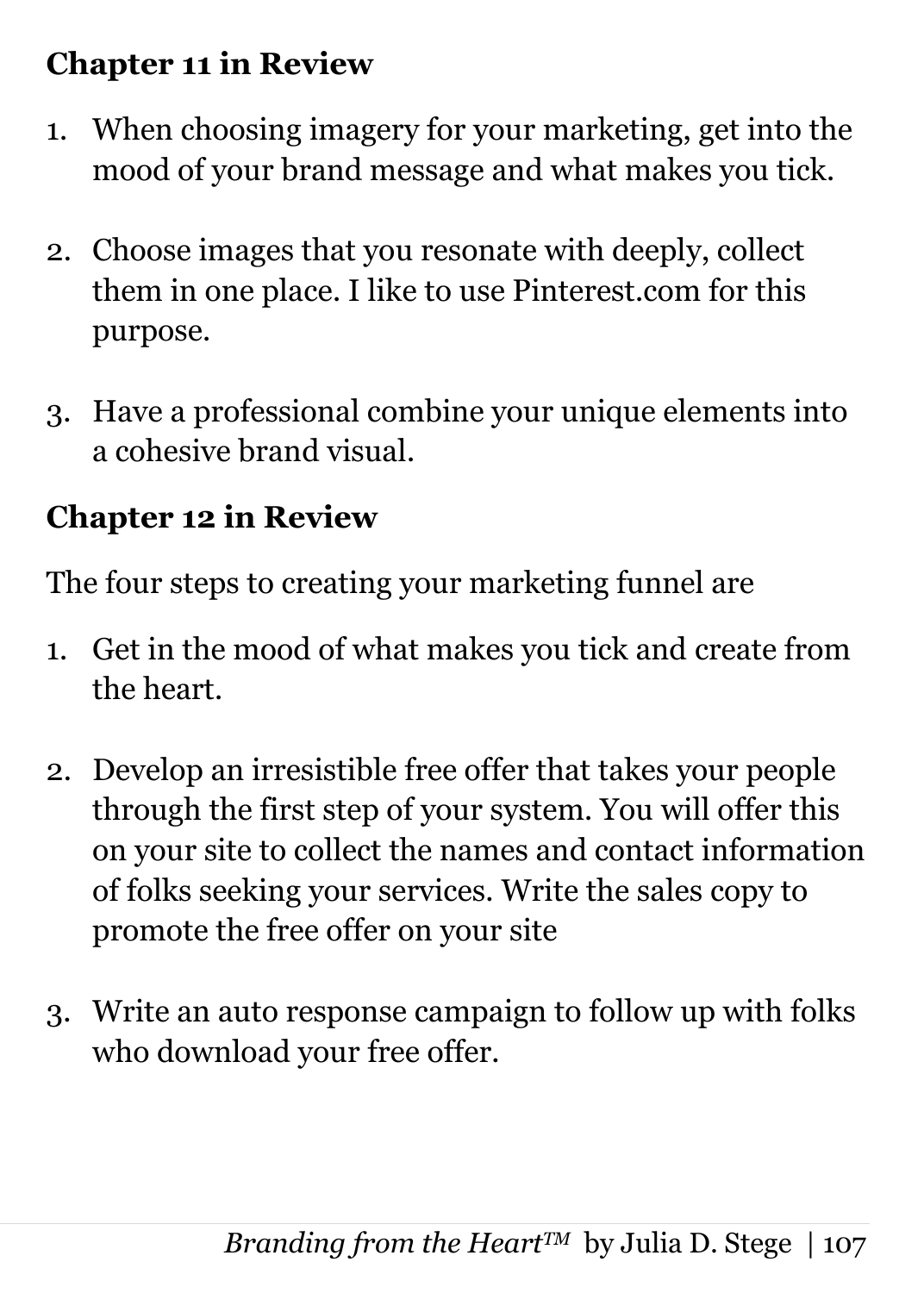## **Chapter 13 in Review**

- 1. Make a list of the problems you solve for your customers. Order them by popularity with your customers.
- 2. Make a list of the services you offer to solve those problems. Order them by popularity.
- 3. Get out your list of Tick Words and combine those words with those services you listed above.

4. Play with a variety of combinations till you come up with ones you love.

## **Chapter 14 in Review**

- 1. To come up with your Umbrella Brand take your list of offerings from Chapter 13 and combine them with your tick words to create Brand Names.
- 2. Run the names by several of your trusted colleagues, those who match your perfect customer profile, and choose the name that most resonates with you and your people.

## **Chapter 15 in Review**

1. Make sure you have a website portrays your brand consistently and beautifully and inspires your perfect customers to interact with you.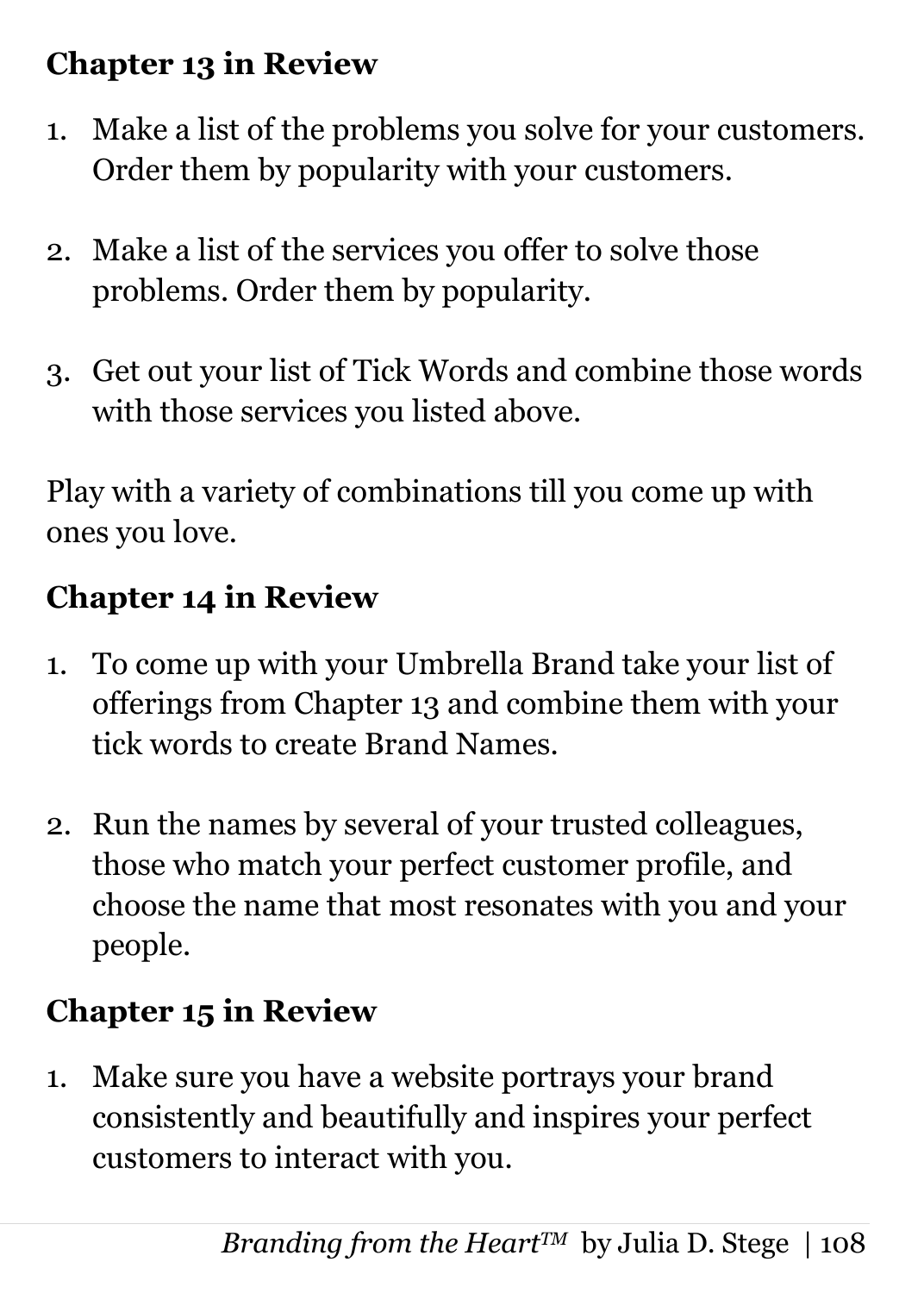- 2. Get a blog set up and start blogging! Make sure your blog is connected to your social networks so all your connections will be notified when you update your blog.
- 3. Start building a social networking following on Twitter, Facebook, Linked-In, YouTube and Pinterest, and other networks that interest you and your perfect customers.
- 4. Always use your Authentic Brand Message in your online marketing for consistency and to build memorability with your tribe.

Seek assistance for areas of your branding and marketing that are beyond your expertise. If you are attracted to the messages in this book, Magical Marketing provides services designed specifically for you.

Attend our Complimentary Webinar "Branding Basics for Spiritual Business Women and Conscious Entrepreneurs" at [http://www.BrandingBasics.biz](http://www.brandingbasics.biz/)

10. Apply for a Magical Strategy Session at [http://www.MagicalStrategySession.com](http://www.magicalstrategysession.com/)

See our designs, attend free webinars on Magical Marketing, and check out our blog at: [http://www.Magical-Marketing.com](http://www.magical-marketing.com/)